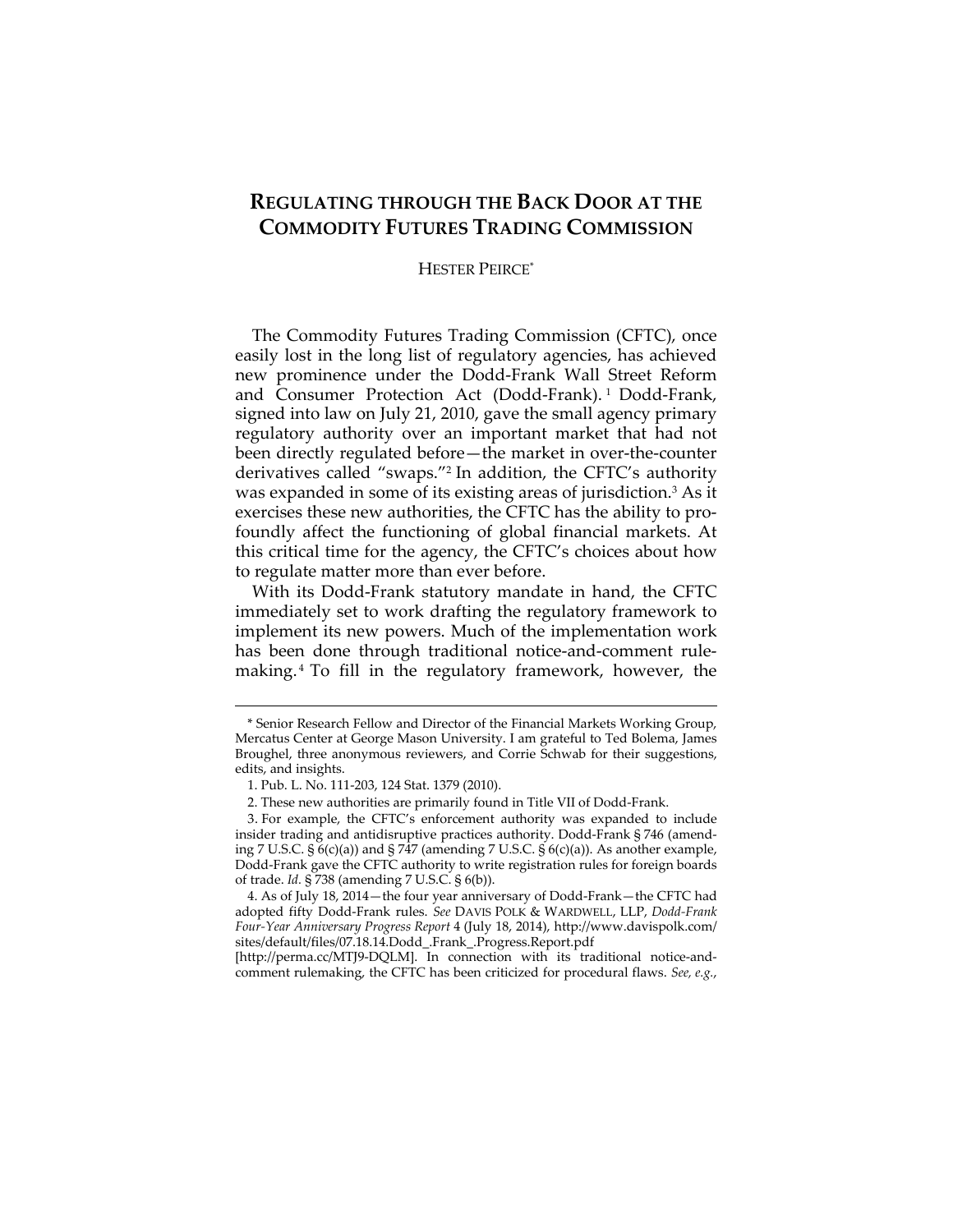CFTC has employed other, less procedurally rigorous rulemaking methods, ranging from staff no-action letters to Commission guidance documents to enforcement actions. This Article considers some of these methods, raising questions about how such methods affect the agency's regulatory legitimacy.

This Article seeks to further the debate about how agencies conduct rulemaking and to examine what the attendant procedural requirements should be. The Article argues that, by routinely making rules through means other than notice-andcomment rulemaking, an agency can—as the CFTC has done undermine the public's confidence in the agency as a regulator. A failure to set ex ante standards establishing clear, uniform, and easy-to-locate expectations for regulated entities erodes that confidence. Moreover, an agency that establishes requirements through a complicated and ever-changing patchwork of rules, guidance documents, letters, and enforcement actions risks appearing fickle and unreliable—characteristics that undermine the agency's ability to establish a compliance culture in the industry it regulates. Congress may be best positioned to limit the use of backdoor<sup>5</sup> rulemaking by writing narrower rulemaking mandates, providing longer implementation deadlines, monitoring agencies' use of guidance documents and policy statements, and crafting agency-specific statutory controls on how such documents should be formulated and used.

The Article proceeds as follows: Part I provides an overview of rulemaking under the Administrative Procedure Act (APA).6 Part II summarizes the debate about how different forms of rulemaking can and should be used, and examines judicial deference to agency rulemaking in its various forms. Part III discusses some of the different non-notice-and-comment rulemaking methods used by the CFTC. Part IV discusses likely reasons

Jill E. Sommers, Commissioner, CFTC, Speech Delivered before the Cadwalader Energy Conference (Oct. 11, 2012), *available at* http://www.cftc.gov/PressRoom/ SpeechesTestimony/opasommers-24 [http://perma.cc/XGP5-9EPX] (noting "concerns that [the CFTC was] finalizing . . . very important rules in a way that will not allow them to stand the test of time"). Except to the extent these criticisms have caused the CFTC to look for ways to avoid notice-and-comment rulemaking, they are beyond the scope of this Article.

 <sup>5. &</sup>quot;Backdoor rulemaking" is a shorthand used throughout this Article for regulatory obligations developed and imposed outside of the normal rulemaking process. Given that these regulations are often developed without transparency and broad public input, another appropriate term might be "backroom rulemaking."

 <sup>6. 5</sup> U.S.C. §§ 551–59, 701–06 (2012).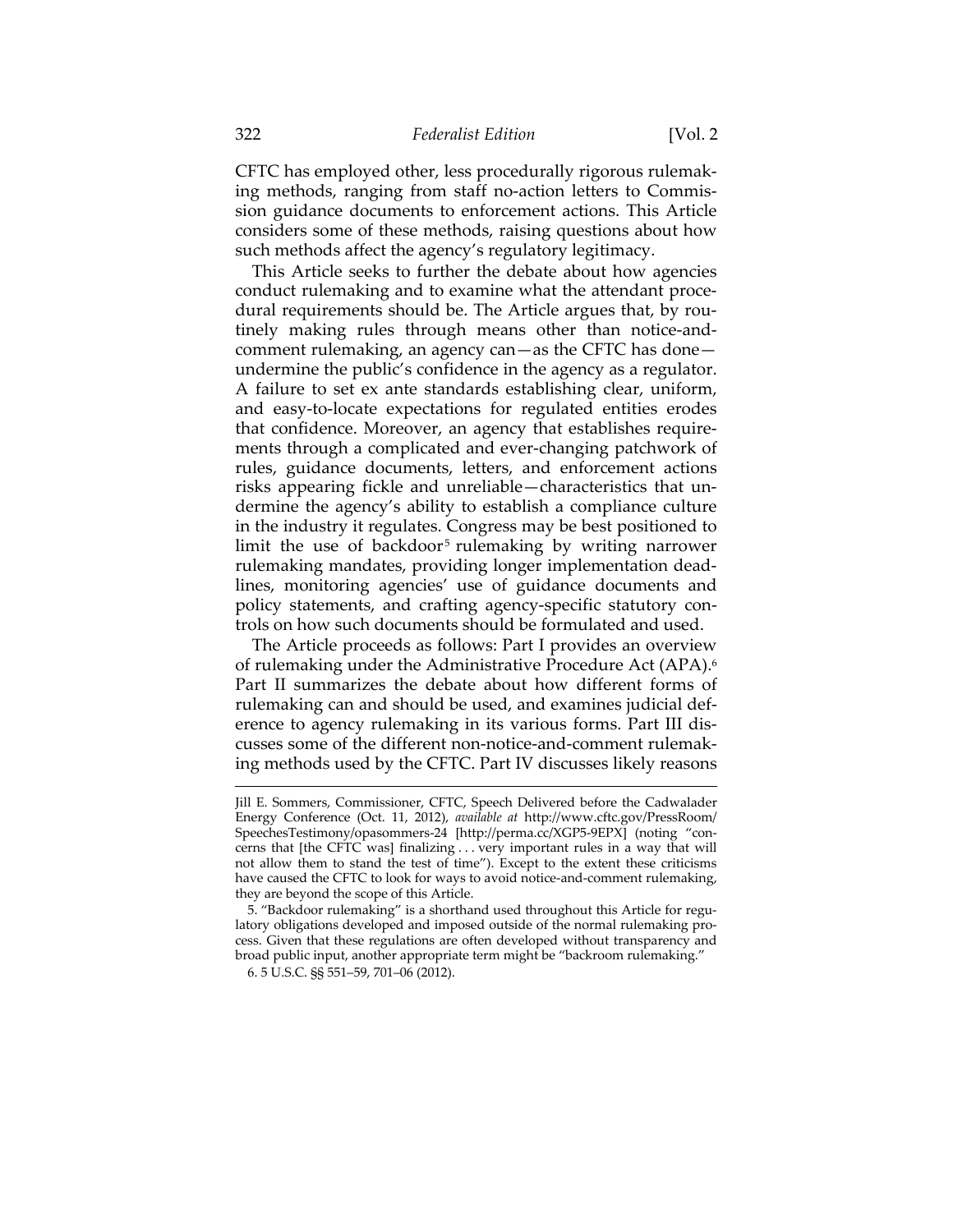the CFTC uses the varying rulemaking methods. Part V explains how the use of such rulemaking methods has undermined the CFTC's effectiveness as a regulator. The Appendix contains the Figures referenced in the Article.

### I. RULEMAKING UNDER THE ADMINISTRATIVE PROCEDURE ACT

Dodd-Frank—the legislative response to the financial crisis of 2007–2009—delegated a tremendous amount of authority to regulatory agencies. 7 Dodd-Frank created 398 rulemaking mandates, sixty of which belong to the CFTC.<sup>8</sup> Consequently, the procedures regulatory agencies use to put meat on Dodd-Frank's bones are very important. Some parts of the statute mandate notice-and-comment rulemaking.9 More often, however, Dodd-Frank does not specify the use of notice-andcomment rulemaking.

Agency rulemaking is governed by the Administrative Procedure Act (APA).10 The APA offers agencies several ways to make rules, which it defines, in relevant part, as "the whole or a part of an agency statement of general or particular applicability and future effect designed to implement, interpret, or prescribe law or policy or describing the organization, procedure, or practice requirements of an agency  $\dots$ ."<sup>11</sup>

Rulemaking—the "agency process for formulating, amending, or repealing a rule" $12$ -can be a formal hearing process, $13$ 

<sup>7</sup>*. See, e.g.*, Binyamin Appelbaum, *On Finance Bill, Lobbying Shifts to Regulation*, N.Y. TIMES, June 26, 2010, http://www.nytimes.com/2010/06/27/business/ 27regulate.html?pagewanted=all&\_r=0 [http://perma.cc/JZK2-W3CK] (explaining that Dodd-Frank "is basically a 2,000-page missive to federal agencies, instructing regulators to address subjects ranging from derivatives trading to document retention" and observing that "it is notably short on specifics, giving regulators significant power to determine its impact—and giving partisans on both sides a second chance to influence the outcome").

 <sup>8.</sup> Dodd-Frank Four-Year Anniversary Progress Report, *supra* note 4, at 4.

<sup>9</sup>*. See, e.g.*, Dodd-Frank § 332 (amending § 7(e)(2)(C) of the Federal Deposit Insurance Act to require the Federal Deposit Insurance Corporation to "prescribe, *by regulation, after notice and opportunity for comment*, the method for the declaration, calculation, distribution, and payment of dividends under this paragraph") (emphasis added).

 <sup>10. 5</sup> U.S.C. §§ 500–96 (2012).

 <sup>11.</sup> *Id.* § 551(4) (2012).

 <sup>12.</sup> *Id.* § 551(5) (2012).

<sup>13</sup>*. See id.* §§ 556–57 (2012); *see also* Aaron L. Nielson, *In Defense of Formal Rulemaking*, 75 OHIO ST. L.J. 237 (2014).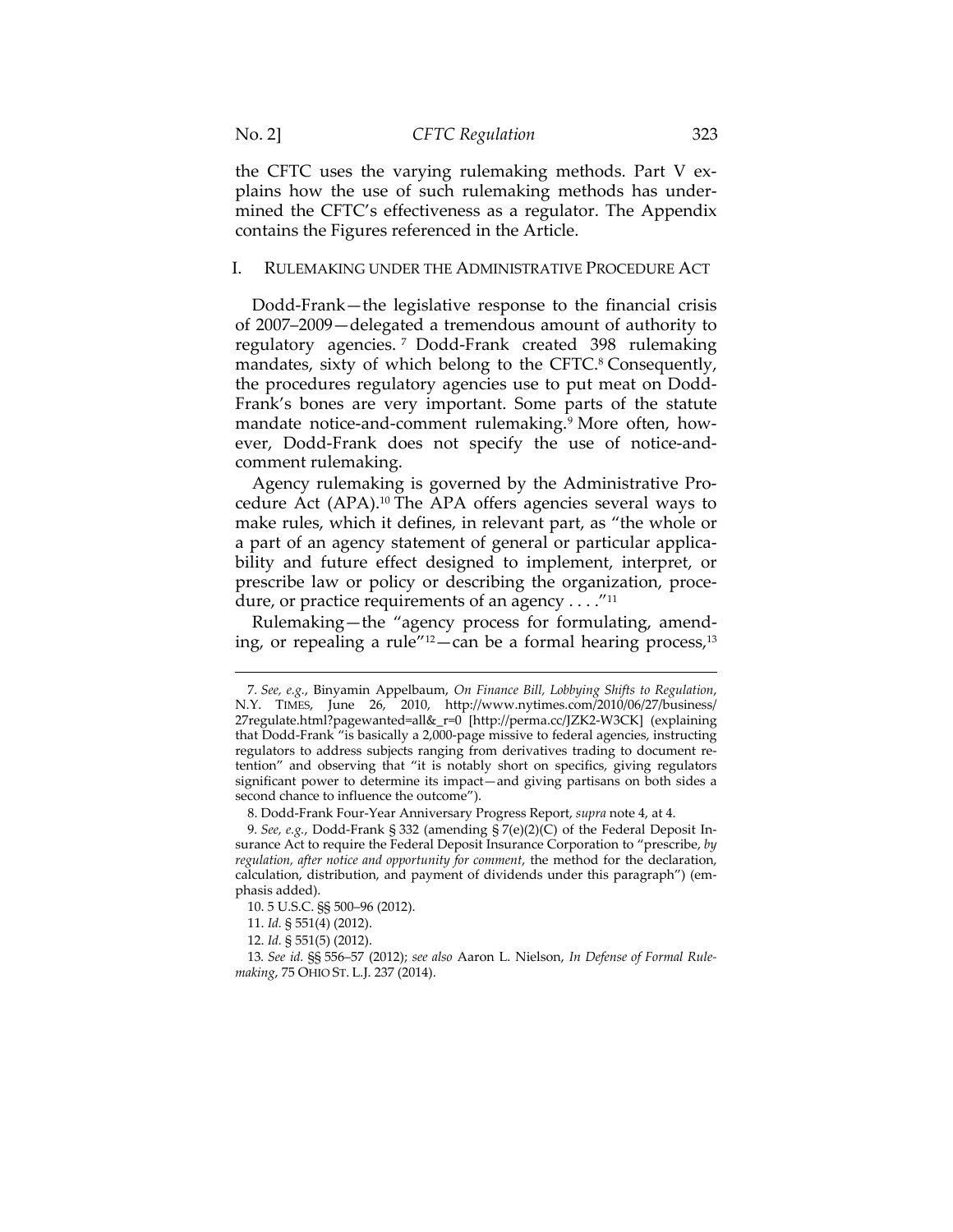but this method is used rarely by financial regulators and, to date, has not been used in connection with Dodd-Frank. A more common form of rulemaking is the informal "notice-and-comment rulemaking."14 Informal rulemaking requires an agency to publish a notice of proposed rulemaking in the *Federal Register*, including "(1) a statement of the time, place, and nature of public rule making proceedings; (2) reference to the legal authority under which the rule is proposed; and (3) either the terms or substance of the proposed rule or a description of the subjects and issues involved."15 The agency is required to accept and consider "submission[s] of written data, views, or arguments" by "interested persons" before finalizing rules together with "a concise general statement of their basis and purpose."16 The CFTC has issued many of its Dodd-Frank rules using this method of rulemaking.17

Rules formulated in either of these two ways are "legislative rules" and have the same binding effect as legislation. As Professor Michael Asimow explains, "[a] legislative rule is essentially an administrative statute—an exercise of previously delegated power, new law that completes an incomplete legislative design."18

Notice-and-comment rulemaking benefits agencies, regulated entities, and the public. Regulators typically need input from regulated entities that often have the necessary technical expertise to forecast what the consequences of a rule will be for them specifically or the industry as a whole, identify where problems are likely to arise, and suggest potential alternatives. It is also important for an agency to hear from the parties the rules are intended to protect. They may want more, less, or a different type of protection than the agency is proposing. Agencies also can gain useful insights from other interested parties, including other regulators, members of competing industries, and members of Congress. An important part of the process is the discussion among commenters, which can be

<sup>14</sup>*. See* Nielson, *supra* note 13, at 238–40.

<sup>15</sup>*.* 5 U.S.C. § 553(b) (2012).

<sup>16</sup>*. Id.* § 553(c).

 <sup>17.</sup> For a list that includes these rules, *see* CFTC, Dodd-Frank Final Rules, Final Guidance, Final Exemptive Orders, and Other Final Actions, http://www.cftc.gov/ LawRegulation/DoddFrankAct/Dodd-FrankFinalRules/index.htm

<sup>[</sup>http://perma.cc/G3NQ-PG44].

 <sup>18.</sup> Michael Asimow, *Nonlegislative Rulemaking and Regulatory Reform*, 1985 DUKE L.J. 381, 383 (1985) (footnote omitted).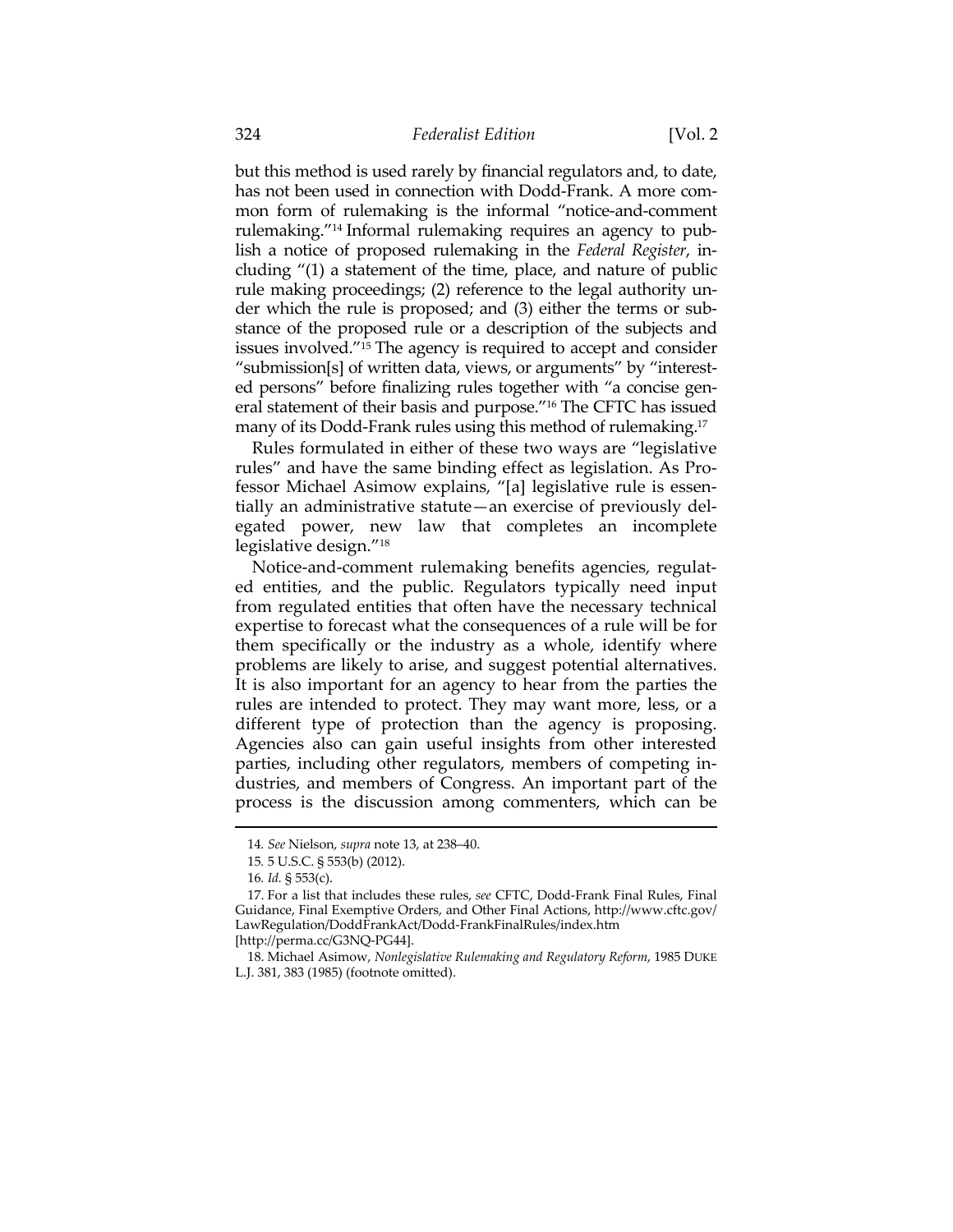useful to the agency in weighing the pros and cons of the proposal and different commenters' positions.

Despite these benefits, there are costs, and the APA explicitly permits departures from the notice-and-comment rulemaking process in several instances. Specifically, an agency need not follow these procedures "when the agency for good cause finds (and incorporates the finding and a brief statement of reasons therefore in the rules issued) that notice and public procedure thereon are impracticable, unnecessary, or contrary to the public interest."19 Another important category of rules to which the notice-and-comment requirements do not apply is "interpretative rules, general statements of policy, or rules of agency organization, procedure, or practice." 20 Interpretive rules and general statements of policy are known as "nonlegislative rules." This category is large, "rang[ing] from matters published in the Code of Federal Regulations (C.F.R.), which clearly intend to provide definitive guidance to both regulated entities and the public, to letters addressed to particular entities upon their request for guidance, to agency memoranda sent to subordinate offices in the agency instructing them how to deal with certain situations."21

### II. DELINEATING RULES AND THE DEFERENCE DUE TO THEM

Distinguishing one type of rulemaking from another has proved fertile ground for debate, particularly as "the danger posed by the growing power of the administrative state"22 has invited more focus on questions of administrative law. Among the questions at issue are how the line between legislative and nonlegislative rules ought to be drawn, the appropriate level of judicial deference for each, the types of agency actions that should be conducted through legislative rulemaking, and the appropriate level and type of procedural protections in legislative and nonlegislative rulemaking. A brief discussion of some

<sup>19. 5</sup> U.S.C. § 553(b)(B) (2012).

<sup>20</sup>*. Id.* § 553(b)(A).

 <sup>21.</sup> William Funk, *A Primer on Nonlegislative Rules*, 53 ADMIN. L. REV. 1321, 1322– 23 (2001).

 <sup>22.</sup> City of Arlington v. FCC, 133 S. Ct. 1863, 1879 (2013) (Roberts, C.J., dissenting).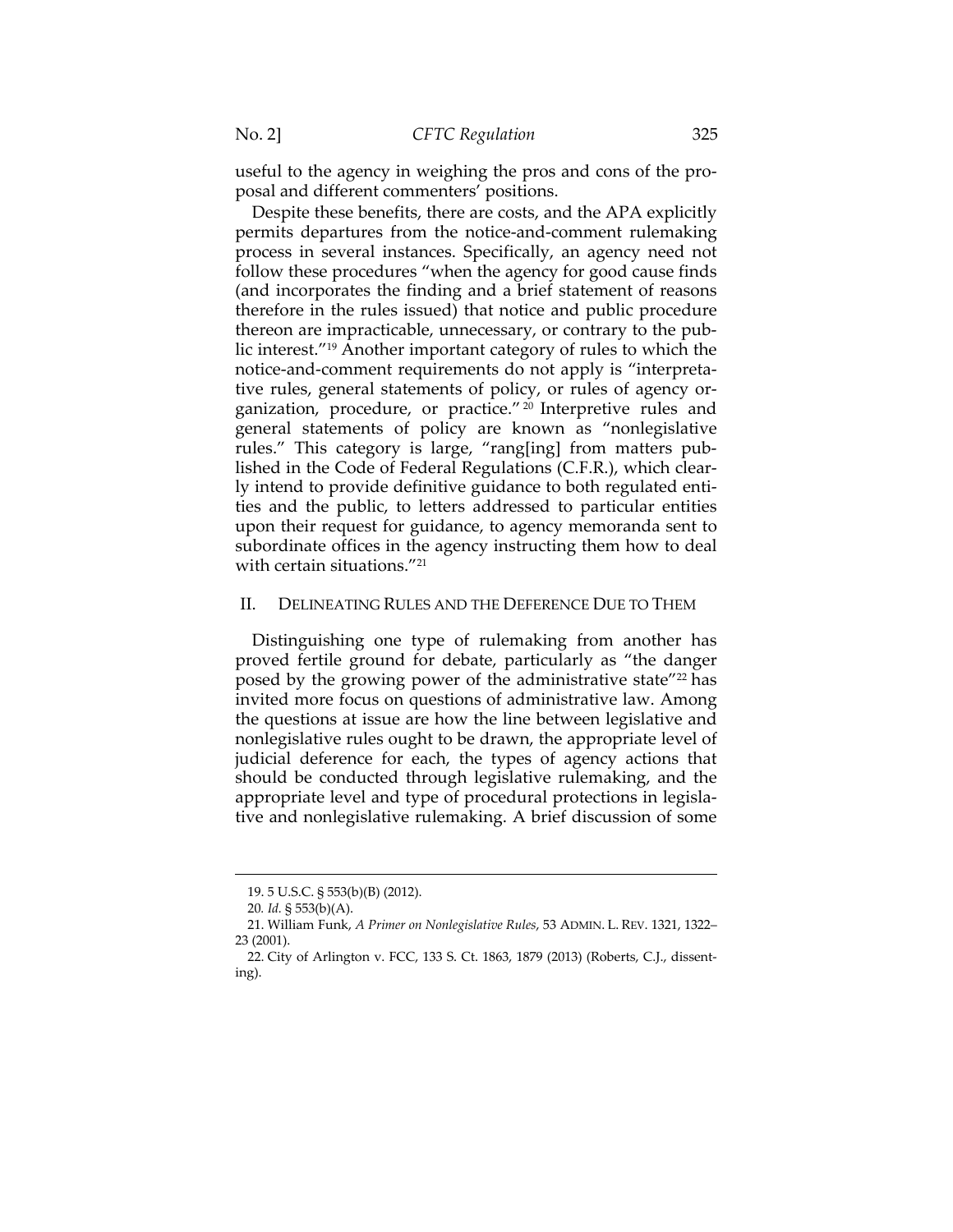of these debates offers a helpful starting point from which to consider the CFTC's rulemaking practices.

### *A. Distinguishing Legislative Rules from Nonlegislative Rules*

The statutory line between legislative rules and nonlegislative rules (interpretative rules and general statements of policy) is not precise.23 The United States Court of Appeals for the District of Columbia Circuit—which has ample experience with challenges to agencies' characterizations of their rulemakings recently explained the distinction as follows:

An agency action that purports to impose legally binding obligations or prohibitions on regulated parties—and that would be the basis for an enforcement action for violations of those obligations or requirements—is a legislative rule. An agency action that sets forth legally binding requirements for a private party to obtain a permit or license is a legislative rule. (As to interpretive rules, an agency action that merely interprets a prior statute or regulation, and does not itself purport to impose new obligations or prohibitions or requirements on regulated parties, is an interpretive rule.) An agency action that merely explains how the agency will enforce a statute or regulation—in other words, how it will exercise its broad enforcement discretion or permitting discretion under some extant statute or rule—is a general statement of policy.24

The court went on to cite the relevant factors in applying this framework to specific agency documents. "[A]ctual legal effect (or lack thereof)" is "most important," followed by how the agency characterizes the document, and "whether the agency has applied the guidance as if it were binding on regulated parties."25 The fact that regulated entities feel bound by a particular document is generally not enough to make it a rule.<sup>26</sup> In-

<sup>23</sup>*. See, e.g.*, Nat'l Mining Ass'n v. McCarthy, 758 F.3d 243, 251 (D.C. Cir. 2014) (noting that the process of classifying an agency action "turns out to be quite difficult and confused"); Am. Mining Cong. v. Mine Safety & Health Admin., 995 F.2d 1106, 1108–09 (D.C. Cir. 1993) (quoting descriptions from prior cases about the line between legislative and nonlegislative rules, including "enshrouded in considerable smog," "fuzzy," "tenuous," "blurred," and "baffling") (citations and internal quotations omitted).

 <sup>24.</sup> *Nat'l Mining Ass'n*, 758 F.3d at 251–52.

<sup>25</sup>*. Id.* at 252–53.

<sup>26</sup>*. Id.* ("But while regulated parties may feel pressure to voluntarily conform their behavior because the writing is on the wall about what will be needed to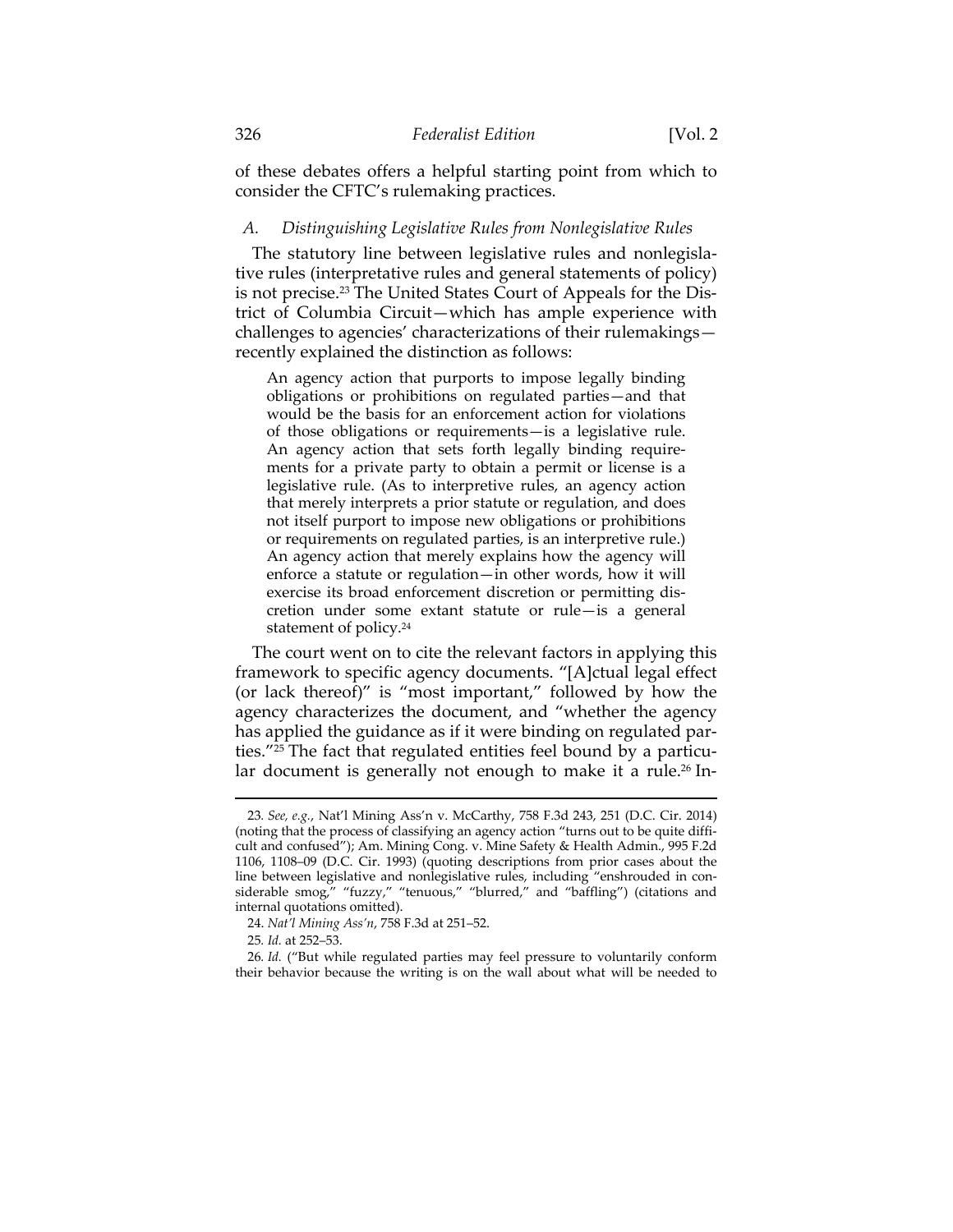stead, the court looks at whether the agency has imposed new obligations on regulated entities, and whether the agency acts as if it is bound by the document.<sup>27</sup> Other important signals of legislative rulemaking are "mandatory, definitive language,"28 the ability to form the basis of an enforcement action based on the agency document at issue,<sup>29</sup> publication in the *Code of Federal Regulations*, 30 and inconsistency with an existing legislative rule.31

The D.C. Circuit's method for deciding whether an agency action is a legislative rule reflects a tension. On the one hand, the court does not want to dissuade agencies from providing guidance to the industries they regulate by forcing them to take all actions by notice-and-comment rulemaking.<sup>32</sup> On the other

28*. See, e.g.*, Cmty. Nutrition Inst. v. Young, 818 F.2d 943, 947 (D.C. Cir. 1987). In that case, which considered the Food and Drug Administration's (FDA's) announcement of contaminant thresholds for enforcement actions, the court also placed great weight on the fact that the agency had a process for granting exceptions from the thresholds and agency statements suggesting the thresholds were "not musings about what the FDA might do in the future but rather . . . set a precise level of . . . contamination that FDA has presently deemed permissible." *Id.* at 948.

29*. See, e.g.*, Pac. Gas & Elec. Co. v. Fed. Power Comm'n, 506 F.2d 33, 38 (D.C. Cir. 1974) (noting that "[t]he critical distinction between a substantive rule and a general statement of policy is the different practical effect that these two types of pronouncements have in subsequent administrative proceedings" and explaining that an agency can rely on a legislative rule as the basis for an administrative proceeding, but not on a policy statement); *see also* Am. Mining Cong. v. Mine Safety & Health Admin., 995 F.2d 1106, 1109–10 (D.C. Cir. 1993) (explaining that an agency's need to rely on a pronouncement as a basis for an enforcement action helps to distinguish interpretative rules from legislative rules).

30*. Am. Mining Cong.*, 995 F.2d at 1109.

31. *Id.*

 32. The *Community Nutrition* court, for example, characterized its own holding as "narrow" in order not to dissuade agencies from issuing guidance that offers "the not inconsiderable benefits of apprising the regulated community of the

obtain a permit, there has been no 'order compelling the regulated entity to do anything.'" (quoting Indep. Equip. Dealers Ass'n. v. EPA, 372 F.3d 420, 428 (D.C. Cir. 2004))).

<sup>27</sup>*. See, e.g.*, Gen. Elec. Co. v. EPA, 290 F.3d 377, 384 (D.C. Cir. 2002) (holding that an Environmental Protection Agency guidance document that provided two methods for conducting a risk assessment was a legislative rule because "[t]o the applicant reading the Guidance Document the message is clear: in reviewing applications the Agency will not be open to considering approaches other than those prescribed in the document"); McLouth Steel Prods. Corp. v. Thomas, 838 F.2d 1317, 1322 (D.C. Cir. 1988) (holding that because the model at issue "substantially curtails EPA's discretion in delisting decisions and accordingly has present binding effect," it is a legislative rule).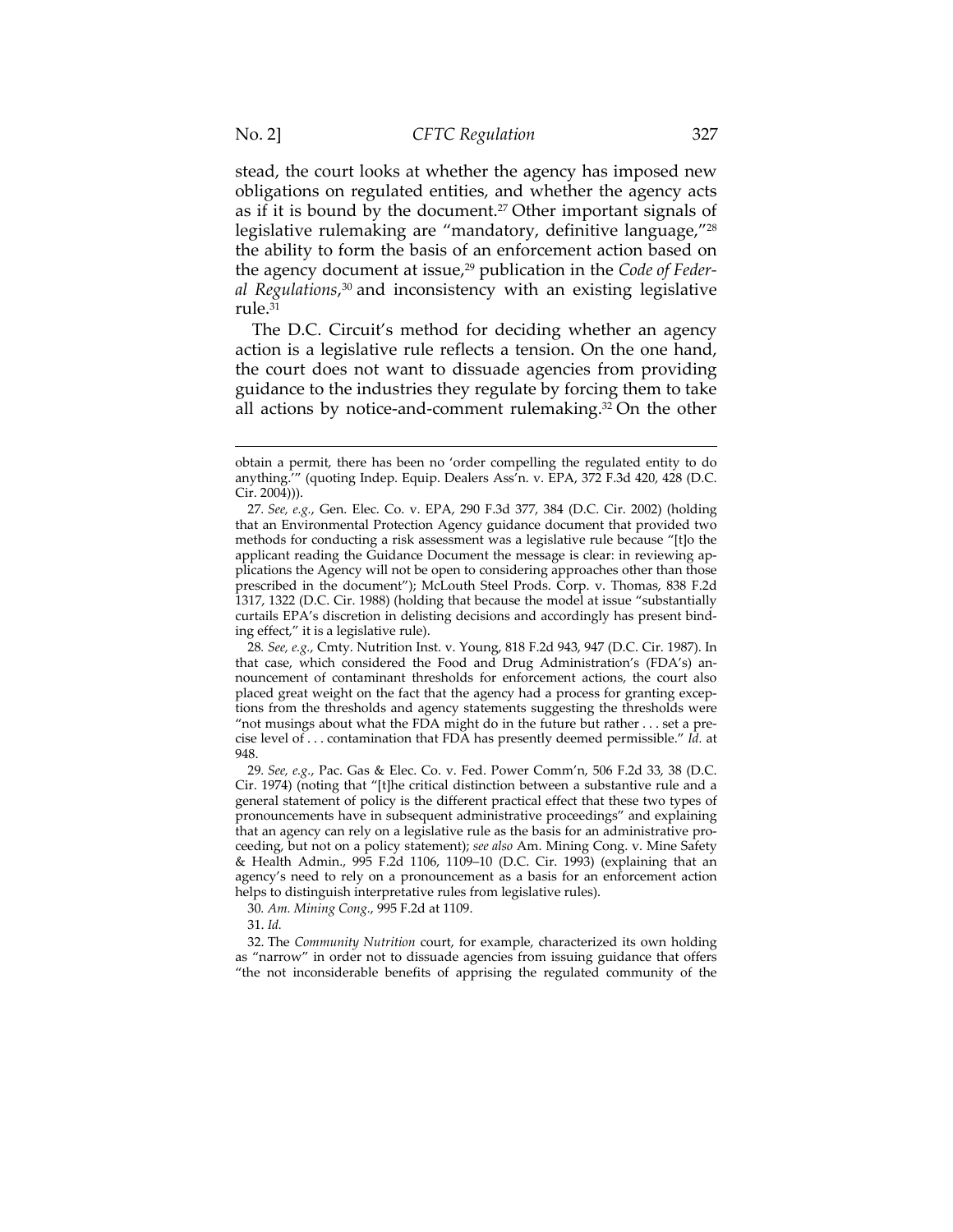hand, when agencies impose new obligations, the court suggests agencies generally should adhere to APA requirements for doing so.33 The fact that an agency's own characterization of a document carries substantial weight in the analysis may give agencies a perverse incentive to classify their rules as guidance, couch them in tentative language, and not publish them in the *Code of Federal Regulations* in the hopes of avoiding the legislative rule label. This could lead to less predictability for regulated entities and the public, and less accountability for regulators. This tension is also evident in the academic debate about agencies' use of nonlegislative rulemaking.

### *B. Agencies' Use of Nonlegislative Rulemaking*

Academics disagree over how much latitude agencies should have in choosing between legislative and nonlegislative rulemaking. One side of the debate is motivated by concerns over compelling behavior without any procedural protections to assess the wisdom, costs, and unintended consequences of doing so. Professor Robert Anthony has taken the position that, if agencies want a particular document to be binding, or if the document is effectively binding, the agency must adopt it using the APA's notice-and-comment procedures. 34 As he puts it: "*Did the agency intend the document to bind? Has the agency given it binding effect?* If the answer to either of these questions is 'yes,' the document should have been issued as a legislative rule."35 He points to a number of "indicia that nonlegislative documents are binding," including forming the basis for enforcement actions, being "couched in mandatory language," and sometimes offering a safe harbor that has the effect of re-

agency's intentions as well as informing the exercise of discretion by agents and officers in the field." 818 F.2d at 949.

<sup>33</sup>*. See, e.g.*, Am. Hosp. Ass'n v. Bowen, 834 F.2d 1037, 1044 (D.C. Cir. 1987) (explaining that "Congress intended the exceptions to § 553's notice and comment requirements to be narrow ones").

 <sup>34.</sup> Robert A. Anthony, Interpretive Rules, Policy Statements, Guidances, Manuals, and the Like—Should Federal Agencies Use Them to Bind the Public?, 41 DUKE L.J. 1311, 1315 (1992).

<sup>35</sup>*. Id.* at 1327 (emphasis in original). *See also* Randolph J. May, *Ruling Without Real Rules—or How to Influence Private Conduct without Really Binding*, 53 ADMIN. L. REV. 1303, 1307 (2001) (using Occupational Safety and Health Administration letter regarding application of requirements to homes of teleworking employees to illustrate the principle that agencies should not be able to "promulgate a rule with the force of law" without following required procedures).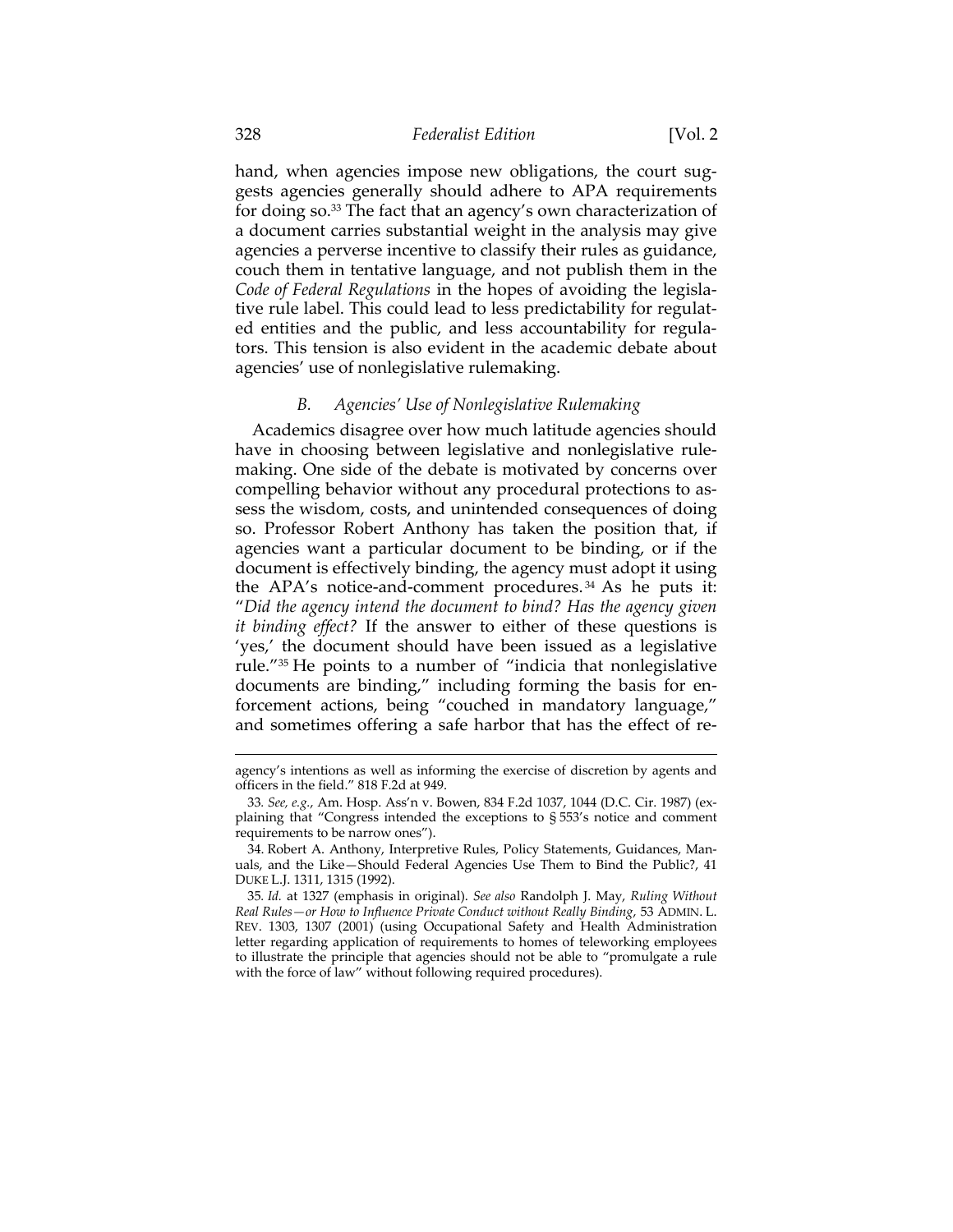forming regulated entities' conduct.36 The exception to his rule of thumb is for "agency pronouncements [that] interpret specific statutory or regulatory language."37 Even with respect to interpretations, Anthony recommends that agencies employ notice-and-comment procedures for "substantial" interpretations that expand the agency's jurisdiction, change "the obligations or liabilities of private parties," or change the way the agency "grant[s] entitlements." $38$ 

Arguments in favor of restricting the improper use of nonlegislative rulemaking are particularly compelling because judicial review is not always available for rulemaking that is not considered to be final agency action.39 The Supreme Court has explained that an action will be considered final if it is "the 'consummation' of the agency's decisionmaking process—it must not be of a merely tentative or interlocutory nature"40 and is "one by which 'rights or obligations have been determined,' or from which 'legal consequences will flow.'"41 As Professor William Funk points out, the absence of clear Supreme Court guidance about "when nonlegislative rules are final agency action or are ripe for review and therefore subject to judicial review" has resulted in "allow[ing] the government to extort compliance with its nonlegislative rules."42

The other side of the debate is motivated by practical considerations about the useful role that nonlegislative rulemaking can play for agencies and for regulated entities. Professor Asi-

 $\overline{a}$ 

 40. Bennett v. Spear, 520 U.S. 154, 177–78 (1997) (quoting Chi. & S. Air Lines, Inc. v. Waterman S.S. Corp., 333 U.S. 103, 113 (1948)).

41*. Id.* at 178 (quoting Port of Bos. Marine Terminal Ass'n v. Rederiaktiebolaget Transatlantic, 400 U.S. 62, 71 (1970)).

<sup>36.</sup> Anthony, *supra* note 34, at 1328–29.

<sup>37</sup>*. Id.* at 1315.

<sup>38</sup>*. Id.* at 1377–78.

 <sup>39.</sup> The APA provides that: "Agency action made reviewable by statute and final agency action for which there is no other adequate remedy in a court are subject to judicial review. A preliminary, procedural, or intermediate agency action or ruling not directly reviewable is subject to review on the review of the final agency action." 5 U.S.C. § 704 (2012).

 <sup>42.</sup> William Funk, *Legislating for Nonlegislative Rules*, 56 ADMIN. L. REV. 1023, 1028 (2004). Even if nonlegislative rulemaking is reviewable, "full litigation is much more costly than participating in normal notice-and-comment rulemaking." Henry N. Butler & Nathaniel J. Harris, *Sue, Settle, and Shut Out the States: Destroying the Environmental Benefits of Cooperative Federalism*, 37 HARV. J.L. & PUB. POL'Y 579, 620 (2014).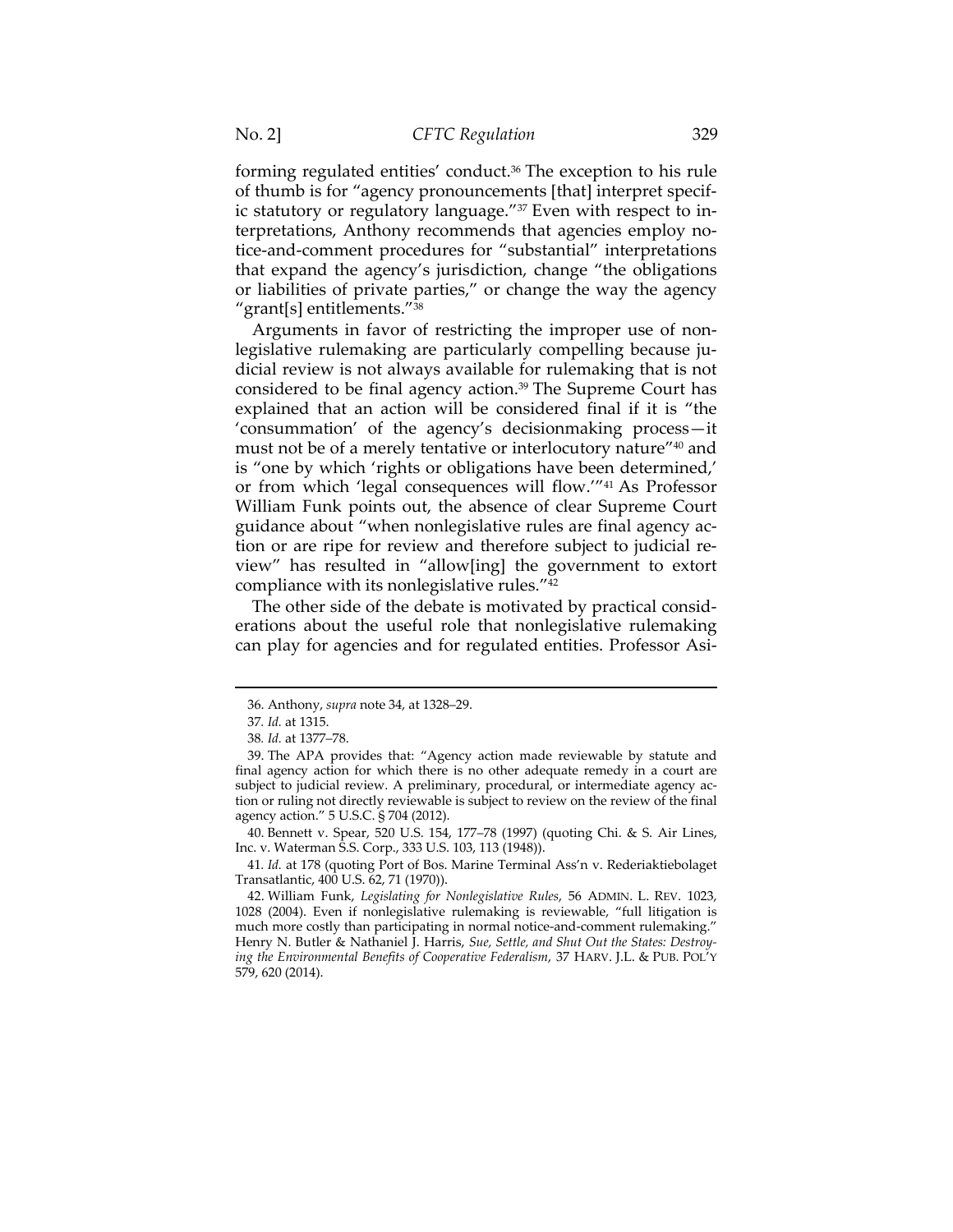mow acknowledges the binding effect that nonlegislative rules have in practice<sup>43</sup> and the value of the notice-and-comment process.44 He points out, however, that nonlegislative rules can be very valuable for the agency—as a way to foster consistency in the exercise of the agency's discretion—and for the public as a source of insight into how the agency will use its discretion.45 Professor Peter Strauss, who also values nonlegislative rules, embraces the part of the APA that specifically carves out a role for what he calls "publication rules":46

Agency administration is aided when central officials can advise responsible bureaucrats how they should apply agency law. Citizens are better off if they can know about these instructions and rely on agency positions, with the assurance of equal treatment such central advice permits, than

45*. Id.* at 385–88*; see also* Funk, *Legislating for Nonlegislative Rules*, *supra* note 42, at 1028 (citing transparency and staff control as benefits on nonlegislative rules); Office of Management and Budget, *Final Bulletin for Agency Good Guidance Practices* 2 (Bulletin No. 07-02, 2007) [hereinafter *OMB Bulletin*], *available at* http://www.whitehouse.gov/sites/default/files/omb/memoranda/fy2007/m07-

07.pdf [http://perma.cc/ASD7-BLQS] ("Agencies may provide helpful guidance to interpret existing law through an interpretive rule or to clarify how they tentatively will treat or enforce a governing legal norm through a policy statement. Guidance documents, used properly, can channel the discretion of agency employees, increase efficiency, and enhance fairness by providing the public clear notice of the line between permissible and impermissible conduct while ensuring equal treatment of similarly situated parties.").

 46. Peter L. Strauss, *Publication Rules in the Rulemaking Spectrum: Assuring Proper Respect for an Essential Element*, 53 ADMIN. L. REV. 803, 804 (2001) (relying on 5 U.S.C. § 552(a)(1)–(2)). Section 552(a)(2) provides that:

(i) it has been indexed and either made available or published as provided by this paragraph; or

(ii) the party has actual and timely notice of the terms thereof.

*But see* Funk, *A Primer on Nonlegislative Rules*, *supra* note 21, at 1344–46 (arguing that the term "publication rule" is misleading).

<sup>43.</sup> Asimow, *supra* note 18, at 384 ("Although legislative and nonlegislative rules are conceptually distinct and although their legal effect is profoundly different, the real-world consequences are usually identical.").

<sup>44</sup>*. Id.* at 402–03 (explaining that the notice-and-comment process "promotes fundamental democratic values by enhancing the responsiveness of agencies to the interest groups affected by regulation" and is "a source of low-cost information to agency decisionmakers").

A final order, opinion, statement of policy, interpretation, or staff manual or instruction that affects a member of the public may be relied on, used, or cited as precedent by an agency against a party other than an agency only if—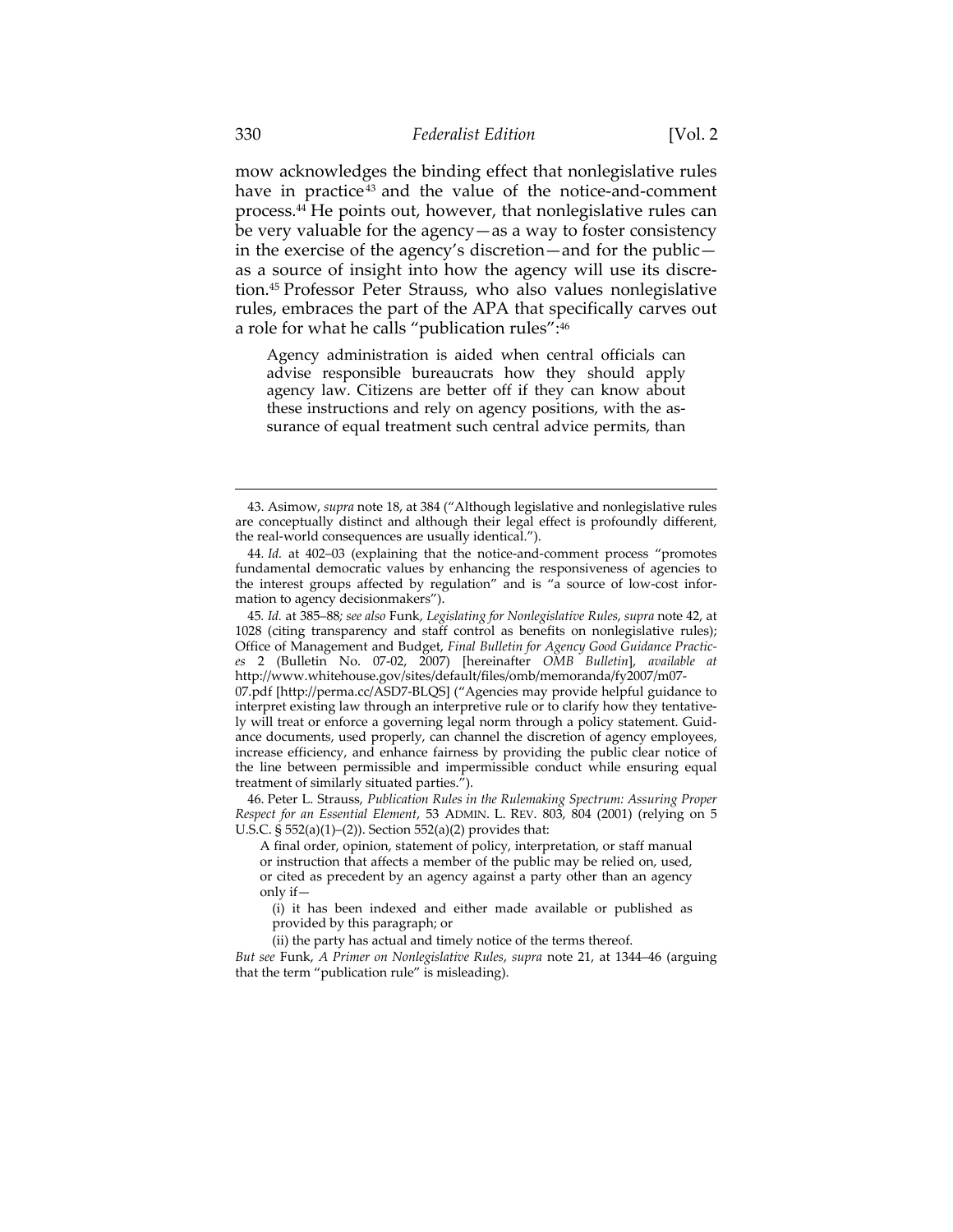if they are remitted to the discretion of local agents and to "secret law."47

Strauss points out that "[a]dopting regulations would require the time of the agency's limited top-level management and costly formality to create or alter."48

Professor Donald Elliott suggests that "[n]otice-and-comment rulemaking is to public participation as Japanese Kabuki theater is to human passions—a highly stylized process for displaying in a formal way the essence of something which in real life takes place in other venues."49 He believes notice-and-comment rulemaking is useful for building a record, but favors other means for the agency to get real input from the public.<sup>50</sup>

As Elliott's colorful description of notice-and-comment rulemaking suggests, academics and courts have spent considerable time perfecting the process used to develop such rules by adding new requirements to make them.<sup>51</sup> If rules are going to bind, they should be the product of a rigorous rulemaking process. Many commentators have concluded that the unintended result of efforts to improve the process has been the "ossification" of the process for making legislative rules. <sup>52</sup> Some argue that, as a result of such ossification, agencies have resorted to using nonlegislative rules, enabling them to achieve nearly the same result as a legislative rule without all the has-

<sup>47.</sup> Strauss, *supra* note 46, at 808.

<sup>48</sup>*. Id.* at 814.

 <sup>49.</sup> E. Donald Elliott, *Re-inventing Rulemaking*, 41 DUKE L.J. 1490, 1492 (1992).

<sup>50</sup>*. Id.* at 1492–93 ("To secure the genuine reality, rather than a formal show, of public participation, a variety of techniques is available—from informal meetings with trade associations and other constituency groups, to roundtables, to floating 'trial balloons' in speeches or leaks to the trade press, to the more formal techniques of advisory committees and negotiated rulemaking.").

<sup>51</sup>*. See* Stephen M. Johnson, *Good Guidance, Good Grief!*, 72 MO. L. REV. 695, 700– 701 nn.22–24 (2007) (detailing some of these requirements).

<sup>52</sup>*. Id.* at 700–01 ("There is a general consensus that the notice and comment rulemaking process for legislative rules has become 'ossified' over the last few decades as Congress, courts and the executive branch have imposed substantial new procedural requirements on the APA notice and comment process.") (footnotes omitted); Richard J. Pierce, *Rulemaking Ossification Is Real: A Response to* Testing the Ossification Thesis, 80 GEO. WASH. L. REV. 1493, 1494 (2012) ("Ossification is a real problem that has a wide variety of serious adverse effects.").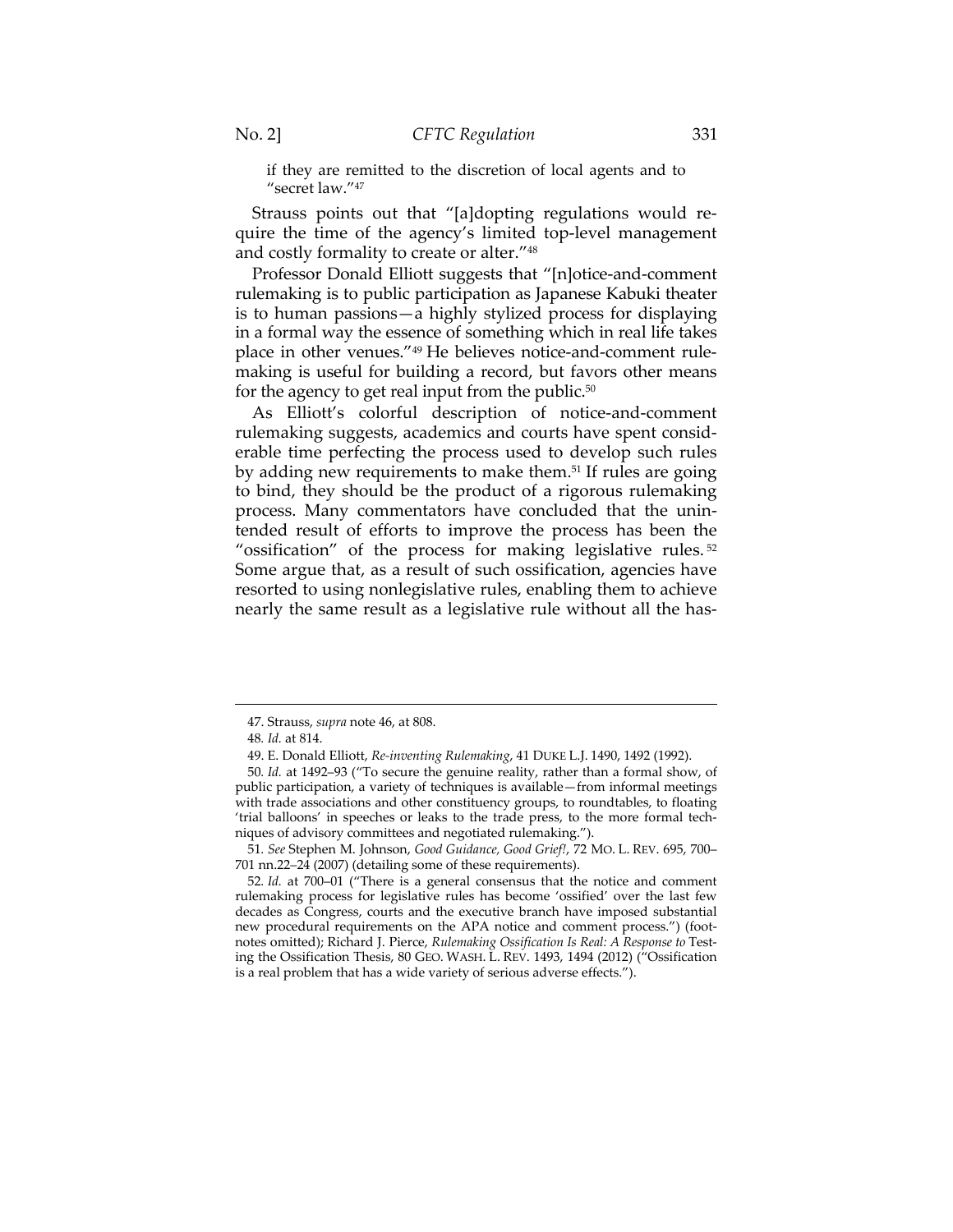sle.<sup>53</sup> Others dispute that agencies are using nonlegislative rulemaking in this manner.54

# *C. Judicial Deference to Agency Rulemaking*

In addition to ossification, judicial treatment of nonlegislative rulemaking may affect the degree to which agencies use it. While agencies may not be able to bring enforcement actions based solely on nonlegislative rules, courts are likely to give deference to the interpretations embedded in them. For noticeand-comment rulemaking, agencies enjoy the familiar *Chevron* deference.55 Under *Chevron*, if "Congress has directly spoken to the precise question at issue . . . the court, as well as the agency, must give effect to the unambiguously expressed intent of Congress," but "if the statute is silent or ambiguous with respect to the specific issue, the question for the court is whether the agency's answer is based on a permissible construction of the statute."56 Under *Chevron*, agencies have enjoyed great deference in interpreting their own statutes through notice-andcomment rulemaking.57

The Supreme Court has offered some important guideposts on deference with respect to non-notice-and-comment rulemaking. These guideposts are not always easy to follow, particularly when applied to the many different forms that such rulemaking takes and the various levels of bureaucracy from which such documents emanate.<sup>58</sup> Generally, agency interpre-

55. Chevron U.S.A., Inc. v. Natural Res. Def. Council, 467 U.S. 837 (1984).

56*. Id.* at 842–43.

 $\overline{a}$ 

57*. See, e.g.*, City of Arlington v. FCC, 133 S. Ct. 1863, 1871 (2013) (describing the Court's consistent application of *Chevron* deference to questions of statutory construction).

 58. Professor Strauss correctly points out the "anthropomorphic tendency to treat agencies as if they were a single human actor." Strauss, *supra* note 46, at 810. While Strauss makes the point to underscore the beneficial role that nonlegislative rules can serve in internal agency communication, the point is also important to the question of who is entitled to make rules that bind people outside the agency.

<sup>53</sup>*. See, e.g.*, Johnson, *supra* note 51, at 701 ("[A]gencies are increasingly adopting policies and interpreting laws and regulations through nonlegislative rules.") (footnote omitted).

<sup>54</sup>*. See, e.g.*, Connor Raso, Note, *Strategic or Sincere? Analyzing Agency Use of Guidance Documents*, 119 YALE L.J. 782, 821–22 (2010) (concluding, based on an empirical analysis of five agencies over a ten-year period, that "agencies do not frequently use guidance documents to issue important policies outside of the notice and comment process" and, consequently, "concern over agency abuse of guidance is overwrought").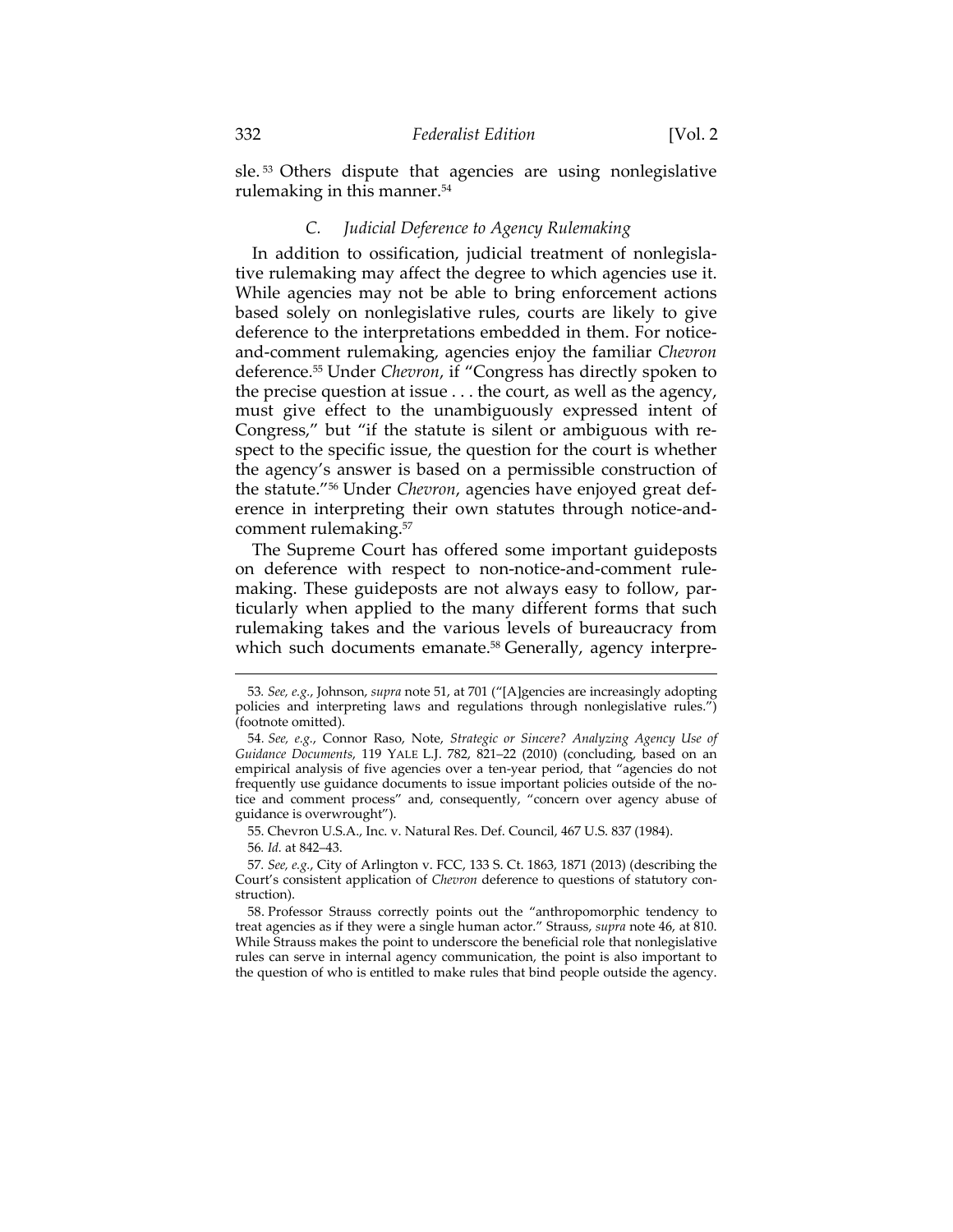tations issued by means other than notice-and-comment rulemaking are entitled to at least judicial respect, and often judicial deference.

In *Christensen v. Harris County*, the Court considered how much deference to give to an opinion letter issued by the Department of Labor's Wage and Hour Division.<sup>59</sup> The majority opinion, distinguishing the letter from an interpretation "arrived at after . . . a formal adjudication or notice-and-comment rulemaking," took the position that "[i]nterpretations such as those in opinion letters—like the interpretations contained in policy statements, agency manuals, and enforcement guidelines, all of which lack the force of law—do not warrant *Chevron*-style deference."60 Instead, these interpretations would get respect under *Skidmore v. Swift & Co.*61 In *Skidmore*, the Court held:

[T]he rulings, interpretations and opinions of the Administrator [of the Department of Labor's Wage and Hour Division] under this Act, while not controlling upon the courts by reason of their authority, do constitute a body of experience and informed judgment to which courts and litigants may properly resort for guidance. The weight of such a judgment in a particular case will depend upon the thoroughness evident in its consideration, the validity of its reasoning, its consistency with earlier and later pronouncements, and all those factors which give it power to persuade, if lacking power to control.<sup>62</sup>

In *United States v. Mead*, the Supreme Court considered a tariff classification ruling by the U.S. Customs Service and concluded that, although entitled to some degree of deference, it was not entitled to *Chevron* deference because it was one of thousands generated each year by many different Customs

In the context of an agency like the CFTC with a commission structure rather than a single director, this question is particularly important.

 <sup>59.</sup> Christensen v. Harris Cnty., 529 U.S. 576, 586–87 (2000).

<sup>60</sup>*. Id.* at 587.

 <sup>61.</sup> Skidmore v. Swift & Co., 323 U.S. 134 (1944).

<sup>62</sup>*. Id.* at 139. Justice Scalia, in his concurrence in *Christensen*, dismissed *Skidmore* as irrelevant in the wake of *Chevron*. In his view, an agency is entitled to *Chevron* deference for any reasonable interpretation of a statute that represents "the authoritative view" of the agency. *Christensen*, 529 U.S. at 590–91 (Scalia, J., concurring in part and concurring in the judgment). Justice Stephen Breyer, in his dissent in *Christensen*, defended the continuing relevance of *Skidmore*-style deference for instances in which agencies are not engaged in delegated legislative rulemaking. *Id.* at 596–97 (Breyer, J., dissenting).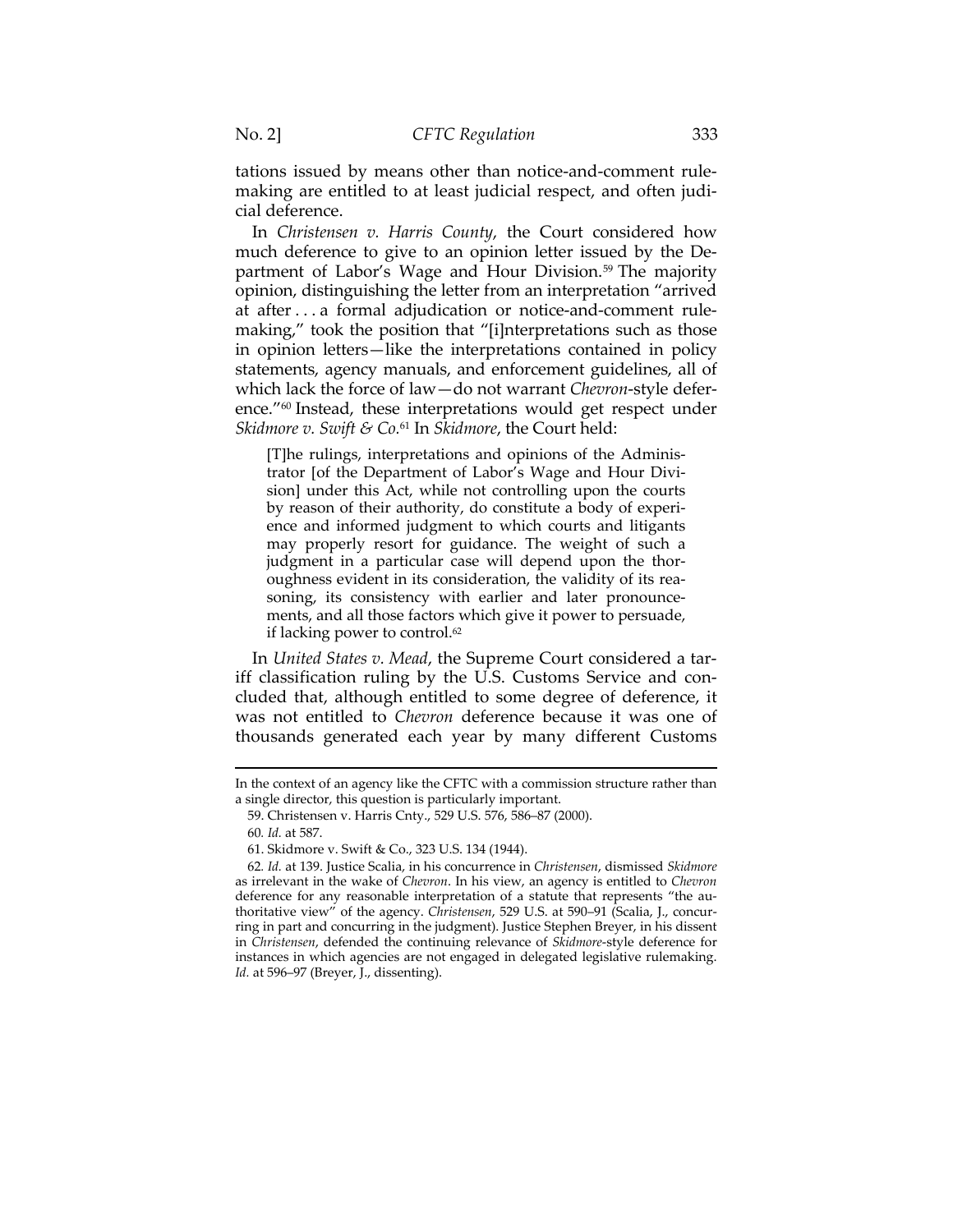Service offices. 63 To qualify for *Chevron* deference, however, agency action need not be in the form of notice-and-comment rulemaking:

[T]he overwhelming number of our cases applying *Chevron*  deference have reviewed the fruits of notice-and-comment rulemaking or formal adjudication. That said, and as significant as notice-and-comment is in pointing to *Chevron* authority, the want of that procedure here does not decide the case, for we have sometimes found reasons for *Chevron* deference even when no such administrative formality was required and none was afforded . . . .64

The Court underscored this point in *Barnhart v. United States*, in which it considered an interpretation by the Social Security Administration that appeared in various agency documents that were not products of notice-and-comment rulemaking and subsequently—only after the litigation began—in a notice-andcomment rulemaking.65 The Court explained that "the fact that the Agency previously reached its interpretation through means less formal than 'notice and comment' rulemaking . . . does not automatically deprive that interpretation of the judicial deference otherwise its due."<sup>66</sup>

In a concurrence in *Barnhart*, Justice Scalia took the position that the deference question was easy because there was a notice-and-comment rulemaking.67 In his dissent in *Mead*, he contended that *Chevron* deference is available for all sorts of agency actions, regardless of the formality of the procedure with which they were adopted. In his view, "[a]ny resolution of [statutory] ambiguity by the administering agency that is authoritative—that represents the official position of the agency must be accepted by the courts if it is reasonable."68 Justice Scalia pointed to the agency's declaration during the case that the challenged regulation was its official position as evidence

<sup>63.</sup> United States v. Mead Corp.*,* 533 U.S. 218, 233 (2001). The Court explained that the fact "that Customs ruling letters do not fall within *Chevron* is not, however, to place them outside the pale of any deference whatever." *Id.* at 234.

<sup>64.</sup> *Id.* at 230–31 (citation omitted).

 <sup>65.</sup> Barnhart v. United States, 535 U.S. 212, 221 (2002).

<sup>66</sup>*. Id.* (citations omitted).

<sup>67</sup>*. Id.* at 227 (Scalia, J., concurring in part and concurring in the judgment) ("The SSA's recently enacted regulations emerged from notice-and-comment rulemaking and merit deference. No more need be said.").

 <sup>68.</sup> *Mead*, 533 U.S. at 257 (Scalia, J., dissenting).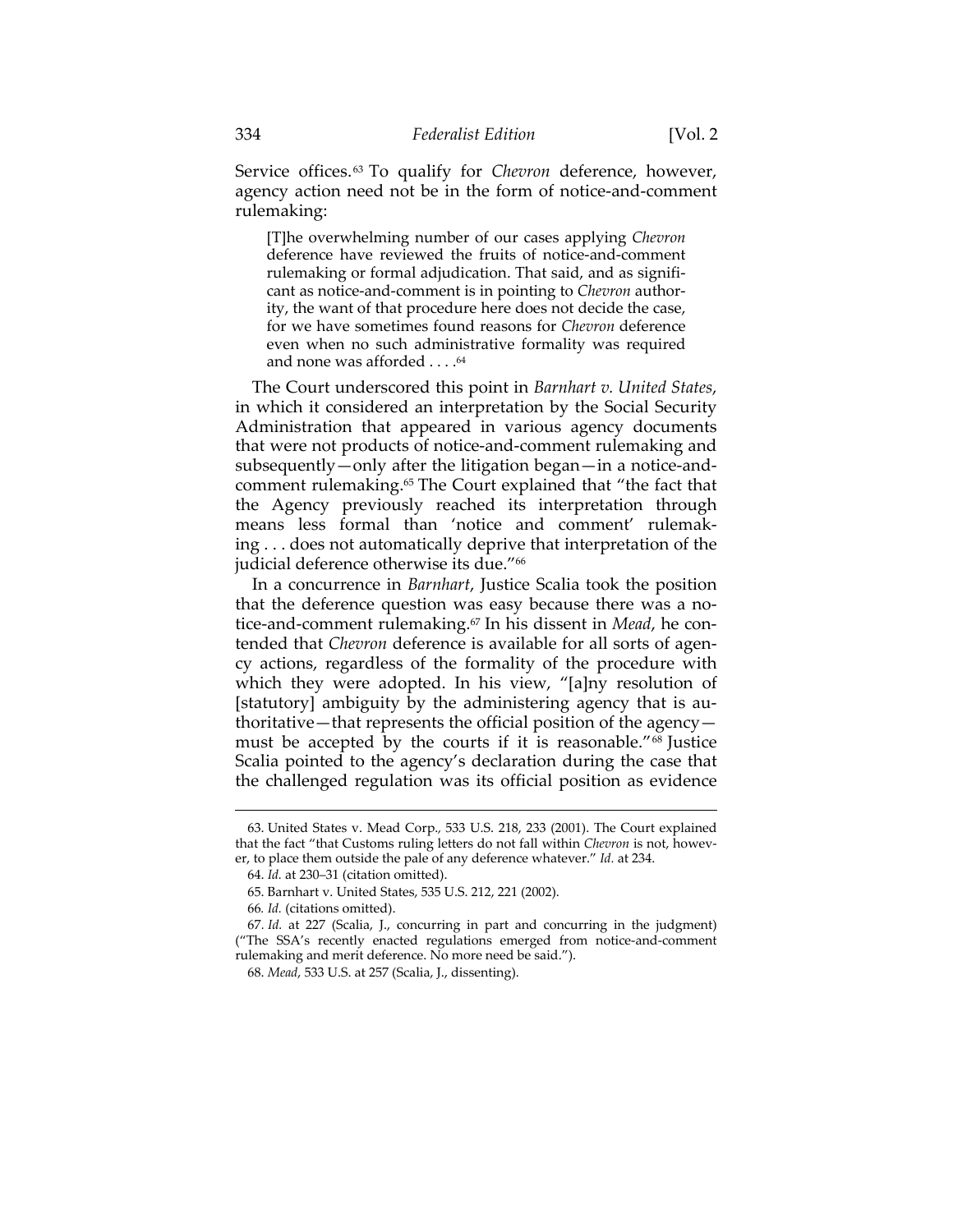of the ruling's authoritative nature.<sup>69</sup> Justice Scalia conceded that authoritativeness "may not be a bright-line standard," but

it is a line that focuses attention on the right question: not whether Congress "affirmatively intended" to delegate interpretive authority (if it entrusted administration of the statute to an agency, it did, because that is how our system works); but whether it is truly the agency's considered view, or just the opinions of some underlings, that are at issue.70

As an example of this line-drawing, in *NationsBank v. Variable Annuity Life Insurance*, the Supreme Court unanimously held that a letter from the Senior Deputy Comptroller to NationsBank was entitled to deference.<sup>71</sup> That letter "purport[ed] to represent the Comptroller's position," whereas an earlier letter taking a contrary position purported to represent the position of its author, an agency staffer.<sup>72</sup> In the context of an agency like the CFTC with a commission structure, determining whether a particular statement by the agency is authoritative is particularly difficult.73

A recent Supreme Court case, *Wos v. E.M.A.*, 74 highlighted the difficulty of attempting to draw bright lines about the proper degree of deference for agency decisions. The Court concluded that a North Carolina statute conflicted with a Medicaid statute even though a (subsequently disavowed) letter and memorandum from the Centers for Medicare and Medicaid Services expressed approval of the statute. The Court noted that those documents "no longer reflect the agency's position" and, citing *Christensen*, pointed out that "at any rate, the documents are opinion letters, not regulations with the force of

<sup>69</sup>*. Id.* at 258 (Scalia, J., dissenting).

<sup>70</sup>*. Id.* at 258 n.6.

 <sup>71.</sup> NationsBank v. Variable Annuity Life Ins. Co., 513 U.S. 251, 254 (1995).

<sup>72</sup>*. Id.* at 263.

 <sup>73.</sup> Now-Justice Kagan argued in a pre-bench law review article that "the Court should refocus its inquiry from the 'how' to the 'who' of administrative decision making." David J. Barron & Elena Kagan, Chevron*'s Nondelegation Doctrine*, 2001 SUP. CT. REV. 201, 204. Under the "who" approach, "[i]f the congressional delegatee of the relevant statutory grant of authority takes personal responsibility for the decision, then the agency should command obeisance, within the broad bounds of reasonableness, in resolving statutory ambiguity; if she does not, then the judiciary should render the ultimate interpretive decision." *Id.* In the case of the CFTC, the relevant delegatee would be the Commission.

 <sup>74. 133</sup> S. Ct. 1391 (2013).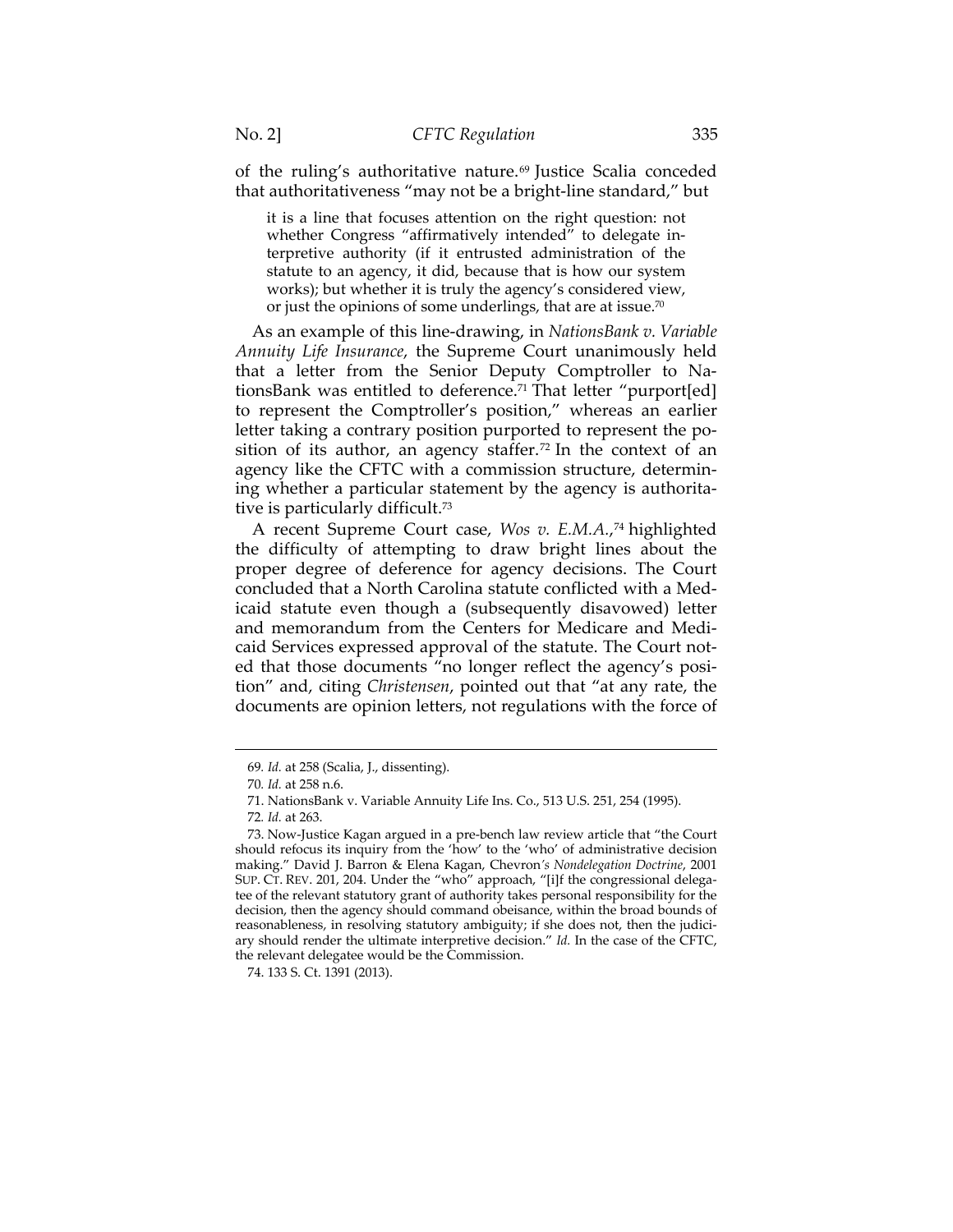law."75 Justice Breyer, in his concurrence, underscored that the agency's current disapproval of the North Carolina law had factored into his decision, and the current disapproval deserved some measure of deference, even though Justice Breyer could not "measure the degree of deference with the precision of a mariner measuring a degree of latitude."76 As he put it, "[T]he Administrative Procedure Act is not the tax code. And cases that seek to determine whether Congress intended courts to give weight to agency views provide rules of thumb, general principles meant to guide interpretation, not rigid rules that narrowly confine it."77

Another wrinkle in the deference discussion is whether an agency's interpretations of its own regulations are entitled to deference. This piece of the deference story is important because agencies issue many guidance documents pertaining directly to their own rules that are only indirectly derived from the statutes under which such rules were promulgated. In *Bowles v. Seminole Rock & Sand Co.*, the Supreme Court held that such documents deserve deference.<sup>78</sup> In upholding the administrative interpretation of a regulation promulgated under emergency price control laws, the Court explained that when a case "involves an interpretation of an administrative regulation[,] a court must necessarily look to the administrative construction of the regulation if the meaning of the words used is in doubt."79 The Court further explained that "the administrative interpretation . . . becomes of controlling weight unless it is plainly erroneous or inconsistent with the regulation."<sup>80</sup> The Court took a similar view in a more recent case, in which it upheld the Department of Labor's interpretation of its own test for assessing whether overtime pay requirements apply.<sup>81</sup>

<sup>75</sup>*. Id.* at 1402.

<sup>76</sup>*. Id.* at 1404 (Breyer, J., concurring).

<sup>77</sup>*. Id.* at 1403.

 <sup>78.</sup> Bowles v. Seminole Rock & Sand Co., 325 U.S. 410, 413–14 (1945). For a detailed discussion of this case, see Matthew C. Stephenson & Miri Pogoriler, Seminole Rock*'s Domain*, 79 GEO. WASH. L. REV. 1449 (2011).

 <sup>79.</sup> *Seminole Rock*, 325 U.S. at 413–14.

<sup>80</sup>*. Id.* at 414.

 <sup>81.</sup> Auer v. Robbins, 519 U.S. 452, 462 (1997) ("Because the salary-basis test is a creature of the Secretary's own regulations, his interpretation of it is, under our jurisprudence, controlling unless 'plainly erroneous or inconsistent with the regu-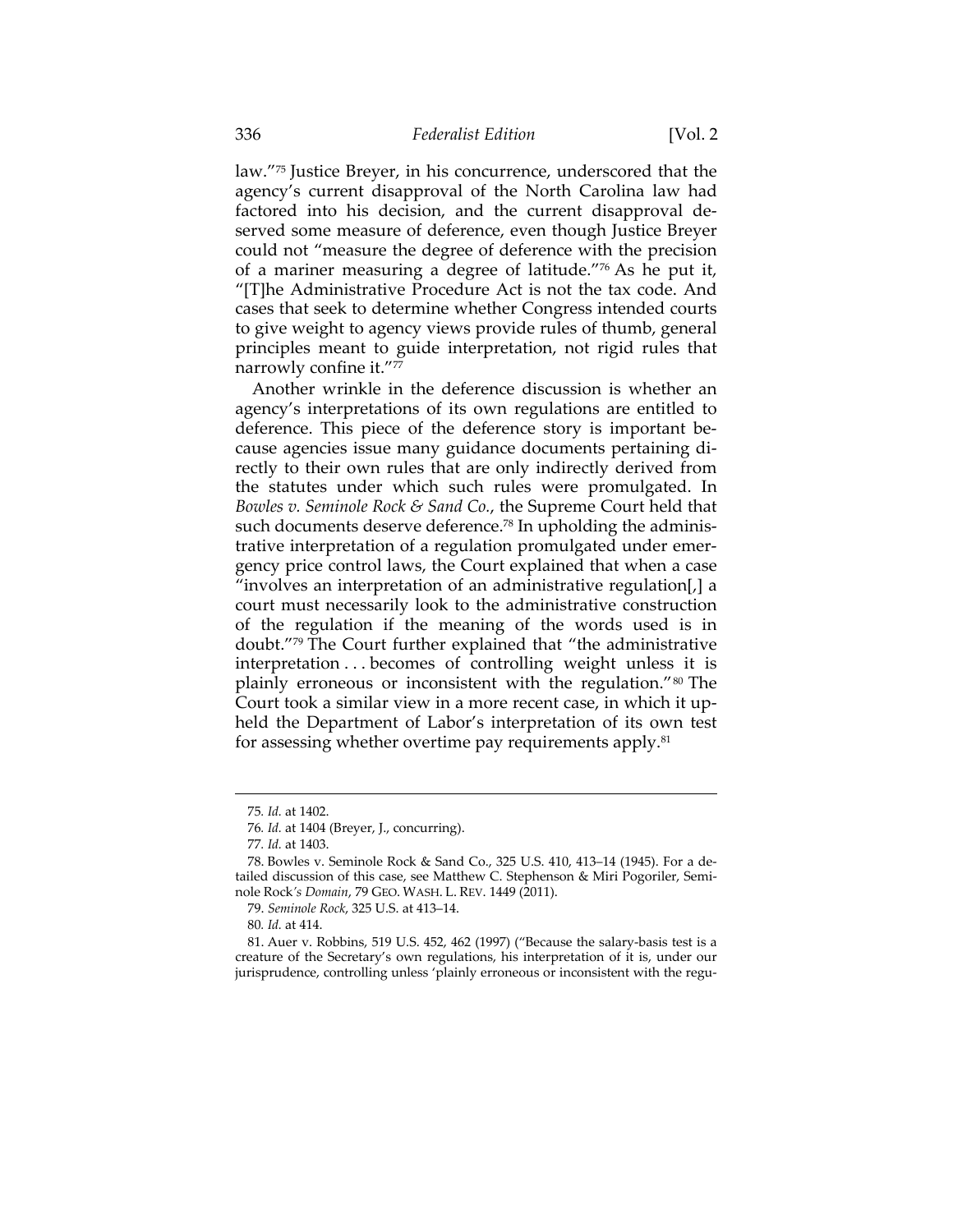As Justice Breyer suggested in *Wos*, predicting when courts will defer to an agency's position is difficult. The fact that agency statements that fall short of legislative rulemaking nevertheless command at least some measure of judicial respect and the Court's willingness to defer to agency interpretations of their own regulations likely weigh into agencies' decisions about whether to forgo notice-and-comment rulemaking in favor of quicker, more flexible approaches to making agency policy.

# *D. Potential Responses to Agencies' Nonlegislative Rulemaking*

If a combination of ossification and willingness of courts to defer to a wide range of agency documents has encouraged agencies to resort to using guidance documents instead of legislative rules, one option would be to require agencies to employ informal rulemaking for binding requirements.82 Another less dramatic option would be to impose more requirements on the process for issuing nonlegislative rules. But if that process too becomes "ossified," agencies might again resort to less transparent and disciplined rulemaking methods.<sup>83</sup> Alternatively, agencies might not provide guidance at all, which could prove even more troubling. 84 Despite such concerns, fears

83*. See, e.g.*, Stuart Shapiro, *Agency Oversight as "Whac-a-Mole": The Challenge of Restructuring Agency Use of Nonlegislative Rules*, 37 HARV. J.L. & PUB. POL'Y 523, 550–51 (2014) (arguing that adding procedural protections on nonlegislative rulemaking could cause agencies to seek other rulemaking methods that would be even more difficult to oversee).

84*. See, e.g.*, Asimow, *supra* note 18, at 409 (arguing that imposing additional procedures "would be a significant disincentive to nonlegislative rulemaking," and would thus cause the "public to lose more than it would gain").

lation.'" (quoting Robertson v. Methow Valley Citizens Council, 490 U.S. 332, 359 (1989))).

<sup>82</sup>*. See supra* notes 34–38 and accompanying text (discussing Anthony's recommended approach); *see also* ADMIN. CONFERENCE OF THE U.S., RECOMMENDATION 92-2: AGENCY POLICY STATEMENTS (June 18, 1992) 1, 3–4, *available at*  https://www.acus.gov/sites/default/files/documents/92-2.pdf

<sup>[</sup>http://perma.cc/9UDV-YANQ] (in response to concerns that regulatory agencies were "issu[ing] policy statements which they treat or which are reasonably regarded by the public as binding and dispositive of the issues they address," recommending that: (1) agencies use legislative rulemaking for binding policies, (2) agencies identify binding, legislative rules and the authority under which they are being adopted; (3) policy statements be identified as nonbinding; and that (4) agencies provide "a fair opportunity to challenge the legality or wisdom of the document and to suggest alternative choices in an agency forum that assures adequate consideration by responsible agency officials . . . at or before the time the policy statement is applied").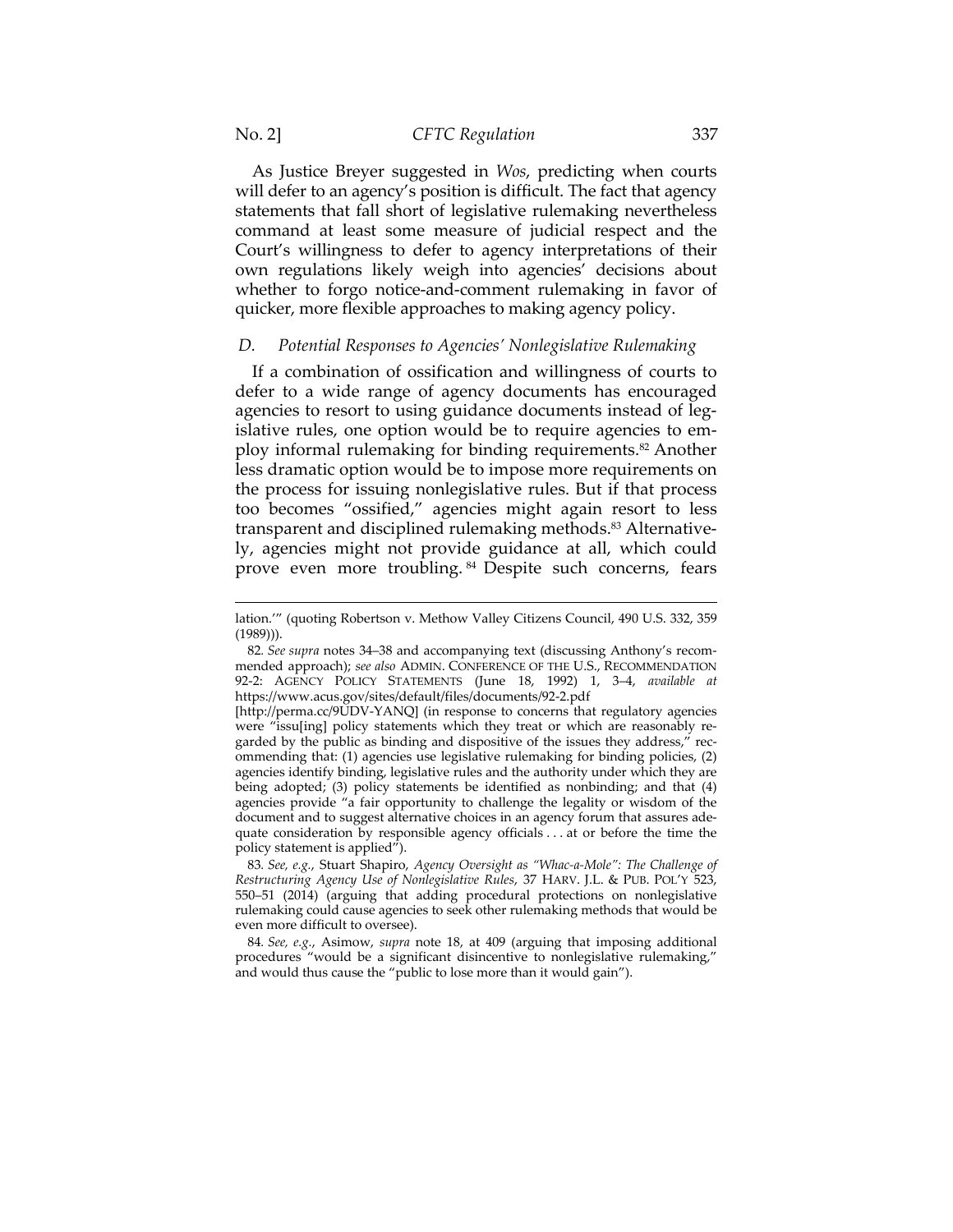about the widespread use of nonlegislative rulemaking have led to calls for more procedural protections.

Suggested solutions attempt to balance the benefits of nonlegislative rulemaking with the need to protect those subject to the rules as well as the public interest. Professor Funk has supported a proposed requirement that agencies label interpretive rules and general statements of policy as such so that the fact that they are not binding outside of the agency is clear. $85$  Nonlegislative rules could be challenged on their merits in court and agencies would not get deference. 86 Professor Stephen Johnson, who emphasizes the importance of public participation as a source of agency oversight, information, and legitimacy,<sup>87</sup> recommends allowing "public participation when agencies adopt significant guidance documents" and judicial review for "deregulatory" and "nonenforcement" policies and other otherwise potentially unreviewable policies.88

The Office of Management and Budget (OMB), in a 2007 bulletin on "agency good guidance practices," set forth procedures surrounding the issuance of "significant guidance documents."89 First, agencies should have written procedures for approving such documents. Second, each such document should include basic identifying information and an acknowledgement that it is guidance and should avoid "mandatory language." Third, the guidance should be available on the agency's website along with a way for the public to comment. Fourth, drafts of economically significant guidance documents should be noticed in the *Federal Register*, and the public should be afforded an opportunity to comment.<sup>90</sup>

Professor Nina Mendelson worries that, absent an accountability mechanism like judicial review, good guidance reforms that expand the opportunity to comment might not be sufficient.<sup>91</sup> She is particularly concerned about protecting those parties that regu-

<sup>85.</sup> Funk, Legislating for Nonlegislative Rules, *supra* note 42, at 1032–33. 86*. Id.* at 1033–34.

 <sup>87.</sup> Johnson, *Good Guidance, Good Grief!*, *supra* note 51, at 703.

 <sup>88.</sup> Stephen M. Johnson, *In Defense of the Short Cut*, 60 KAN. L. REV. 495, 538 (2012).

 <sup>89.</sup> OMB Bulletin, *supra* note 45.

<sup>90</sup>*. Id.* at 20–21.

 <sup>91.</sup> Nina A. Mendelson, *Regulatory Beneficiaries and Informal Agency Policymaking*, 92 CORNELL L. REV. 397, 450 (2007).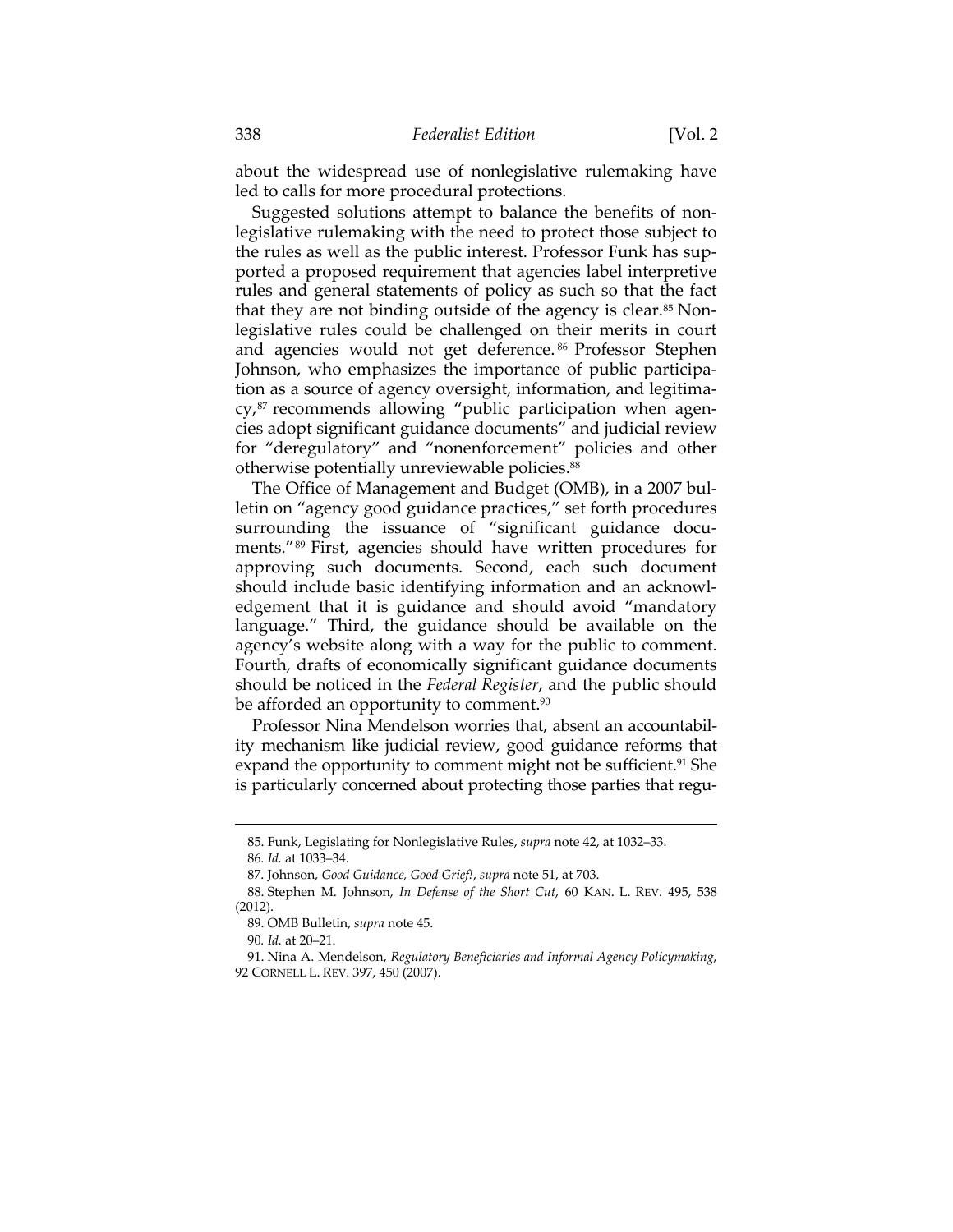lations are intended to benefit and has made several other reform suggestions, including notifying the public of significant guidance documents and allowing them to petition for their repeal or revision,<sup>92</sup> requiring notice-and-comment rulemaking for "important" policy guidance documents,93 and forcing agencies to justify departures from guidance documents.94

The varied ways that the CFTC makes rules defy neat categorization and simple solutions. Professor Jill Family may well be correct to argue for agency-specific approaches to solving problems related to guidance documents.95 Suggestions to label guidance documents and to incorporate additional steps (such as opportunity for comment) into the nonlegislative rulemaking process would not be sufficient in the case of the CFTC. The CFTC has used a notice-and-comment process in connection with some of its nonlegislative rulemaking. It also posts its guidance on its website and has affixed a non-binding label to much of the guidance. Despite these measures, its rulemaking methods continue to raise concerns.

# III. THE CFTC AND ITS DEPARTURES FROM APA NOTICE-AND-COMMENT RULEMAKING

The CFTC governs the commodity futures and swap markets.96 It is an independent regulatory agency governed by a five-member politically balanced commission, one of whom the president selects to be chairman.<sup>97</sup> The Commodity Exchange

 $\overline{a}$ 

96. CFTC, MISSION & RESPONSIBILITIES, http://www.cftc.gov/About/

MissionResponsibilities/index.htm [http://perma.cc/4D7A-GUSQ] ("The mission of the [CFTC] is [in part] . . . to protect the market users . . . and the public from fraud, manipulation, and abusive practices related to derivatives . . . . [and] the agency seeks to lower the risk of the futures and swaps markets to the economy and the public.").

 97. 7 U.S.C. § 2(a)(2) (2012) (providing that "[n]ot more than three of the members of the Commission shall be members of the same political party" and that "[t]he President shall appoint, by and with the advice and consent of the Senate, a member of the Commission as Chairman, who shall serve as Chairman at the pleasure of the President").

<sup>92</sup>*. Id.* at 438–44.

<sup>93</sup>*. Id.* at 444–45.

<sup>94</sup>*. Id.* at 445–47.

 <sup>95.</sup> Jill E. Family, *Easing the Guidance Document Dilemma Agency by Agency; Immigration Law and Not Really Binding Rules*, 47 U. MICH. J.L. REFORM 1, 52 (2013) (arguing for "an agency-by-agency approach [that] acknowledges that guidance reform should be tailored to the agency").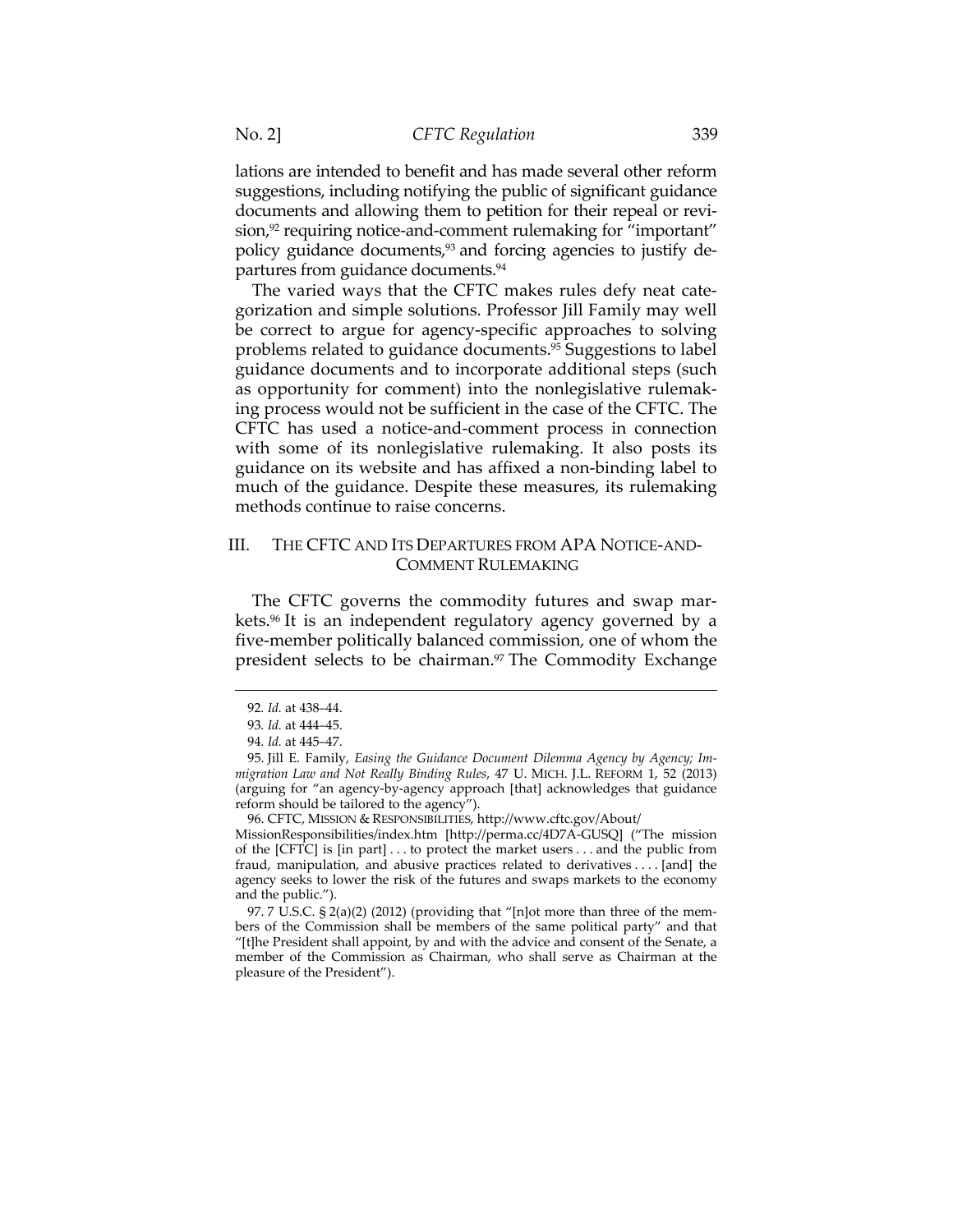Act (CEA) is the CFTC's principal governing statute.<sup>98</sup> Dodd-Frank made substantial changes to the CFTC's authority and gave it numerous rule*-*writing assignments with aggressive deadlines. 99 The CFTC adopted ninety-two rules from 2010 through 2012, compared to forty-three rules from 2006 through 2009.100 In addition, its staff issued a total of 167 no-action and other staff letters in 2012 and 2013 and another 110 staff letters in the first eight months of 2014.101 Many new entities are being drawn into the CFTC's regulatory bailiwick as a result of Dodd-Frank. Because of its status as an independent regulatory agency with a commission structure, its abnormally high level of regulatory activity in recent years, and the large influx of new regulated entities, the CFTC offers a useful case study on the use and perceived abuse of non-APA rulemaking.

The statutorily mandated volume of rulemaking alone is enough to raise concerns about the ability of the public and their representatives in government to oversee the agency's work. Although the CFTC maintained that statutory rulemaking deadlines were flexible,<sup>102</sup> it produced rules quickly.<sup>103</sup> The

<sup>98</sup>*. Id.* at §§ 1–27f (2012).

<sup>99</sup>*. See generally* Dodd-Frank Wall Street Reform and Consumer Protection Act (Dodd-Frank), Pub. L. No. 11-203, 124 Stat. 1379, 1641 (2010) (amending the CEA in numerous places). The "Global Rulemaking Timeframe" was 360 days after the enactment of Dodd-Frank. 15 U.S.C. § 8302(e).

 <sup>100 .</sup> Office of the Federal Register, https://www.federalregister.gov/articles/ search#advanced [http://perma.cc/X87Y-86M4] (to view the list of final rules for each time period, click "Range" for "Publication Date" and enter the relevant date ranges, enter "Commodity Futures Trading Commission" for "Agency", and then click "Search").

 <sup>101 .</sup> CFTC staff letters are available at http://www.cftc.gov/LawRegulation/ CFTCStaffLetters/index.htm [http://perma.cc/QCG7-BQDL]. The letters are not uniformly numbered—as might be expected—in ascending chronological order by date. *See, e.g.*, Letter from Gary Barnett, Director, Div. of Swap Dealer and Intermediary Oversight, CFTC, CFTC Letter 13-88 (Mar. 29, 2013), http://www.cftc.gov/LawRegulation/CFTCStaffLetters/13-88

<sup>[</sup>http://perma.cc/U2KW-RPTR]. This letter is the highest numbered letter for 2013 but was one of the first issued that year. Letters are not always posted immediately to the website, so the number of letters issued in 2014 was changing as this Article was being finalized.

 <sup>102.</sup> *See, e.g.*, Oversight of Dodd-Frank Implementation: A Progress Report by the Regulators at the Half-Year Mark: Hearing before the S. Comm. on Banking, Housing and, Urban Affairs, 112th Cong. 168 (2011) (explaining that "the Dodd-Frank Act and the Commodity Exchange Act (CEA) give the CFTC the flexibility and authority to address the issues relating to the effective dates of Title VII").

<sup>103</sup>*. See, e.g.*, Micah Green et al., *Five Key Facts About the SEC's and CFTC's Cross-Border Regulatory Approaches*, 45 BNA INSIGHTS 2297, 2301 (2013),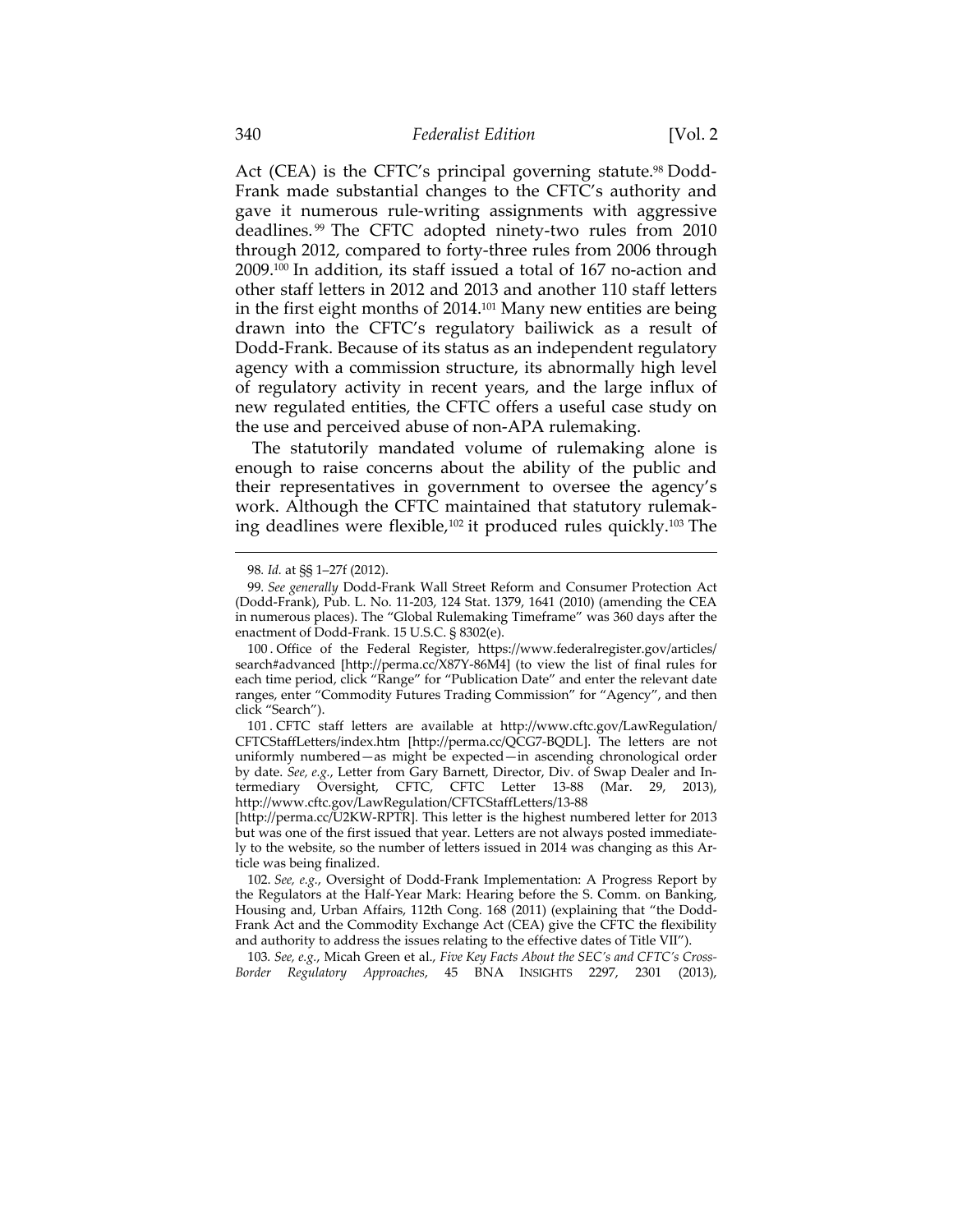CFTC's rulemaking speed is a challenge for regulated entities as they seek to understand, comply with, and participate in developing their new regulatory obligations.

The problem is exacerbated by the fact that Dodd-Frank gave the CFTC jurisdiction over new classes of entities, many of which have not had direct experience with CFTC regulation and thus may find it particularly difficult to monitor regulatory developments at the CFTC and come into timely compliance with new regulatory obligations. These entities include swap dealers, major swap participants, and swap execution facilities. Many of these firms are also facing new rules from other regulators, including the Securities and Exchange Commission (SEC), federal banking regulators, and international financial regulators. Wading through thousands of pages of rulemaking releases from the CFTC and other regulators is difficult under the best of circumstances. The CFTC's sometimesundisciplined approach to promulgating these new rules has further complicated compliance efforts.

As one example of this approach, the agency embedded a key requirement in a footnote in the preamble to a CFTC rule. The footnote expanded the category of entities required to register as swap execution facilities—a new type of trading facility created by Dodd-Frank—to include certain facilities that execute or trade swaps that are not mandated to be traded on a swap execution facility. 104 This substantial expansion of the universe of entities required to register by the October 2, 2013, deadline surprised the industry,105 because it "was not suggest-

http://www.bna.com/five-key-facts-about-the-secs-and-cftcs-cross-borderregulatory-approaches/ [http://perma.cc/5LTA-M4WB] ("The CFTC's rapid pace of rulemaking placed a marker for the SEC and global financial regulators.").

 <sup>104.</sup> Core Principles and Other Requirements for Swap Execution Facilities, 78 Fed. Reg. 33,475, 33,481 n.88 (June 4, 2013) ("[A] facility would be required to register as a SEF if it operates in a manner that meets the SEF definition even though it only executes or trades swaps that are not subject to the trade execution mandate.").

<sup>105</sup>*. See, e.g.*, Joel Clark, *Pressure Mounts on CFTC for Relief on SEF Rules*, FX IN-VEST, Oct.–Dec. 2013, at 8 ("The requirement caused a sudden rush among foreign exchange trading platforms in particular, as most had previously assumed they wouldn't need to register as Sefs until next year at the earliest, once foreign exchange products are mandated for clearing and, subsequently, trading on Sefs."); *Not with a Bang*, THE ECONOMIST (Oct. 5, 2013), http://www.economist.com/news/finance-and-economics/21587231-chaoticlaunch-set-electronic-trading-platforms-not-bang [http://perma.cc/3MMN-LFDL] ("Existing trading venues assumed they need not worry about registering as an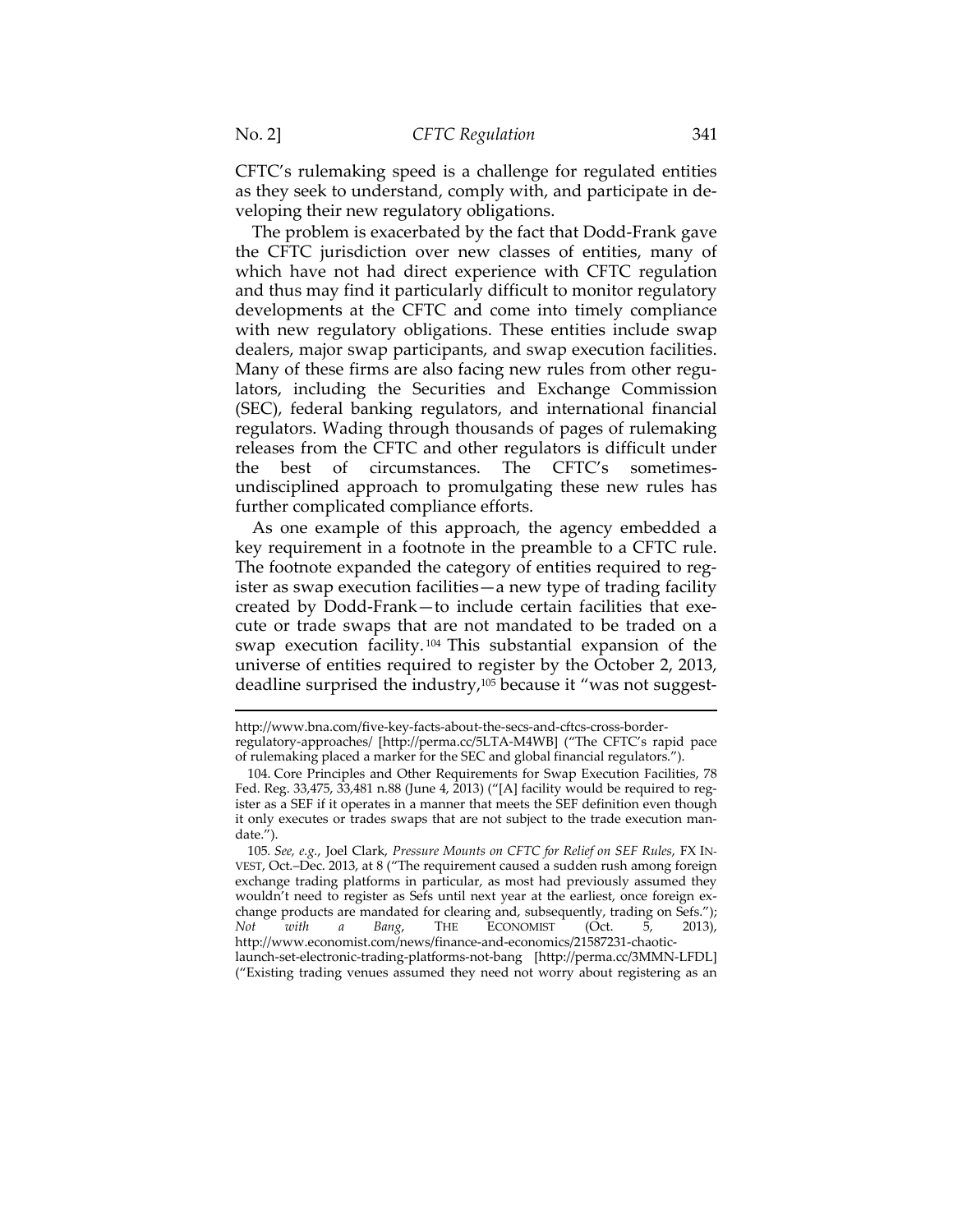ed in the CFTC's originally-proposed SEF rules."106 Its exclusion from the proposal and inclusion as one of 1,148 footnotes in a long final rule probably contributed to industry's delay in realizing its implications.

That example came in a preamble to a rule adopted by APA notice-and-comment rulemaking. Much of the complexity in the CFTC's rulemaking process derives from its use of non-APA rules in place of legislative rules. Some of the CFTC's departures will be discussed below.107 These examples are not exhaustive, but they illustrate the wide diversity even within backdoor rulemaking.

### *A. The CFTC's Cross-Border Guidance*

The agency's handling of its rules related to the extraterritorial application of its swaps regime is one example of non-APA

 106. SIDLEY AUSTIN LLP, *SEFs and the CFTC's Latest October Deadlines: Keeping the Dates and Developments Straight*, (Oct. 9, 2013), http://www.sidley.com/derivativesupdate10813/ [http://perma.cc/8Z45-CNDD].

 107. This Article does not purport to provide a comprehensive list of the CFTC's non-APA rulemaking methods. Others may include, for example, the delegation of regulatory responsibilities to the National Futures Association (NFA)—the quasi-governmental regulator with significant responsibilities in the futures and swaps markets. *See, e.g.*, Gary Gensler, Chairman, CFTC, Testimony Before the S. Comm. on Banking, Housing, and Urban Affairs (Apr. 12, 2011), http://www.cftc.gov/PressRoom/SpeechesTestimony/opagensler-77

SEF until the later date. Imagine their surprise when they stumbled belatedly on footnote 88 in the CFTC rules, which said that multilateral trading venues for swaps all had to be registered as SEFs from October 2nd."); *One Footnote to Rule Them All: Close Reading of the CFTC's SEF Rules Reveal a Controversial Requirement*, REGTECHFS (Sept. 27, 2013), http://regtechfs.com/one-footnote-to-rule-them-allclose-reading-of-the-cftcs-sef-requirements-reveal-a-controversial-requirement/ [http://perma.cc/7LDB-UZW9] ("A new row has emerged between the [CFTC], international regulators, and firms as the definition of who is a Swap Execution Facility (SEF) has been greatly expanded under a controversial footnote in the rules proposal. This discovery will have huge implications for all institutions that trade or execute trades in swaps."); *SEFs Strut Their Stuff*, MARKETSMEDIA.COM (Nov. 18, 2013), http://marketsmedia.com/sefs-strut-stuff/ [http://perma.cc/X9WP-735T] ("By not tying the clearing mandate to the SEF execution process for intermediaries, the effect of footnote 88 was to move trading away from SEFs.").

<sup>[</sup>http://perma.cc/7MCK-Q6V6] (explaining that "[the CFTC was] working very closely with self-regulatory organizations, including the National Futures Association, to determine what duties and roles they can take on in the swaps markets"). The NFA writes binding rules, but does not employ APA notice-and-comment rulemaking. Moreover, both the NFA and CFTC staffs, as part of the process of approving registrations and registrant rulebooks, also have substantial leverage to impose conditions on entities seeking approval. This indirect rulemaking power is not exercised with any APA procedural protections.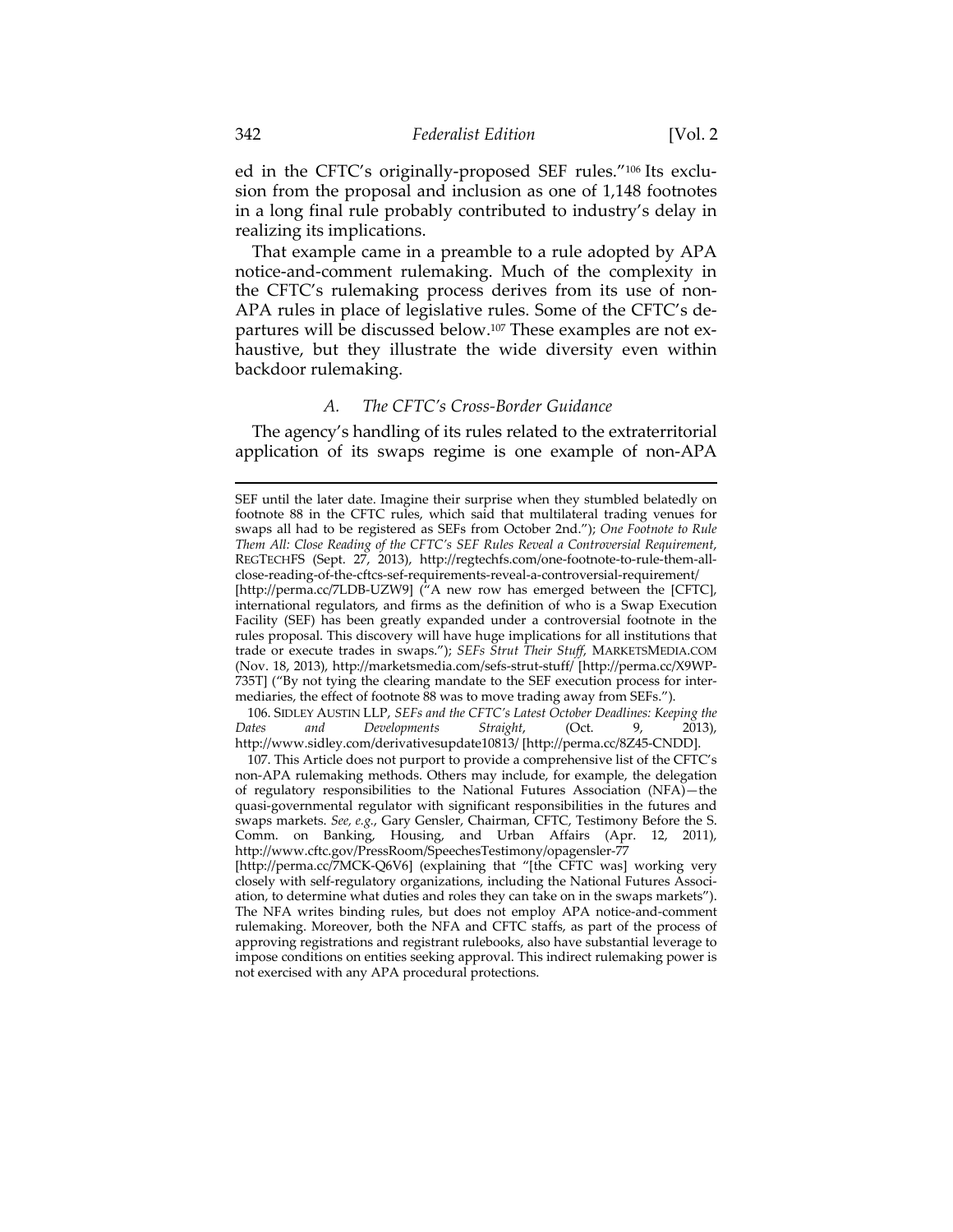rulemaking. The swaps marketplace spans international borders, making it difficult to determine which nation's rules govern a particular market participant or a particular transaction. Dodd-Frank states that the new swaps regime "shall not apply to activities outside the United States unless those activities . . . have a direct and significant connection with activities in, or effect on, commerce of the United States."108 The vagueness of "direct and significant connection," combined with the highly internationalized nature of the swap markets, led to calls for the agency to outline its planned extraterritorial reach.109

The CFTC and SEC held a joint roundtable and solicited comments on the issue of cross-border application of their rules in August 2011.110 In May 2013, the SEC, which is governed by different statutory language than the  $CFTC<sub>111</sub>$  proposed rules and interpretive guidance.112 The CFTC worked faster. It proposed, and ultimately adopted, interpretive guidance and a policy statement, and issued two exemptive orders. 113 The

110*. See* Joint Public Roundtable on International Issues Relating to the Implementation of Title VII of the Dodd-Frank Wall Street Reform and Consumer Protection Act, 76 Fed. Reg. 44,507 (July 26, 2011) (announcing roundtable and soliciting comments).

 111. Dodd-Frank § 772(b) (amending 15 U.S.C. § 78dd(c)) (providing that SEC's security-based swaps rules shall not "apply to any person insofar as such person transacts a business in security-based swaps without the jurisdiction of the United States, unless such person transacts such business in contravention of such rules and regulations as the [SEC] may prescribe as necessary or appropriate to prevent the evasion" of its security-based swaps rules).

 112. Cross-Border Security-Based Swap Activities; Re-Proposal of Regulation SBSR and Certain Rules and Forms Relating to the Registration of Security-Based Swap Dealers and Major Security-Based Swap Participants, 78 Fed. Reg. 30,967 (May 23, 2013).

113*. See* Interpretive Guidance and Policy Statement Regarding Compliance with Certain Swap Regulations, 78 Fed. Reg. 45,292 (July 26, 2013) [hereinafter Final Cross-Border Guidance]; Exemptive Order Regarding Compliance with Certain Swap Regulations, 78 Fed. Reg. 43,785 (July 22, 2013) [hereinafter Cross-Border Exemptive Order]; Final Exemptive Order Regarding Compliance with Certain Swap Regulations, 78 Fed. Reg. 858 (Jan. 7, 2013); Further Proposed Guid-

<sup>108.</sup> Dodd-Frank § 722(d) (adding 7 U.S.C. § 2(i)).

<sup>109</sup>*. See, e.g.*, Letter from the Futures Industry Association, the International Swaps and Derivatives Association, and the Securities Industry and Financial Markets Association, to David A. Stawick, Secretary, CFTC 3 (Nov. 4, 2011) (calling on the CFTC and the SEC to "clearly articulate final positions on the extraterritorial application of Title VII before implementation can begin in earnest" because, "[u]ntil that time, market participants will not be able to fully analyze the critical entity structuring issues that allow them to determine which entities to register and prepare for Title VII compliance").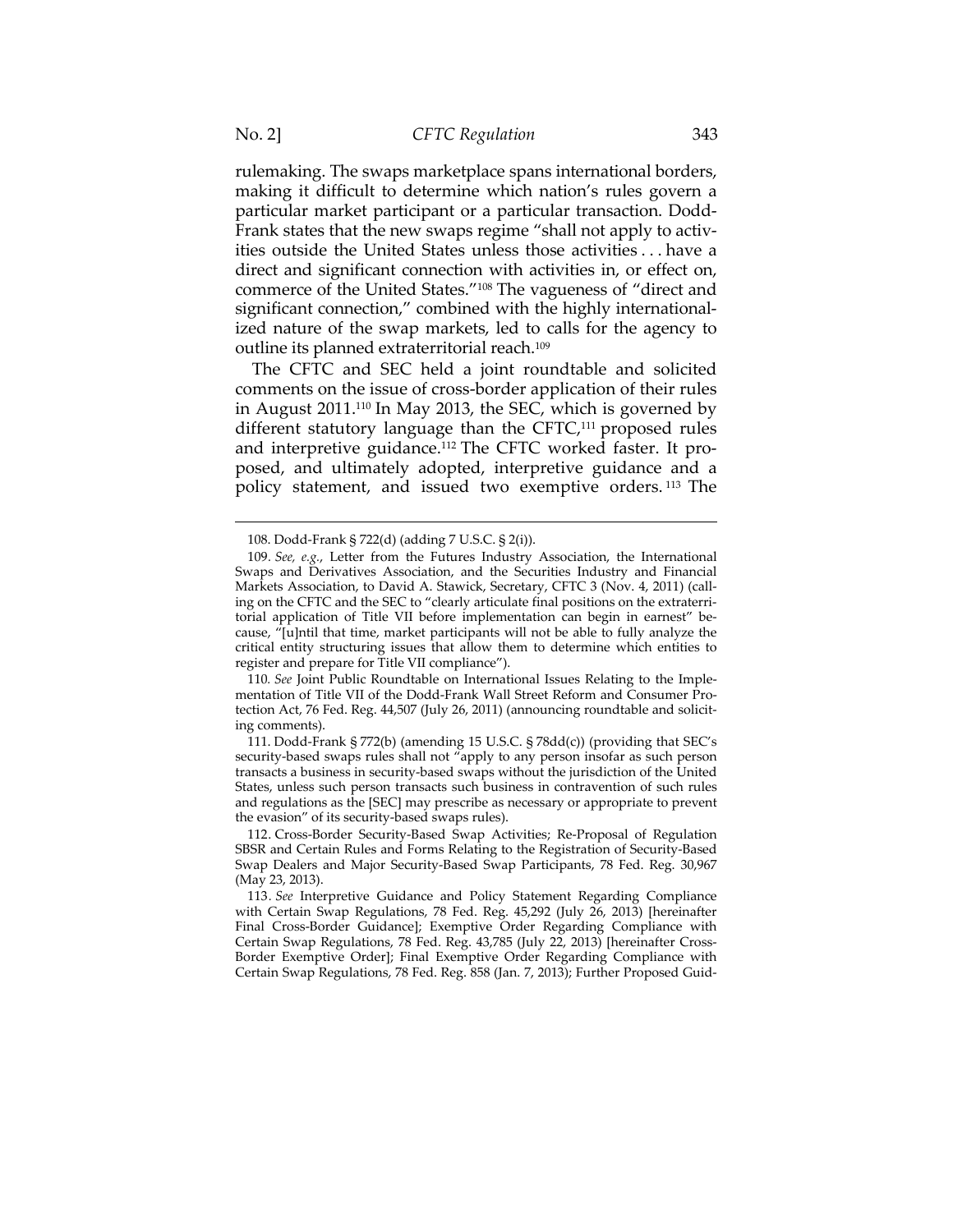CFTC's final interpretive guidance and policy statement document distinguishes "non-U.S. persons" from "U.S. persons" (which is relevant to whether and how particular swaps regulations apply), outlines the obligations of non-U.S. swap dealers and major swap participants, and clarifies which of these requirements can be met through substituted compliance with foreign regulations.

The decision to issue interpretive guidance instead of a legislative rule met with opposition from within the Commission. Chairman Gary Gensler's support for the interpretative approach was grounded in the flexibility with which it could be applied,<sup>114</sup> but his colleagues emphasized its prescriptive nature. Commissioner Jill Sommers—while relieved that the document was slightly tempered from an earlier draft that seemed to be guided by "the 'Intergalactic Commerce Clause' of the United States Constitution"—observed that the Interpretive Guidance was essentially a rule, but "[b]ecause it is not titled a 'Notice of Proposed Rulemaking,' we skirt the requirements of the Administrative Procedure Act and the requirement under [the CEA] that the Commission conduct a cost-benefit analysis." 115 Likewise, Commissioner Scott O'Malia expressed "strong reservations about the statutory authority and disagree[d] with the Commission's decision to issue interpretive guidance instead of a formal rulemaking."116 He explained that,

ance Regarding Compliance with Certain Swap Regulations, 78 Fed. Reg. 909 (Jan. 7, 2013); Notice of Proposed Exemptive Order Regarding Compliance with Certain Swaps Regulations, 77 Fed. Reg. 41,110 (July 12, 2012); Cross-Border Application of Certain Swaps Provisions of the Commodity Exchange Act, 77 Fed. Reg. 41,213 (July 12, 2012).

 <sup>114.</sup> Gary Gensler, Chairman, CFTC, Statement of Support (June 29, 2012), http://www.cftc.gov/PressRoom/SpeechesTestimony/genslerstatement062912 [http://perma.cc/KB5B-RK4A] (explaining that the "proposed guidance [is] intended to be flexible in application").

 <sup>115.</sup> Jill E. Sommers, Commissioner, CFTC, Statement of Concurrence: (1) Cross-Border Application of Certain Swaps Provisions of the Commodity Exchange Act, Proposed Interpretive Guidance, and Policy Statement; (2) Notice of Proposed Exemptive Order and Request for Comment Regarding Compliance with Certain Swap Regulations (June 29, 2012), http://www.cftc.gov/PressRoom/ Swap Regulations (June 29, 2012), http://www.cftc.gov/PressRoom/ SpeechesTestimony/sommersstatement062912 [http://perma.cc/MZ7R-RQUC].

 <sup>116.</sup> Scott D. O'Malia, Commissioner, CFTC, Statement of Concurrence: (1) Cross-Border Application of Certain Swaps Provisions of the Commodity Exchange Act, Proposed Interpretive Guidance, and Policy Statement; (2) Notice of Proposed Exemptive Order (June 29, 2012), http://www.cftc.gov/PressRoom/ SpeechesTestimony/omaliastatement062912 [http://perma.cc/AK4M-AFEE].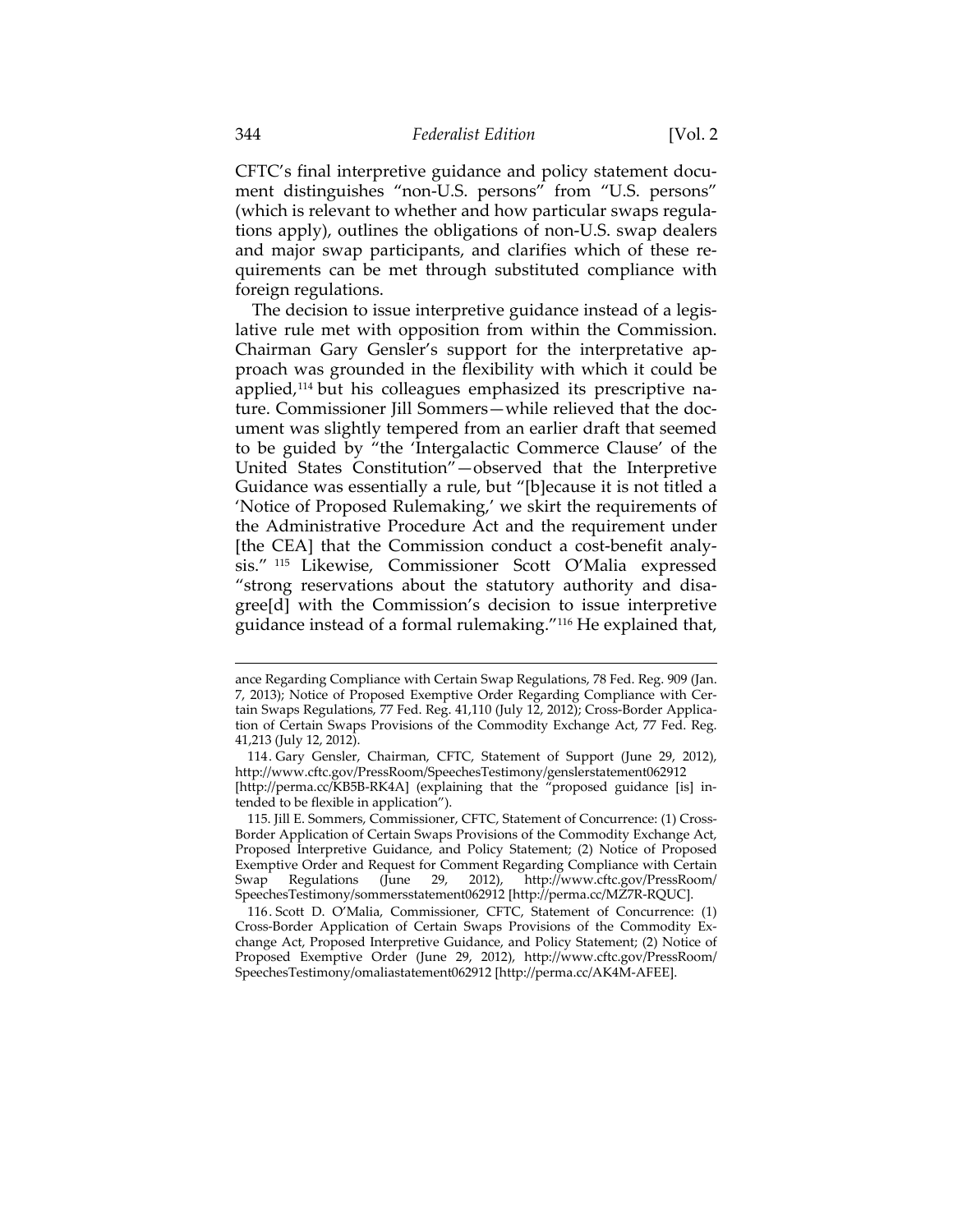"[a]lthough the Commission has taken great pains to clarify that it is publishing guidance and a policy statement regarding the cross-border application of the swaps provisions of the CEA, certain elements of the Proposed Guidance are written similar to legislative or interpretive rules instead of interpretive guidance."117 The CFTC received nearly 300 comments.118

In a three-to-one vote, the CFTC finalized the proposed guidance and policy statement in July 2013. 119 The nearly eighty-page document looks a lot like a legislative rule. For example, the document includes an interpretation of the term "U.S. person," which includes eight very specific prongs of the sort commonly found in regulatory definitions.<sup>120</sup> The guidance includes specific requirements arising from the CFTC's interpretation of the very general language in section 2(i) of the CEA, the cross-border provision quoted earlier.121 For example, according to the guidance, "[t]he Commission is of the view that CEA section 2(i) should not be interpreted to apply the daily trading records requirements, with the exception of those found in Commission regulation  $23.202(a)(1)$ ." <sup>122</sup> In other words, the CFTC is using an interpretation of the Dodd-Frank cross-border provision to impose a very specific set of regulatory requirements. As another example, the guidance notes that "the Commission interprets CEA section 2(i) so that generally a foreign branch of a U.S. bank could include an office of a foreign bank that satisfies the foregoing Foreign Branch Characteristics," which are also spelled out in the guidance.123 Similar-

<sup>117.</sup> *Id.*

<sup>118</sup>*. See* Final Cross-Border Guidance, *supra* note 113, at n.21 and accompanying text.

<sup>119</sup>*. See id.* at 45,370 (reporting that Chairman Gensler and Commissioners Chilton and Wetjen voted for, and Commissioner O'Malia against, the guidance). Commissioner Sommers stepped down from the Commission before the vote was taken.

<sup>120</sup>*. See id.* at 45,316–17.

<sup>121</sup>*. See supra* note 108 and accompanying text.

 <sup>122.</sup> Final Cross-Border Guidance, *supra* note 113, at n.523. CFTC regulation 23.202(a)(1), in turn, mandates that swap dealers and major swap participants "keep pre-execution trade information, including, at a minimum, records of all oral and written communications provided or received concerning quotes, solicitations, bids, offers, instructions, trading, and prices, that lead to the execution of a swap, whether communicated by telephone, voicemail, facsimile, instant messaging, chat rooms, electronic mail, mobile device, or other digital or electronic media . . . ." 17 C.F.R. § 23.202(a)(1).

 <sup>123.</sup> Final Cross-Border Guidance, *supra* note 113, at 45,329.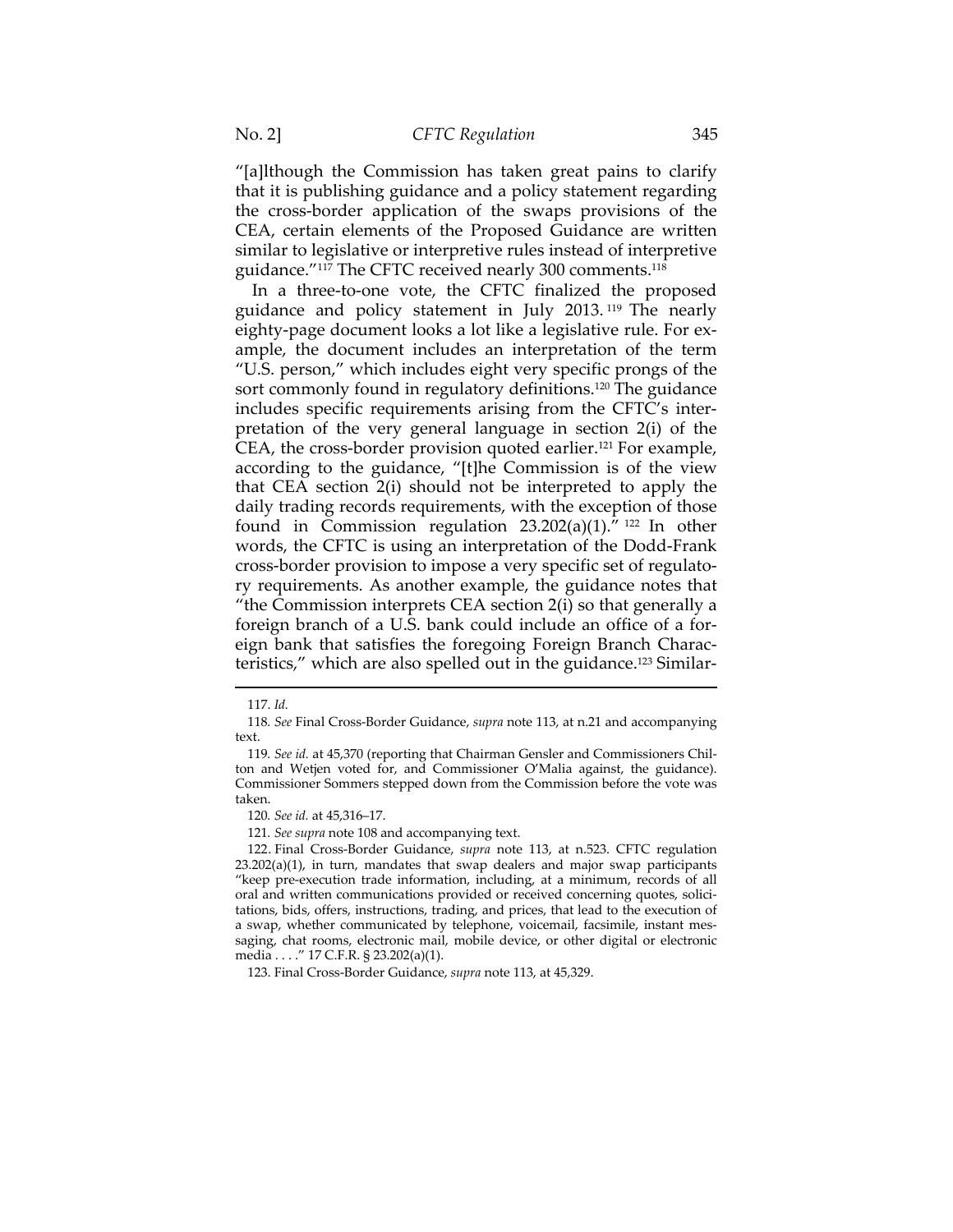ly, the guidance states that "[c]onsistent with CEA section 2(i) and comity principles, the Commission's policy generally is that eligible entities may comply with a substituted compliance regime under certain circumstances, subject, however, to the Commission's retention of its examination authority and its enforcement authority."<sup>124</sup> The guidance then includes a detailed consideration of the requirements for which substituted compliance—essentially reliance on compliance with equivalent foreign rules—would be permissible, and outlines where compliance with U.S. requirements would be mandatory.125

Despite the specificity of the guidance, the CFTC's general counsel's office took the position that the Commission "couldn't go into court and [, in a count of] the complaint, list a violation of the guidance as an actionable claim."126 However, possibly suggesting that the guidance would be entitled to judicial deference in an enforcement action based on the statute, the general counsel's office went on to explain that "the guidance does tell market participants what the Commission's current views are about how [the statute] applies in the cross-border context, and the statute gives us that enforcement authority."<sup>127</sup>

Commissioner O'Malia argued that the guidance "impose[d] new obligations" and pointed as evidence to "staff no-action letters [that] have been issued in connection with compliance obligations that have essentially been imposed by the Guidance."128 No-action letters that promise that the staff will not recommend enforcement action to the Commission based on a departure from the guidance imply strongly that—absent such assurance from the staff (and the Commission's presumed willingness to follow the staff's lead)—the guidance *could* form the basis for enforcement action.

<sup>124</sup>*. Id.* at 45,342.

<sup>125</sup>*. Id.* at 45,347–64.

 <sup>126.</sup> CFTC, Transcript of Open Meeting to Consider Final Cross-Border Guidance and Cross-Border Phase-In Exemptive Order 79 (July 12, 2013), http://www.cftc.gov/ucm/groups/public/@swaps/documents/dfsubmission/dfsub mission\_071213-trans.pdf [http://perma.cc/F5DB-EUFV] (statement of Jonathan Marcus, Office of General Counsel, CFTC).

<sup>127</sup>*. Id.* at 79–80.

 <sup>128.</sup> Final Cross-Border Guidance, *supra* note 113, at 45,372. O'Malia also argued that "[l]egally binding regulations that impose new obligations on affected parties—'legislative rules'—must conform to the APA." *Id*.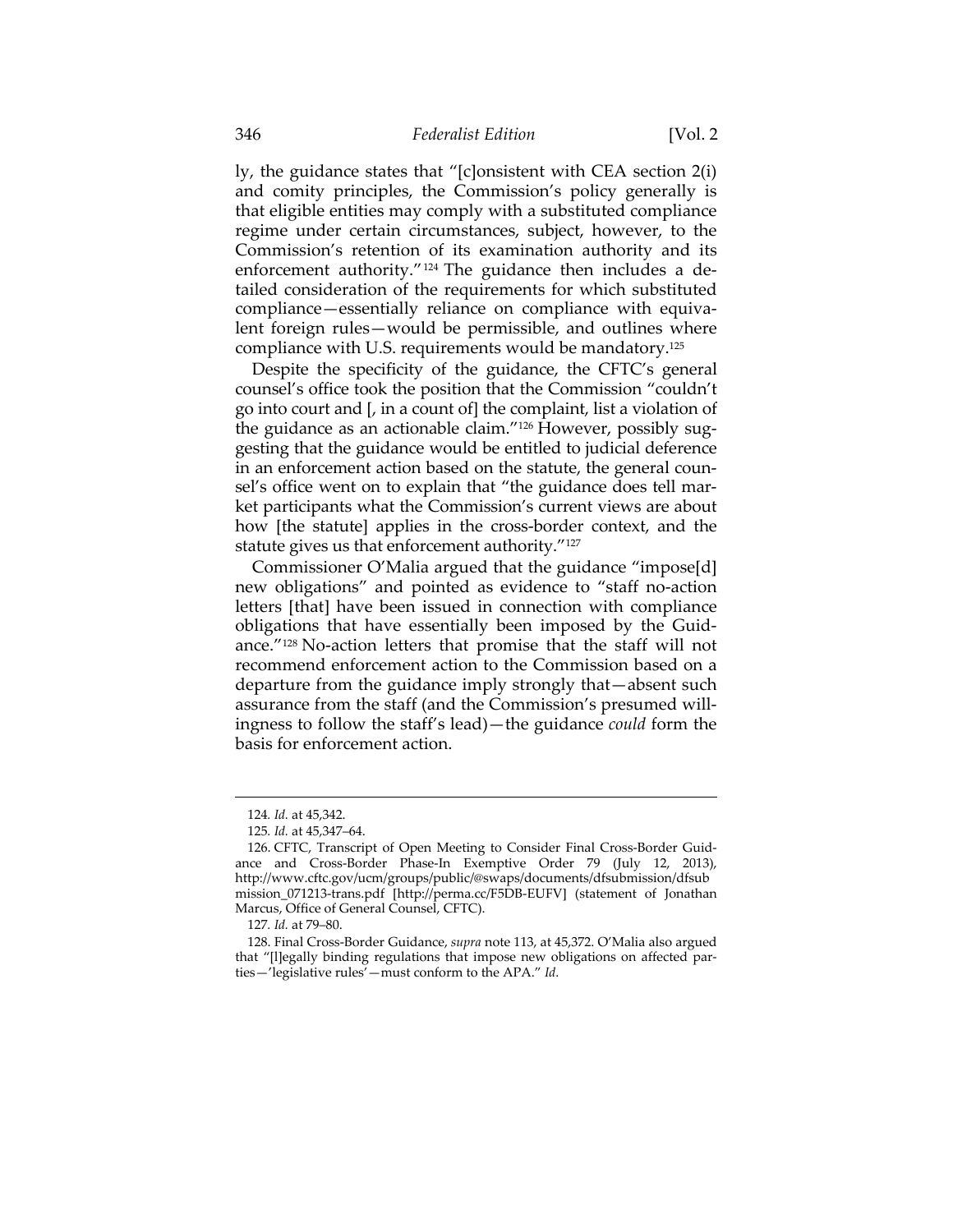The guidance did form the basis for the analysis underlying six "comparability determinations" in December 2013.129 The CFTC concluded that certain entity-level requirements (such as risk management and recordkeeping rules) of Australia, Hong Kong, Japan, Switzerland, Canada, and the European Union were comparable to CFTC rules.130 The CFTC also made comparability determinations for certain transaction-level requirements (such as trade confirmations and daily trading records) in Japan and the European Union.<sup>131</sup> These comparability determinations enable swap dealers and major swap participants in those jurisdictions to comply with their comparable home jurisdiction's rules instead of CFTC rules. Rooted in the crossborder guidance, these determinations reinforce the guidance's status as a rule.132 Because the guidance serves as the touchstone for deciding which rules apply to certain entities and transactions, it is a binding rule on both the CFTC and regulated entities and should have gone through the requisite process.

The manner in which the CFTC adopted its cross-border guidance, the breadth of the CFTC's interpretation,<sup>133</sup> and its implications for the global swaps market has drawn wide-

<sup>129 .</sup> CFTC, *Comparability Determinations for Substituted Compliance Purposes*, http://www.cftc.gov/LawRegulation/DoddFrankAct/CDSCP/index.htm [http://perma.cc/J55E-P33H].

<sup>130</sup>*. See, e.g.*, Comparability Determinations for Australia: Certain Entity-Level Requirements, 78 Fed. Reg. 78,864 (Dec. 27, 2013).

<sup>131</sup>*. See, e.g.*, Comparability Determination for the European Union: Certain Transaction-Level Requirements, 78 Fed. Reg. 78,878 (Dec. 27, 2013).

<sup>132</sup>*. See, e.g., id.* at 78,881 ("The Commission's comparability analysis will be based on a comparison of specific foreign requirements against the specific related CEA provisions and Commission regulations as categorized and described in the Guidance.").

 <sup>133.</sup> Offering helpful insight into the breadth of the CFTC's view of its jurisdiction, the guidance explicitly embraces the rationale employed by the Supreme Court in *Wickard v. Filburn*, 317 U.S. 111 (1942). Final Cross-Border Guidance, *supra* note 113, at 45,300. In that case, the Court upheld penalties imposed on a farmer for violating federal wheat quotas by consuming home-grown wheat. *Wickard*, 317 U.S. at 127–28 ("That appellee's own contribution to the demand for wheat may be trivial by itself is not enough to remove him from the scope of federal regulation where, as here, his contribution, taken together with that of many others similarly situated, is far from trivial.") (citation omitted). Applying that rationale to the swaps market would imply that no transaction in any corner of the world would be small enough for the CFTC to ignore because, together with other transactions, it makes up part of the aggregate global swaps market. This reading would render the "direct and significant" language in § 2(i) meaningless.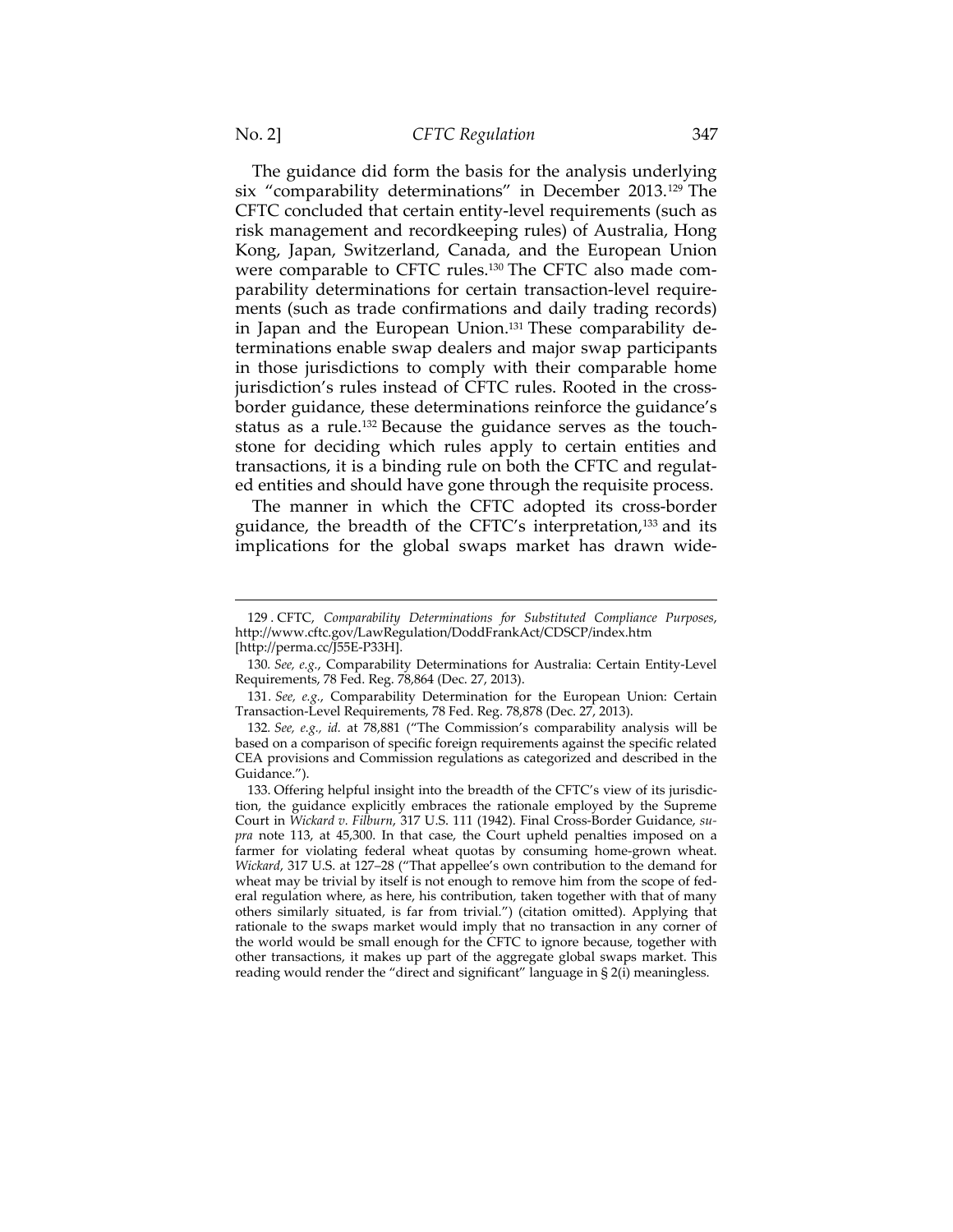spread attention and a lawsuit. 134 Three trade associations asked the court to vacate the CFTC's guidance, which was characterized as an unlawful attempt by the CFTC to evade its rulemaking obligations.135 They alleged, among other things, that the guidance "binds the CFTC and regulated parties through the use of mandatory language," delineates which entities must register with the CFTC, offers a new categorization scheme for CFTC regulatory obligations, and establishes a regime for recognizing the substitutability of foreign rules for CFTC rules.136 The plaintiffs pointed out numerous instances in which the Commission and its staff have treated the guidance as binding.137

The district court was unmoved. It held that, aside from four pages of the document that interpreted the statute, the rest of the guidance "looks, walks, and quacks like a policy statement."138 A policy statement is not a reviewable final action, so it cannot be challenged until it is enforced.139 In reaching the conclusion that the guidance is not a legislative rule, the court pointed to its nonbinding nature and "allow[ance] for flexibility in application to various situations"140 and downplayed its mandatory language, complexity, and length.<sup>141</sup> The court noted that the CFTC had not based any enforcement actions on the guidance, and pointed to the agency's promises in the form of the exemptive order and staff letters not to apply the guidance as evidence of the agency's flexibility.142 The court dismissed the guidance's de facto binding effect by observing that "the 'pressure to voluntarily conform' . . . is part and parcel of many

<sup>134.</sup> Sec. Indus. & Fin. Mkts. Ass'n v. CFTC, 67 F. Supp. 3d 373 (D.D.C. 2014).

 <sup>135.</sup> Amended Complaint, Sec. Indus. & Fin. Mkts. Ass'n v. CFTC, No. 13-cv-1916 (ESH) (Dec. 27, 2013), http://www.sifma.org/uploadedFiles/Correspondence/ Legal\_Filings/2013/AMENDEDCOMPLAINT-As-Filed-Stamped.pdf?n=43277 [http://perma.cc/7KQ4-Z6DP].

<sup>136</sup>*. Id.* at 31–33.

<sup>137</sup>*. Id.* at 35–38 (pointing to CFTC staff no-action letters, determinations about the comparability of foreign regulations, and public statements by Chairman Gensler).

 <sup>138.</sup> Sec. Indus. & Fin. Mkts. Ass'n, 67 F. Supp. 3d at 423.

 <sup>139.</sup> *Id.* at 425.

<sup>140</sup>*. Id.* at 391.

<sup>141</sup>*. Id.* at 418–20.

<sup>142</sup>*. Id.* at 421.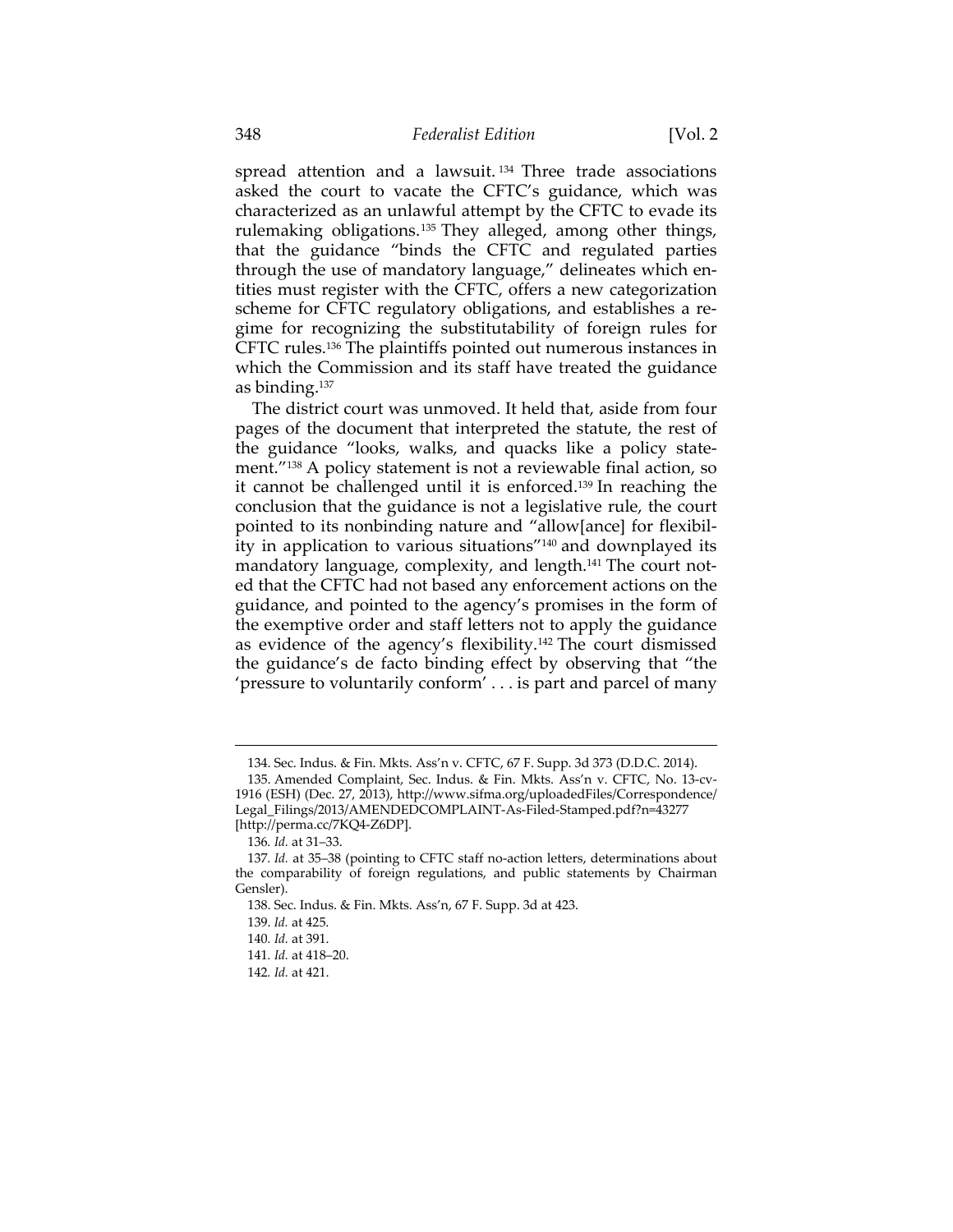policy statements."143 As the court saw it, firms are "completely 'free to ignore' [the guidance's] 'writing  $\dots$  on the wall' or  $-\text{as}$ they have to date—to comply voluntarily." 144 The district court's conclusion may not stand on appeal given the lack of clarity about where the line between legislative and nonlegislative rules falls against a particular set of facts.145 In any case, the district court's opinion illustrates the chasm between judicial concepts of voluntary compliance and the reality for market participants trying to determine whether, and how, U.S. law applies to them.

The cross-border guidance is an interesting example of backdoor rulemaking because it was adopted through a notice-andcomment process. 146 The CFTC did not necessarily give the comments the same consideration it would have in a legislative rulemaking process. Moreover, the Commission did not conduct the benefit-cost analysis that the CEA requires to aid the Commission in assessing the implications of its rules.147 By using guidance, the CFTC also retains enforcement flexibility and the ability to change the guidance without going through notice-and-comment rulemaking. The guidance underscores this flexibility by explaining that, "[u]nlike a binding rule adopted by the Commission, which would state with precision when particular requirements do and do not apply to particular situations, this Guidance is a statement of the Commission's general policy regarding cross-border swap activities and allows for flexibility in application to various situations."148

As market participants all over the world adjust their legal structure and business practices to conform to the guidance, the knowledge that the CFTC can change or depart from it without a rigorous rulemaking process is unsettling. The precision of the guidance parameters and the CFTC's reliance on

<sup>143</sup>*. Id.* at 422 (quoting Nat'l Mining Ass'n v. McCarthy, 758 F.3d 243, 253 (D.C. Cir. 2014)).

<sup>144</sup>*. Id.* (quoting *Nat'l Mining Ass'n*, 758 F.3d at 253). *National Mining Association* involved a very different set of facts: at issue was an EPA directive to its staff regarding their interactions with states granting Clean Water Act permits.

<sup>145</sup>*. See supra* Part II.A.

 <sup>146.</sup> The trade associations that sued the CFTC argued that the guidance violated the APA by not adequately responding to comments. Amended Complaint, *supra* note 135, at 54–55.

 <sup>147. 7</sup> U.S.C. § 19(a)(1).

 <sup>148.</sup> Final Cross-Border Guidance, *supra* note 113, at 45,297.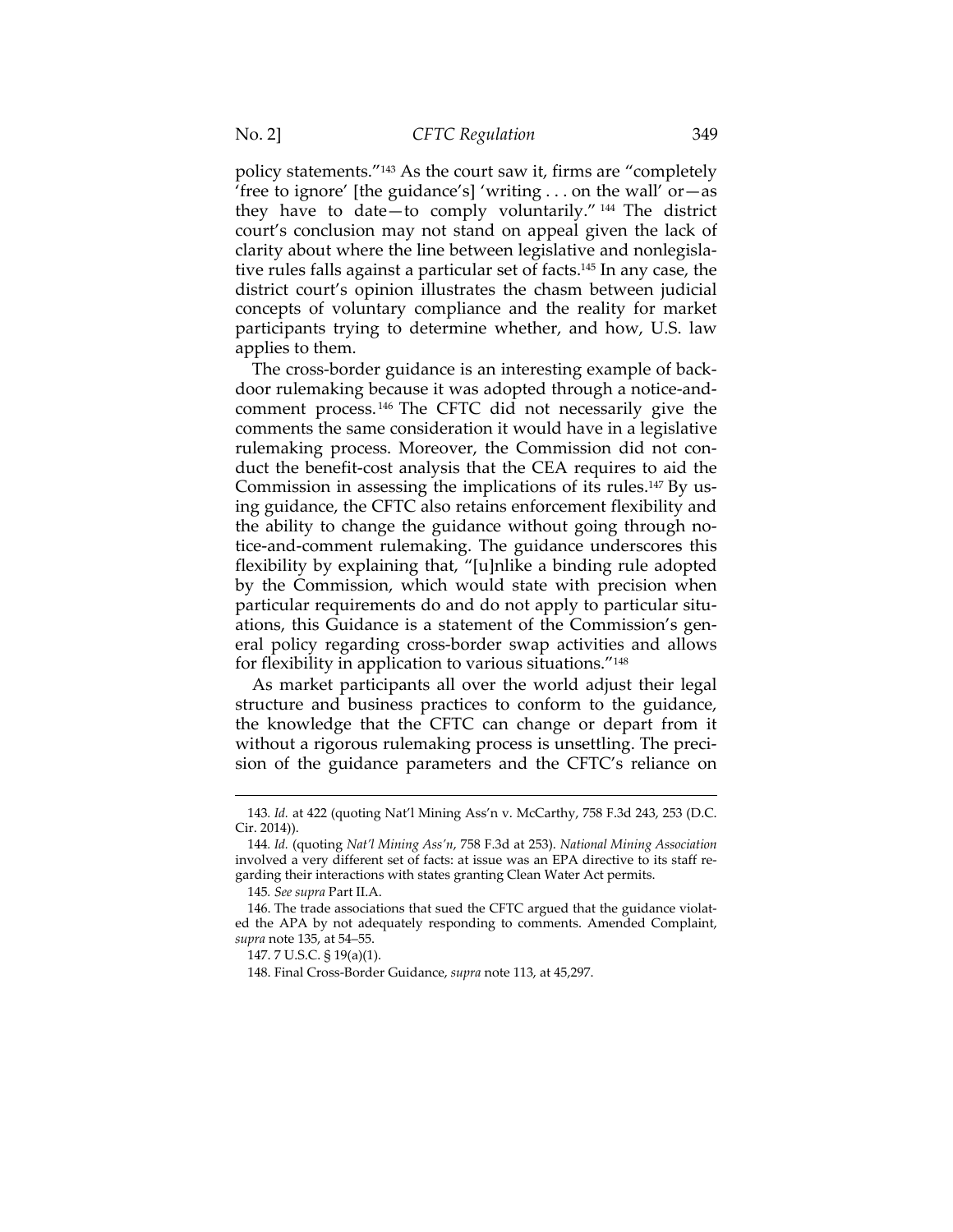them, combined with the CFTC's insistence that they might change renders the guidance binding on market participants but not on the agency itself. Reform suggestions grounded in convincing agencies to voluntarily provide opportunities for notice and comment would not address the concerns raised by the cross-border guidance. The CFTC used a notice-andcomment process but nevertheless produced a troubling nonlegislative rule.

### *B. Exemptive Orders*

The CFTC is authorized to grant exemptions "in order to promote responsible economic or financial innovation and fair competition . . . by rule, regulation, or order, after notice and opportunity for hearing."149 In conjunction with adopting the cross-border guidance, the CFTC issued an "interim final exemptive order."150 The order provided additional time for entities affected by the CFTC's new guidance to come into compliance with its terms.151 The Commission explained that, "[i]n the absence of the Exemptive Order, non-U.S. swap dealers or major swap participants would be required to be fully compliant with the Dodd-Frank regulatory regime without further delay."152 The exemptive order was not preceded by notice and comment as the CFTC's exemptive authority requires, because "public notice and comment on this Exemptive Order would be impracticable, unnecessary, and contrary to the public interest."153 Specifically, the Commission pointed to market participants' need for certainty in the context of international regulatory dialogues and developments related to the swaps markets.154 The CFTC, however, did open a thirty-day comment period *after* the exemptive order took effect for "public comment on any issues that are not fully addressed by the Exemptive Order." 155 Commissioner O'Malia characterized the

<sup>149. 7</sup> U.S.C. § 6(c)(2012).

 <sup>150.</sup> Cross-Border Exemptive Order, *supra* note 113.

<sup>151</sup>*. See id.* at 43,787 (recognizing "that market participants may need additional time to facilitate their transition to the interpretation of the term 'U.S. person'"); *id.* at 43,786 (recognizing "that implementation of the Commission's substituted compliance program would benefit from additional time").

<sup>152</sup>*. Id.* at 43,792.

<sup>153</sup>*. Id.* at 43,786.

 <sup>154.</sup> *Id.*

 <sup>155.</sup> *Id.*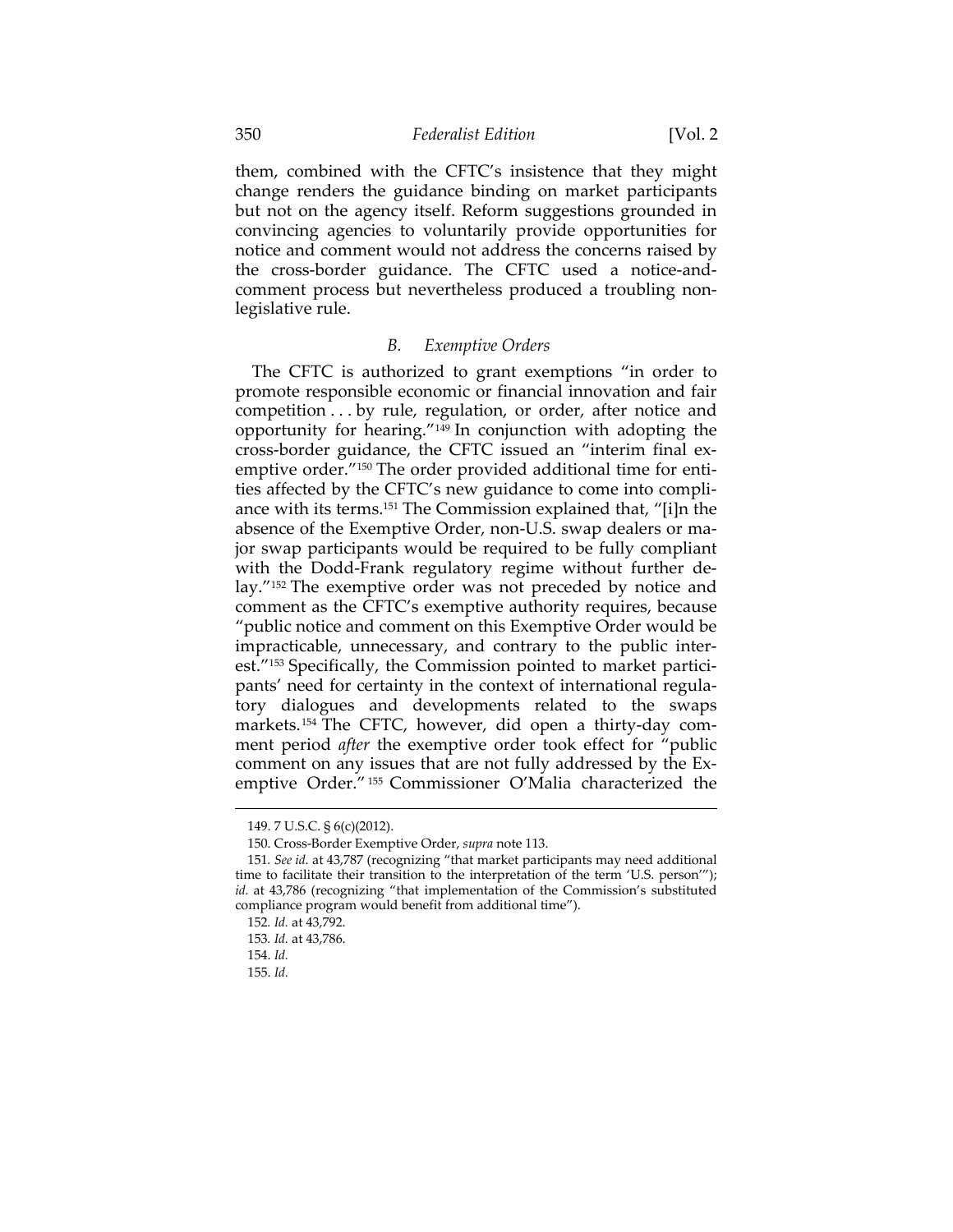exemptive order as "a moment of humility" but also noted that it "blatantly ignores the APA-mandated comment periods for Commission action."156

The CFTC patterned its interim final exemptive order after interim final rules.157 The Commission relied on APA section 553(b)(B) to issue the exemptive order without preceding notice and comment.158 Commissioner O'Malia points out, however, that this provision of the APA cannot be relied upon where there is a statutory notice-and-comment requirement, as is the case with the CFTC's exemptive order authority.159 Moreover, interim final rules are subject to challenge for absence of notice and comment,160 and presumably an interim final exemptive order is similarly vulnerable to legal challenge.

The CFTC's use of an interim final order seems to defy statutory guidelines for exemptions. The agency could have employed a method that included public comment before the order took effect to help the agency tailor its relief.161 The CFTC's handling of the exemptive order suggests that relying on agencies to formulate appropriate procedures for incorporating notice and comment on an ad hoc basis may not be effective.

 159. *Id.* at 45,374 n.23 (O'Malia dissent) (citing 7 U.S.C. § 6(c), which allows the CFTC to issue exemptions "after notice and opportunity for hearing").

<sup>156.</sup> Final Cross-Border Guidance, *supra* note 113, at 45,374 (O'Malia dissent).

 <sup>157.</sup> Open Meeting of the CFTC to Consider Cross-Border Guidance and Cross-Border Phase-In Exemptive Order 119-20 (July 12, 2013) (statement of Susan Na-<br>than, Office of the General Counsel, CFTC), than, Office of the General Counsel, CFTC), http://www.cftc.gov/ucm/groups/public/@swaps/ documents/dfsubmission/dfsubmission\_071213-trans.pdf [http://perma.cc/QAT3- 2E32] [hereinafter Cross-Border Transcript] (explaining that "[t]his interim final order appears . . . to be an analog to the interim final rule, it follows the same process where the action becomes final when published or when voted on, however that works, with a comment period to follow so that if there are egregious errors

that need to be addressed, they can be addressed after the fact"). 158*. See* Final Cross-Border Guidance, *supra* note 113, at 45,295 n.20 and accompanying text.

<sup>160</sup>*. See, e.g.*, Tenn. Gas Pipeline Co. v. Fed'l Energy Reg'y Comm'n, 969 F.2d 1141, 1146 (D.C. Cir. 1992) (holding that the Federal Energy Regulatory Commission had not cited an adequate reason for issuing a rule without first seeking notice and comment and explaining that "[t]he clarifications the Commission has had to issue in order to make the rule workable illustrate the wisdom of the APA's requirement that an agency have the benefit of informed comment before it issues regulations that have the force of law").

 <sup>161.</sup> Cross-Border Transcript, *supra* note 157, at 31 (statement of Commissioner O'Malia) (noting that he had previously recommended "a relief package that would have provided for public comment").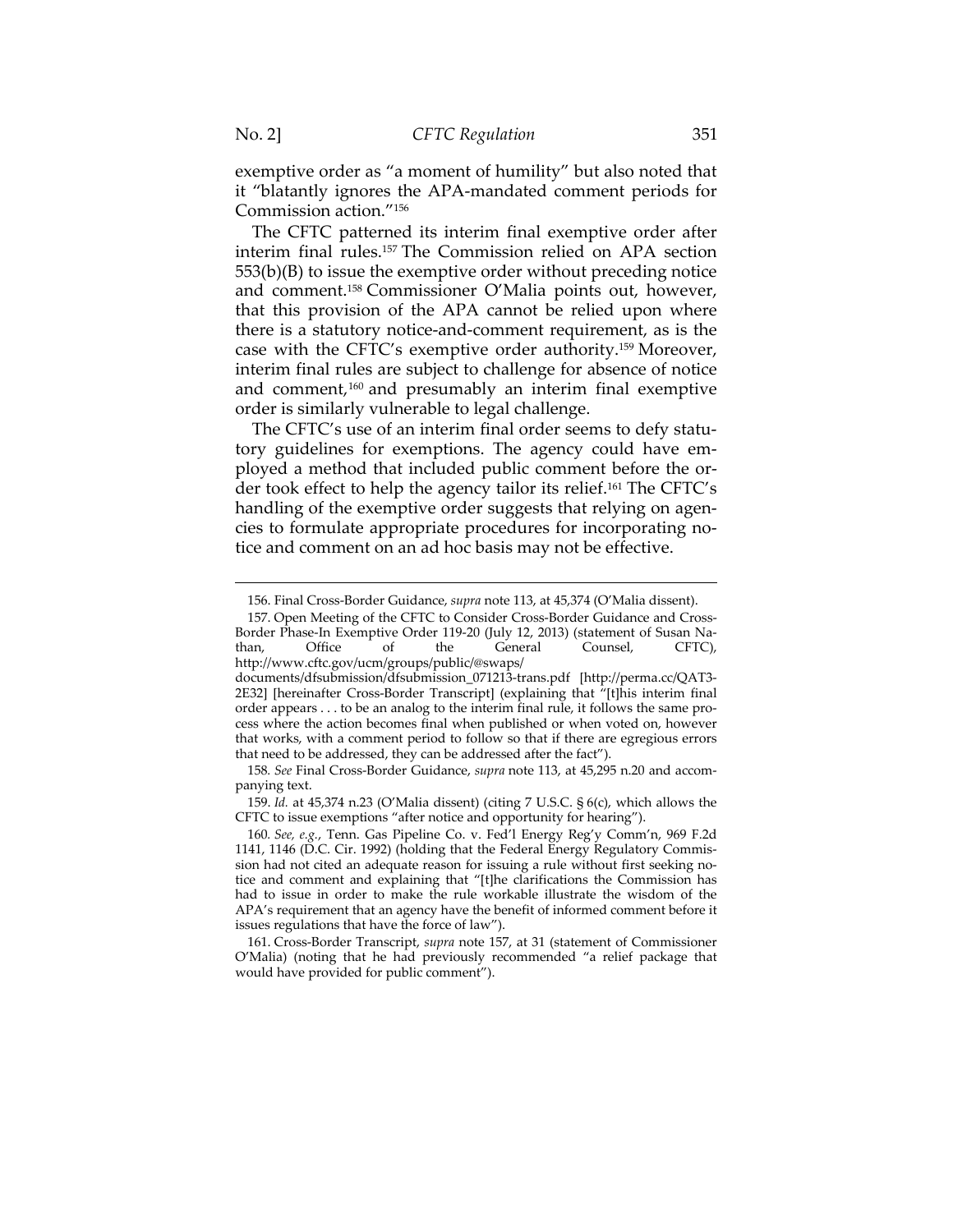# *C. Staff Letters*

The CFTC has made heavy use of staff letters during the Dodd-Frank implementation process. Although often temporary and couched in tentative language, these letters can shape conduct significantly in the same way that a legislative rule would. Staff letters targeted at interpreting existing legal obligations or applying them to an individual regulated entity's circumstances are an expected and normal part of the day-today administration of a complex statute that touches the activities of a diverse set of individuals and companies. Many of the CFTC's letters fall into this category. 162 Other recent letters, however, are remarkable for their intentionally broad applicability, creation of new obligations, and material effect on the markets.163 The use of staff letters to make official CFTC policy is particularly worrisome because these letters are not the product of a transparent notice-and-comment rulemaking process and do not require Commission assent. Staff—rather than politically appointed commissioners, are making substantive policy decisions—and are doing so without input from the full range of interested parties outside the Commission.

As described in CFTC regulations, staff letters are an opportunity for CFTC staff to provide guidance with respect to specific compliance issues. CFTC regulations provide that "[i]ssuance of a letter is entirely within the discretion of the Commission staff."164 The regulations emphasize the need for the person requesting relief to be precisely identified to the staff.165 Moreover, the regulations require that relief is to be requested for a "proposed transaction or a proposed activity," not "a hypothetical

<sup>162</sup>*. See, e.g.*, Letter from Ananda Radhakrishnan, Director, Div. of Clearing and Risk, CFTC, to David H. Kaufman, Morrison & Foerster, CFTC Staff Letter 13-35 (June 10, 2013), http://www.cftc.gov/ucm/groups/public/@lrlettergeneral/ documents/letter/13-25.pdf [http://perma.cc/EZ28-JUZP] (providing no-action relief in connection with clearing requirements to an international economic development entity).

<sup>163</sup>*. See, e.g.*, Div. of Swap Dealer and Intermediary Oversight, CFTC, CFTC Staff Advisory No. 13-69 (Nov. 14, 2013), http://www.cftc.gov/LawRegulation/ CFTCStaffLetters/13-69 [http://perma.cc/6TUV-X2FV] (relating to applicability of transaction-level requirements for swaps).

 <sup>164. 17</sup> C.F.R. § 140.99(b)(1) (2013).

 <sup>165. 17</sup> C.F.R. § 140.99(c)(1) (2013) (requiring the name and identifying information of the person requesting the relief and "[t]he name and, if applicable, the National Futures Association registration identification number of each other person for whose benefit the requester is seeking the Letter").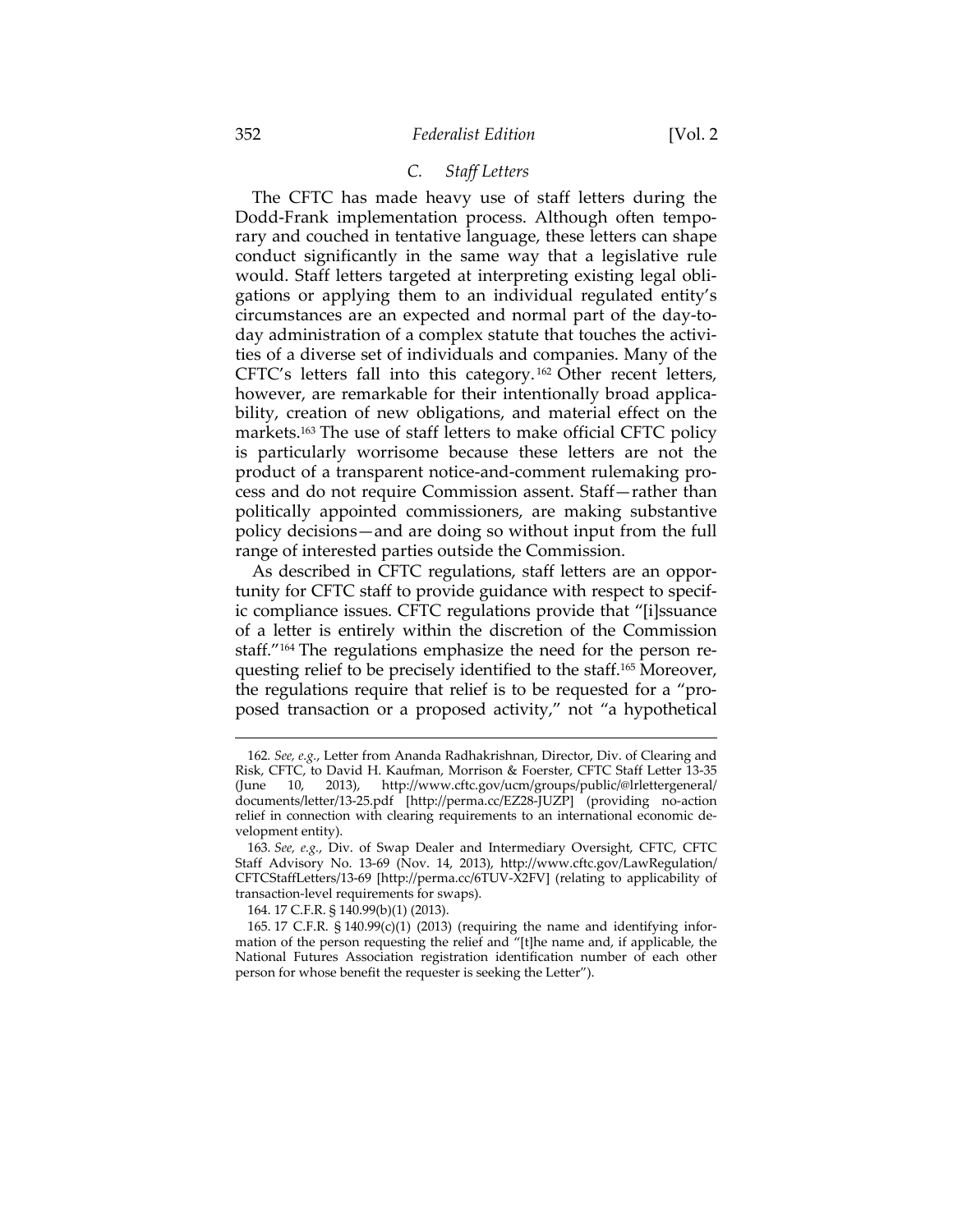situation."166 Underscoring that point, each letter must include a "certification by a person with knowledge of the facts that the material facts as represented in the request are true and complete."167 In a manner consistent with their intended limited reach, these letters typically do not appear in the *Federal Register* or the *Code of Federal Regulations*. At the end of each letter comes some variant on the following boilerplate disclaimer: "This letter and the positions taken herein represent the views of the Division only, and do not necessarily represent the position or view of the Commission or of any other office or division of the Commission."168 Often the letters also contain a warning that the staff could change its position without notice.<sup>169</sup>

Regardless of regulatory intentions and boilerplate disclaimers, many of these letters have the same effect as a regulation promulgated by the Commission after notice and comment. There usually is an unspoken expectation that the Commission is unlikely to take a course different than the one laid out by the staff.170

This Part considers the 199 letters that were issued between January 1, 2013, and August 30, 2014, and posted on the CFTC website as of September 15, 2014.171 CFTC regulations define three types of staff letters: "exemptive letters," "no-action let-

 $\overline{a}$ 

170*. See, e.g.*, Silla Brush, *CME, Wall Street Win Delays from CFTC Swap Dealer Rules*, BLOOMBERG, Oct. 12, 2012, http://www.bloomberg.com/news/2012-10- 12/cme-wall-street-win-delays-from-cftc-swap-dealer-rules.html [http://perma.cc/ Y4NF-BTJD] (describing the issuance of "a flurry of short-term extensions" through staff letters, to which it is presumed the Commission will adhere).

 171. CFTC, *CFTC Staff Letters: All Letters*, http://www.cftc.gov/LawRegulation/ CFTCStaffLetters/AllLetters/index.htm [http://perma.cc/H582-LNFV]. This number is subject to change, because the CFTC routinely posts letters long after the date on the letter.

<sup>166. 17</sup> C.F.R. § 140.99(b)(3) & (5) (2013).

 <sup>167. 17</sup> C.F.R. § 140.99(c)(3)(i) (2013).

<sup>168</sup>*. See, e.g.*, Letter from Ananda Radhakrishnan, Director, Div. of Clearing and Risk, CFTC, Letter No. 13-01, at 5 (Mar. 18, 2014), http://www.cftc.gov/ucm/ groups/public/@lrlettergeneral/documents/letter/13-01.pdf

<sup>[</sup>http://perma.cc/H9XC-GYAF].

<sup>169</sup>*. See, e.g.*, Letter from Ananda Radhakrishnan, Director, Div. of Clearing and Risk, CFTC, and Vincent A. McGonagle, Director, Div. of Mkt. Oversight, CFTC, Letter No. 14-50, at 4 (Apr. 18, 2014), http://www.cftc.gov/LawRegulation/ CFTCStaffLetters/14-50 [http://perma.cc/28CT-ZCB9] ("The Divisions retain the authority, in their discretion, to further condition, modify, suspend, terminate or otherwise restrict the terms of the no-action relief provided herein.").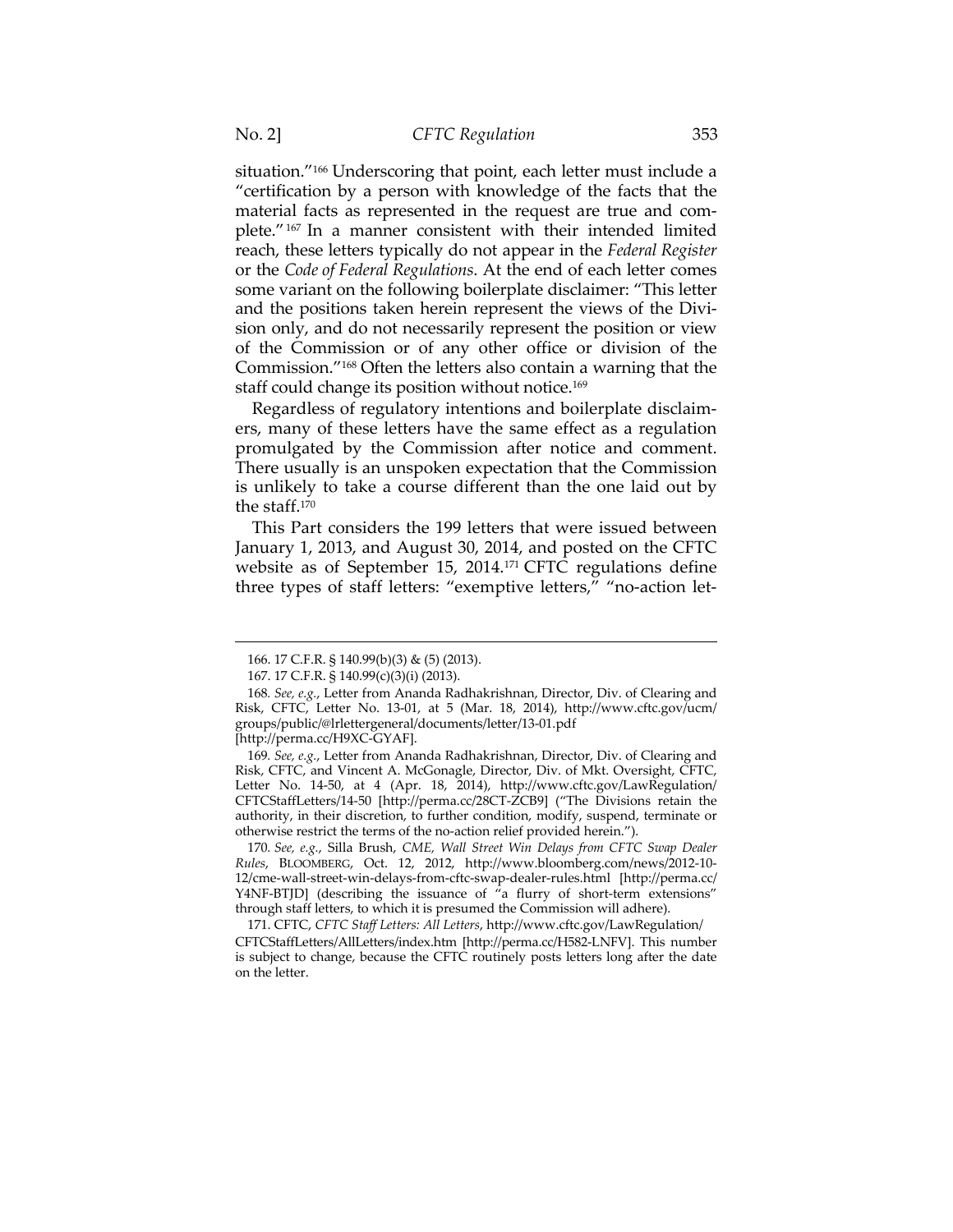ters," and "interpretative letters."172 The CFTC also uses two categories of letters not identified in the regulations: "staff advisories" and "other written communication." 173 Figure 1 <sup>174</sup> shows the breakdown of letters by type. Because six letters are categorized as both staff advisories and other written communication, letters that fall into one or both of those categories are grouped together in the chart.175 The CFTC also categorizes one letter in the advisory and other written communication category as a no-action letter, so that letter is counted twice in the chart.176 As this Part discusses, the letter type is relevant in understanding the letter's potential impact.

#### *1. Exemptive Letters*

The CFTC staff's routine exemptive letters generally raise no backdoor rulemaking concerns because they offer targeted relief. An exemptive letter is "a written grant of relief issued by the staff of a Division of the Commission from the applicability of a specific provision of the Act or of a rule, regulation, or order issued thereunder by the Commission."177 In issuing an exemptive letter, the staff acts pursuant to authority delegated to it by the Commission, and the resulting letter "binds the Commission and its staff with respect to the relief provided therein."178 Persons other than the one to whom the letter is directed may not rely upon it.179 Between January 1, 2013, and August 30, 2014, the CFTC staff issued forty such letters out of a total of 199 letters.180

<sup>172. 17</sup> C.F.R. § 140.99(a) (2013).

 <sup>173.</sup> CFTC, *CFTC Staff Letters: Letter Types*, http://www.cftc.gov/LawRegulation/ CFTCStaffLetters/index.htm [http://perma.cc/82HS-7RQP].

 <sup>174.</sup> All Figures are contained in the Article's Appendix.

<sup>175</sup>*. See, e.g.*, Letter from Richard A. Shilts, Acting Director, Div. of Mkt. Oversight, CFTC, Staff Advisory No. 13-15 (May 8, 2013), http://www.cftc.gov/LawRegulation/CFTCStaffLetters/13-15

<sup>[</sup>http://perma.cc/N7P3-WRQD] (categorized as both a "staff advisory" and "other written communication").

<sup>176</sup>*. See* Letter from Richard A. Shilts, CFTC Staff Advisory No. 13-14 (May 8, 2014), http://www.cftc.gov/LawRegulation/CFTCStaffLetters/13-14 [http://perma.cc/QNF6-2XQC].

 <sup>177. 17</sup> C.F.R. § 140.99(a)(1) (2013).

 <sup>178.</sup> *Id.*

 <sup>179.</sup> *Id.*

 <sup>180.</sup> This number was tabulated from the CFTC's website. *See* CFTC, *CFTC Staff Letters: Letter Types*, http://www.cftc.gov/lawregulation/cftcstaffletters/index.htm [http://perma.cc/82HS-7RQP] (click on "Exemptive Letters" tab and count letters dated January 1, 2013, through August 30, 2014). Two of the letters categorized as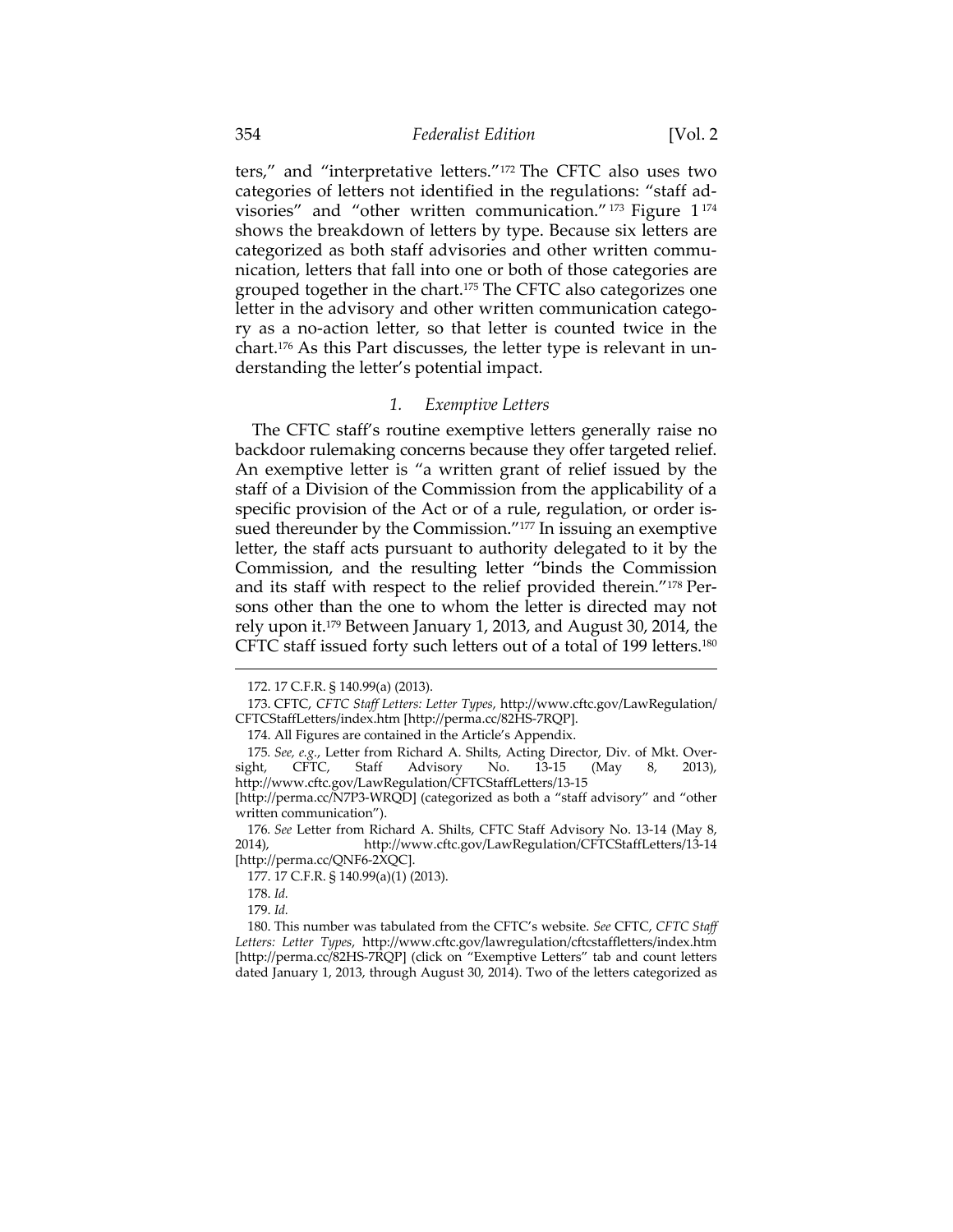$\overline{a}$ 

A typical exemptive letter affords a commodity pool operator a one-time reprieve from filing audited financials, or permission to file an annual report for a new or soon-to-be-defunct pool covering a period longer than a calendar year.181

### *2. Interpretative Letters*

Four of the 199 staff letters issued between January 1, 2013, and August 30, 2014, were interpretative letters.182 According to CFTC regulations, interpretative letters are "written advice or guidance by the staff of a Division of the Commission or the Office of the General Counsel."183 These letters do not bind the Commission or the staff outside of the issuing division or office, but they "may be relied upon by persons in addition" to the person to whom the letter is directed.184 The advice or guidance contained in these letters can be useful.185 On the other

exemptive contain language that suggests no-action relief is being offered. *See* Letter from Gary Barnett, Director, Div. of Swap Dealer and Intermediary Oversight, CFTC, to Anonymous, CFTC Letter No. 14-35 (Feb. 21, 2014), http://www.cftc.gov/LawRegulation/CFTCStaffLetters/14-35

<sup>[</sup>http://perma.cc/KL7H-4PUF]; Letter from Gary Barnett, Director, Div. of Swap Dealer and Intermediary Oversight, CFTC, to Anonymous, CFTC Letter No. 14-36 (Feb. 20, 2014), http://www.cftc.gov/LawRegulation/CFTCStaffLetters/14-36 [http://perma.cc/E9VY-5ZHS]. Both letters state that "the Division finds that it is consistent with the purposes of Part 4 and the public interest to provide no action relief to the Pool with respect to the [relevant] requirement . . . .

<sup>181</sup>*. See, e.g.*, Letter from Gary Barnett, Director, Div. of Swap Dealer and Intermediary Oversight, CFTC, to Anonymous, CFTC Letter No. 14-58 (March 31, 2014), http://www.cftc.gov/LawRegulation/CFTCStaffLetters/14-58 [http://perma.cc/UT5H-GBMJ] (providing relief from the requirement to file and distribute audited financial statements); Letter from Gary Barnett, Director, Div. of Swap Dealer and Intermediary Oversight, to Anonymous, CFTC Letter No. 14-  $\text{tan.}$  16, 2014), http://www.cftc.gov/LawRegulation/ CFTCStaffLetters/14-04 [http://perma.cc/8PJN-NLGZ] (allowing a commodity pool operator to file a 14-month annual report for newly formed pools).

 <sup>182.</sup> This number was tabulated from the CFTC's website. *See* CFTC, *CFTC Staff Letters: Letter Types*, http://www.cftc.gov/LawRegulation/CFTCStaffLetters/ index.htm [http://perma.cc/82HS-7RQP] (click on "Interpretative Letters" tab and count letters dated January 1, 2013, through August 30, 2014).

 <sup>183. 17</sup> C.F.R. § 140.99(a)(3) (2013).

 <sup>184.</sup> *Id.*

<sup>185</sup>*. See, e.g.*, Letter from Gary Barnett, Director, Div. of Swap Dealer and Intermediary Oversight, CFTC, to Mary Kay Scucci, Managing Director, Sec. Indus. and Fin. Mkts. Ass'n, CFTC Letter No. 14-40 (Mar. 28, 2014), http://www.cftc.gov/LawRegulation/CFTCStaffLetters/14-40

<sup>[</sup>http://perma.cc/DCC3-TCN8] (interpreting the CFTC auditor independence rule to be satisfied by compliance with the SEC's auditor independence rule for dual registrants).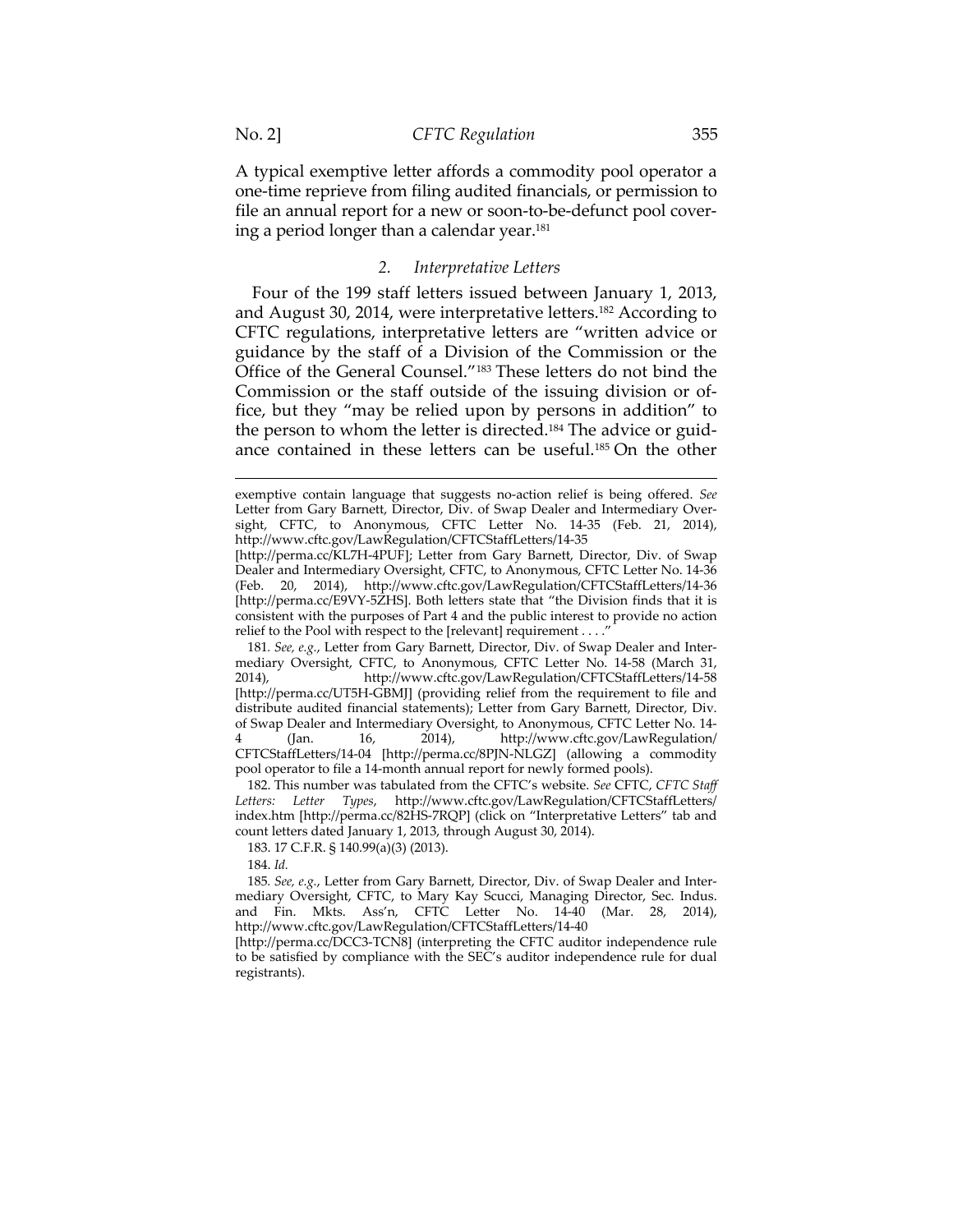hand, because these letters are crafted without notice and comment and Commission-level input, they should be tied closely to the legal requirement under interpretation. These letters sometimes stray. One of the four letters, for example, included an ancillary suggestion that regulated entities take a specific step in addition to what the relevant regulations require.186 Regulated entities likely will feel obliged to follow this directive—even though it is couched as a suggestion—in order to avoid unwanted staff attention.

### *3. No-Action Letters*

The greatest number of staff letters are no-action letters—144 of the 199 staff letters issued between January 1, 2013, and August 30, 2014.187 In these letters, the staff promises it "will not recommend enforcement action to the Commission for failure to comply with a specific provision of the Act or of a Commission rule, regulation or order if a proposed transaction is completed or a proposed activity is conducted by the Beneficiary." 188 These letters represent the position of—and are binding on—only the issuing division or office.189 The CFTC's regulations state that "[o]nly the Beneficiary may rely upon the no-action letter."190 Some of the CFTC's recent no-action letters fall within these narrow parameters.<sup>191</sup> Many recent no-action

<sup>186</sup>*. See, e.g.*, Letter from Gary Barnett, Director, Div. of Swap Dealer and Intermediary Oversight, CFTC, CFTC Letter No. 14-110 (Aug. 28, 2014), http://www.cftc.gov/LawRegulation/CFTCStaffLetters/14-110

<sup>[</sup>http://perma.cc/D8KY-KPAL] ("As a related matter, the Division notes that it may be appropriate for an FCM to conduct a comparison of the risk profiles of the U.K. banks that are eligible depositories for 30.7 customer funds as part of its process of selecting depositories.").

 <sup>187.</sup> This number was tabulated from the CFTC's website. *See* CFTC, *CFTC Staff Letters: Letter Types*, http://www.cftc.gov/LawRegulation/CFTCStaffLetters/ index.htm [http://perma.cc/82HS-7RQP] (click on "No-Action" tab and count letters dated January 1, 2013, through August 30, 2014).

 <sup>188. 17</sup> C.F.R. § 140.99(a)(2) (2013).

 <sup>189.</sup> *Id.*

 <sup>190.</sup> *Id.*

<sup>191</sup>*. See, e.g.*, Letter from Gary Barnett, Director, Div. of Swap Dealer and Intermediary Oversight, CFTC, CFTC Letter No. 14-29 (Mar. 18, 2014), http://www.cftc.gov/LawRegulation/CFTCStaffLetters/14-29

<sup>[</sup>http://perma.cc/V2HJ-MS5B] (promising not to recommend an enforcement action in connection with a university's modified student trading club); Letter from Gary Barnett, Director, Div. of Swap Dealer and Intermediary Oversight, CFTC, CFTC Letter No. 13-83 (Dec. 20, 2013), http://www.cftc.gov/ 13-83 (Dec. 20,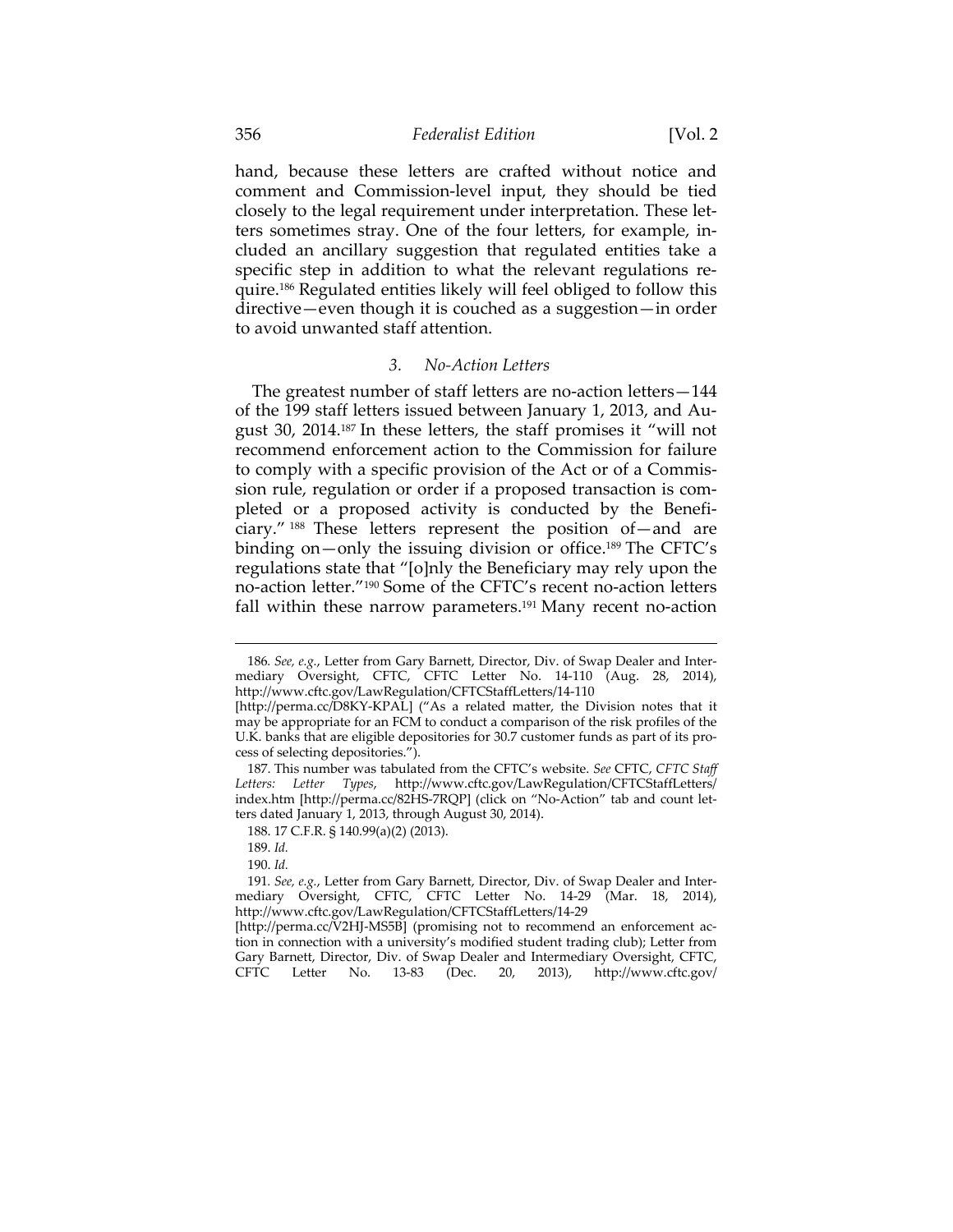letters, however, look more like generally applicable rules than targeted relief, effectively modifying notice-and-comment rulemakings for broad categories of persons.

The Commission endorses no-action letters, even as individual commissioners express concerns over their lack of involvement in the formulation of the letters. For example, the July 2013 "Path Forward" agreement between the CFTC and the European Union regarding swaps regulation referred to CFTC staff noaction letters.192 The announcement of that agreement included multiple promises that staff no-action relief would be issued or considered.193 On the day the agreement was announced, the CFTC staff issued a letter to allow compliance with European risk mitigation rules to serve as a substitute for compliance with CFTC risk mitigation rules.194 Subsequently, the staff, citing the Path Forward agreement, issued a no-action letter allowing European Union multi-lateral trading facilities to obtain relief from the CFTC's registration requirements.<sup>195</sup> No-action letters such as

 194. Letter from Gary Barnett, Director, Div. of Swap Dealer and Intermediary Oversight, CFTC, CFTC Letter No. 13-45 Corrected (July 11, 2013), *available at* http://www.cftc.gov/LawRegulation/CFTCStaffLetters/13-45 [http://perma.cc/A7WH-DEL6].

[http://perma.cc/W3TP-WB2U] (explaining that the Division of Market Oversight "interprets the Path Forward Statement as . . . stating that the CFTC will provide

ucm/groups/public/@lrlettergeneral/documents/letter/13-83.pdf

<sup>[</sup>http://perma.cc/9ABV-27MF] (promising not to recommend an enforcement action in connection with a deregistering swap dealer's non-compliance with certain regulations while awaiting approval of its deregistration application).

 <sup>192.</sup> Cross-Border Regulation of Swaps / Derivatives: Discussions Between the Commodity Futures Trading Commission and the European Union—A Path Forward (July 11, 2013), *available at* http://www.cftc.gov/ucm/groups/public/ @newsroom/documents/file/jointdiscussionscftc\_europeanu.pdf [http://perma.cc/QZ94-LP7L].

<sup>193</sup>*. See, e.g.*, *id.* at 2 ("[T]he CFTC's Division of Swap Dealer and Intermediary Oversight plans to issue a no-action letter specifying that where a swap/OTC derivative is subject to joint jurisdiction under US and EU risk mitigation rules, compliance under EMIR will achieve compliance with the relevant CFTC rules."); *id.* at 3 ("[T]he CFTC's Division of Market Oversight plans to amend the no-action letters to permit those FBOTs to list swap contracts, subject to certain conditions. In the future, registered FBOTs will be permitted to list swap contracts for trading by direct access, subject to the same conditions."); *id.* at 5 ("The CFTC will continue to consider granting no-action relief in similar circumstances where a clearing organization seeks to register as a [Derivatives Clearing Organization (DCO)] and has not yet completed the registration process.").

 <sup>195.</sup> Letter from Vincent McGonagle, Director, Div. of Mkt. Oversight, CFTC, and Gary Barnett, Director, Div. of Swap Dealer and Intermediary Oversight, CFTC, CFTC Letter No. 14-16, at 8 (Feb. 12, 2014), *available at*  http://www.cftc.gov/LawRegulation/CFTCStaffLetters/14-16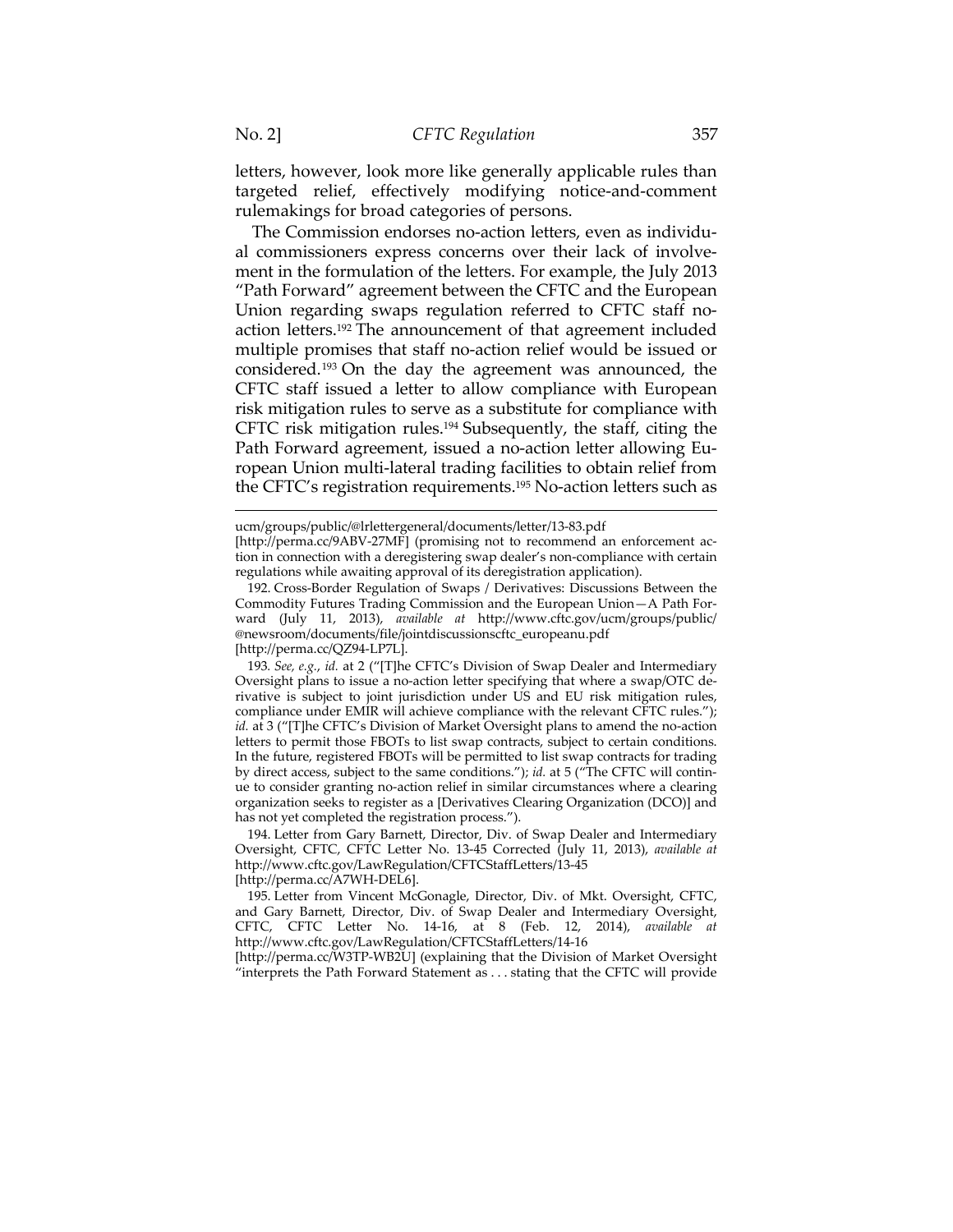these reflect close coordination between the chairman, who negotiated the Path Forward, and the staff issuing the letters. The chairman's endorsement is clear.

Because of his unique role, the CFTC chairman has greater ability than the other commissioners to weigh in on substantive no-action letters before they are issued. The CEA gives the chairman the sole authority to exercise "the executive and administrative functions of the Commission, including functions of the Commission with respect to the appointment and supervision of personnel employed under the Commission."196 It is not surprising, therefore, that former CFTC Chairman Gensler defended the practice of using no-action letters. Acknowledging that the number of letters had swelled in recent years, he pointed out that "regulatory commissions, not just this one, have used staff no-action type letters probably for a few decades."197

The chairman's colleagues may not even be aware of staff noaction letters until they are released. Former CFTC Commissioner Bart Chilton, while supporting the use of no-action letters because "they allow [the CFTC] . . . to be more nimble and quick," called for a better process with respect to no-action letters "so that [the chairman's fellow commissioners] do find out ahead of time."198 Former Commissioner O'Malia agreed that the no-action process is "a very nimble tool," but he noted that "on the other hand, it is an end-run around some of these transparent and rulemaking processes."199 CFTC Commissioner Mark Wetjen likewise objected to the substitution of staff noaction letters for "formal commission action," and called for similar future actions to be taken with "the full input of the commission and legal force of a commission action."200

 $\overline{a}$ 

 200. Mark P. Wetjen, Commissioner, CFTC, Statement at Public Meeting of the CFTC (July 17, 2013), *available at* http://www.cftc.gov/PressRoom/ SpeechesTestimony/wetjenstatement071213 [http://perma.cc/8FA2-KCQA]. Commissioner Wetjen was responding to the issuance of no-action letters—the substance of which he supported—to "allow Eurex and LCH SA to clear U.S.

conditional, time limited no-action relief for [multi-lateral trading facilities] from the trade execution and registration requirements" of the CEA).

 <sup>196. 7</sup> U.S.C. § 2(a)(6)(A)(2012).

 <sup>197.</sup> Cross-Border Transcript, *supra* note 157, at 97 (statement of Chairman Gensler). The chairman explained that to an "inventory of 700 no-action letter[s] . . . over the last 20 or so years[,] over these last four years, we've probably added another 100 to 150." *Id.*

 <sup>198.</sup> *Id.* at 98 (statement of Commissioner Chilton).

<sup>199</sup>*. Id.* at 99 (statement of Commissioner O'Malia).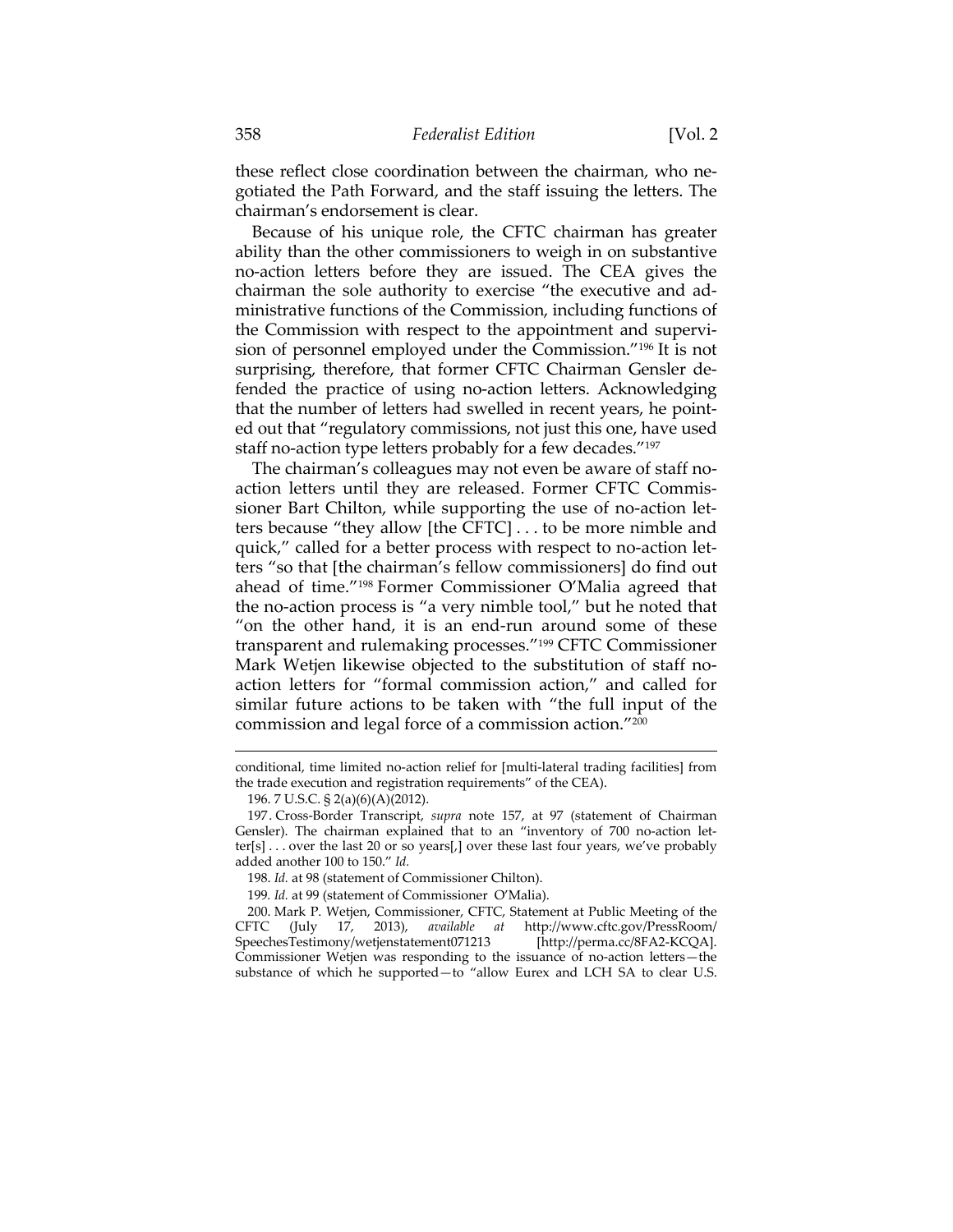Figure 2 depicts certain characteristics of no-action letters released between January 1, 2013, and August 30, 2014. As the Figure illustrates, no-action letters are diverse. The bulk of the recent no-action letters relate to Dodd-Frank implementation. Most are temporary, or as the CFTC describes them, "timelimited." As a consequence, many of the letters simply renew expiring relief. 201 Approximately twenty-five of the 144 noaction letters from January 2013 through August 2014 related to the registration status of foreign entities, such as derivative clearing organizations.202 Although letters that look like rules defy precise identification, a rough count suggests that about one-third of the no-action letters effectively amend Commission rules by temporarily or permanently adjusting requirements imposed through notice-and-comment rulemaking in substantive ways for broad registrant populations.<sup>203</sup> Only six-

 $\overline{a}$ 

203*. See, e.g.*, Letter from Gary Barnett, Director, Div. of Swap Dealer and Intermediary Oversight, CFTC, CFTC Letter No. 13-33 Corrected (June 27, 2014), *available at* http://www.cftc.gov/LawRegulation/CFTCStaffLetters/13-33 [http://perma.cc/85QE-RLB4] (providing non-time-limited no-action relief to elim-

dealer swaps pending completion of their applications to register with the commission" and "find[] the various risk-mitigation requirements under EMIR to be 'essentially identical.'" *Id.*

<sup>201</sup>*. See, e.g.*, Letter from Vincent McGonagle, Director, Div. of Mkt. Oversight, CFTC, to Richard Swift, Chief Executive Officer, Yieldbroker Pty Ltd., CFTC Letter No. 14-105 (Aug. 11, 2014), *available at* http://www.cftc.gov/LawRegulation/ CFTCStaffLetters/14-105 [http://perma.cc/47FR-C9U4] (providing relief expiring Nov. 15, 2014); Letter from Vincent McGonagle, Director, Div. of Mkt. Oversight, CFTC, to Richard Swift, CFTC Letter No. 14-70 (May 14, 2014), *available at* http://www.cftc.gov/LawRegulation/CFTCStaffLetters/14-70

<sup>[</sup>http://perma.cc/YN4U-ZMZJ] (providing relief expiring Aug. 15, 2014); Letter from Vincent McGonagle, Director, Div. of Mkt. Oversight, CFTC, to Richard Swift, CFTC Letter No. 13-76 (Dec. 20, 2013), *available at* http://www.cftc.gov/ LawRegulation/CFTCStaffLetters/13-76 [http://perma.cc/36FM-Z885] (providing relief expiring May 16, 2014); Letter from Vincent McGonagle, Director, Div. of Mkt. Oversight, CFTC, to Richard Swift, CFTC Letter No. 13-67 (Oct. 30, 2013), *available at* http://www.cftc.gov/LawRegulation/CFTCStaffLetters/13-67 [http://perma.cc/HXA2-GHZ5] (providing relief expiring December 1, 2013); Letter from David Van Wagner, Chief Counsel, CFTC, and Nancy Markowitz, Deputy Director, Div. of Mkt. Oversight, CFTC, to Richard Swift, CFTC Letter No. 13- 59 (Sept 30, 2013), *available at* http://www.cftc.gov/LawRegulation/ CFTCStaffLetters/13-59 [http://perma.cc/9LWK-NGXF] (providing relief expiring Nov. 1, 2013).

<sup>202</sup>*. See, e.g*., Letter from Ananda Radhakrishnan, Director, Div. of Clearing and Risk, CFTC, to David Gilberg, Sullivan & Cromwell LLP, CFTC Letter No. 14-85<br>(June 25, 2014), available at http://www.cftc.gov/LawRegulation/ (June 25, 2014), *available at* http://www.cftc.gov/LawRegulation/ CFTCStaffLetters/14-85 [http://perma.cc/PJ5Z-3SH7] (extending expiring no-action letter to permit LCH.Clearnet Ltd. to continue clearing certain swaps).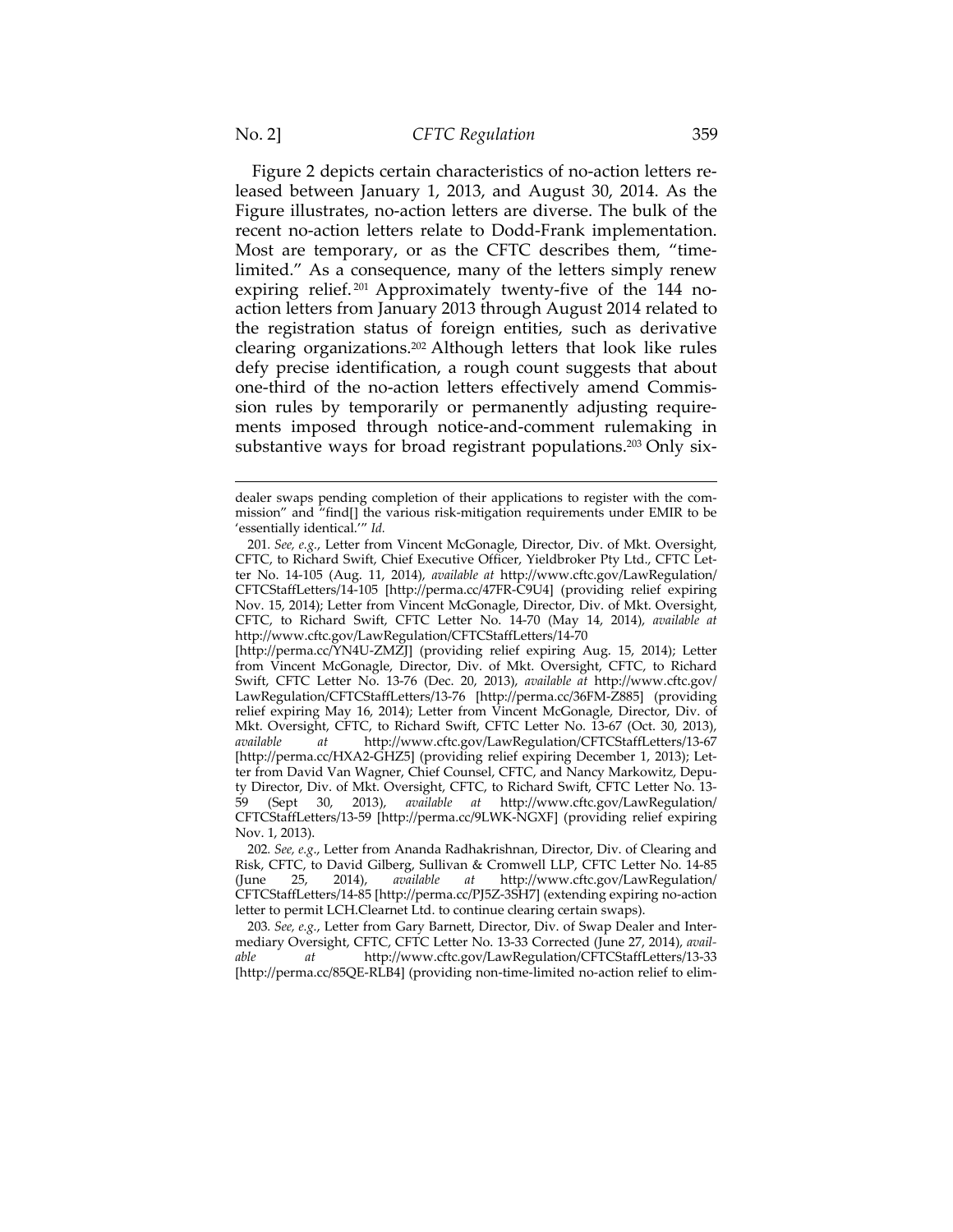ty-one of the letters limit the relief to the person asking for it; the rest of the letters offer broadly applicable relief.204 Requests often come from industry organizations,<sup>205</sup> rather than specific firms or individuals, as anticipated in the regulations governing staff letters.206 Even where the identity of the requestor is clear—which it often is not—the relief frequently extends to persons other than the requestor.207

The fact that many of the no-action letters apply to parties other than the requestor raises concerns. The letters contain no indication that non-requesting parties have been consulted

204*. Compare, e.g.*, Letter from Vincent McGonagle, Director, Div. of Mkt. Oversight, CFTC, to Richard Swift, Chief Executive Officer, Yieldbroker Pty Ltd., CFTC Letter No. 14-105 (Aug. 11, 2014), *available at* http://www.cftc.gov/ LawRegulation/CFTCStaffLetters/14-105 [http://perma.cc/MB9Y-HRVV] (relief for Yieldbroker), *with* Letter from Richard Shilts, Acting Director, Div. of Mkt. Oversight, CFTC, CFTC Letter No. 13-08 (Apr. 5, 2013), *available at*  http://www.cftc.gov/LawRegulation/CFTCStaffLetters/13-08

[http://perma.cc/69UJ-G63L] (relief for all non-swap dealers and non-major swap participants).

205*. See, e.g.*, Letter from Gary Barnett, Director, Div. of Swap Dealer and Intermediary Oversight, CFTC, CFTC Letter No. 13-29 (June 21, 2014), *available at*  http://www.cftc.gov/LawRegulation/CFTCStaffLetters/13-29

[http://perma.cc/3PCG-U4FH] (request from National Futures Association for relief from fingerprinting requirements for certain non-U.S. associated persons of Commission registrants).

206*. See* 17 C.F.R. § 140.99(a)(3)–(5)(2012) (describing the requirements governing a request for a staff letter).

207*. See, e.g.*, Letter from Gary Barnett, Director, Div. of Swap Dealer and Intermediary Oversight, CFTC, CFTC Letter No. 13-40 (June 27, 2014), *available at* http://www.cftc.gov/LawRegulation/CFTCStaffLetters/13-40

[http://perma.cc/F62T-DSDD] (responding to a request from the International Swaps and Derivatives Association, but noting that the "relief provided in this noaction letter is available to all" swap dealers and major swap participants); Letter from Gary Barnett, Director, Div. of Swap Dealer and Intermediary Oversight, CFTC, CFTC Letter No. 13-33 Corrected, at n.1 (June 27, 2013), *available at* http://www.cftc.gov/LawRegulation/CFTCStaffLetters/13-33 [http://perma.cc/ 8AJN-WZXB] ("Although the relief contained herein was requested by ISDA and AMG on behalf of their members, such relief is available to all swap market participants that enter into swaps intended to be submitted for clearing contemporaneously with execution, subject to the conditions set forth herein.").

inate certain external business conduct and trading relationship documentation requirements for swap dealers and major swap participants in connection with "intended to be cleared" swaps); Letter from Ananda Radhakrishnan, Director, Div. of Clearing and Risk, CFTC, and Vincent McGonagle, Director, Div. of Mkt. Oversight, CFTC, CFTC Letter No. 14-50 (Apr. 18, 2014), *available at* http://www.cftc.gov/LawRegulation/CFTCStaffLetters/14-50

<sup>[</sup>http://perma.cc/5MME-EDJF] (providing temporary no-action relief to allow designated contract markets to correct errors and resubmit trades without violating the prohibition on pre-arranged trading).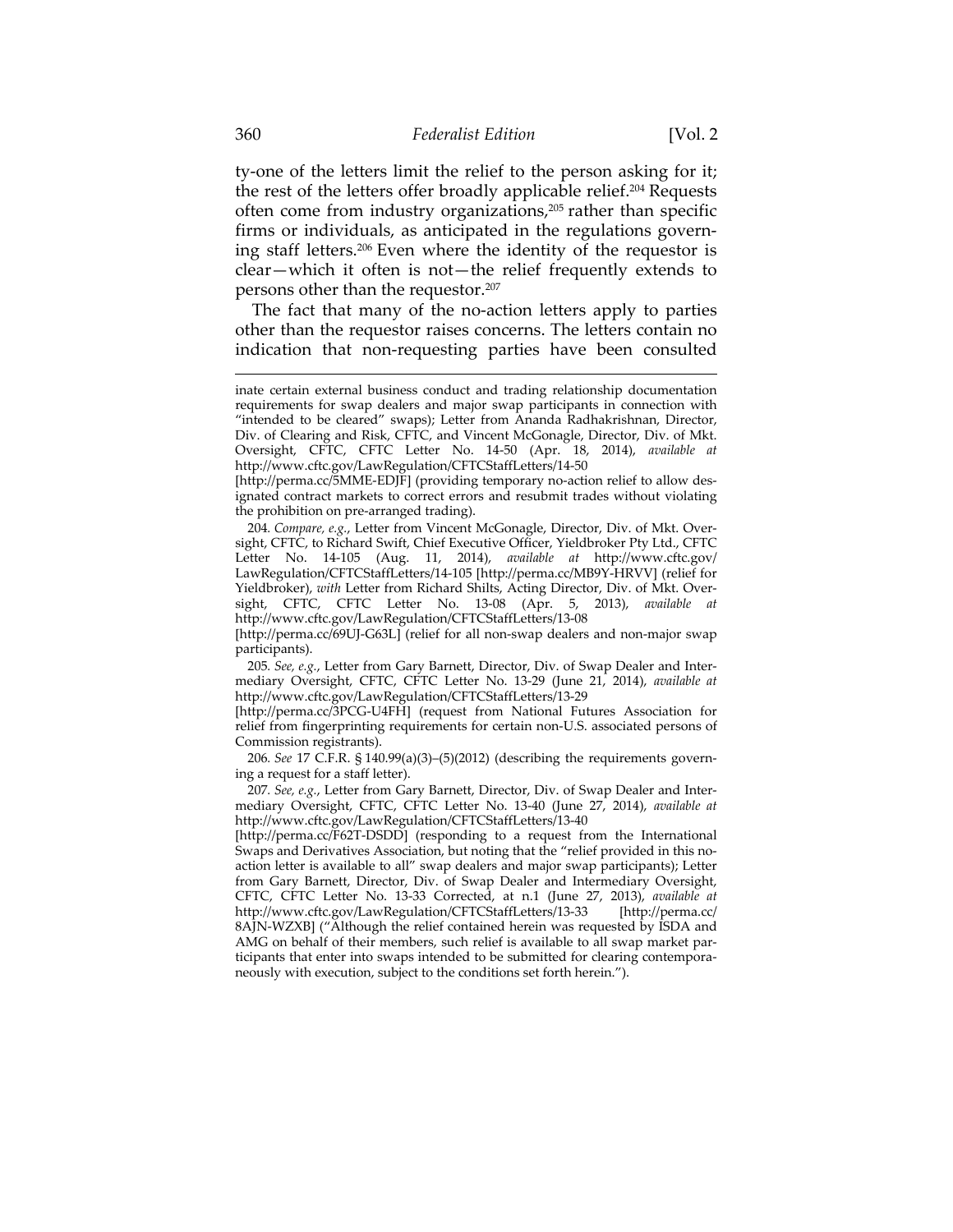about the conditions pursuant to which that relief will be made available. An APA rulemaking, by contrast, invites broad input from interested parties. If the no-action letters simply afforded relief without conditions, there would not be as much cause for concern. However, the CFTC staff frequently conditions noaction relief on precise and numerous requirements.208 Sometimes the relief is contingent upon adherence to representations made in the requestor's letter, but request letters are not made public with the staff's no-action letter.209

Almost all of the no-action letters condition relief on compliance with specific requirements, but some impose significantly more onerous requirements than others. A subset of letters is not self-executing; entities seeking to rely on the relief must file a request—typically by email—with the CFTC staff.210 The conditions

210*. See, e.g.*, Letter from Gary Barnett, Director, Div. of Swap Dealer and Intermediary Oversight, CFTC, CFTC Letter No. 13-64, at 2 (Oct. 17, 2013), *available at*  http://www.cftc.gov/ucm/groups/public/@lrlettergeneral/documents/

<sup>208</sup>*. See, e.g.*, Letter from Ananda Radhakrishnan, Director, Div. of Clearing and Risk, CFTC, and Vincent A. McGonagle, Director, Div. of Mkt. Oversight, CFTC, CFTC Letter No. 13-66 (Oct. 25, 2013), *available at* http://www.cftc.gov/LawRegulation/CFTCStaffLetters/13-66

<sup>[</sup>http://perma.cc/W3VL-RRSZ] (conditioning relief for swap execution facilities with respect to the resubmission of erroneous trades on twelve conditions, including mandated changes to swap execution facilities' rulebooks).

<sup>209</sup>*. See, e.g.*, Letter from Rick Shilts, Acting Director, Div. of Mkt. Oversight, CFTC, CFTC Letter No. 13-36 (June 27, 2013), available http://www.cftc.gov/LawRegulation/CFTCStaffLetters/13-33

<sup>[</sup>http://perma.cc/DA6M-MHWL] (explaining that "position is based upon the representations contained in [the International Swaps and Derivatives Association's] December 13, 2012 request letter and it should be noted that any different, changed, or omitted material facts or circumstances may require a different conclusion or render this no-action letter void").

letter/13-64.pdf [http://perma.cc/Z53S-WV6D] (requiring certain non-U.S. swap persons choosing not to count certain swap transactions toward rule's de minimis threshold to provide the staff certain written representations within 48 hours of executing the swap); Letter from Gary Barnett, Director, Div. of Swap Dealer and Intermediary Oversight, CFTC, to Karrie McMillan, Gen. Counsel, Inv. Co. Inst., et al., CFTC Letter No. 13-51, at 8 (Sept. 5, 2013), *available at*  http://www.cftc.gov/ucm/groups/public/@lrlettergeneral/documents/letter/13-

<sup>51.</sup>pdf [http://perma.cc/3KVH-X5XW] ("This no-action relief is not self-executing. Rather, a [commodity pool operator] that is eligible for this relief must file a claim to perfect the use of this relief consistent with the procedures set forth below."); Letter from Gary Barnett, Director, Div. of Swap Dealer and Intermediary Oversight, CFTC, CFTC Letter No. 13-37, at 5 (June 27, 2013), *available at*  http://www.cftc.gov/ucm/groups/public/@lrlettergeneral/documents/letter/13-

<sup>37.</sup>pdf [http://perma.cc/B9YM-384Y] (identifying as one of the conditions for relief that "claims for relief must be filed with the Division using the email address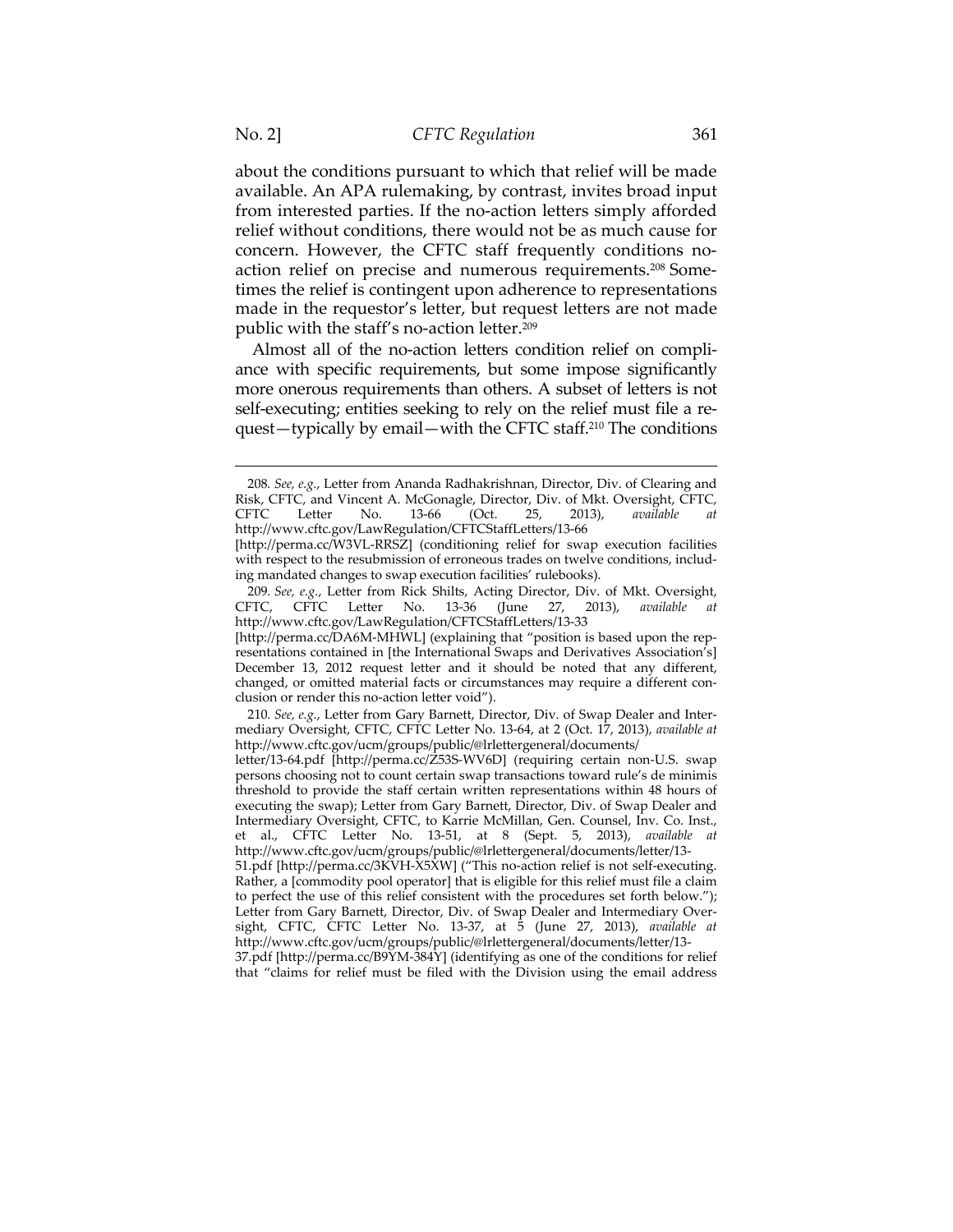in some letters are extensive enough that the staff offers no-action relief on the no-action relief. In other words, the staff promises not to recommend an enforcement action for entities working on becoming compliant with the no-action letter's conditions.211

For example, one no-action letter offered temporary relief from a requirement that entities report information about their counterparties in swap transactions. 212 Such a requirement placed firms at risk of violating foreign privacy laws. In order to qualify for the relief, an entity would have to "submit[] a formal written request" to the relevant foreign regulator that describes the entity's obligations under CFTC rules, "request[] that the non-U.S. regulator . . . specifically identify any statutes or regulations that would prohibit" reporting the required information, "request that the non-U.S. regulator . . . specifically address the applicability of such statutes or regulations" under three different scenarios, and "[o]btain a formal response to the Request [in English] from the relevant non-U.S. regulator or governing authority within 60 days from the issuance of" the no-action letter.213 In other words, the CFTC staff, through its no-action letter, placed direct obligations on CFTC registrants to obtain—and an indirect obligation on foreign regulators to provide—carefully prescribed information by a specific deadline. Because this letter imposes substantive requirements on firms and effectively on foreign governments, this is the type of action that would be more appropriate for formal commission action through a legislative rulemaking.

Another letter offered no-action relief for swap dealers and major swap participants not in compliance with certain external

dsionoaction@cftc.gov, with the subject line of such email 'Floor Trader,' prior to July 1, 2013").

<sup>211</sup>*. See, e.g.*, Letter from Gary Barnett, Director, Div. of Swap Dealer and Intermediary Oversight, CFTC, CFTC Letter No. 13-39 (June 27, 2013), *available at*  http://www.cftc.gov/LawRegulation/CFTCStaffLetters/13-39,

<sup>{</sup>http://perma.cc/NBR7-UA23] (recognizing "that the conditions of the no-action relief described above may require [swap dealers] and Registrant Intermediaries to complete new documentation and provide certain notices to qualify for such relief," and promising not to recommend an enforcement action for nonadherence to those conditions for approximately three weeks).

 <sup>212.</sup> Letter from Richard A. Shilts, Acting Director, Div. of Mkt. Oversight, CFTC, to Robert Pickel, CEO, Int'l Swaps and Derivatives Ass'n, CFTC Letter No. 13-41 (June 28, 2013), *available at* http://www.cftc.gov/LawRegulation/ CFTCStaffLetters/13-41 [http://perma.cc/9MCG-QXNJ].

<sup>213</sup>*. Id.* at 6 (footnotes omitted).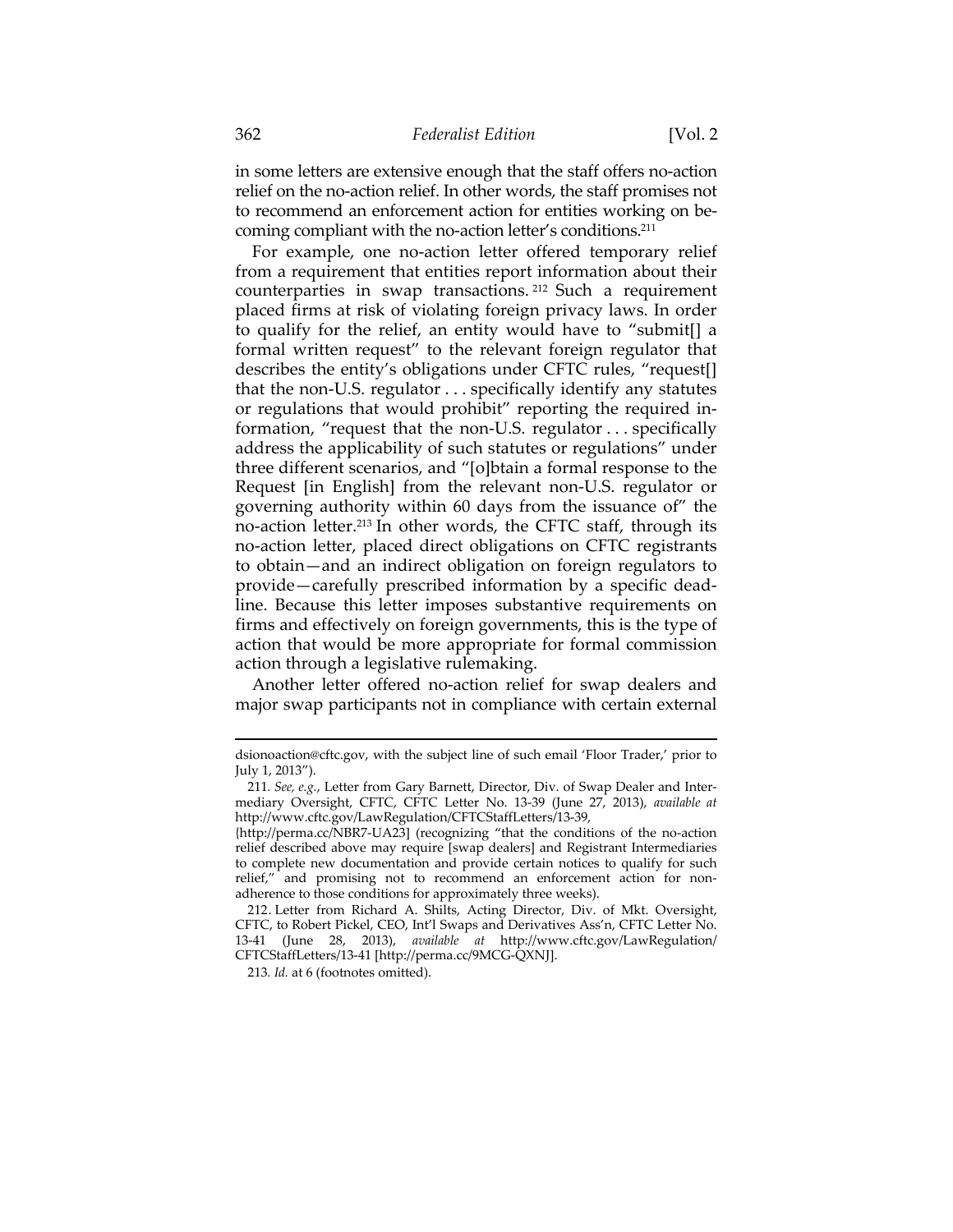business conduct requirements and swap trading relationship documentation requirements if they satisfied a number of conditions.214 The lengthy list of conditions included the execution and retention of written "fallback agreements" between the swap dealer or major swap participant and their counterparties that contained specific terms about how swaps would be treated if they were not accepted for clearing.215 In light of newly issued staff guidance, a subsequent letter removed that condition.216

Indicative of the attendant compliance burden, several noaction letters directly cite the Paperwork Reduction Act (PRA), which governs government "information collections." <sup>217</sup> An information collection under the PRA includes government requests for information, recordkeeping and reporting requirements, and government directives to provide information to third parties.218 The statute covers collections of information applicable to at least ten people.<sup>219</sup> The PRA requires agencies to publish information collections (including a burden estimate) for comment in the *Federal Register* and to obtain approval from the Office of Management and Budget (OMB).220 Some of the CFTC's letters promise to, "by separate action, prepare an information collection request for review and approval by" the OMB.221 It does not appear that the staff applied for OMB

216*. See* Letter from Gary Barnett, Director, Div. of Swap Dealer and Intermediary Oversight, CFTC, CFTC Letter No. 13-70, at 2 (Nov. 15, 2013), *available at*  http://www.cftc.gov/LawRegulation/CFTCStaffLetters/13-70

[http://perma.cc/62DZ-XD47]. The guidance and its effect on the letter are discussed below. *See infra* note 272 and accompanying text.

217. 44 U.S.C. § 3501 *et seq.* (2012).

218. *Id.* § 3502(3)(A)(i).

219. *Id.* § 3502(3)(A)(i).

220. *Id.* § 3507.

 $\overline{a}$ 

221*. See, e.g.*, Letter from Richard A. Shilts, Acting Director, Div. of Mkt. Oversight, CFTC, CFTC Letter No. 13-08, at 5 (Apr. 5, 2013), *available at* http://www.cftc.gov/LawRegulation/CFTCStaffLetters/13-08 [http://perma.cc/9A66-FKUC].

<sup>214.</sup> Letter from Gary Barnett, Director, Div. of Swap Dealer and Intermediary Oversight, CFTC, CFTC Letter No. 13-33 Corrected, at n.1 (June 27, 2013), *available at* http://www.cftc.gov/LawRegulation/CFTCStaffLetters/13-33 [http://perma.cc/H4US-AQP5].

<sup>215</sup>*. Id.* at 12 ("For the avoidance of doubt, no [swap dealer] or [major swap participant] may fail to comply with the External [Business Conduct Standards] or the swap trading relationship documentation requirements in reliance on this letter unless it shall first have entered into a fallback agreement that meets the conditions of this letter with the applicable counterparty (or its duly authorized representative).").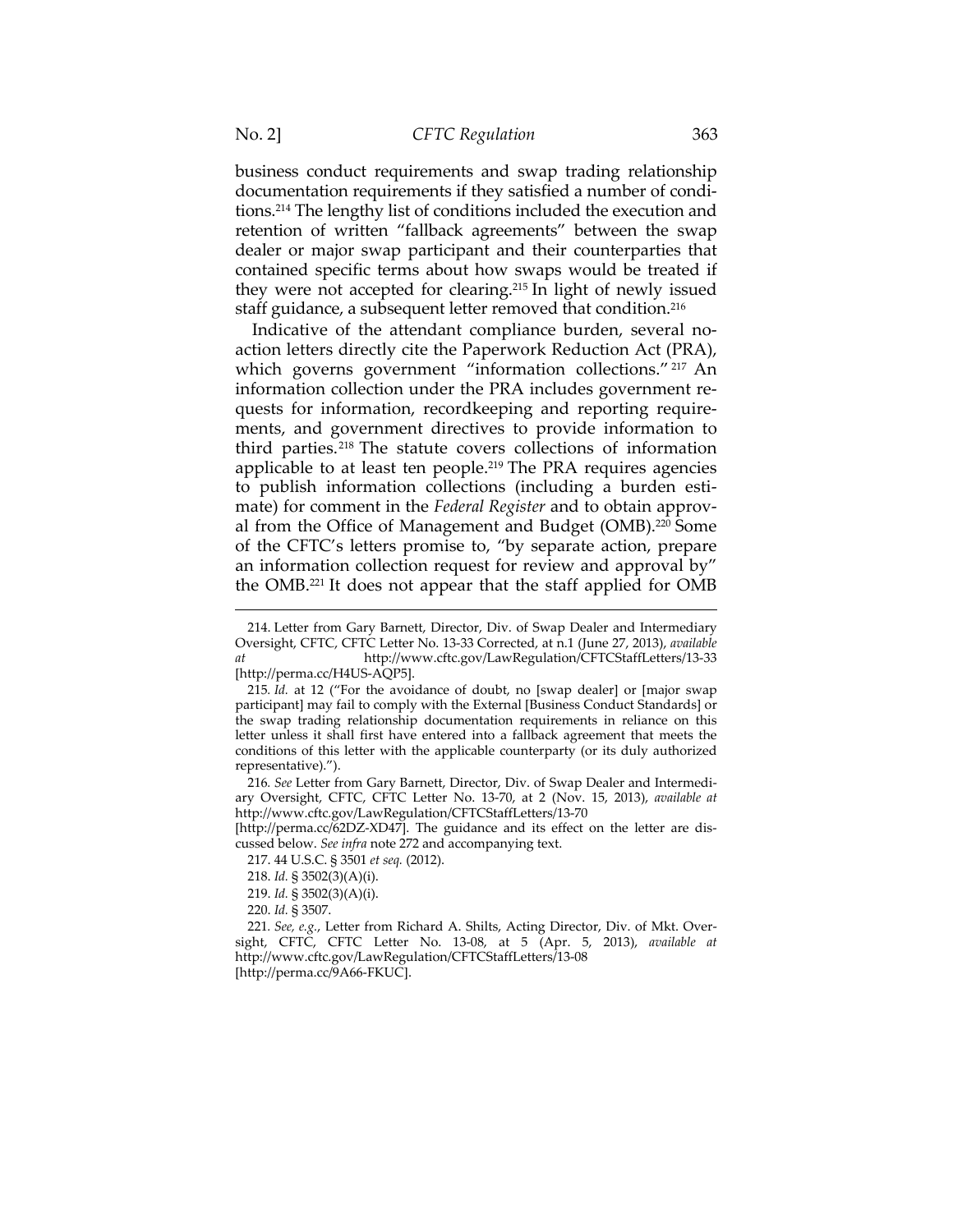approval in connection with these specific no-action letters.222 Other letters cite to an approved information collection that covered the process for *requesting* a staff letter.<sup>223</sup> The CFTC's request for OMB approval predated the flood of Dodd-Frank letters and did not envision the burdens embodied in those letters.224 In a subsequent renewal request, the CFTC asked the OMB to increase the approved burden hours because things had changed post-Dodd-Frank:

[T]he burden increase is attributable [in part] to collection requirements contained within issued exemptive and noaction letters providing regulatory relief. Historically, most exemptive, no-action, and interpretive letters were sought by and issued to an individual party (or fewer than ten persons) that may have been subject to discrete collections of information in a letter in order to obtain the benefit of it, which collections were excepted from the application of the PRA. Since the implementation of the Dodd-Frank Act, however, these letters more frequently have been sought by and issued to large groups of similarly situated persons, typically to entire industries or industry subgroups.225

The CFTC takes the position that people would voluntarily incur the increased burdens associated with staff letters in or-

<sup>222.</sup> Even if the CFTC applied simultaneously for approval, it is not clear how those no-action letters satisfied the PRA requirements that "the collection of information display[] a currently valid OMB control number" and that "the agency inform[] potential persons who are to respond to the collection of information that such persons are not required to respond to the collection of information unless it displays a currently valid OMB control number." 5 C.F.R. § 1320.10(d)(2013).

<sup>223</sup>*. See, e.g.*, Letter from David Van Wagner, Chief Counsel, Div. of Mkt. Oversight, CFTC, and Nancy Markowitz, Deputy Director, Div. of Mkt. Oversight, CFTC, CFTC Letter No. 13-58, at 4 (Sept. 30, 2013), *available at*  http://www.cftc.gov/LawRegulation/CFTCStaffLetters/13-58

<sup>[</sup>http://perma.cc/QFE6-PSBN] (relying on "Collection 3038-0049 ('Procedural Requirements for Requests for Interpretative, No-Action and Exemptive Letters')").

<sup>224</sup>*. See* Agency Information Collection Activities: Notice of Intent To Renew Collection 3038–0049, Procedural Requirements for Requests for Interpretative, No-Action, and Exemptive Letters, 75 Fed. Reg. 60,087 (Sept. 29, 2010) (requesting approval only for information collection associated with requesting staff letters, not complying with the conditions in them).

 <sup>225.</sup> Agency Information Collection Activities: Notice of Intent To Renew Collection: Procedural Requirements for Requests for Interpretative, No-Action, and Exemptive Letters, 78 Fed. Reg. 79,408, 79,409 (Dec. 30, 2013). In 2013, the CFTC requested approval for 28,478 hours annually. *Id.* at 79,410. In its 2010 request, by contrast, the CFTC requested approval of a 1050-hour annual burden. 75 Fed. Reg. at 76,705.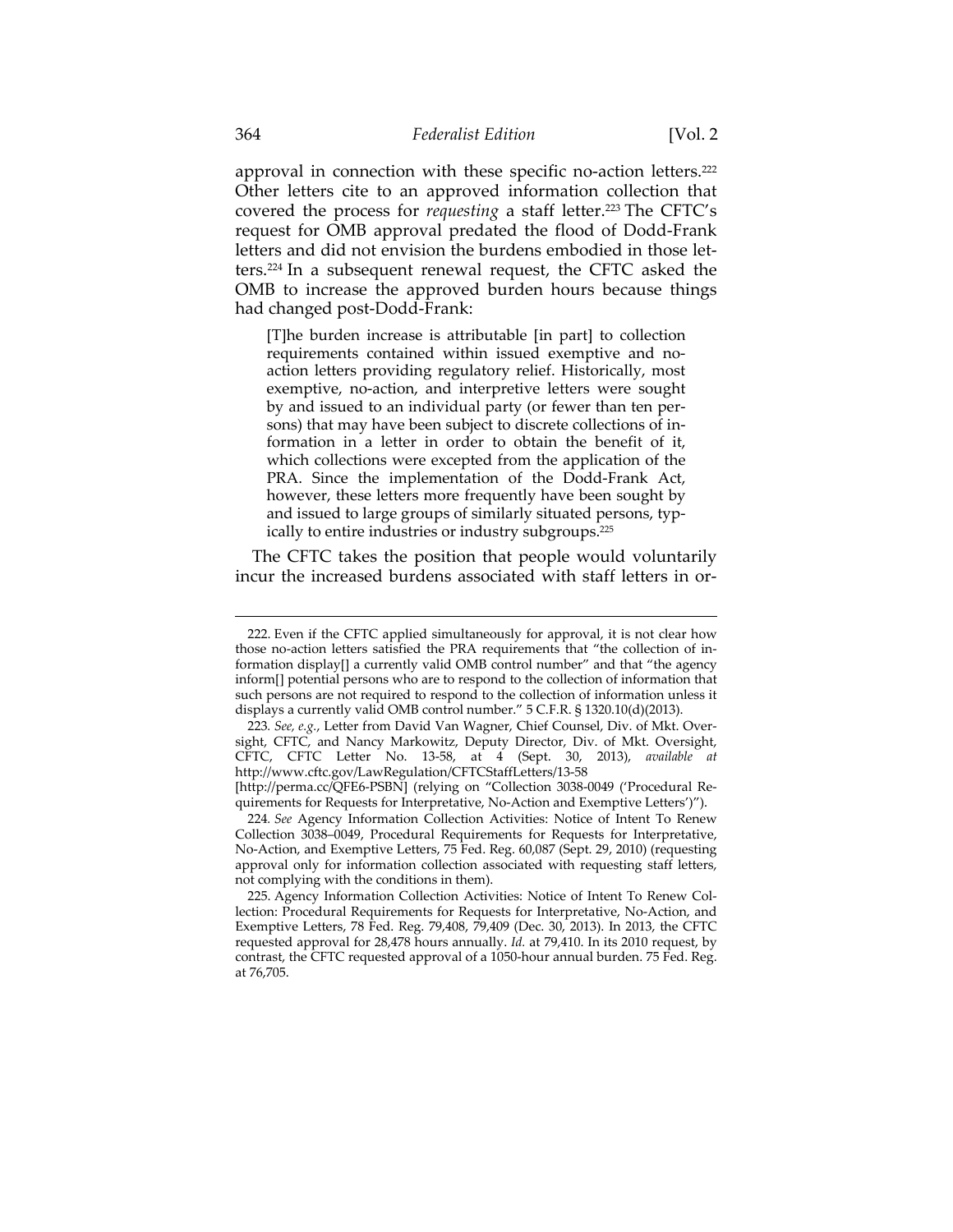der to free themselves "from some or all of the burdens associated with other collections of information," meaning burdens imposed by CFTC regulations.<sup>226</sup> However, complying with the conditions in a no-action letter is the only option in instances where compliance with the relevant regulation would be impossible for technological or legal reasons.227

As Figure 3 shows, staff no-action letters are not released evenly over time, but are concentrated in particular months. The staff often issues letters very shortly before a critical implementation date or just before a prior no-action letter is expiring.228 For example, many letters are clustered around the key compliance dates of July 1, 2013—effective date for internal business conduct and reporting rules for swap dealers and major swap participants—and October 2, 2013—the date when trading was supposed to move to swap execution facilities.229 April 10, 2013, was an important date with respect to swap reporting for end users with respect to which no-action relief was

 $\overline{a}$ 

[http://perma.cc/EY65-FA2P] (providing no-action relief in connection with fingerprinting requirement for non-U.S. associated persons because of limitations of foreign counterpart finger print record repository and because "concerns have been raised by the industry that, in other jurisdictions, requiring the submission of fingerprints may contravene privacy laws").

228*. See, e.g.*, Letter from Gary Barnett, Director, Div. of Swap Dealer and Intermediary Oversight, CFTC, and Vincent A. McGonagle, Director, Div. of Mkt. Oversight, CFTC, to Timothy W. Cameron, Sec. Indus. and Fin. Mkts. Ass'n, et al., CFTC Letter No. 13-77, at 2–3 (Dec. 21, 2013), *available at*  http://www.cftc.gov/LawRegulation/CFTCStaffLetters/13-77

[http://perma.cc/48DR-CP4L] (providing no-action relief for asset manager participants of swap execution facilities from the requirement to record oral communications, which took effect December 21, 2013). *See also* SIMPSON, THACHER & BARTLETT LLP, *Simpson Thacher Memorandum: CFTC Issues Last-Minute Deadline Extension for Derivatives End-Users with Respect to Dodd-Frank Swap Reporting Rules and No-Action Relief from Certain Inter-Affiliate Swap Reporting Requirements* 1 (Apr. 12, 2013), http://www.stblaw.com/content/publications/pub1600.pdf [http://perma.cc/5AN2-H7YT] (in reference to CFTC Letters 13-09 and 13-10, explaining that the CFTC "recently issued two no-action letters that provide lastminute relief for many derivative end-users with respect to new transaction reporting requirements under the Dodd-Frank Wall Street Reform and Consumer Protection Act").

 229. *See* LATHAM & WATKINS LLP, CFTC Issues Guidance, Exemptions in Advance of SEF Rule Compliance Date (Oct. 17, 2013); LATHAM & WATKINS LLP, CFTC Issues Series of No-Action Letters as Compliance Deadlines Approach (July 2, 2013).

<sup>226</sup>*. Id.* at 79,409.

<sup>227</sup>*. See, e.g*., Letter from Gary Barnett, Director, Div. of Swap Dealer and Intermediary Oversight, CFTC, CFTC Letter No. 13-29, at 2 (June 21, 2013), *available at*  http://www.cftc.gov/LawRegulation/CFTCStaffLetters/13-29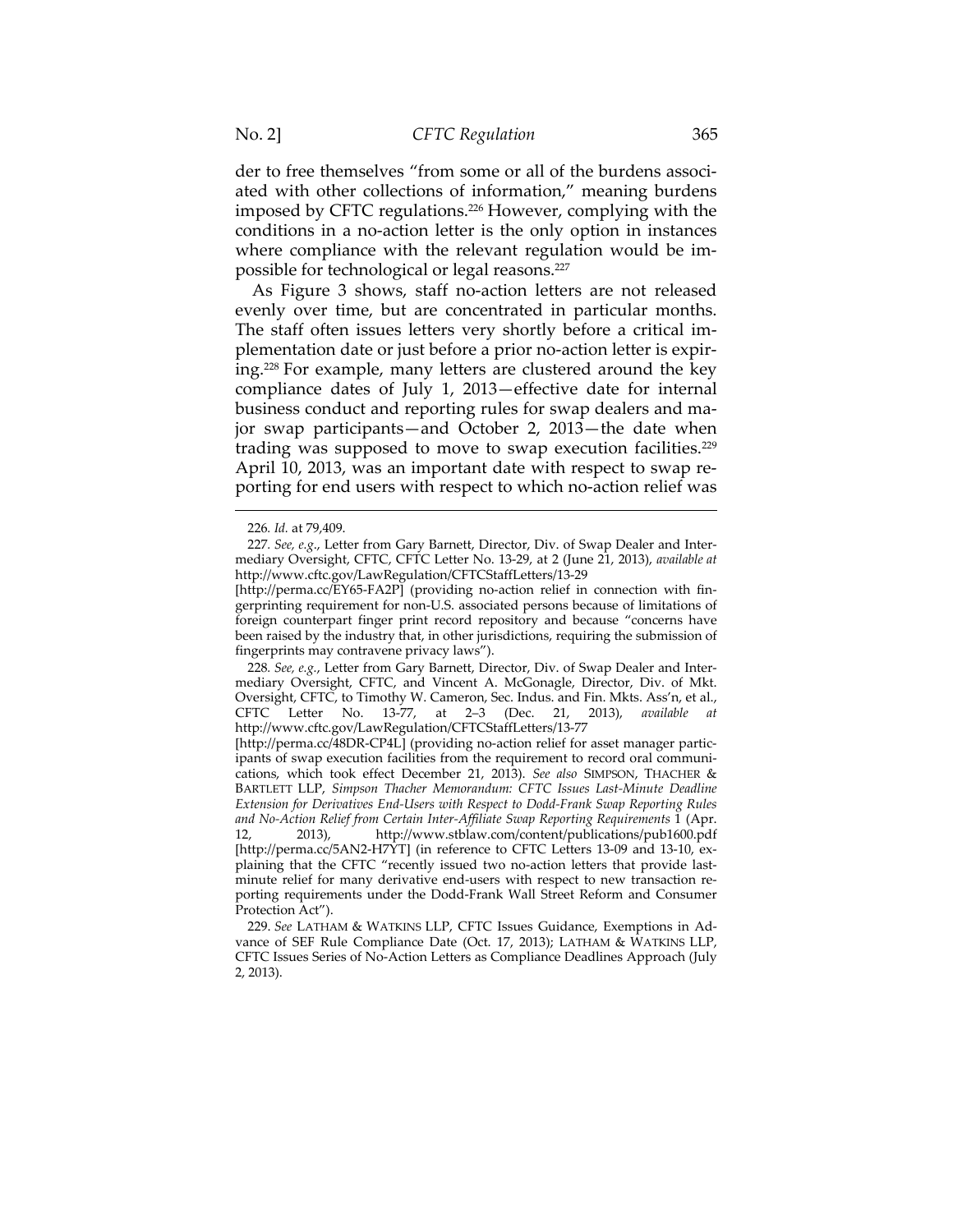provided.230 At the end of June 2014, the staff issued a number of no-action letters to extend prior letters that were expiring on June 30, 2014.231

The relief afforded in many of the no-action letters is unobjectionable and frequently necessary to make hastily crafted rules workable. Nevertheless, the practice of relying on these letters as a substitute for full Commission notice-and-comment rulemaking sets a troubling precedent. The implication is that if the Commission adopts an unworkable rule, the staff can rewrite the rule in a no-action letter.<sup>232</sup> The Commission treats staff no-action letters as a substitute for official Commission rule-making action.233 Commissioner O'Malia correctly asked, in connection with decisions about which CFTC regulations should apply to non-U.S. entities, whether "[b]y allowing substituted compliance to be addressed through a no-action letter,

<sup>230.</sup> *See* CFTC, Q & A—On Start of Swap Data Reporting, http://www.cftc.gov/ ucm/groups/public/@newsroom/documents/file/startreporting\_qa\_final.pdf [http://perma.cc/DB5A-7ZWQ]. *See also* Letter from Richard A. Shilts, Acting Director, Div. of Mkt. Oversight, CFTC, CFTC Letter No. 13-10 (Apr. 9, 2013), *available at* http://www.cftc.gov/LawRegulation/CFTCStaffLetters/13-10 [http://perma.cc/3YAH-EU4J] (delaying key swap reporting requirements for end users).

<sup>231</sup>*. See, e.g*., Letter from Ananda Radhakrishnan, Director, Div. of Clearing and Risk, CFTC, to David Gilberg, Sullivan & Cromwell LLP, CFTC Letter No. 14-85 (June 25, 2014), *available at* http://www.cftc.gov/LawRegulation/CFTCStaffLetters/ 14-85 [http://perma.cc/CS55-V2YM] (extending expiring no-action letter to permit LCH.Clearnet Ltd. to continue clearing certain swaps). In June 2014, the staff also issued ten no-action letters that did not stem from Dodd-Frank, but nonetheless provided no-action relief for commodity pool operators delegating their obligations to someone else. *See* Letter from Gary Barnett, Director, Div. of Swap Dealer and Intermediary Oversight, CFTC, Form of Reply for CFTC Letter No. 14-75, 14- 76, 14-77, 14-78, 14-79, 14-80, 14-81, 14-82, 14-83, and 14-84 (June 2, 2014), *available at* http://www.cftc.gov/LawRegulation/CFTCStaffLetters/14-75thru14-84 [http://perma.cc/BW64-TRAV].

<sup>232</sup>*. See, e.g.*, Letter from Vincent A. McGonagle, Director, Div. of Mkt. Oversight, CFTC, to Robert Pickel, CFTC Letter No. 14-26 (Mar. 6, 2014), *available at*  http://www.cftc.gov/LawRegulation/CFTCStaffLetters/14-26 [http://perma.cc/ V69F-9FSU] (providing temporary no-action relief from trade execution requirements for cleared inter-affiliate swaps while staff "assess[es] whether applying the trade execution requirement to interaffiliate swap transactions would promote pre-trade price transparency in the swaps market"). Exempting inter-affiliate swaps from execution requirements makes logical sense, but the staff suggests that it can usurp the commission's authority in making such a determination.

<sup>233</sup>*. See, e.g.*, Final Cross-Border Guidance, *supra* note 113, at 45,353 ("The Commission intends that a finding of essentially identical generally would be made through Commission action but in appropriate cases could be made through staff no-action.").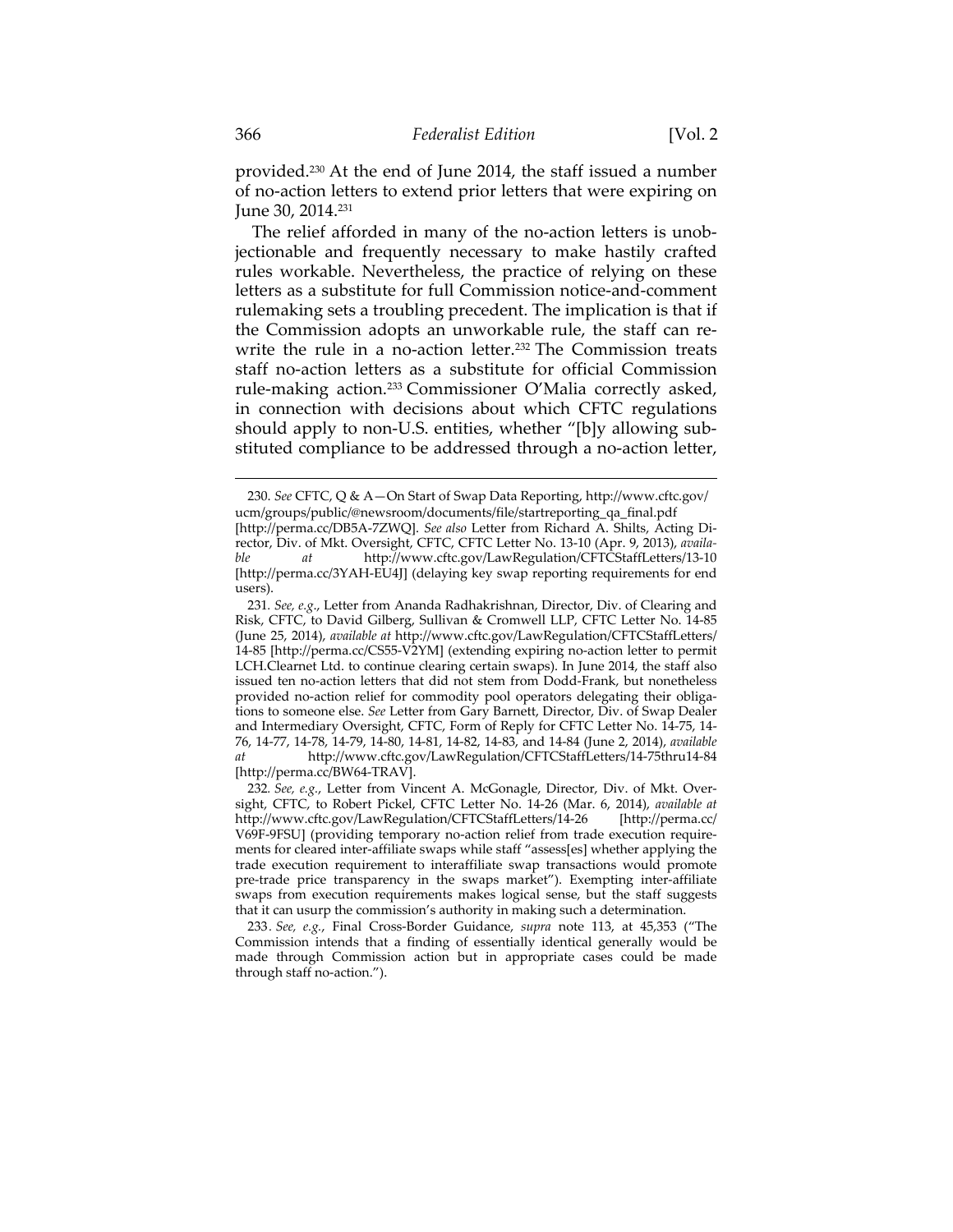is the Commission implying that, [for example], the Bank of Japan should accede to, [for example], decisions of the CFTC Division of Swap Dealer and Intermediary Oversight?"234

Professor Donna Nagy, in her excellent overview of the SEC's use of staff no-action letters, explains that "[t]he SEC can often command the same respect from the regulated community regardless of whether it proceeds officially, through the issuance of SEC rules, orders, or releases, or unofficially, through the no-action letter process."235 Some courts also offer respect, although Nagy describes courts' treatment of no-action letters as "sheer confusion."236 She goes on to identify a number of concerns that arise when the SEC chooses the no-action letter route: (1) no-action letters become a substitute for "authoritative pronouncements on which the public and, by extension, courts, can rely for guidance;" (2) it "is often a highly inefficient method of policymaking;" (3) shutting the public out of the policy-making process can facilitate regulatory capture and undermine regulatory quality; and (4) no-action letters that create new substantive requirements should be subject to notice-and-comment rulemaking under the APA.237 The concerns Nagy identifies with respect to SEC no-action letters are equally applicable in the CFTC context.

#### *4. Staff Advisories and Other Written Communication*

In addition to the three letter types described in CFTC regulations, the CFTC issues two other letter types: "staff advisories" and "other written communication."238 During the period from January 2013 through August 2014, the staff issued nine of each of these letter types out of a total of 199 staff letters, but seven letters fall into both categories.<sup>239</sup> Eight of these letters

<sup>234.</sup> *Id.* at 45,373 (O'Malia dissent).

 <sup>235.</sup> Donna M. Nagy, Judicial Reliance on Regulatory Interpretations in SEC No-Action Letters: Current Problems and a Proposed Framework, 83 CORNELL L. REV. 921, 957 (1998).

<sup>236</sup>*. Id.* at 979.

<sup>237</sup>*. Id.* at 957–60.

 <sup>238.</sup> CFTC, *CFTC Staff Letters*, http://www.cftc.gov/LawRegulation/

CFTCStaffLetters/index.htm [http://perma.cc/NZ85-CWZT].

 <sup>239.</sup> This number was tabulated from the CFTC's website. *See* CFTC, *CFTC Staff Letters: Letter Types*, http://www.cftc.gov/LawRegulation/CFTCStaffLetters/ index.htm [http://perma.cc/TK2A-9H3M] (click on "Staff" tab and count letters within each subcategory dated January 1, 2013 through August 30, 2014).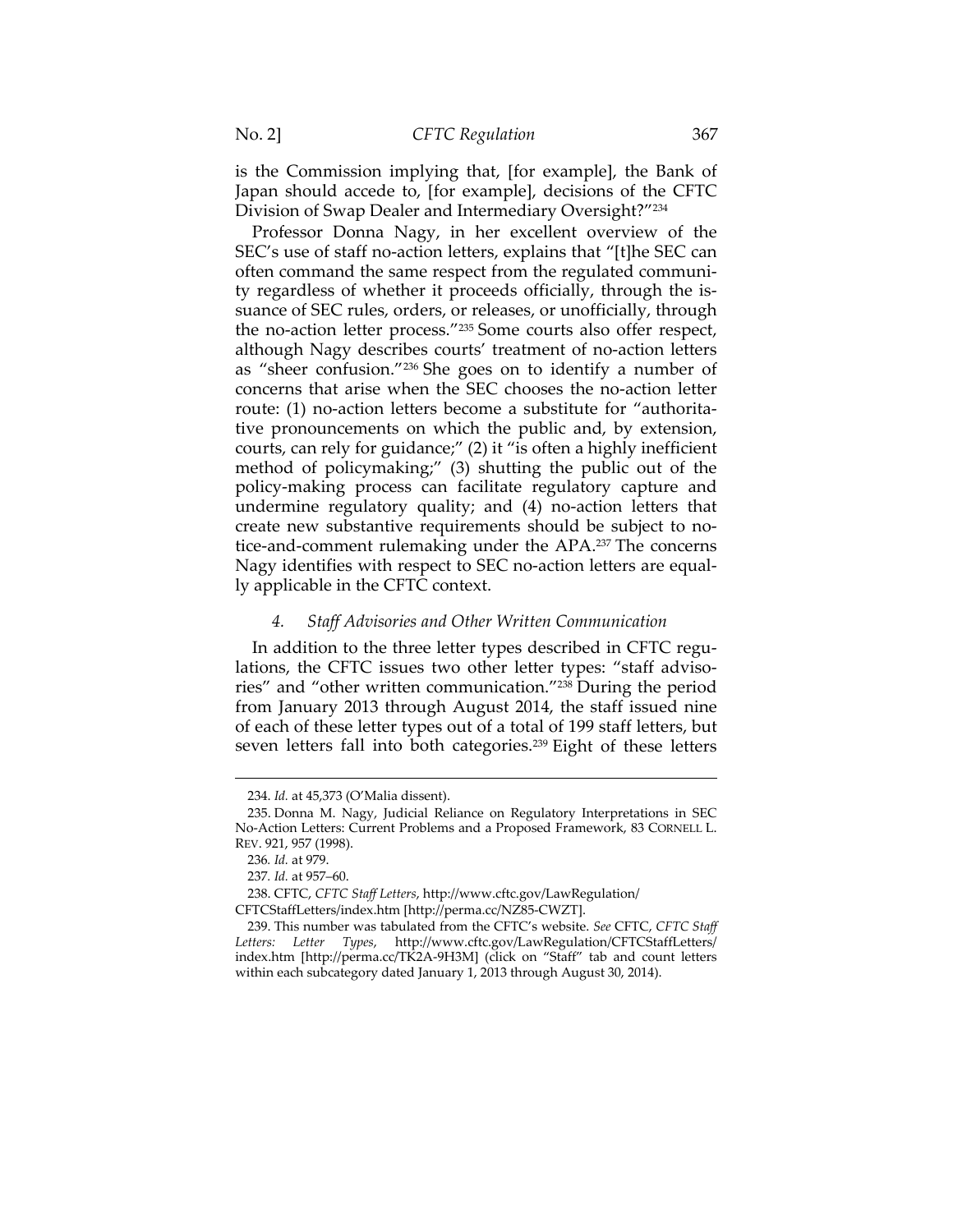relate to Dodd-Frank. The CFTC obliquely defines a "staff advisory" as "a public notice by a Division informing interested parties of existing legal obligations under the Act and Commission regulations, as well as, providing additional clarification on an issue that a Division deems appropriate to issue in order to further general understanding of the Act and Commission regulations."240 It defines an "other written communication" as "[l]etters that don't fall into any of the [other] categories."241 This definition is puzzling, because most recent letters characterized as "other written communication" were also characterized as "advisories." Regardless of how they are defined, some of these letters raise backdoor rulemaking concerns because of their substantive impact on the marketplace.

One letter—classified as both an "advisory" and "other written communication"—had particularly far-reaching effects. <sup>242</sup> That letter made clear that, contrary to what many market participants believed, non-U.S. swap dealers cannot rely on substituted compliance to satisfy transaction-level requirements if they "regularly use personnel or agents located in the U.S. to arrange, negotiate, or execute a swap with a non-U.S. person."243 The letter "undermines a legal interpretation Wall Street had found buried in a footnote, number 513, in [the CFTC's cross-border guidance]. Banks relied on the footnote to keep swap deals off electronic platforms and away from the agency's rules . . . ."244 In response to adverse reactions to the advisory, the CFTC staff issued another no-action letter to give swap dealers until January 14, 2014, to come into compliance with the advisory.<sup>245</sup> In addi-

 $\overline{a}$ 

243*. Id.* at 2.

<sup>240</sup>*.* CFTC, *CFTC Staff Letters*, http://www.cftc.gov/LawRegulation/ CFTCStaffLetters/index.htm [http://perma.cc/TK2A-9H3M].

 <sup>241.</sup> *Id.*

 <sup>242.</sup> Div. of Swap Dealer and Intermediary Oversight, CFTC, CFTC Staff Advisory No. 13-69 (Nov. 14, 2013), http://www.cftc.gov/LawRegulation/ CFTCStaffLetters/13-69 [http://perma.cc/32AX-KTTF].

 <sup>244.</sup> Silla Brush & Robert Schmidt, *Wall Street Bid on Cross-Border Swaps Quashed by U.S. Regulator*, BLOOMBERG (Nov. 15, 2013), http://www.bloomberg.com/news/ 2013-11-14/wall-street-bid-on-cross-border-swaps-quashed-by-u-s-regulator.html [http://perma.cc/F6N3-R8VC].

 <sup>245.</sup> Letter from Gary Barnett, Director, Div. of Swap Dealer and Intermediary Oversight, CFTC, CFTC Letter No. 13-71 (Nov. 26, 2013), *available at*  http://www.cftc.gov/LawRegulation/CFTCStaffLetters/13-71

<sup>[</sup>http://perma.cc/XC3Q-B2ZM]. The staff subsequently extended that relief until the end of 2014 in two phases. *See* Letter from Gary Barnett, Director, Div. of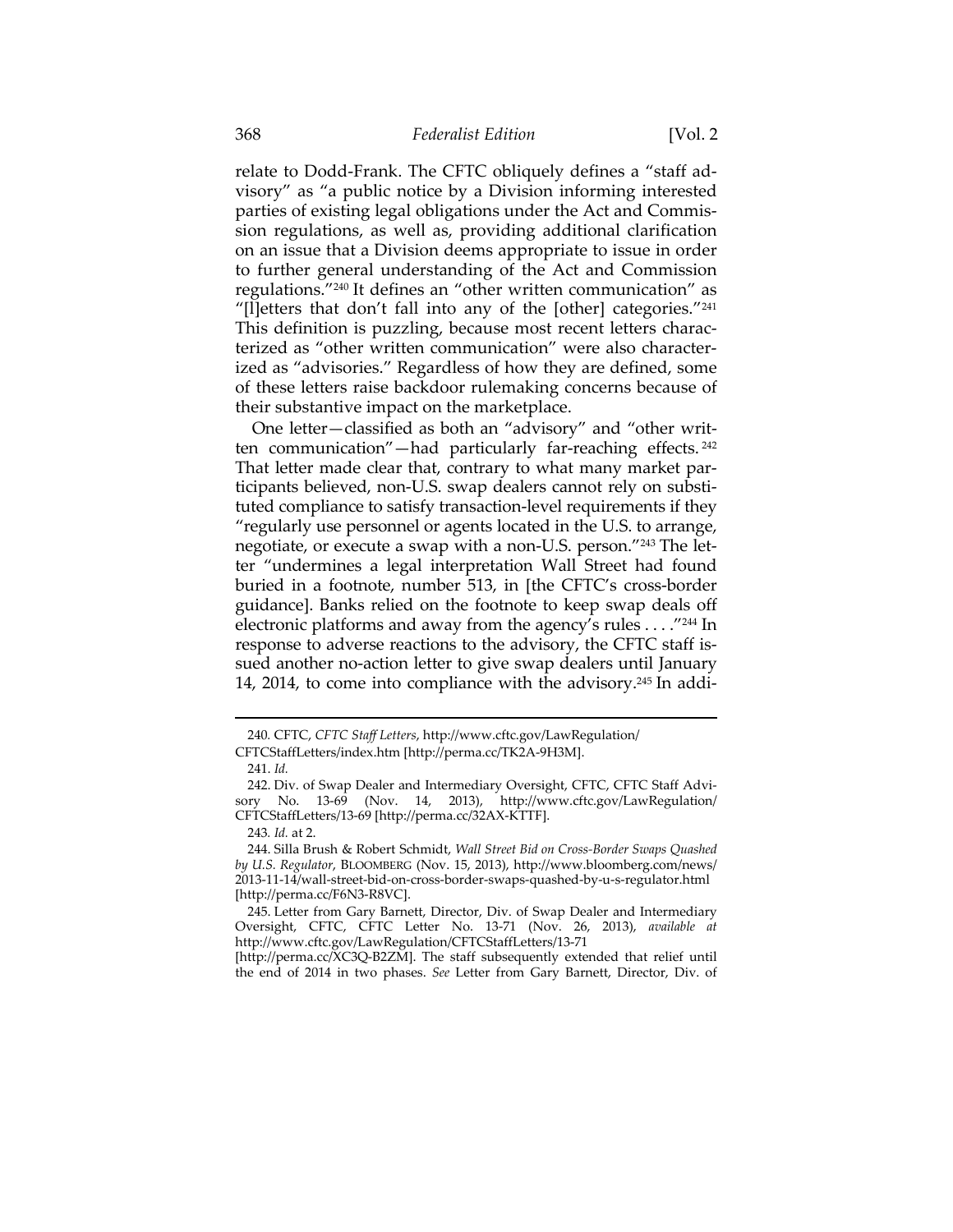tion, the CFTC took the highly unusual step of publishing a request for comment on the advisory in the *Federal Register*. 246 The Commission noted that the advisory did not purport to represent the views of the Commission and "invited comment on whether the Commission should adopt the Staff Advisory as Commission policy."247 Turning the standard practice of staff interpreting Commission documents on its head, the Commission also asked for comment on how it should interpret certain terms in the staff advisory.248 Commissioner O'Malia, in his dissent, cited the request for comment as an "abrogat[ion of] the Commission's fundamental legal obligations under the [APA]."249 He called on the CFTC "to do away with the reflexive rule implantation process via staff no-action and advisories that are not voted on by the Commission."250

In another example of an advisory that imposes substantive obligations, the staff issued a letter related to Gramm-Leach-Bliley Act security safeguards. 251 Although couched as "recommended best practices" to comply with the relevant statute and regulations, 252 the document is written in prescriptive terms. For example, firms are told that they "should develop, implement, and maintain a written information security and privacy program . . . which requires it to, at a minimum[,]" take nine steps.253 These steps include making an employee of suffi-

249*. Id.* (O'Malia dissent).

250. *Id.*

Swap Dealer and Intermediary Oversight, CFTC, CFTC Letter No. 14-74 (June 4, 2014), *available at* http://www.cftc.gov/LawRegulation/CFTCStaffLetters/14-74 [http://perma.cc/HVB3-67R9] (extending relief until Dec. 31, 2014); Letter from Gary Barnett, Director, Div. of Swap Dealer and Intermediary Oversight, CFTC, CFTC Letter No. 14-01 (Jan. 3, 2014), *available at* http://www.cftc.gov/ LawRegulation/CFTCStaffLetters/14-01 [http://perma.cc/W74F-ZMLP] (extending relief until Sept. 15, 2014).

 <sup>246.</sup> Request for Comment on Application of Commission Regulations to Swaps Between Non-U.S. Swap Dealers and Non-U.S. Counterparties Involving Personnel or Agents of the Non-U.S. Swap Dealers Located in the United States, 79 Fed. Reg. 1347 (Jan. 8, 2014).

<sup>247</sup>*. Id.* at 1348 & n.6.

<sup>248</sup>*. Id.* at 1349.

 <sup>251.</sup> Letter from Gary Barnett, Director, Div. of Swap Dealer and Intermediary Oversight, CFTC, to All CFTC Regulated Intermediaries, CFTC Staff Advisory No. 14-21 (Feb. 26, 2014), *available at* http://www.cftc.gov/LawRegulation/ CFTCStaffLetters/14-21 [http://perma.cc/2PVA-LQJ7].

<sup>252</sup>*. Id.* at 1.

<sup>253</sup>*. Id.* at 2.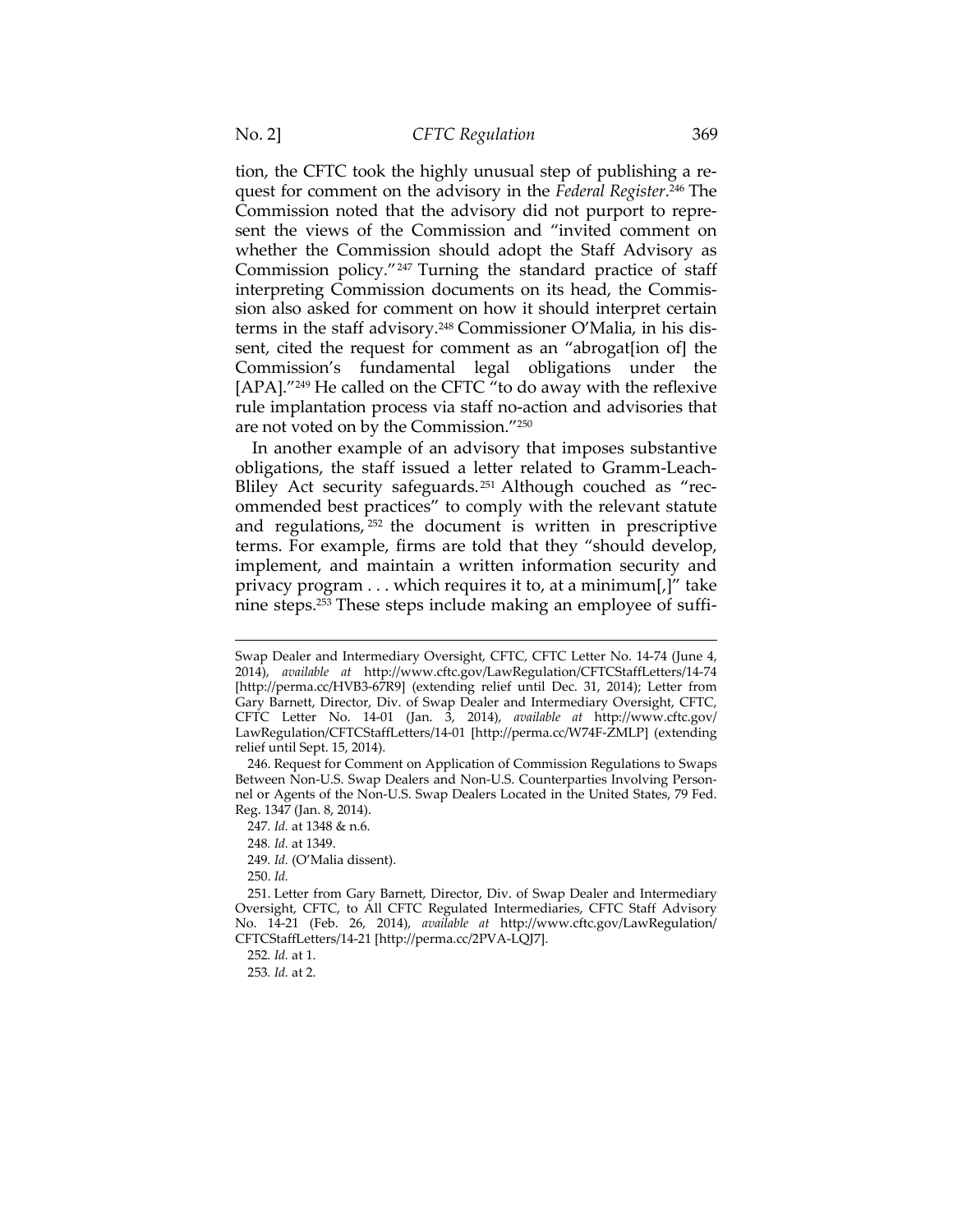cient seniority responsible for privacy and security, risk documentation, safeguard implementation and testing, staff training, biannual third-party testing, and annual reports to the board of directors.254 To underscore the strength of the staff's recommendations, the staff closes the letter with a warning "that the Division will enhance its audit and review standards as it continues to focus more resources on [Gramm-Leach-Bliley] Title V compliance."255

Staff advisories are helpful for regulated entities, particularly during a period of rapid rule implementation and major changes in the regulatory framework.256 The CFTC staff, however, has resorted to using such letters to make far-reaching policy decisions that belong in the purview of the Commission, and thus should be made in the light of public notice and comment.

## *D. Other Staff Guidance*

The CFTC also makes policy through the issuance of other miscellaneous staff documents, typically styled as "frequently asked questions (FAQs)" or "staff guidance."257 The staff issued nine of these documents in connection with Dodd-Frank implementation between January 1, 2013, and August 30, 2014.<sup>258</sup> As with staff advisories, these documents can be useful guides to firms as they try to navigate the new regulatory environment. In

<sup>254</sup>*. Id.* at 2–4.

<sup>255</sup>*. Id.* at 4.

<sup>256</sup>*. See, e.g.*, Letter from Gary Barnett, Director, Div. of Swap Dealer and Intermediary Oversight, CFTC, CFTC Advisory No. 13-79 (Dec. 23, 2014), *available at*  http://www.cftc.gov/LawRegulation/CFTCStaffLetters/13-79 [http://perma.cc/ 94QP-J7QK] ("provid[ing] guidance on . . . potential new advisory obligations" and "inform[ing] the newly expanded class of [commodity trading advisors] and those previously exempt [commodity trading advisors] that are now subject to registration as to the general regulatory framework").

 <sup>257.</sup> Although the CFTC's website states that "[s]taff advisories may be issued in the form of a 'frequently asked questions' document," FAQs are not labeled or numbered the way staff advisory letters are. CFTC, *CFTC Staff Letters: Letter Types*, http://www.cftc.gov/LawRegulation/CFTCStaffLetters/index.htm

<sup>[</sup>http://perma.cc/Q36A-U6US]. For this reason, they are omitted from the earlier tallies of staff letters.

<sup>258</sup>*. See* CFTC, *Dodd-Frank Staff Guidance, Questions and Answers, Memoranda, and Letters*,

http://www.cftc.gov/LawRegulation/DoddFrankAct/GuidanceQandA/index.htm [http://perma.cc/T4RB-8D8P]. Letters, discussed in the previous section, are excluded from this count.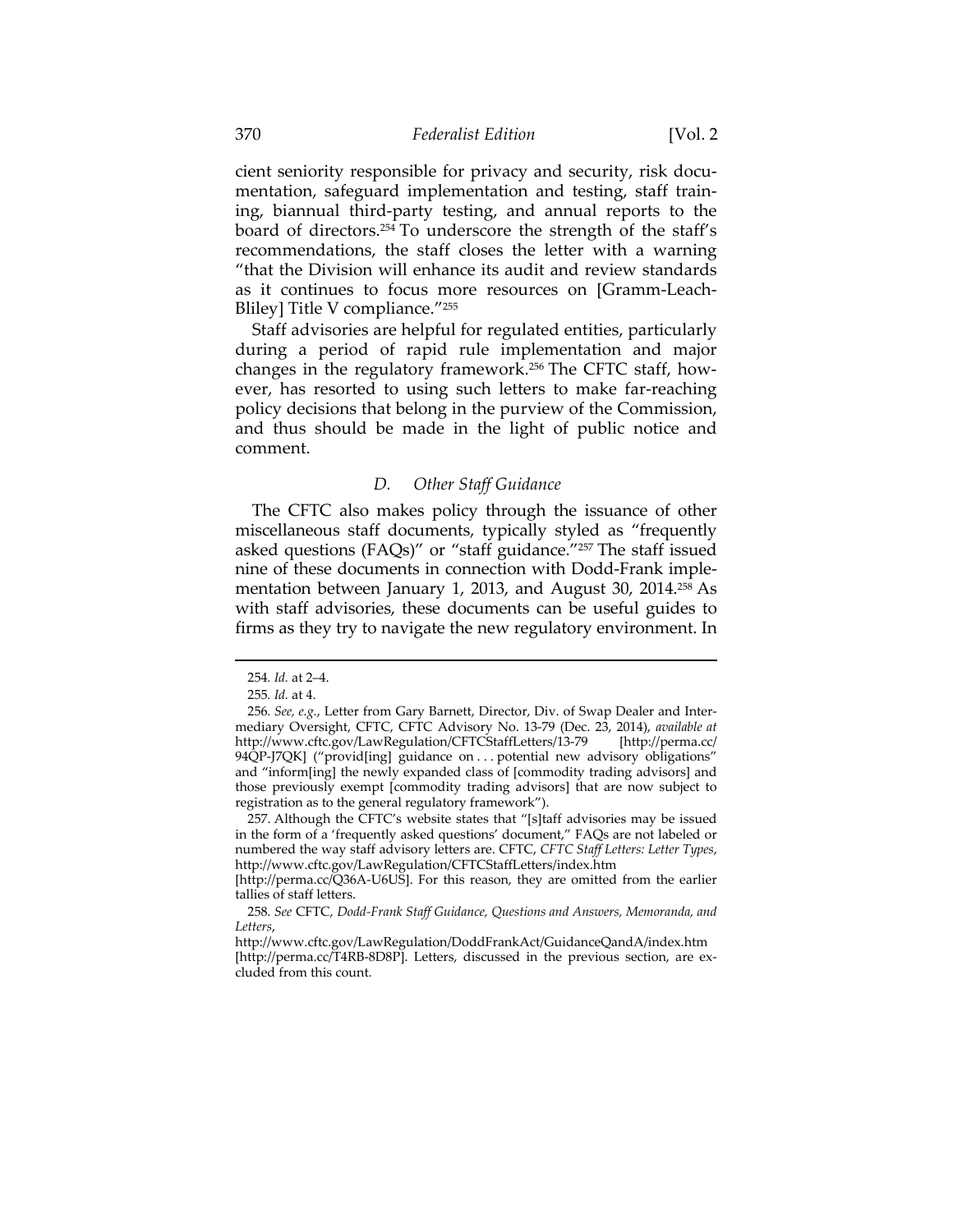June 2014, for example, the CFTC staff, as part of an inter-agency staff effort, issued a set of FAQs related to compliance with Dodd-Frank's Volcker Rule.<sup>259</sup> In other cases, however, these documents do more than provide guidance about policy decisions already made by the Commission. They include new, substantive policy decisions that would seem more appropriately made at the Commission level after notice and comment.

On November 15, 2013, for example, the CFTC's Division of Market Oversight issued a guidance document addressed to "[a]ll CFTC Registered Swap Execution Facilities and Applicants for Registration as a Swap Execution Facility."260 Swap Execution Facilities (SEFs), created by Dodd-Frank to trade swaps, must register with the CFTC. The document includes useful guidance for SEFs, such as a promise to work out arrangements with foreign regulators for SEFs that also are registered in another country, and a reminder that SEFs "may make changes to their rulebooks at any time."261 The document also introduces some new requirements, including one that is applicable not to SEFs, but to clearing members that guarantee swaps executed on a SEF. The guidance tells these clearing members (to whom the guidance was not addressed) that they must agree to allow SEFs to have jurisdiction over them.262 Steven Lofchie, a swaps expert, explained that the guidance suggests the CFTC "may have jurisdiction over SEFs everywhere in the world (even where no U.S. person can trade directly on the SEF) and over every clearing member of every such SEF."263

<sup>259.</sup> CFTC, CFTC Division of Swap Dealer and Intermediary Oversight Responds to Frequently Asked Questions Regarding Certain Requirements under Section 13 of the Bank Holding Company Act of 1956 and Prohibitions and Restrictions on Proprietary Trading and Certain Interests in, and Relationships with,<br>Hedge Funds and Private Equity Funds (June 9, 2014), Hedge Funds and Private Equity Funds (June 9, 2014), http://www.cftc.gov/LawRegulation/DoddFrankAct/

GuidanceQandA/ssLINK/volckerrule\_faq060914 [http://perma.cc/2WN3-843Y].

 <sup>260.</sup> Memorandum from Division of Market Oversight to All CFTC Registered Swap Execution Facilities and Applicants for Registration as a Swap Execution Facility, CFTC, Div. of Mkt. Oversight (Nov. 15, 2013), Facility, CFTC, Div. of Mkt. Oversight (Nov. 15, 2013), http://www.cftc.gov/LawRegulation/DoddFrankAct/GuidanceQandA/ssLINK/dm osefguidance111513 [http://perma.cc/L2BF-TB4T] [hereinafter SEF General Guidance].

<sup>261</sup>*. Id.* at 3, 5.

<sup>262</sup>*. Id.* at 3.

 <sup>263.</sup> Steven Lofchie, *CFTC Issues Further Guidance on Application of Its Rules to SEFs*, CENTER FOR FINANCIAL STABILITY BLOG (Nov. 19, 2013), http://centerforfinancialstability.org/wp/?p=3429 [http://perma.cc/6Y6G-U323].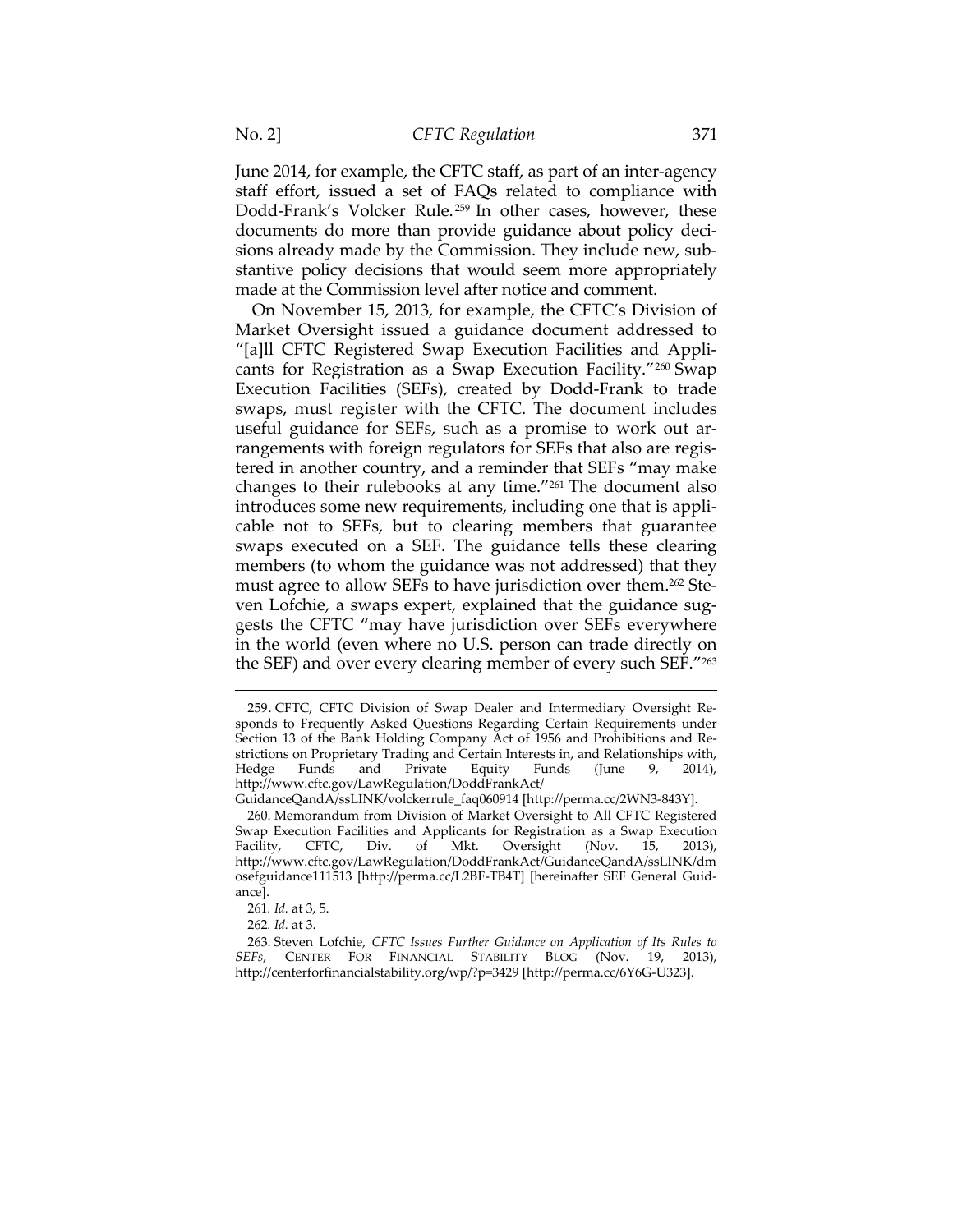He notes the impropriety of making such a declaration in the form of "guidance," issued without warning or consultation, and not a rule.264

This was the CFTC's second staff guidance document for SEFs in as many days. CFTC Chairman Gensler underscored the significance of the changes in the first guidance document. In a speech summarizing and expressing approval for the guidance, he noted "[T]his does mean a paradigm shift from the business models of the past."265 That guidance relates to the important subject of access to SEFs,<sup>266</sup> effectively prohibiting several practices commonly employed by swap trading platforms, including the imposition of limits on the types of entities permitted to trade and other practices central to their functioning. These changes, taken together with the CFTC staff's broad reading of the entities that are required to register as SEFs,<sup>267</sup> will have farreaching effects on the swaps marketplace. Again Lofchie, noting the lack of administrative process, commented that "[t]he tone of the guidance suggests it is meant to be a rule and not merely a suggestion" and asked: "[I]s it a rule issued in violation of the Administrative Procedure Act? Will SEFs be subject to disciplinary action if they do not follow the Division's guidance?"268 Another commentator underscored the magnitude of the change effected by the guidance when he noted, "[T]his is

<sup>264.</sup> *Id.* 

 <sup>265.</sup> Gary Gensler, Chairman, CFTC, Remarks at Swap Execution Facility Conference (Nov. 18, 2013), http://www.cftc.gov/PressRoom/SpeechesTestimony/ opagensler-152 [http://perma.cc6CXV-GFLR].

 <sup>266.</sup> Memorandum from the Divs. of Clearing and Risk, Mkt. Oversight, and Swap Dealer and Intermediary Oversight, CFTC, to All CFTC Registered Swap Execution Facilities and Applicants for Registration as a Swap Execution Facility (Nov. 14, 2013), http://www.cftc.gov/LawRegulation/DoddFrankAct/ GuidanceQandA/ssLINK/dmostaffguidance111413 [http://perma.cc/54C8-ZYZ7] [hereinafter SEF Access Guidance].

<sup>267</sup>*. See, e.g.*, SEF General Guidance, *supra* note 260, at n.8 and accompanying text ("expect[ing] that a multilateral swaps trading platform located outside the United States that provides U.S. persons located in the U.S. . . . with the ability to trade or execute swaps on or pursuant to the rules of the platform, either directly or indirectly through an intermediary, will register as a SEF or [Designated Contract Market] (DCM)" and setting forth the "factors that would be relevant in evaluating the SEF/DCM registration requirement").

 <sup>268.</sup> Steven Lofchie, *CFTC Issues Staff "Guidance" on Impartial Access to SEFs*, FINANCIAL STABILITY BLOG (Nov. 15, http://centerforfinancialstability.org/wp/?p=3411 [http://perma.cc/NTU6-795G].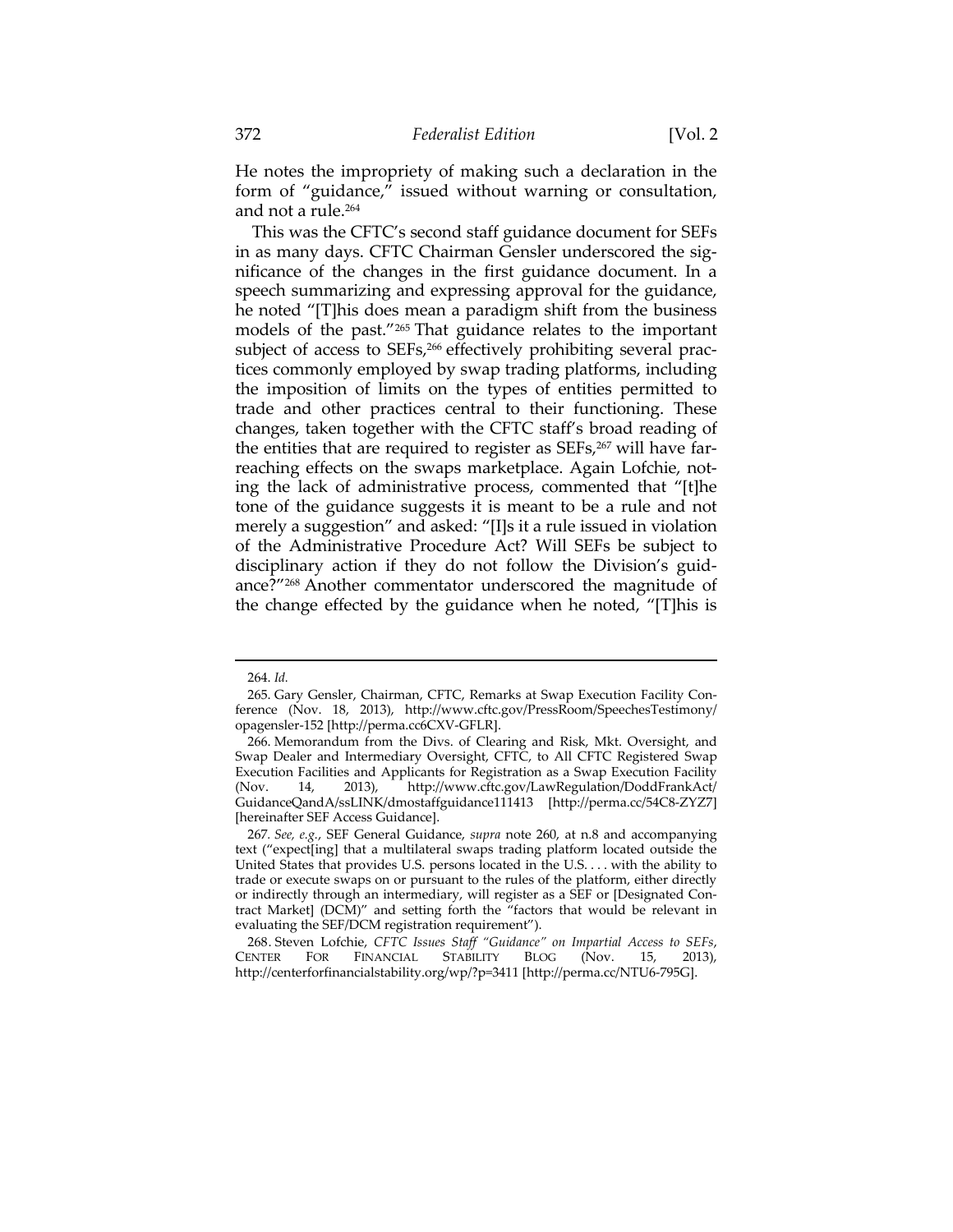$\overline{a}$ 

actually a pretty big deal and removes much of the freedom we believed SEFs to have in setting their own rules."269

Other staff guidance makes similarly dramatic changes. On September 26, 2013, the CFTC staff issued guidance that, among other things, redefined what "as soon as technologically practicable" means in the context of clearing swaps once they have been executed.270 The guidance cut the time from sixty seconds to ten.<sup>271</sup> This significant change took the industry by surprise.<sup>272</sup> In a subsequent no-action letter, the staff highlighted the significance of another piece of that guidance by modifying conditions on existing no-action relief "in consequence of statements in the" guidance. $273$  The same guidance was also

<sup>269.</sup> Kevin McPartland, *Impartial Access: The CFTC Isn't Messing Around this Time*, KEVINONTHESTREET.COM (Nov. 19, 2013), http://kevinonthestreet.com/ impartial-access-the-cftc-isnt-messing-around-this-time/ [http://perma.cc/E22T-WKUB].

 <sup>270.</sup> Memorandum from Divs. of Mkt. Oversight and Clearing and Risk, CFTC, to All CFTC Registered Futures Commissions Merchants, et al. 4–5 (Sept. 26, 2013), *available at* http://www.cftc.gov/LawRegulation/DoddFrankAct/ GuidanceQandA/ssLINK/stpguidance [http://perma.cc/E9FB-D97G] [hereinafter Straight-Through Processing Guidance].

<sup>271</sup>*. Id.* at 5 ("[The Division of Clearing and Risk] previously interpreted 'as soon as technologically practicable' to be 60 seconds . . . . '[A]s soon as technologically practicable' is now within 10 seconds. Therefore, DCOs clearing swaps that are executed competitively on or subject to the rules of a DCM or SEF and are accepting or rejecting trades within 10 seconds after submission are compliant with the timing standard of Regulation 39.12(b)(7).").

<sup>272</sup>*. See, e.g.*, Letter from Timothy W. Cameron and Matthew J. Nevins, Managing Directors, Asset Management Group, Sec. Indus. and Fin. Mkts. Ass'n. to Ananda Radhakrishnan, Director, Division of Clearing and Risk, et al., 2–3 (Oct. 25, 2013) ("The change in interpretation of 'as soon as technologically practicable' from 60 to 10 seconds was an unexpected and substantial decrease in the time now expected for clearing certainty . . . . The changes described in the STP Guidance create considerable concern around swap trades that do not clear within 10 seconds but would be accepted within 10 and 60 seconds. We do not believe that these trades should suddenly be put at risk.").

<sup>273</sup>*.* Letter from Gary Barnett, Director, Div. of Swap Dealer and Intermediary Oversight, CFTC, CFTC Letter 13-70, at 2 (Nov. 15, 2013), *available at* http://www.cftc.gov/LawRegulation/CFTCStaffLetters/13-70

<sup>[</sup>http://perma.cc/JHL5-GJA8]. Those statements related to the void *ab initio* status of intended-to-be-cleared swap transactions that fail to be cleared. *Id.* at 2. The guidance provided that, with respect to certain trades, "the Divisions believe that any trade that is executed on a [swap execution facility] or [designated contract market] and that is not accepted for clearing should be void *ab initio*." Straight-Through Processing Guidance, *supra* note 270, at 5.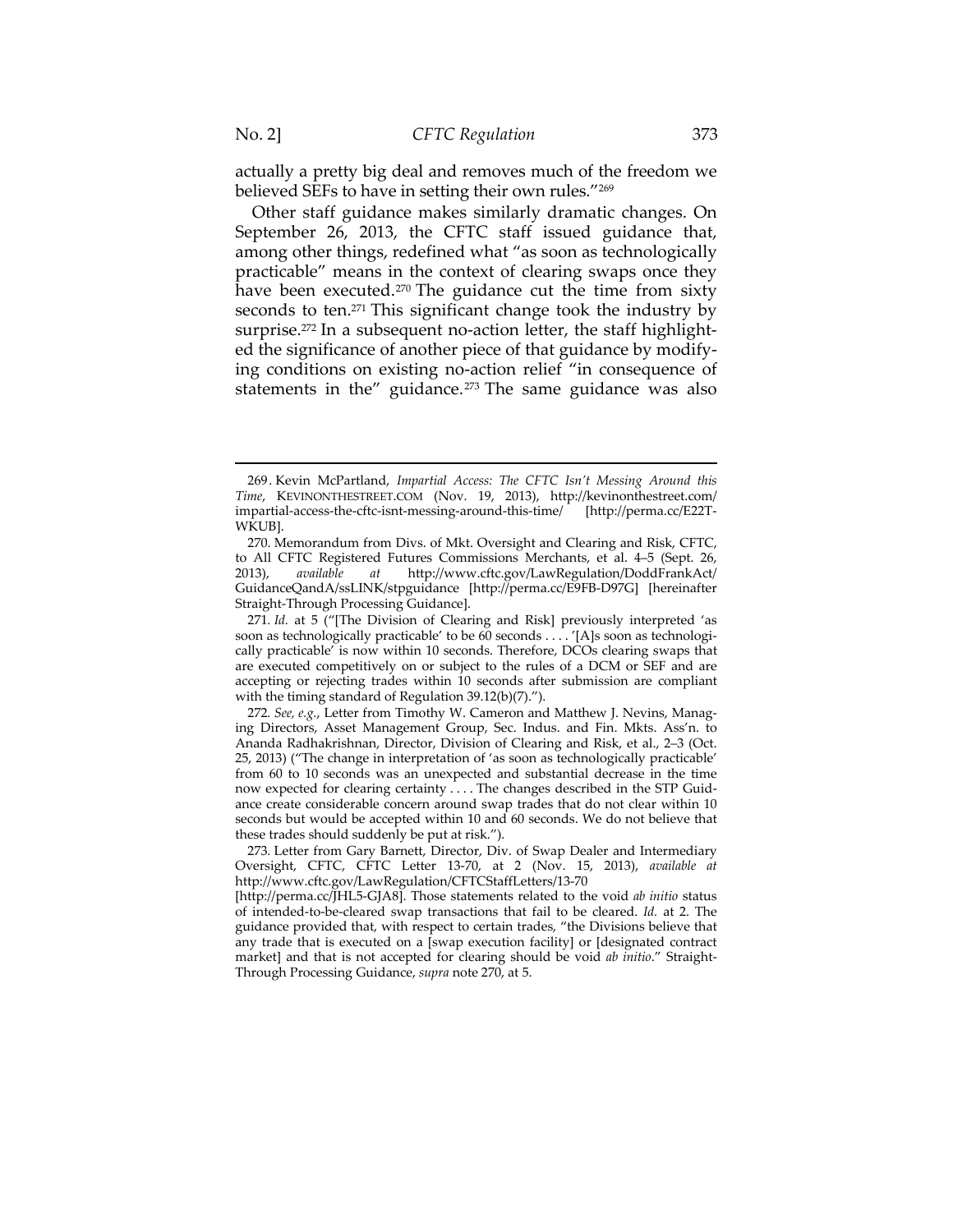featured in another no-action letter that was conditioned, in part, on compliance with the guidance.<sup>274</sup>

The potential substantive impact of guidance was highlighted when the withdrawal of several FAQs—allegedly prompted by one lawsuit—formed the basis for another lawsuit. 275 If FAQs are the stuff of which lawsuits are made, they are more than mere interpretations of existing regulatory obligations. The CFTC responded to the lawsuit by describing FAQs as "nonbinding staff interpretation[s]," and concluding that "the CFTC was not required to engage in notice-and-comment rulemaking before reaching conclusions that differed from statements in the Staff FAQ."276 The CFTC argued that the withdrawn FAQs—"appear[ing] on the agency's website for only a brief period, from October 11, 2012 to November 28, 2012"—were "more like fleeting advice by agency staff" than "authoritative, definitive agency statements."<sup>277</sup> Moreover, the CFTC argued, "[t]he Staff FAQ was inconsistent with previous Commission statements."278 The CFTC's defense points to a larger problem with staff guidance: because it is so easy for the Commission or the staff to disown staff guidance, that guidance cannot serve as the basis for predictable standards to govern markets.

<sup>274.</sup> Letter from Ananda Radhakrishnan, Director, Div. of Clearing and Risk, CFTC, and Vincent A. McGonagle, Director, Div. of Mkt. Oversight, CFTC, CFTC<br>Letter No. 14-50, at 3–5 (Apr. 18, 2014), available at Letter No. 14-50, at 3–5 (Apr. 18, 2014), *available at* http://www.cftc.gov/LawRegulation/CFTCStaffLetters/14-50 [http://perma.cc/ZL9U-E94C].

<sup>275.</sup> Complaint at ¶ 83, DTCC Data Repository (US) LLC v. CFTC, (D.D.C. May 2, 2013), available at http://www.dtcc.com/~/media/Files/ 2, 2013), *available at* http://www.dtcc.com/~/media/Files/ Downloads/press/dtccvcftc.pdf [http://perma.cc/R37S-3RY4] (alleging that "[t]he CFTC's withdrawal of the FAQs, approval of [Chicago Mercantile Exchange] Rule 1001, and the ICE Rule 211 certification have directly affected and injured, continue to directly affect and injure, and will continue to cause additional injury to DTCC's market participant-owners by causing them to develop duplicative infrastructure for CME's SDR, ICE's SDR, and others"), *dismissed in part*, DTCC Data Repository LLC v. CFTC, No. 1:13-cv-00624, 2014 U.S. Dist. Lexis 30195 (D.D.C. Mar. 10, 2014). *See also* CFTC, *Frequently Asked Questions (FAQs) on the Reporting of Cleared Swaps* (Oct. 11, 2012), http://www.cftc.gov/LawRegulation/DoddFrankAct/ GuidanceQandA/ssLINK/clearedswapreportingredline\_fa

<sup>[</sup>http://perma.cc/8UUG-V6NH] (striking several FAQs and their responses).

 <sup>276.</sup> Defendant's Reply Memorandum at 2, DTCC Data Repository LCC v. CFTC, No. 1:13-cv-00624 (D.D.C. Aug. 28, 2014) *available at* http://business.cch.com/srd/DTCCvCFTC090214.pdf [http://perma.cc/5Z63-3H94].

<sup>277</sup>*. Id.* at 8 (internal quotation marks omitted).

<sup>278</sup>*. Id.* at 9.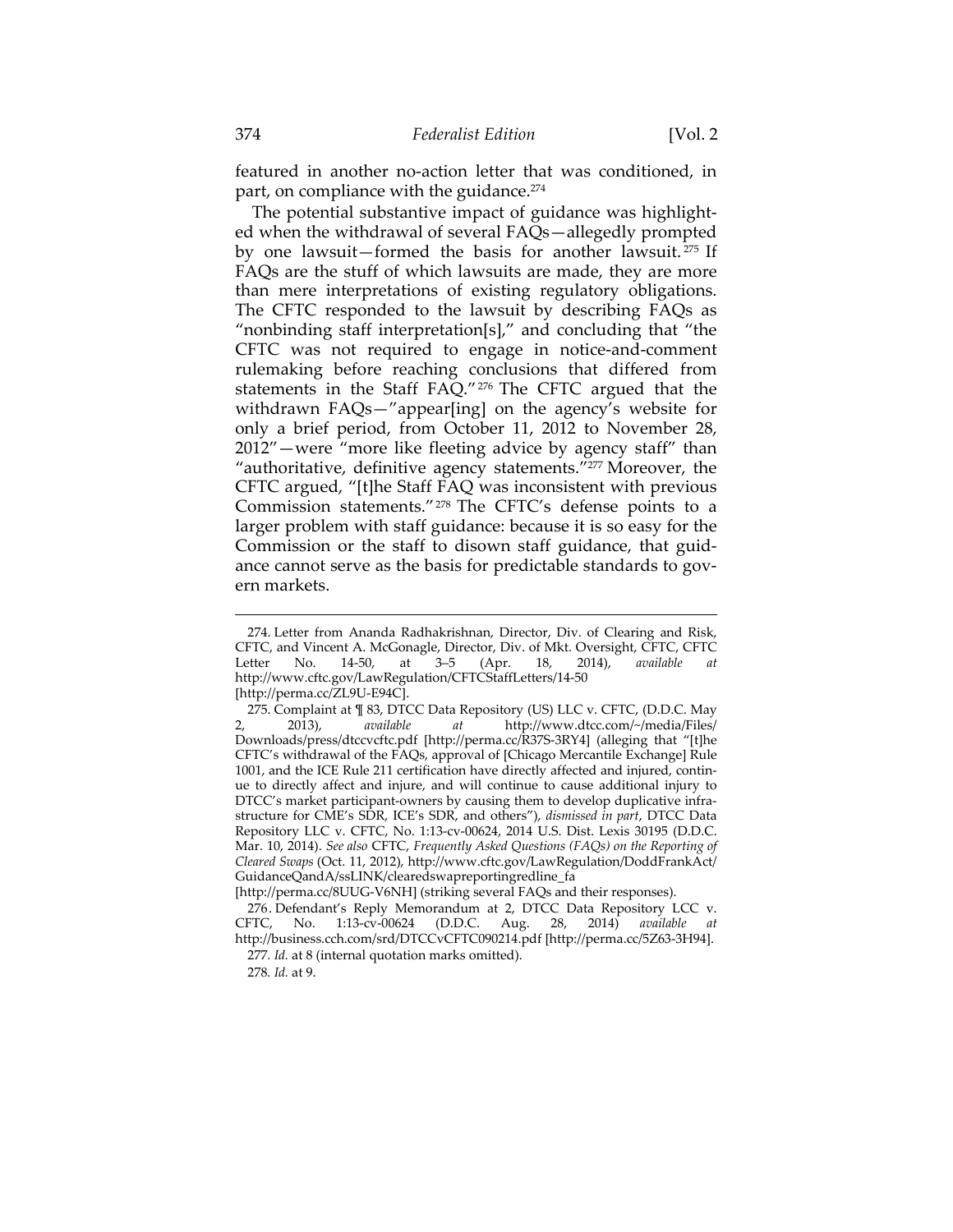Staff guidance typically includes a boilerplate disclaimer similar to that included in staff no-action letters: "This Guidance, and the positions taken herein, represent the views of the Divisions only, and do not necessarily represent the views of the Commission or of any other office or division of the Commission."279 Because of the important role these documents play in the Dodd-Frank implementation process, the use of staff documents shifts responsibility from politically accountable agency leadership to unaccountable agency staff. The absence of Commission participation, public notice and comment, and rigorous analysis in issuing them is troubling.

## *E. CFTC Rulemaking by Enforcement*

The CFTC also has engaged in non-notice-and-comment rulemaking through enforcement settlements. The recent enforcement cases related to manipulation of the London Interbank Offered Rate (LIBOR) and other benchmark interest rates illustrate this phenomenon.<sup>280</sup> Benchmark interest rates are compiled daily using inputs from a pre-determined group of banks about the rates at which they can borrow. Private industry banking associations, such as the British Bankers' Association and the European Banking Federation, presided over the setting of these benchmarks, which serve as the basis for inter-

rder062712.pdf [http://perma.cc/K8WQ-ADG9] [hereinafter Barclays Settlement].

<sup>279.</sup> SEF General Guidance, *supra* note 260, at 5. *But see* CFTC, *Frequently Asked Questions (FAQs) on the Reporting of Cleared Swaps*, *supra* note 275 (omitting such a disclaimer).

<sup>280</sup>*. See, e.g.,* In the Matter of Lloyds Banking Group plc, CFTC Docket No. 14- 18 (July 28, 2014), *available at* http://www.cftc.gov/ucm/groups/public/ @lrenforcementactions/documents/legalpleading/enflloydsorderdf072814.pdf [http://perma.cc/K9SM-XLD8]; In the Matter of Coöperatieve Centrale Raiffeisen-Boerenleenbank B.A., CFTC Docket No. 14-02 (Oct. 29, 2013), *available at*  http://www.cftc.gov/ucm/groups/public/@lrenforcementactions/documents/legalp leading/enfrabobank102913.pdf [http://perma.cc/H6N2-P5ZM]; In the Matter of ICAP Europe Limited, CFTC Docket No. 13-38 (Sept. 25, 2013); In the Matter of Royal Bank of Scotland PLC and RBS Sec. Japan Ltd., CFTC Docket No. 13-14 (Feb. 6, 2013), available at http://www.cftc.gov/ucm/groups/public/ (Feb. 6, 2013), *available at* http://www.cftc.gov/ucm/groups/public/ @lrenforcementactions/documents/legalpleading/enfrbsorder020613.pdf [http://perma.cc/XT3V-HNQW] [hereinafter ICAP Settlement]; In the Matter of UBS AG and UBS Sec. Japan Co., Ltd., CFTC Docket No. 13-09 (Dec. 19, 2012), *available* at http://www.cftc.gov/ucm/groups/public/@lrenforcementactions/ *available at* http://www.cftc.gov/ucm/groups/public/@lrenforcementactions/ documents/legalpleading/enfubsorder121912.pdf [http://perma.cc/T2QF-KL8E]; In the Matter of Barclays PLC, Barclays Bank PLC and Barclays Capital Inc., CFTC Docket No. 12-25 (June 27, 2012), *available at* http://www.cftc.gov/ ucm/groups/public/@lrenforcementactions/documents/legalpleading/enfbarclayso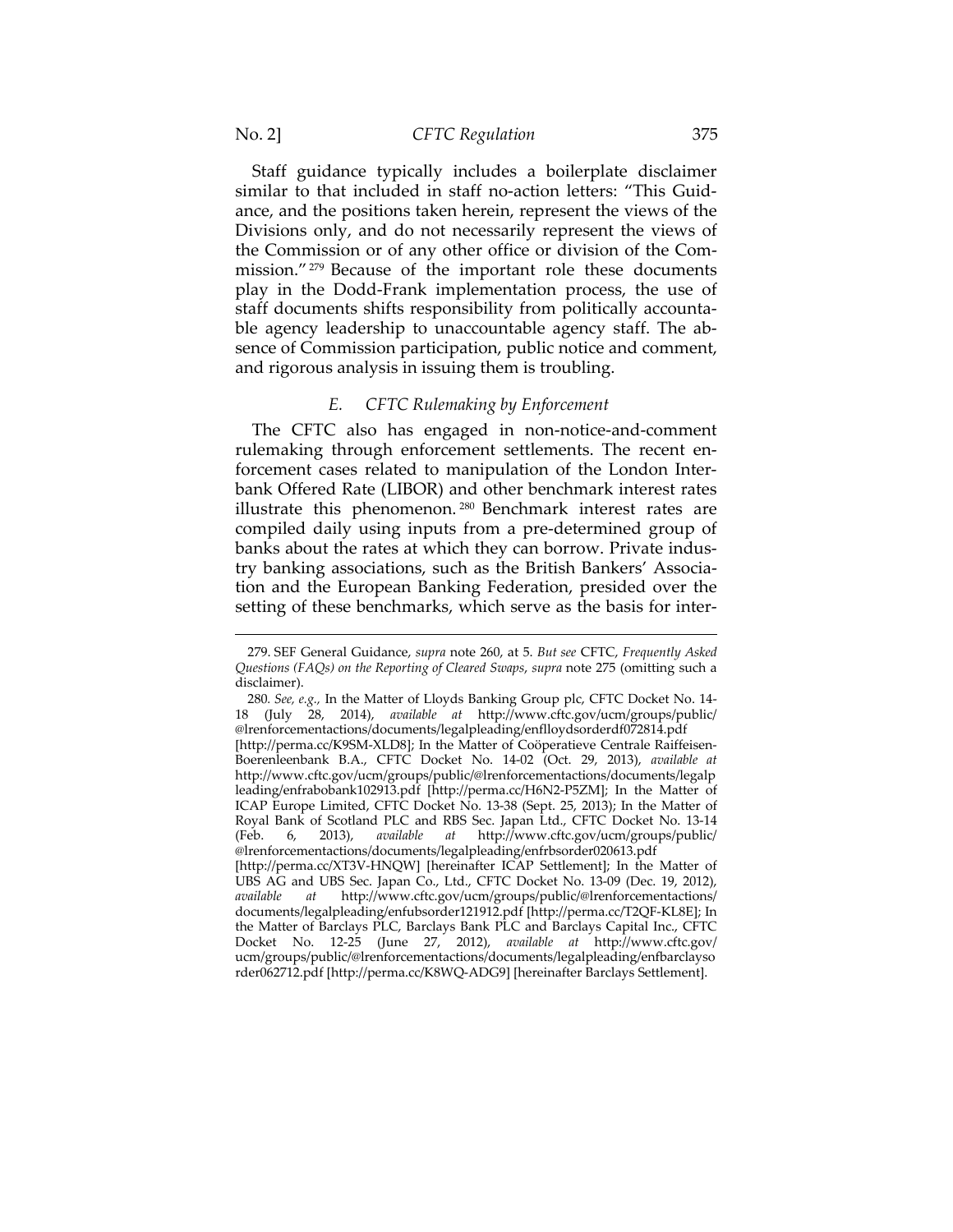est rates in many contracts, including loans and derivatives. Traders at some of the participating banks manipulated their submissions to benefit trading positions that they or traders held.<sup>281</sup> The discovery of the manipulation of these benchmark rates raised concerns from regulators in the U.S. and abroad.

The CFTC brought its first benchmark interest rate enforcement action in 2012.<sup>282</sup> In that settlement order and each subsequent one, the CFTC imposed a sizeable monetary penalty and included a long list of undertakings. For example, the settling bank must base its submission on specific factors and subfactors, subject to five permissible "[a]djustments and [c]onsiderations."283 The bank must maintain, for five years, detailed records of each submission and all of the considerations, models, methods, data, and communications related to each submission.284 The bank must develop specific policies and procedures and establish training programs for all relevant employees that include, as appropriate, seven prescribed elements.285 These undertakings are extremely detailed and prescriptive. They have the look and feel of legislative rules, but none were the product of a notice-and-comment rulemaking process. All of the settlements include virtually identical undertakings.

This common set of undertakings appears to have been the product of negotiations with the first bank to settle—Barclays and, based on the near identical nature of the undertakings, appears largely not to have been open for negotiation in later set-

<sup>281.</sup> For a brief overview of the scandal, *see* Christopher Alessi, James McBride & Mohammed Aly Sergie, *Understanding the Libor Scandal*, COUNCIL ON FOREIGN (2013), http://www.cfr.org/united-kingdom/ understanding-libor-scandal/p28729 [http://perma.cc/WE54-J92E]. For a brief overview of LIBOR, see EDWARD V. MURPHY, CONG. RESEARCH SERV., R42608,<br>LIBOR: FREQUENTLY ASKED QUESTIONS (2012), available at FREQUENTLY ASKED QUESTIONS (2012), *available at* www.fas.org/sgp/crs/misc/R42608.pdf [http://perma.cc/9TGU-UHLE].

 <sup>282.</sup> The theory underlying the CFTC's cases turns on its treatment of benchmark interest rates as commodities. Manipulating or attempting to manipulate the prices of, disseminating false information about, and employing a manipulative or deceptive device in connection with commodities are prohibited under the CEA. *See* Gary Gensler, Chairman, CFTC, Remarks Before the Economic and Monetary Affairs Committee of the European Parliament 15 (Sept. 24, 2012), *available at*  http://www.cftc.gov/ucm/groups/public/@newsroom/documents/

speechandtestimony/opagensler-121.pdf [http://perma.cc/D6KT-HMTS] (describing the CFTC's authority relevant to benchmark interest rates).

<sup>283</sup>*. See, e.g.*, Barclays Settlement, *supra* note 280, at 32–34.

<sup>284</sup>*. Id.* at 35–37.

<sup>285</sup>*. Id.* at 38–40.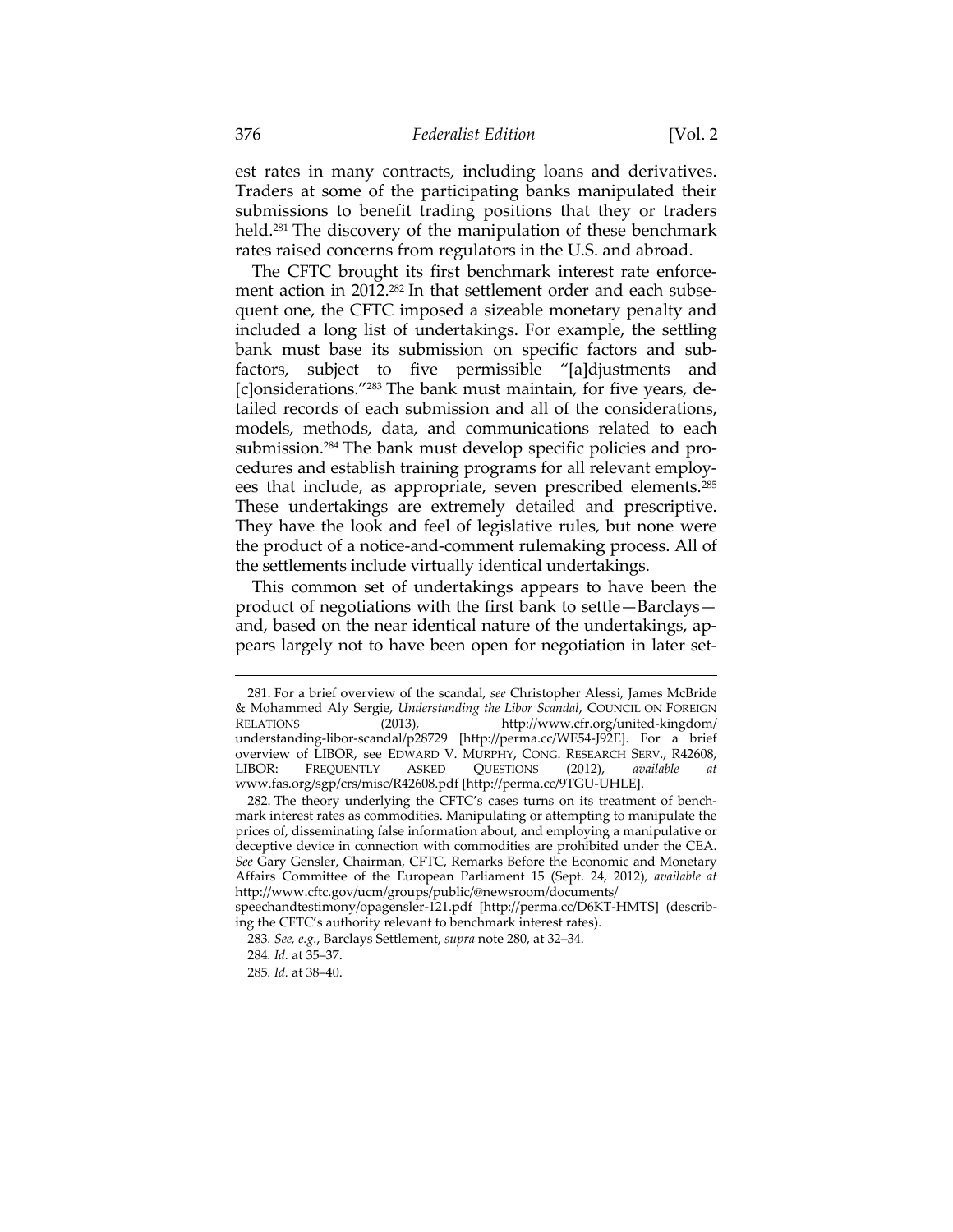$\overline{a}$ 

tlement talks.286 The undertakings likely will become the industry standard, especially if—as is expected—similar settlements follow.287 Even without additional settlements, the CFTC built into the undertakings requirements that will shape the new process for setting benchmarks in a particular way. The agreements state that, "[t]o the extent [the settling bank] is or remains a contributor to any Benchmark Interest Rate, [the settling bank] agrees to make its best efforts to participate in efforts by current and future Benchmark Publishers, other price reporting entities and/or regulators to ensure the reliability of Benchmark Interest Rates," and then set forth six specific categories within which they must "encourage" the achievement of specific objectives.288 In this way, the CFTC has asserted standard-setting authority over global benchmark interest rates that are coordinated overseas—a step that appears designed to shape other regulators' efforts; the CFTC's undertakings have already formed the basis for recommendations in the United Kingdom. 289 Establishing standards without the benefit of deliberative, notice-andcomment rulemaking prevents interested parties, including foreign regulators and the public, from contributing to the formulation of appropriate benchmark-setting policies.

<sup>286</sup>*. But see* ICAP Settlement, *supra* note 280 (in settlement with an interdealer broker, including different undertakings than settlements that involved banks).

<sup>287</sup>*. See Rabobank Faces Second-Biggest Fine in Libor Scandal*, REUTERS (Oct. 23, 2013), http://www.reuters.com/article/2013/10/23/rabobank-liboridUSL5N0ID2ZJ20131023 [http://perma.cc/YB2H-2A2W] (reporting that "[m]ore than a dozen banks and brokerages are being investigated by regulators and antitrust watchdogs worldwide for manipulating benchmark rates such as Libor and Euribor").

<sup>288</sup>*. See, e.g.*, Barclays Settlement, *supra* note 280, at 41–42. The six categories are methodology, verification, investigation, discipline, transparency, and formulation. *Id.*

<sup>289</sup>*. See* MARTIN WHEATLEY, THE WHEATLEY REVIEW OF LIBOR: FINAL REPORT (2012), http://cdn.hm-treasury.gov.uk/wheatley\_review\_libor\_finalreport\_ 280912.pdf [http://perma.ccG3MY-DC77] (including in the set of recommendations arising from an independent review commission by the government of the United Kingdom "submission guidelines [that] are closely modelled on the undertakings proposed by the Commodity Futures Trading Commission (CFTC) in their settlement with Barclays Bank Plc," and a recommendation "that banks should begin to create their LIBOR submissions by taking account of these guidelines immediately").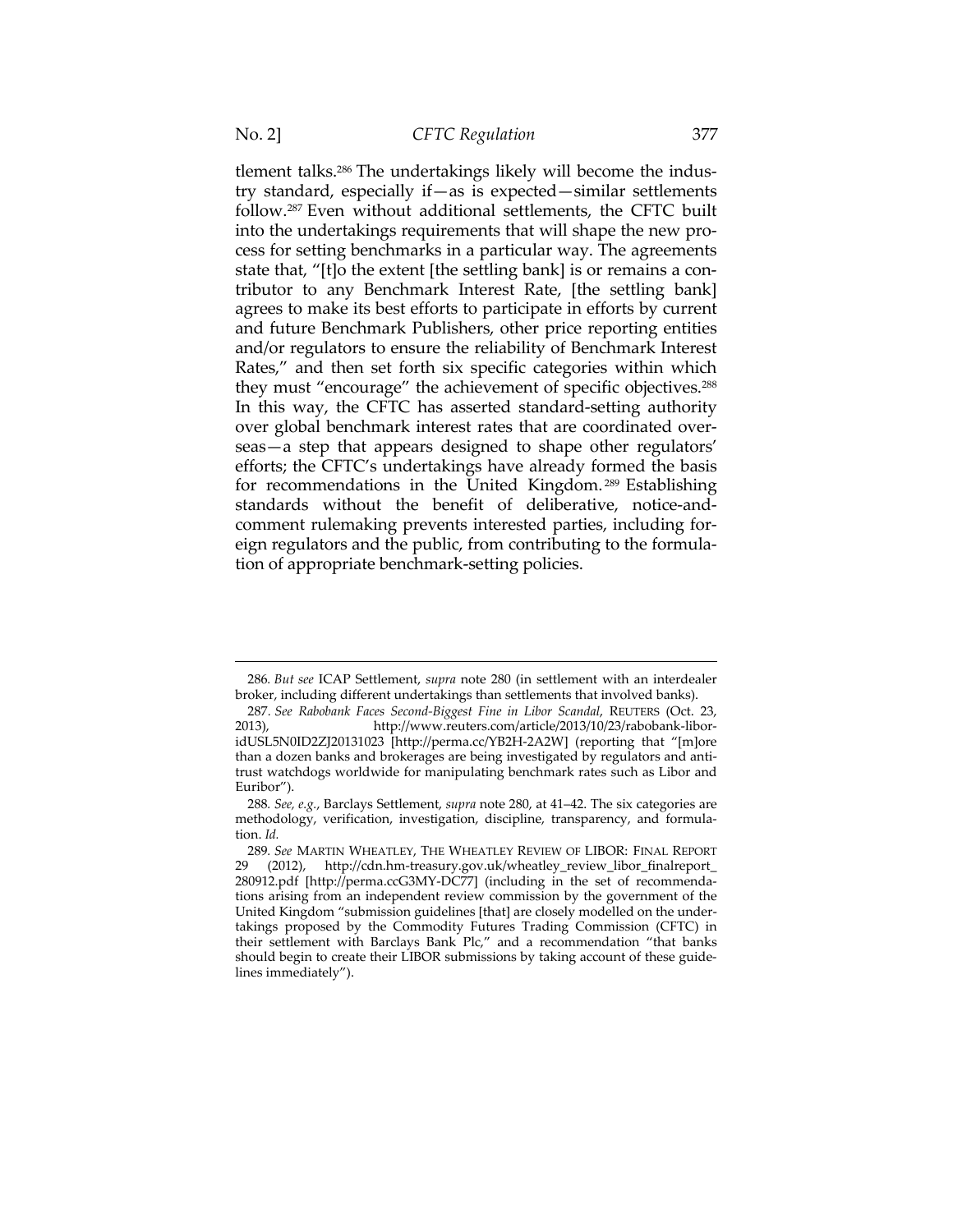### IV. THE CFTC'S REASONS FOR USING BACKDOOR RULEMAKING

The CFTC's likely reasons for using means other than legislative rulemaking to set policy are a mixture of expedience fueled by outside pressure and accountability avoidance. The CFTC is juggling heavy rulemaking responsibilities under Dodd-Frank, short statutory deadlines, and an internally generated desire to act quickly. Each of these factors tips the balance in favor of using nonlegislative rulemaking.

## *A. Expedience*

From the day it became law, there has been tremendous political and public pressure to get Dodd-Frank rules written.<sup>290</sup> The progress of different agencies is tracked, reported upon, and compared.291 Treasury Secretary Jack Lew expressed the political urgency around Dodd-Frank rule implementation in mid-2013 when he stated that, "[f]rom my first hours as Treasury Secretary, I have been dedicated to stepping on the accelerator for the implementation of Dodd-Frank," and promised that, "[g]oing forward, we will measure our progress in weeks and months, not in years."292

The high-stakes nature of the CFTC's current regulatory agenda is centered on addressing one perceived cause of the 2007–2008 financial crisis: over-the-counter derivatives.<sup>293</sup> As a consequence, the CFTC's implementation progress has attracted a tremendous amount of attention.294 Given the technical complexity of many of

<sup>290</sup>*. See, e.g.*, Brady Dennis, *Congress Passes Financial Reform Bill*, WASH. POST, July 16, 2010, at A1 ("Although the hard-fought legislative battle concluded Thursday, the task of working out the details of scores of new regulations and adapting to the new regulatory landscape was already underway across much of the federal government.").

 <sup>291.</sup> *See* Dodd-Frank Progress Report, *supra* note 4.

 <sup>292.</sup> Jacob J. Lew, Treasury Sec'y, Remarks Before the Delivering Alpha Conference (July 17, 2013), *available at* http://www.treasury.gov/press-center/pressreleases/Pages/jl2016.aspx [http://perma.cc/8HVA-EBLG].

<sup>293</sup>*. See* Gary Gensler, A Transformed Marketplace: Remarks at a D.C. Bar Event (Dec. 11, 2013), *available at* http://www.cftc.gov/PressRoom/ SpeechesTestimony/opagensler-154 [http://perma.cc/2L56-RWXD] ("Five years ago, the unregulated swaps market was at the center of the crisis."). *But see generally* Peter Wallison, *Credit Default Swaps Are Not to Blame*, AMER. ENTERPRISE INST. (June 1, 2009), http://www.aei.org/article/economics/financial-services/ credit-default-swaps-are-not-to-blame/ [http://perma.cc/Y8GG-HFPL].

<sup>294</sup> *. See*, *e.g.*, Mike Konczal, *A Regulator's Race Against Time*, WASH. POST WONKBLOG (June 22, 2013), http://www.washingtonpost.com/blogs/wonkblog/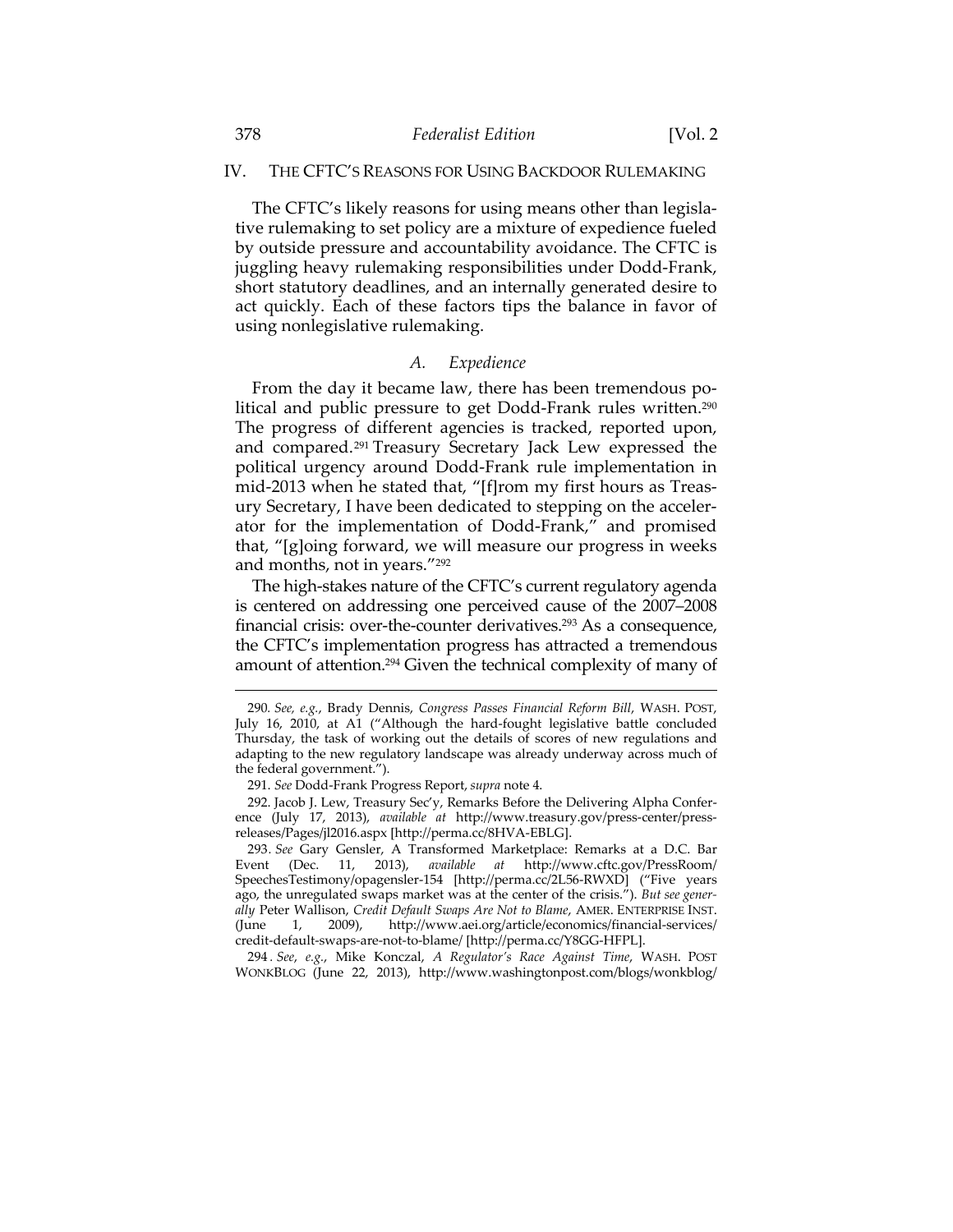the issues, however, people tend to pay more attention to the rate at which rules are made rather than to the rule-making process, the rules' effectiveness, or the rules' workability.

The CFTC has issued many legislative rules in a short time.295 In the process, however, it has left significant gaps to be filled and errors to be corrected through staff guidance or other nonlegislative rulemaking means. Professor Nagy has suggested that the SEC relies on no-action letters in part because they serve as "an escape hatch from the fuzzy standards often set out in SEC releases or announced through litigated proceedings," and "alleviate[] some of the pressure placed on the SEC by market participants calling for additional safe harbor rules." 296 The CFTC is able to count as final rules those that leave many key details to be worked out in staff letters and guidance.

The CFTC also is regulating in unfamiliar territory, as swaps were not in the CFTC's mandate prior to Dodd-Frank.297 The agency's very crowded APA rulemaking docket increases the likelihood of mistakes in, and omissions from, these rules. The CFTC relies on the staff to extend compliance deadlines and provide relief from rules that are unworkable. There is no slack built into the rulemaking timeline for substantive, corrective rules, so backdoor rulemaking has become a release valve.

The CFTC is not alone among agencies in making choices based on expedience. Other agencies face similar decisions even in routine times. Expedience dictates that many agency actions are not undertaken through notice-and-comment rulemaking. To the degree it exists, ossification of the rulemaking process makes nonlegislative rulemaking even more attractive. Professor Richard Pierce explains that, by employing an "eminently practical . . . approach," agencies "use[] the procedurally superior,

wp/2013/06/22/a-wall-street-regulators-race-against-time/ [http://perma.cc/T3FL-DBJU] (describing the importance of the CFTC's responsibilities under Dodd-Frank and Chairman Gensler's attempts to expedite the rulemaking process).

<sup>295</sup>*. See Dodd-Frank Progress Report*, *supra* note 4 (observing that 208 of 398 total rulemaking requirements had been met with finalized rules as of July 18, 2014).

<sup>296</sup>*. See* Nagy, *supra* note 235, at 952.

 <sup>297.</sup> See Dodd-Frank Act, Statement of Chairman Gary Gensler, CFTC, http:// www.cftc.gov/lawregulation/doddfrankact/index.htm [http://perma.cc/VA8M-H39Y] ("The Wall Street reform bill will—for the first time—bring comprehensive regulation to the swaps marketplace. Swap dealers will be subject to robust oversight. Standardized derivatives will be required to trade on open platforms and be submitted for clearing to central counterparties.").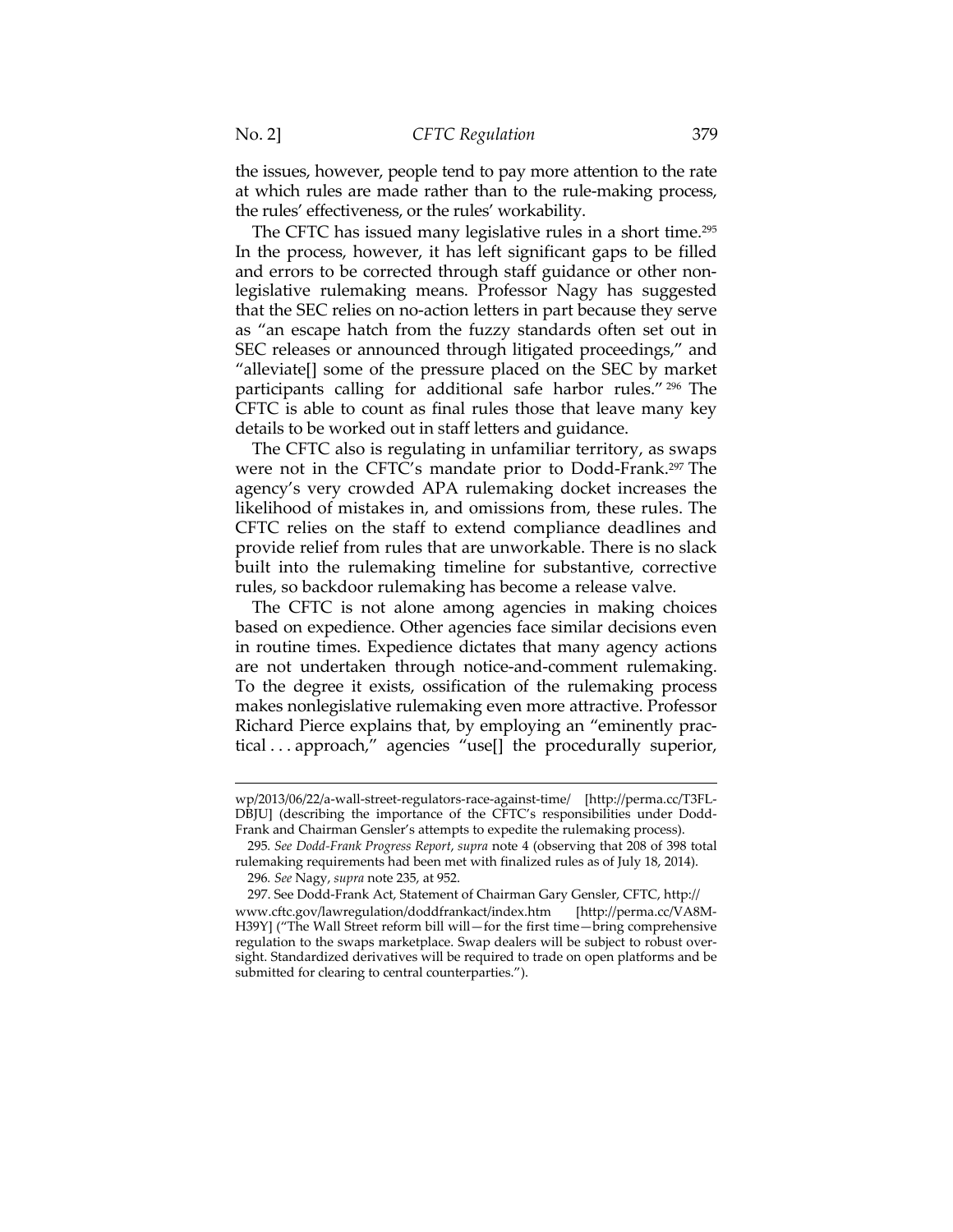but slow and expensive rulemaking process" for "core issue[s]," and "the faster and more flexible option of issuing interpretative rules" for "details of implementation."298 The CFTC has made this calculus in its Dodd-Frank rulemaking. Now that the backdoor rulemaking habit is deeply ingrained, the CFTC may have difficulty breaking it when normal times return.

### *B. Accountability Avoidance*

As the CFTC shapes its Dodd-Frank jurisdiction, it also may wish to avoid accountability in order to maintain maximum autonomy in designing the new regulatory framework. Backdoor rulemaking allows the agency to do so. Accountability for Commission rulemaking normally comes from several places, including the five commissioners, the public, the courts, Congress, and the CFTC's statutory cost-benefit mandate.

The CFTC is governed by a five-member, politically balanced commission.299 This structure ensures diverse input into Commission rulemakings. Sometimes, however, achieving agreement among the five commissioners is difficult.300 Because the CFTC staff reports to the chairman, he may be able to exert greater control over approaches that are staff-driven than rulemakings that require compromise with his colleagues. As discussed in the section on staff letters,<sup>301</sup> CFTC commissioners have expressed concern about being excluded from the process. All forms of staff action run the risk of failing to incorporate critical insights from the commissioners.

Along with the commissioners, the public serves as a check in the notice-and-comment rulemaking process. Using nonlegislative rulemaking limits the amount of public feedback that the CFTC receives. On the one hand, the CFTC recognizes that

<sup>298.</sup> Richard J. Pierce, *Distinguishing Legislative Rules from Interpretative Rules*, 52 ADMIN. L. REV. 547, 554 (2000). *See also* Raso, *supra* note 54, at 798–805 (discussing potential reasons for choosing guidance documents over legislative rules, including budget considerations, avoidance of political attention, judicial review, and procedural requirements associated with legislative rulemaking).

 <sup>299. 7</sup> U.S.C. § 2(a)(ii)(2012).

<sup>300</sup>*. See, e.g.*, Silla Brush & Robert Schmidt, *How the Bank Lobby Loosened U.S. Reins on Derivatives*, BLOOMBERG (Sept. 4, 2013), http://www.bloomberg.com/ news/2013-09-04/how-the-bank-lobby-loosened-u-s-reins-on-derivatives.html [http://perma.cc/M9MT-PDGA] (discussing, among other issues, internal dissensions at the CFTC).

 <sup>301.</sup> *See supra*, Part III.C.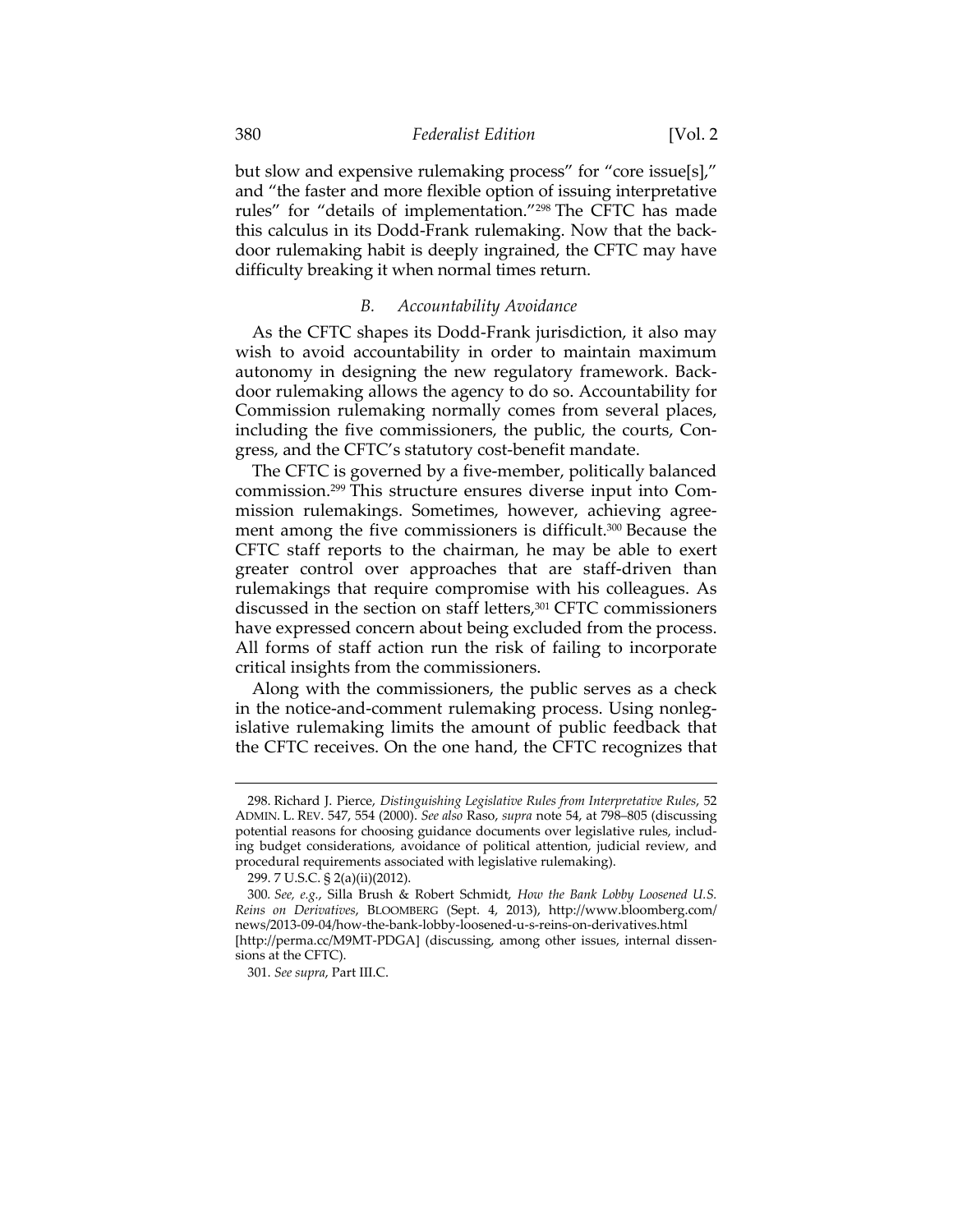$\overline{a}$ 

market participants, academics, and other experts can be helpful sources of information, particularly for an agency regulating in an area in which it has not previously been engaged.302 On the other hand, reviewing and responding to letters can be time-consuming and troublesome, particularly if the letters raise new issues or question the feasibility of the Commission's approach. In legislative rulemaking, the agency would have to consider these comments. Rulemakings can generate hundreds or thousands of letters, and the Commission may feel compelled to actively reach out to the public for additional input on legislative rules through roundtables and other meetings.<sup>303</sup> Staff letters, by contrast, often are the product of discussions with an industry organization, but there is no mechanism for ensuring that industry concerns are adequately considered. Even more troubling, other interested parties—perhaps other regulated entities covered by the letter or customers or counterparties of parties covered by the letter—likely will have no say in the formulation of staff letters that may nevertheless affect them. 304 In formulating policy through nonlegislative means, the CFTC staff can consult with people of its choosing, and do so with less transparency than would be required in a notice-and-comment rulemaking under the APA.305

<sup>302.</sup> *See* Wall Street Reform: Oversight of Financial Stability and Consumer Investor Protections: Hearing on Examining the Agencies' Overall Implementation of the Dodd-Frank Wall Street Reform and Consumer Protection Act Before the S. Comm. on Banking, Hous., and Urban Affairs, 113th Cong. 14 (2013) (statement of Gary Gensler, Chairman, Commodity Futures Trading Commission) ("I think we have all benefited at the CFTC by the 39,000 comments that we have gotten on our various rules.").

<sup>303</sup>*. See, e.g.*, End-User Exemption to Clearing Requirement for Swaps, 77 Fed. Reg. 42,559, 42,560 (July 19, 2012) ("The Commission received approximately 2,000 comment letters, approximately 1,650 of which were form letters (cited herein as 'Form Letters'), and Commission staff participated in approximately 30 *ex parte* meetings and teleconferences concerning the rulemaking.").

<sup>304</sup>*. See* Nagy, *supra* note 235, at 959 (observing that "policymaking through the no-action letter process often involves a private negotiation between the SEC staff and the requestor (frequently a professional association or industry group lobbying on its membership's behalf)").

 <sup>305.</sup> For a discussion of the parameters governing agencies' external communications regarding rulemakings under the APA, *see* Esa L. Sferra-Bonistalli, Ex Parte *Communications in Informal Rulemakings* (Admin. Conf. of the U.S., Final Report, May 1, 2014), *available at* http://www.acus.gov/ port, May 1, 2014), *available at* http://www.acus.gov/ sites/default/files/documents/Final%20Ex%20Parte%20Communications%20in%20 Informal%20Rulemaking%20%5B5-1-14%5D\_0.pdf [http://perma.cc/6L8G-DX5R]. The report concludes in part that "*Ex parte* communications made after publica-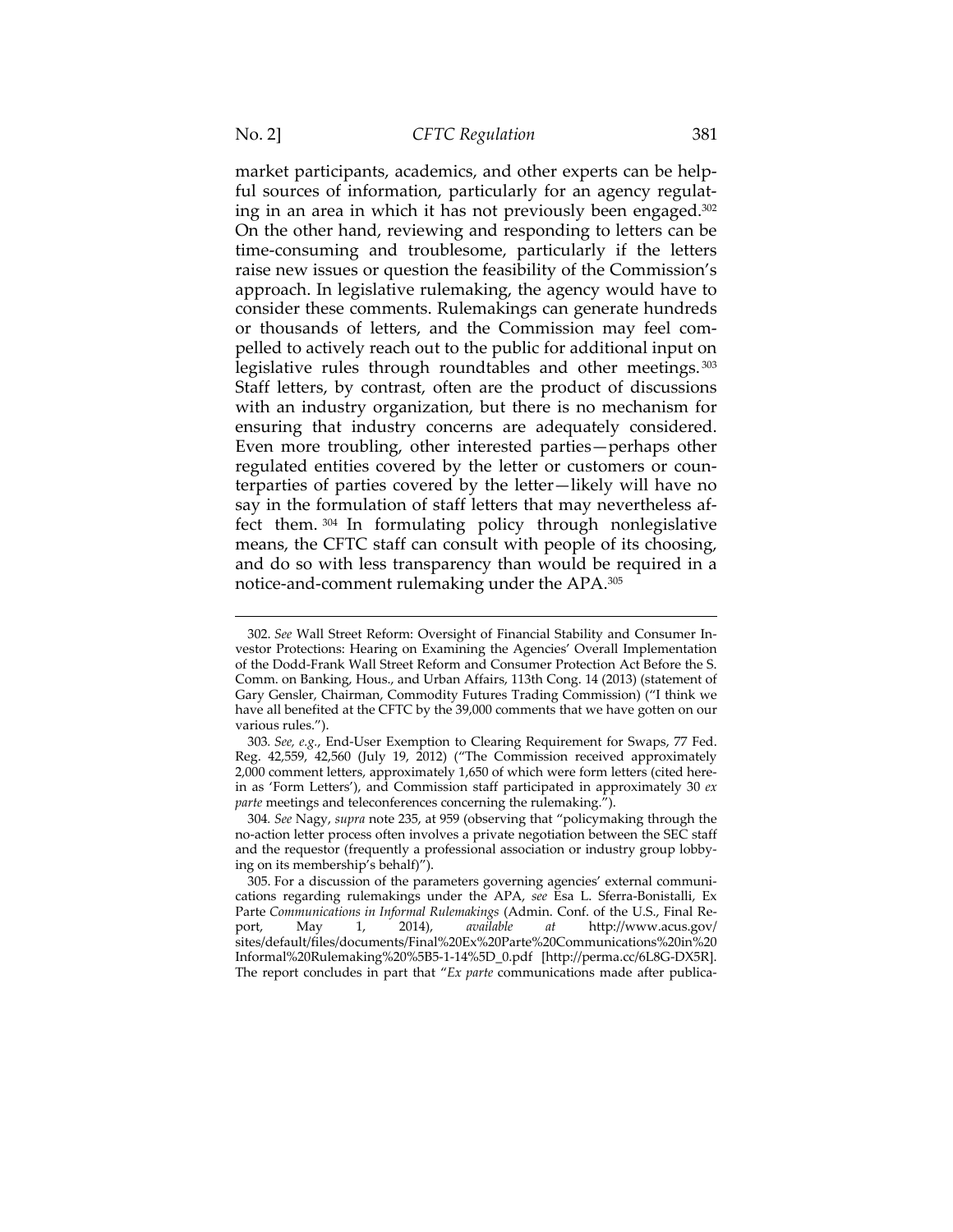Making policy through backdoor methods also may make it easier for the CFTC to avoid accountability in the courts,<sup>306</sup> although there are potential pitfalls to such an approach. The CFTC has faced several challenges to its legislative rules.<sup>307</sup> Under the APA, only "agency action made reviewable by statute and final agency action for which there is no other adequate remedy in a court are subject to judicial review."308 The Commission could argue that guidance documents adorned with disclaimers are not final agency actions open to a court challenge. The D.C. Circuit, however, has ignored a similar disclaimer and reviewed the agency guidance document bearing it.309

The "final agency action" requirement serves as a more formidable barrier to challenging a staff-promulgated document than a nonlegislative rule voted on by the Commission. Recently, in partially dismissing the challenge to the CFTC's withdrawal of a set of FAQs, the court suggested that the withdrawal "might not be 'agency action' at all," because "[t]he FAQs plainly state that they reflect the views of Commission staff, not of the Commission itself."310 Even if the prospects of success in court were good, the need to maintain a good relationship with the CFTC and keep the staff guidance channel

307*. See, e.g.*, Bloomberg L.P. v. CFTC, 949 F. Supp. 2d 91 (D.D.C. 2013) (challenging 17 C.F.R. § 39.13(g)(2)(ii), a rule regarding minimum liquidation times); Int'l Swaps & Derivatives Ass'n v. CFTC, 887 F. Supp. 2d 259, (D.D.C. 2012) (challenging CFTC's position limits rule), *appeal dismissed*, Int'l Swaps & Derivatives Ass'n v. CFTC, No. 12–5362, 2013 WL 5975224 (D.C. Cir. Nov. 6, 2013).

 308. 5 U.S.C. § 704 (2013). Subjecting every agency decision to judicial review would be unworkable. *See, e.g.*, Strauss, *supra* note 46, at 820–21 (arguing that permitting review of advice from "lower staff echelons . . . would threaten both a diversion of agency resources, perhaps into forcing final judgment about this question at a time when other issues have more important claims on agency resources, and work to discourage the practice of providing guidance at all").

309*. See* Appalachian Power v. EPA, 208 F.3d 1015, 1023 (D.C. Cir. 2000) (observing that, aside from the boilerplate disclaimers to the contrary, the EPA guidance document in dispute "reads like a ukase" in that "[i]t commands, it requires, it orders, it dictates" and holding that it constituted "final agency action, reflecting a settled agency position").

310. DTCC Data Repository v. CFTC, 25 F. Supp. 3d 9, 15 (D.D.C. 2014).

tion of [a notice of proposed rulemaking] must be publicly disclosed, to ensure an adequate record for judicial review." *Id.* at 5.

<sup>306</sup>*. See, e.g.*, Sec. Indus. & Fin. Mkts. Ass'n. v. CFTC, 67 F. Supp. 3d 373, 423 (D.D.C. 2014) (with regard to the CFTC's cross-border guidance, explaining that, "the CFTC's decision to provide such a non-binding policy statement benefits market participants and cannot now, all other things being equal, be turned against it").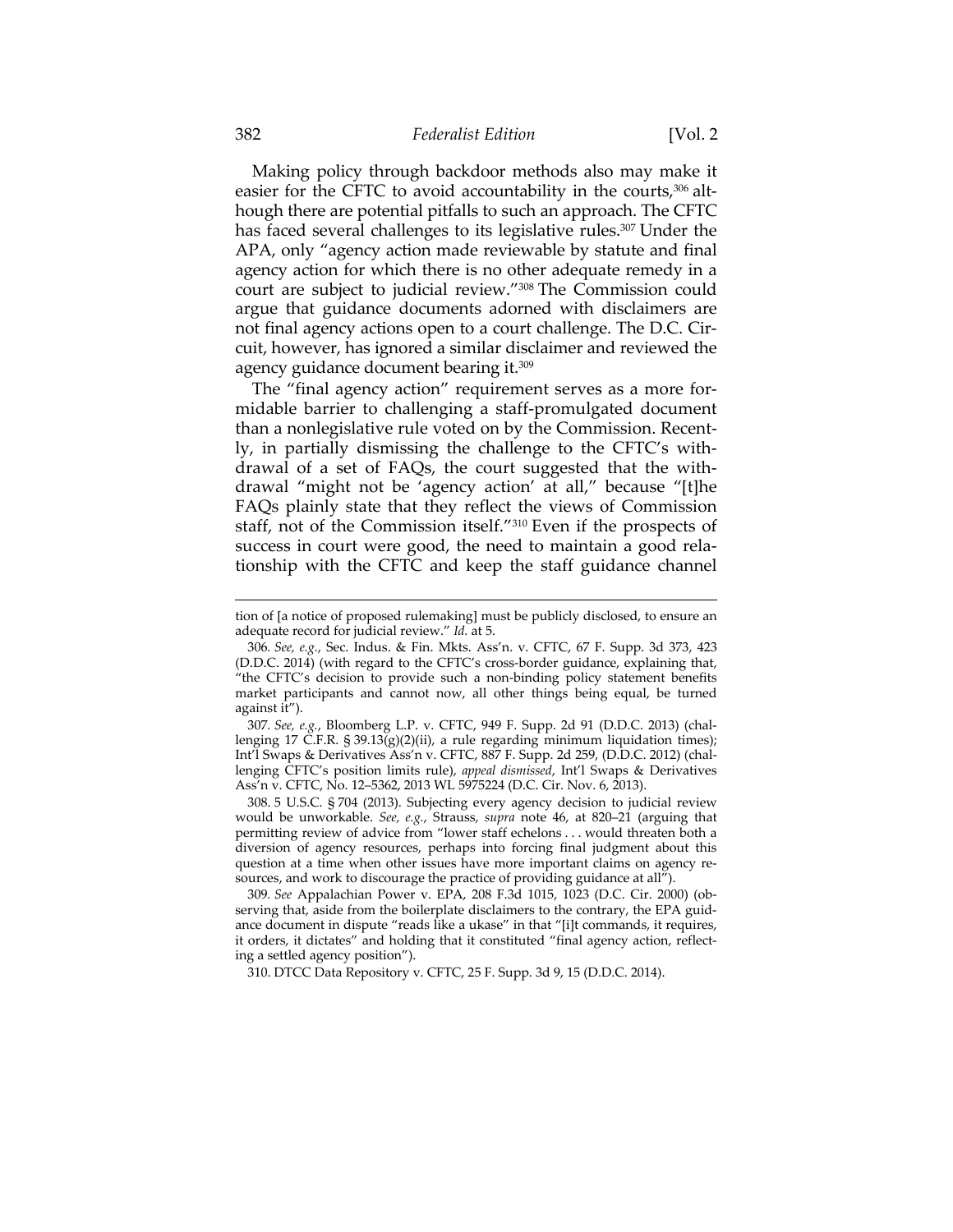open will dissuade regulated entities from challenging CFTC staff guidance documents.

Congress plays an important role in overseeing agencies and has a deep interest in seeing its statutory mandates brought to life through the rulemaking process. Because Dodd-Frank directed the agencies to adopt hundreds of rules, Congress has played an active role in monitoring agencies' efforts. For example, the House Financial Services Committee maintains an "online resource to keep track of" Dodd-Frank's "400-plus regulatory mandates."311 When policy is made at the staff level or through other means of nonlegislative rulemaking, it is more difficult for oversight committees to track. Brought to light because of their broad policy implications, some of the CFTC's most high-profile nonlegislative rulemaking activities have attracted attention from Congress.312 In general, however, policies made through legislative rulemaking are more likely to draw congressional scrutiny.313

Another form of accountability comes in the form of the CFTC's statutory mandate to conduct a benefit-cost analysis "before promulgating a regulation . . . or issuing an order."314 The CFTC interprets this requirement as applying only to notice-and-comment rulemaking.315 The statute requires the CFTC to evaluate "[t]he costs and benefits of the proposed Commission action . . . in light of" five considerations, including "protection of market participants and the public" and "the efficiency, competitiveness, and financial integrity of futures

<sup>311 .</sup> *Oversight of Dodd-Frank Implementation*, HOUSE COMM. ON FIN. SERVS., http://financialservices.house.gov/dodd-frank/ [http://perma.cc/XST9-NJVF].

<sup>312</sup>*. See, e.g.*, Douwe Miedema, *House Republicans Chide U.S. Regulator Over Swaps Rules*, REUTERS (Nov. 15, 2013, 4:35 PM), http://www.reuters.com/ article/2013/11/15/derivatives-regulator-republicans-idUSL2N0J01MD20131115 [http://perma.cc/82EC-62YU] (reporting that Rep. Lucas, Chairman of the House Agriculture Committee, questioned the legality of making swaps policy through a staff advisory).

<sup>313</sup>*. See* Raso, *supra* note 54, at 808 (noting that "in many cases . . . an increase in oversight hearings may actually be a response to high-profile legislative rulemakings").

 <sup>314. 7</sup> U.S.C. § 19(a)(1)(2012).

 <sup>315.</sup> Defendant U.S. Commodity Futures Trading Comm'n's Memorandum of Law in Support of Cross-Motion for Summary Judgment, Data Repository LLC v. U.S. CFTC, 25 F. Supp. 3d 9 (D.D.C. 2014), 2014 WL 4745245, at \*3 (positing that there is no case law in support of the proposition that "the CFTC, or any agency, [is] required to consider costs and benefits outside of notice-and-comment rulemaking").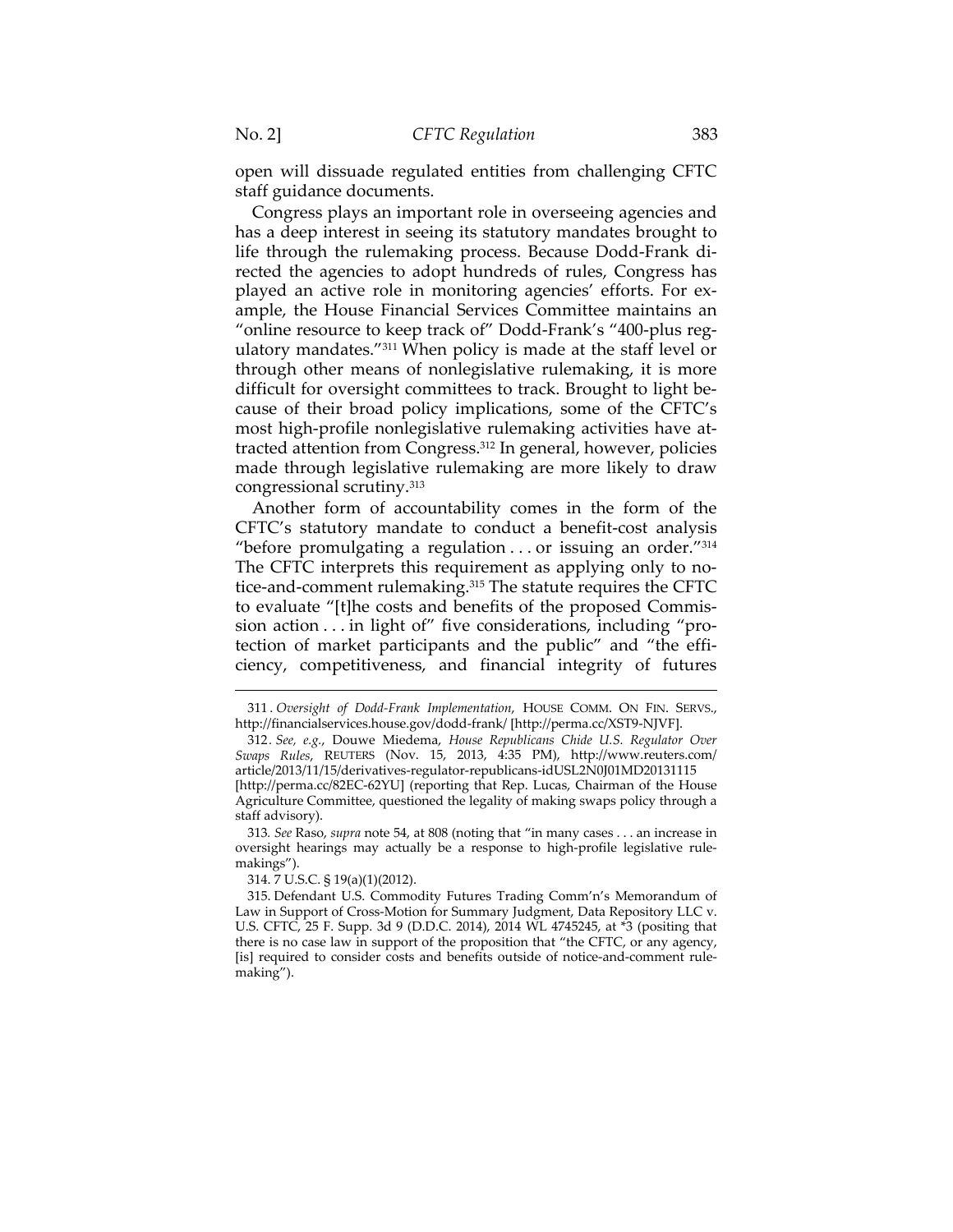markets."316 The CFTC has faced internal and external criticism for the manner in which it has carried out this mandate.317 It has also witnessed the SEC's multiple defeats in court for failing to conduct proper economic analysis in connection with its rulemakings.318 Consequently, the CFTC is under pressure to perform more thorough benefit-cost analyses in connection with its rulemakings. A well-conceived and carefully crafted analysis might demonstrate that the Commission's chosen regulatory approach will impose more costs than it will generate benefits. The Commission may prefer to make policy unencumbered by considerations of costs and benefits as it does in

<sup>316. 7</sup> U.S.C. § 19(a)(1)–(2)(2012).

<sup>317</sup>*. See, e.g.*, Jill E. Sommers, Commissioner, CFTC, Speech Before the Institute of International Bankers, Annual Washington Conference (Mar. 7, 2011), *available at* http://www.cftc.gov/PressRoom/SpeechesTestimony/opasommers-13 [http://perma.cc/45SB-HXPF] ("The proposals we have issued thus far contain cursory, boilerplate cost-benefit analysis sections in which we have not attempted to quantify the costs because we are not required to do so under the Commodity Exchange Act . . . . From a good government perspective, while it is true that the Commodity Exchange Act does not require the Commission to quantify the cost of a proposal, or to determine whether the benefits outweigh the costs, the Act certainly does not prohibit the Commission from doing so. We simply have chosen not to."); Letter from Scott D. O'Malia, Commissioner, CFTC, to Jeffrey Zients, Director, Office of Management and Budget (Feb. 23, 2012), *available at* http://www.cftc.gov/About/Commissioners/ScottDOMalia/omalialetter022312 [http://perma.cc/5SBB-KZ9M] (expressing concerns over the quality of the CFTC's economic analysis); Letter from Committee on Capital Markets Regulation to Timothy Johnson, Chairman, S. Comm. on Banking, Housing, and Urban Affairs, et al. (Mar. 7, 2012), *available at* http://capmktsreg.org/news/lack-of-cost-benefitanalysis-in-dodd-frank-rulemaking/ [http://perma.cc/P5HQ-NTEX] (expressing concerns over the quality of benefit-cost analysis by the CFTC and other regulators); Letter from Richard C. Shelby, Ranking Member, S. Comm. on Banking, Housing, and Urban Affairs, et al. to Gary Gensler et al. 1 (Feb. 15, 2011), *available at* http://lenderscompliancegroup.com/resources/ Senate+Committee-Dodd-Frank-Letter+\$282011.02.15\$29.pdf

<sup>[</sup>http://perma.cc/4AQ2-S7ME] (urging the CFTC and other federal financial regulators to conduct more "rigorous analyses of the costs and benefits of their rules and the effects those rules could have on the economy"); Sec. Indus. & Fin. Mkts. Ass'n v. CFTC, 67 F. Supp. 3d 420, 431 (D.D.C. 2014) ("Even considering Section 19(a)'s flexible requirements and the deferential standard of review to be applied, however, the Court agrees with plaintiffs that the CFTC failed to conduct adequate cost-benefit analyses for the Title VII Rules. The CFTC failed to acknowledge, let alone 'consider' and 'evaluate,' the costs and benefits of those Rules' extraterritorial applications. None of the CFTC's arguments justifies this failure.").

<sup>318</sup>*. See, e.g.*, Bus. Roundtable v. SEC, 647 F.3d 1144, 1156 (D.C. Cir. 2011); Equity Inv. Life Ins. Co. v. SEC, 572 F.3d 890, 909 (D.C. Cir. 2006); Chamber of Commerce v. SEC, 412 F.3d 133, 145 (D.C. Cir. 2005).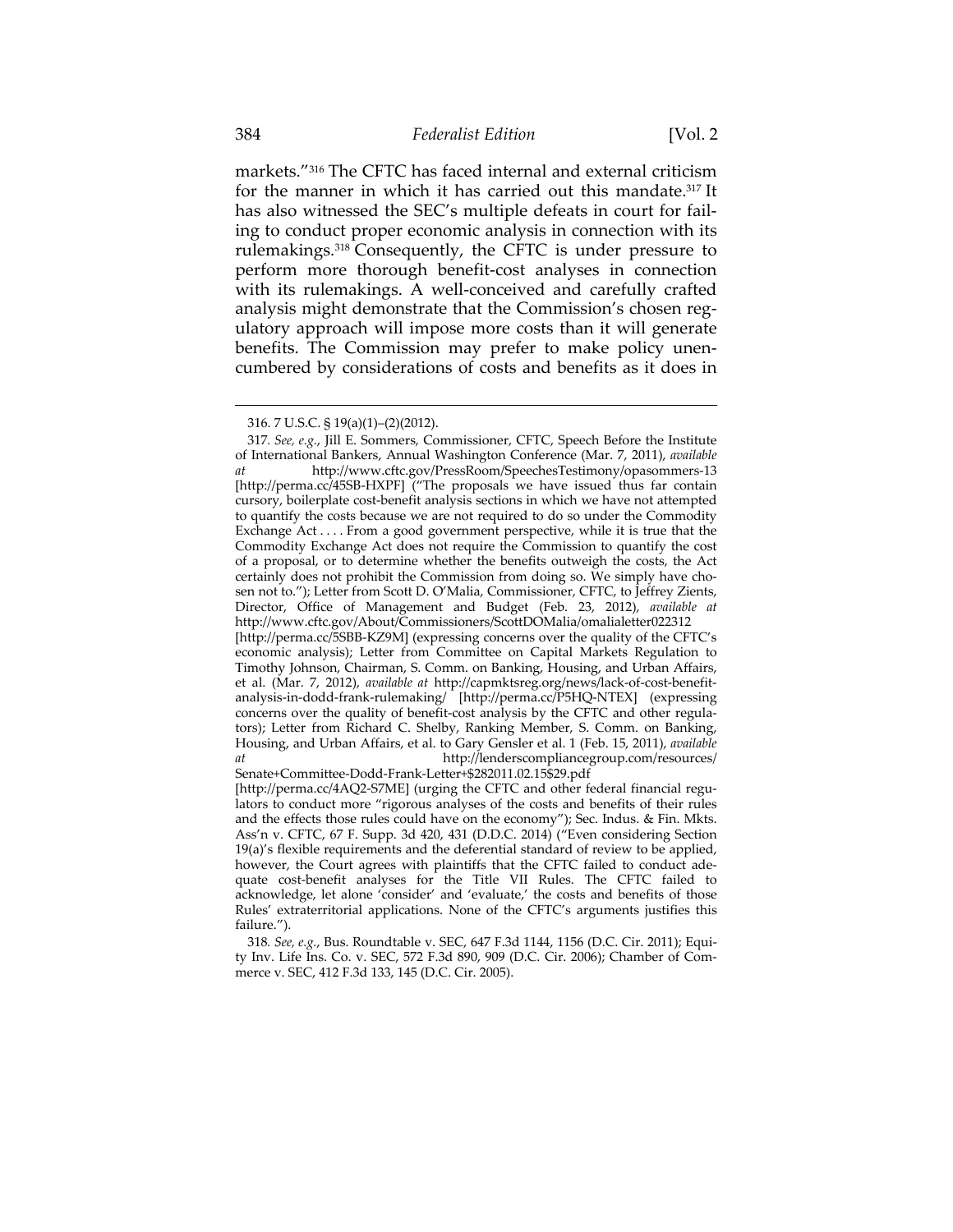$\overline{a}$ 

nonlegislative rulemakings. In sidestepping the accountability that comes through cost-benefit analysis, however, the CFTC runs the risk of imposing unintended costs on the markets.319

## V. BACKDOOR RULEMAKING UNDERMINES THE CFTC'S REGULATORY EFFECTIVENESS

A regulatory agency's ability to carry out its mission effectively turns in part on the confidence that regulated entities, political officials, courts, and the general public place in that regulator. That confidence, in turn, derives from the agency's procedurally rigorous, predictable, transparent, deliberative approach to fulfilling its mandate. The CFTC, in its implementation of Dodd-Frank, has cut corners in its policymaking and thus has compromised its legitimacy and effectiveness as a regulator.

## *A. The CFTC's Rulemaking Process is Not Procedurally Rigorous*

The CFTC has cut procedural corners by failing to comply with the APA and the agency's own requirements. Too often, in lieu of a full notice-and-comment rulemaking, the CFTC has used Commission or staff guidance documents to prescribe and proscribe actions by regulated entities. These documents are not the products of a thorough notice-and-comment rulemaking process and are not subjected to a benefit-cost analysis. The scenario that the court described in *Appalachian Power Co. v. EPA* is playing out at the CFTC, albeit in a more compressed timeframe:

Congress passes a broadly worded statute. The agency follows with regulations containing broad language, openended phrases, ambiguous standards and the like. Then as years pass, the agency issues circulars or guidance or memoranda, explaining, interpreting, defining and often expanding the commands in the regulations. One guidance document may yield another and then another and so on. Several words in a regulation may spawn hundreds of pages of text

<sup>319</sup>*. See, e.g.*, Jill E. Sommers, Commissioner, CFTC, Speech Before the Cadwal-Energy Conference (Oct. 11, 2012), *available at* http://www.cftc.gov/PressRoom/SpeechesTestimony/opasommers-24 [http://perma.cc/DD7D-45WL] (explaining that "after-the-fact clarifications [by CFTC staff] may require market participants to integrate completely new processes into their businesses . . . without an opportunity [for the public] to comment on either the specific method of compliance or the costs associated with it").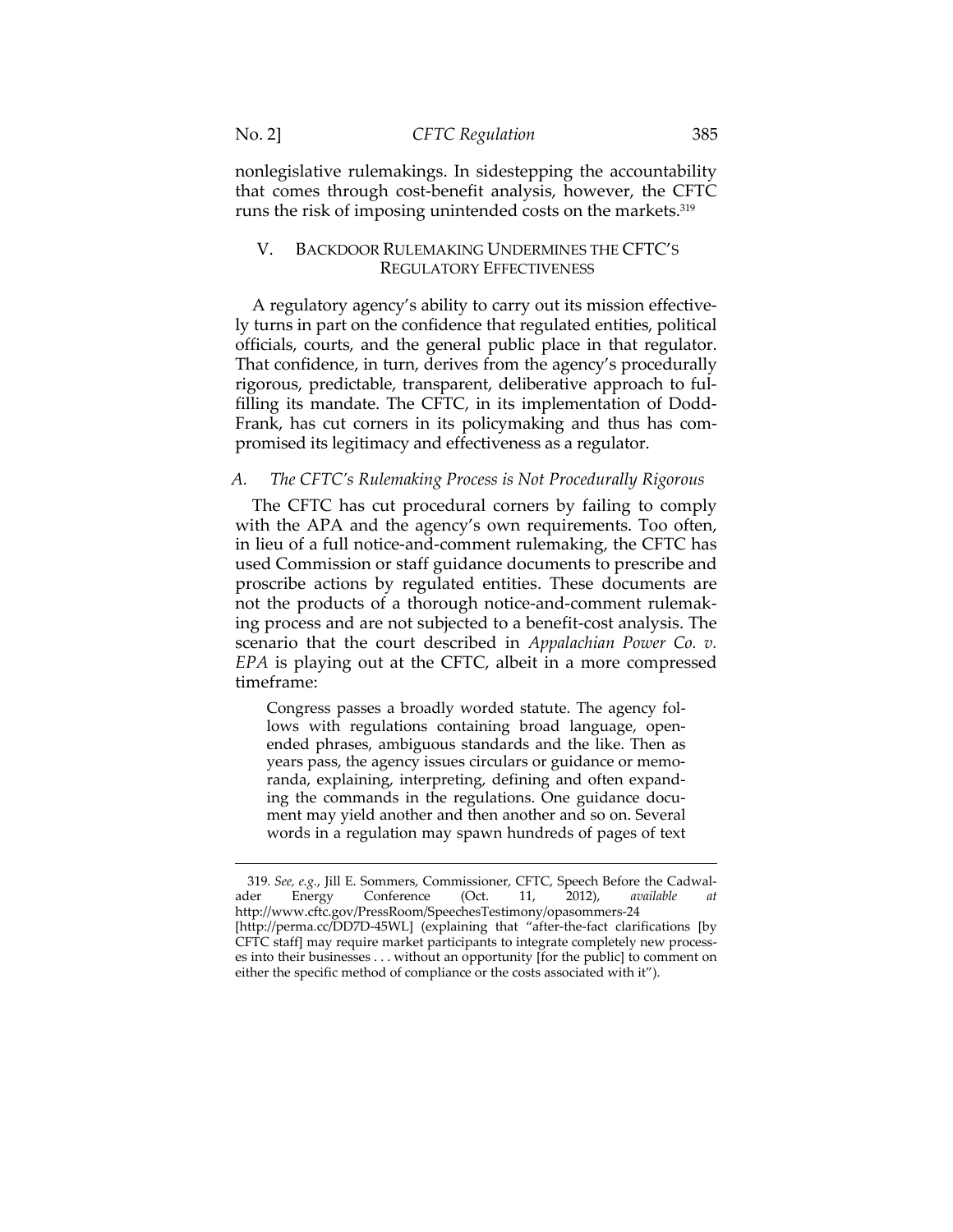as the agency offers more and more detail regarding what its regulations demand of regulated entities. Law is made, without notice and comment, without public participation, and without publication in the Federal Register or the Code of Federal Regulations.320

As the court in *Chamber of Commerce v. Occupational Safety and Health Administration* noted, "the procedural obligations under the APA [should not be treated as] meaningless ritual" and "highhanded agency rulemaking is more than just offensive to our basic notions of democratic government; a failure to seek at least the acquiescence of the governed eliminates a vital ingredient for effective administrative action."321

The benefit-cost analysis prescribed by the CFTC's organic statute also is not a "meaningless ritual," but an important way of identifying and mitigating unintended consequences of regulation. Particularly in areas in which the CFTC is developing new expertise, a careful economic analysis can identify ways in which a new regulatory obligation might alter the markets or harm consumers. Bypassing such benefit-cost analysis impairs the CFTC's ability to design rules that achieve statutory objectives and anticipate problems before they occur.

## *B. The CFTC's Rulemaking Process Is Not Predictable or Transparent*

The CFTC does not employ a predictable, transparent policymaking approach that facilitates industry compliance. Finding and keeping track of the voluminous and shifting Dodd-Frank requirements, complex conditions for exemption, and everchanging implementation deadlines is difficult.<sup>322</sup> The Commission's use of a combination of legislative rules, Commission guidance documents, staff letters, and enforcement actions makes it even harder for entities to understand how the regula-

<sup>320. 208</sup> F.3d 1015, 1020 (D.C. Cir. 2000).

 <sup>321. 636</sup> F.2d 464, 470 (D.C. Cir. 1980) (citation omitted); *see also* Jerry Brito, *"Agency Threats" and the Rule of Law: An Offer You Can't Refuse*, 37 HARV. J.L. & PUB. POL'Y 553, 568 (2014) ("As much as one would like to have omniscient and benevolent angels for regulators, unfortunately only 'fallible men' are available.")

 <sup>322.</sup> By one measure, swap dealers and major swap participants—two of the new categories of registrants—have a total of 4,323 tasks under Dodd-Frank. *Dodd-Frank Progress Report*, *supra* note 4, at 12 (identifying 716 business/trading tasks, 811 technology tasks, 1328 operations tasks, 1025 legal tasks, and 450 records tasks).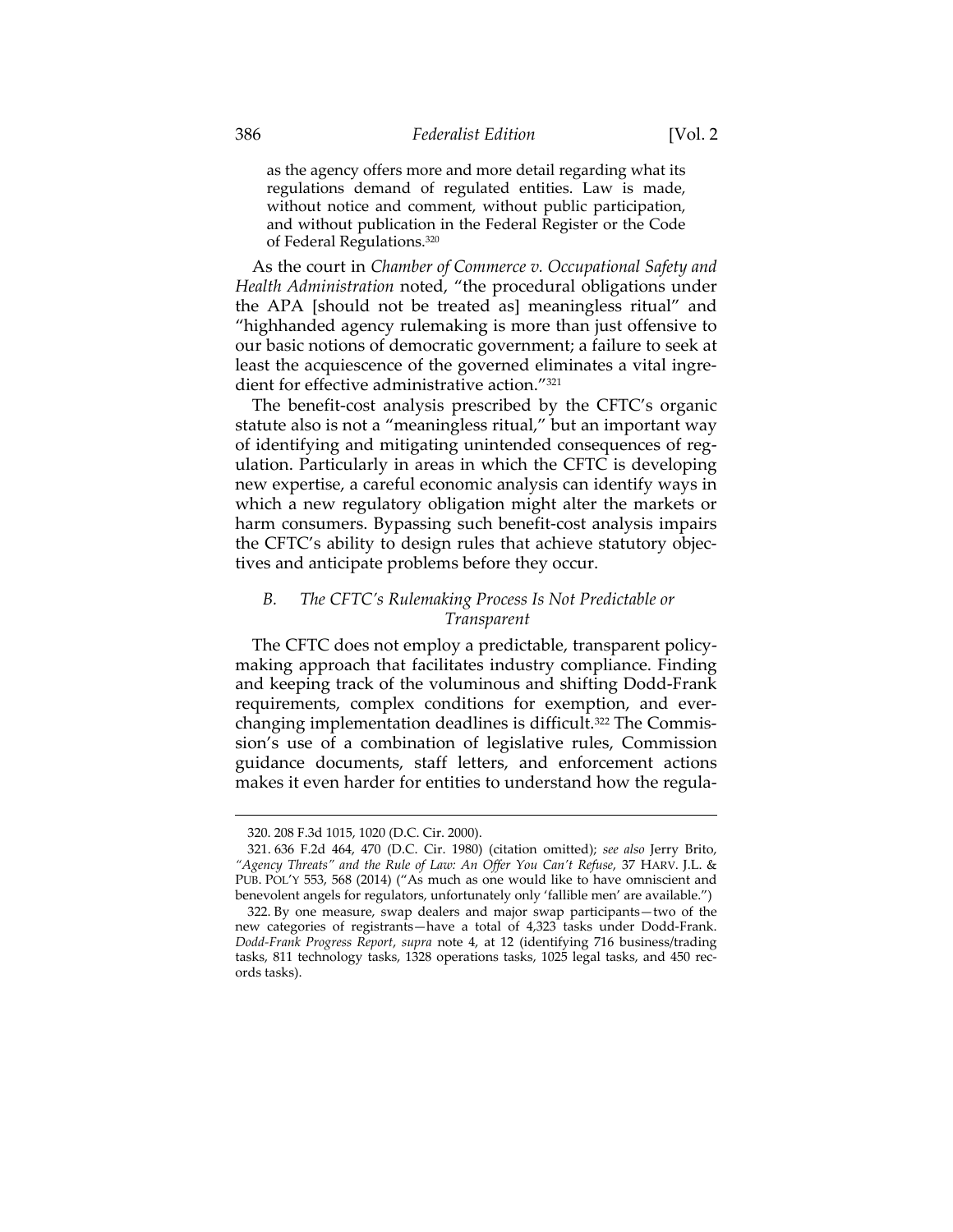tory framework applies to them. Regulated firms earnestly seeking to comply with the CFTC's framework must piece together the regulatory mandates scattered throughout these documents. People who are potentially affected by Commission rules do not know which documents they need to review, let alone which ones are binding on them. Unlike legislative rules, which appear in the *Federal Register* and the *Code of Federal Regulations*, many of the CFTC's nonlegislative rules do not. 323 As Commissioner O'Malia explained, that means "you've got to go to our website, you've got to check it out, you've got to go through the 100 or so [letters] that we found [and ask] oh, does this apply to the rule that I'm looking at in the Code of Federal Regulations or not?"324 Staff guidance documents deferring compliance deadlines often appear just days before a rule is to take effect, which spawns uncertainty in the markets.325 This lack of predictability is particularly troublesome for companies that have not been regulated by the CFTC before, are overseas, are not financial companies, or do not have large regulatory staffs.

No clear logic governs the CFTC's choice of policymaking method. Binding mandates emerge from all corners of the

<sup>323.</sup> The failure to include letters that are broadly applicable in the Federal Register violates the principle underlying the APA that, "[t]o the extent that an agency, however, enunciates such statements of general policy in the form of speeches, releases or otherwise, the Act requires them to be published in the Federal Register." Tom C. Clark, Attorney General, ATTORNEY GENERAL'S MANUAL ON THE ADMINISTRATIVE PROCEDURE ACT 22 (1947), *available at* http://www.law.fsu.edu/library/admin/1947ii.html [http://perma.cc/72KY-YNJS].

 <sup>324.</sup> Cross-Border Transcript, *supra* note 157, at 100 (statement of Commissioner O'Malia).

<sup>325</sup>*. See* Kevin McPartland, *October 2nd Should Be Boring (Unless the CFTC Kills Electronic Trading)*, KEVINONTHESTREET.COM (Sept. 27, 2013), http://kevinonthestreet.com/october-2nd-should-be-boring-unless-the-cftc-killselectronic-trading/ [http://perma.cc/F7PM-AME3] ("[G]iven the multiple previous CFTC swap-related rule implementations, it's reasonable to assume that the CFTC will provide no-action relief on this rule and others that would disrupt the market in the short term. . . . Expect such CFTC moves to make some fireworks the day or two before October 2, as this kind of relief often posts in the eleventh hour before the rules are set to take effect which leaves little time for the market to react; better late than never, I guess."). *See also* Final Cross-Border Guidance, *supra* note 113, at 45,373 (O'Malia dissent) ("Not only are they an improper tool to get around formal Commission action, their prolific use is a reflection of the ad-hoc, last-minute approach that has been far too prevalent lately at the Commission. I cannot emphasize enough: the Commission must stop this approach and get back to issuing policy in a more formal, open and transparent manner.").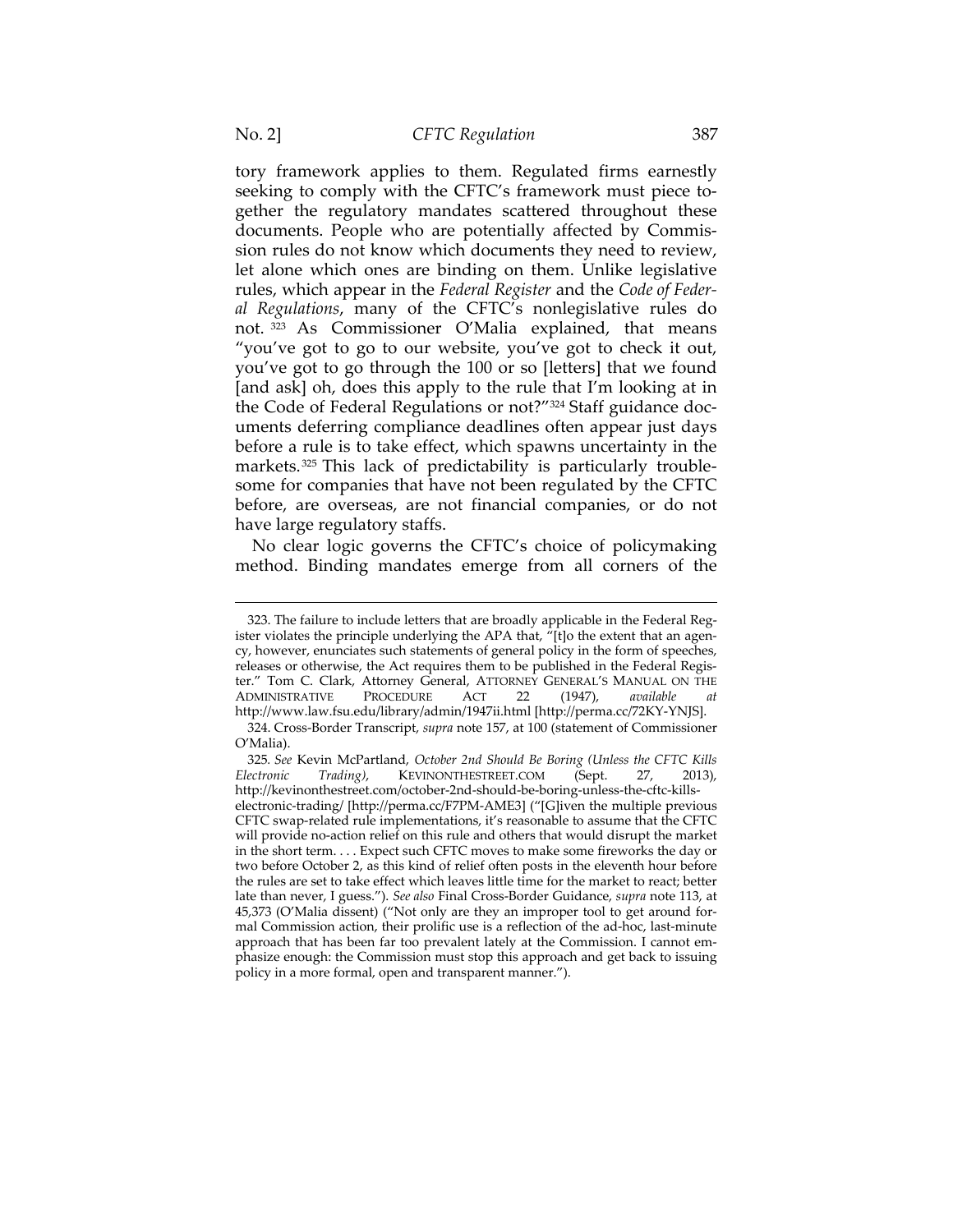agency, in many different forms. There are no clear criteria for how the Commission staff chooses whether to use a notice-andcomment rulemaking, or which of the different types of staff guidance to use. The Commission's cross-border guidance looks like a legislative rule, but the Commission chose a less formal procedure to produce it. Although a "no-action letter" is intended only to bind the issuing staff division and provide relief to the person who asked for it, the staff and the Commission routinely treat these letters as binding on whole industries and as formal expressions of Commission policy.326

## *C. The CFTC's Rulemaking Process Is Not Deliberative*

The CFTC's backdoor rulemaking approach also undermines the deliberative process. The CFTC's methods preclude substantive discussion among the agency's commissioners and between the CFTC and the public. The CFTC is, by design, a deliberative body. Its five commissioners, who bring their diverse backgrounds and political affiliations to the table, are charged with making its policy decisions. The agency's use of backdoor rulemaking, however, means that some or all of the agency's commissioners are not involved in policy development. The chairman has the potential to influence staff decisions, but the other commissioners—unless the chairman opts to include them—are left out.

Nonlegislative rulemaking also limits the public's opportunities to weigh in on rulemaking. The CFTC routinely employs staff letters that are crafted without notice or comment from anyone outside the agency except the party applying for relief. Likewise, enforcement settlements are the product of negotiation between the entity being disciplined and the CFTC staff. Even the Cross-Border Guidance did not benefit from full deliberation because, in casting it as guidance, the CFTC sought to excuse itself from the strictures of the APA regarding interactions with the public. As Professor Anthony has observed, "[t]he acceptability and therefore the effectiveness of a final rule are elevated by the openness of the procedures through which it has been deliberated and by the public's sense of useful participation in a process that affects them."327

<sup>326</sup>*. See supra* Part III.C ("Staff Letters").

<sup>327</sup>*.* Anthony, *supra* note 34, at 1373.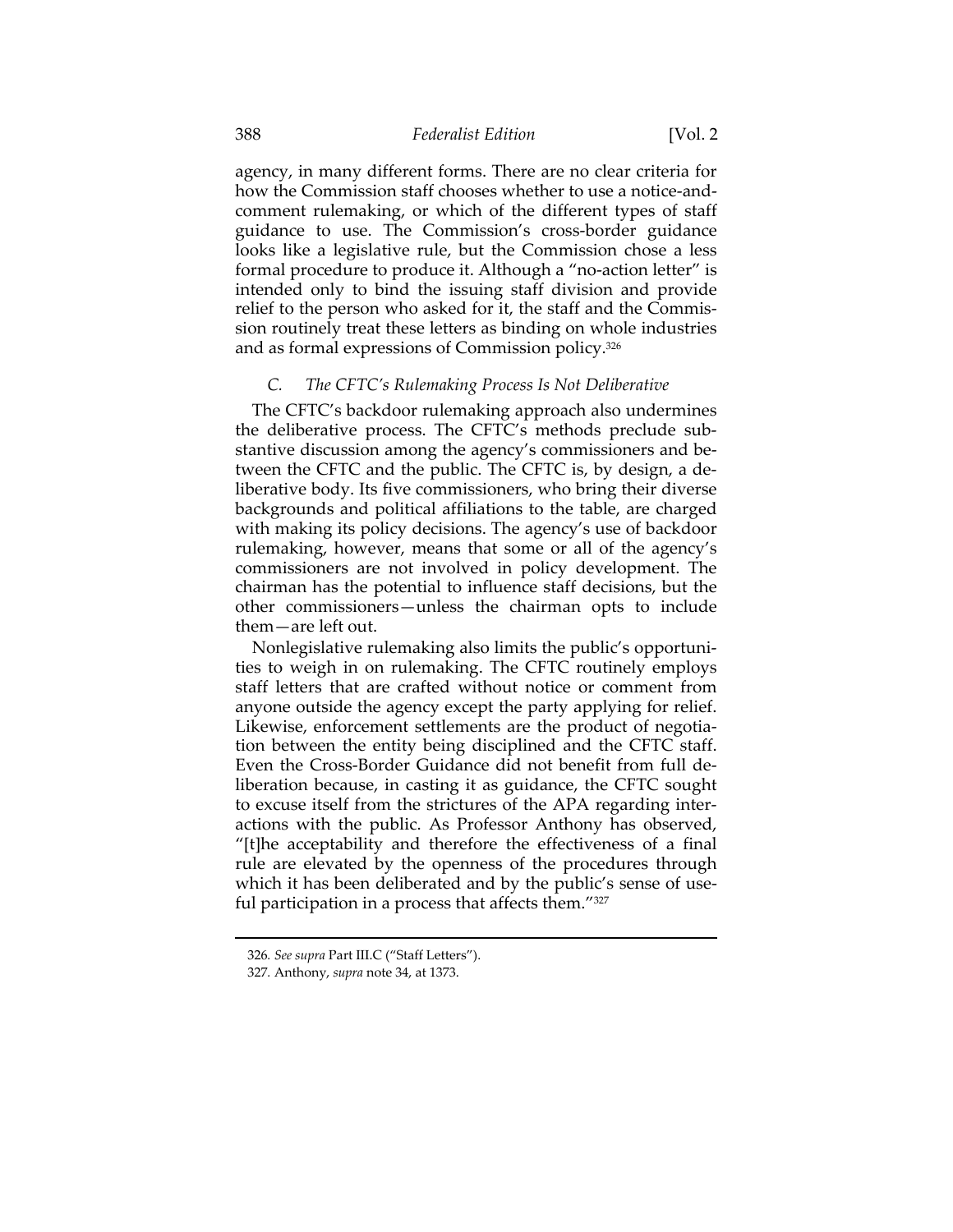The CFTC's heavy reliance on rulemaking methods other than the plodding, predictable, APA notice-and-comment rulemaking process compounds uncertainty at a time when radically transforming markets crave clear, carefully crafted rules to guide that transformation. The CFTC's lack of procedural rigor, predictability, transparency, and open deliberation compromise the public's ability to rely on the agency, and therefore its ability to regulate the swaps and futures markets.

#### **CONCLUSION**

In order to further the discussion about the use of nonnotice-and-comment rulemaking methods by regulatory agencies, it is useful to consider the issue in the context of a particular regulatory agency. This Article has sought to do that with respect to the CFTC. The CFTC was charged with imposing a new regulatory framework on the swaps marketplace—a large task with many complex pieces and tremendous outside pressure to work fast and aggressively. The CFTC should have consistently employed a transparent, deliberative rulemaking process under the direction of the five commissioners with substantial input from all affected parties, oversight by Congress, and clear avenues for judicial review. Instead, it has used a confusing, ad hoc rulemaking process that excludes important viewpoints, foils oversight efforts, aggravates regulatory compliance burdens, and undermines its ability to effectively regulate the swaps and futures markets.

The CFTC's Dodd-Frank implementation experience, however, offers useful lessons. Agencies should not conclude that they must make every decision by notice-and-comment rulemaking under the APA. Naturally, in the case of a multimember body like the CFTC, the entire Commission cannot and should not be involved in making every agency action. Such an approach would bog down the day-to-day functioning of the agency. Staff have to make determinations about how particular facts should be treated under existing policy under the general guidance of the chairman. However, when a decision is made for the purpose of materially revising an agency rulemaking or effecting substantial changes across an entire industry, the Commission should be involved. With respect to matters such as extensions of compliance dates, consensus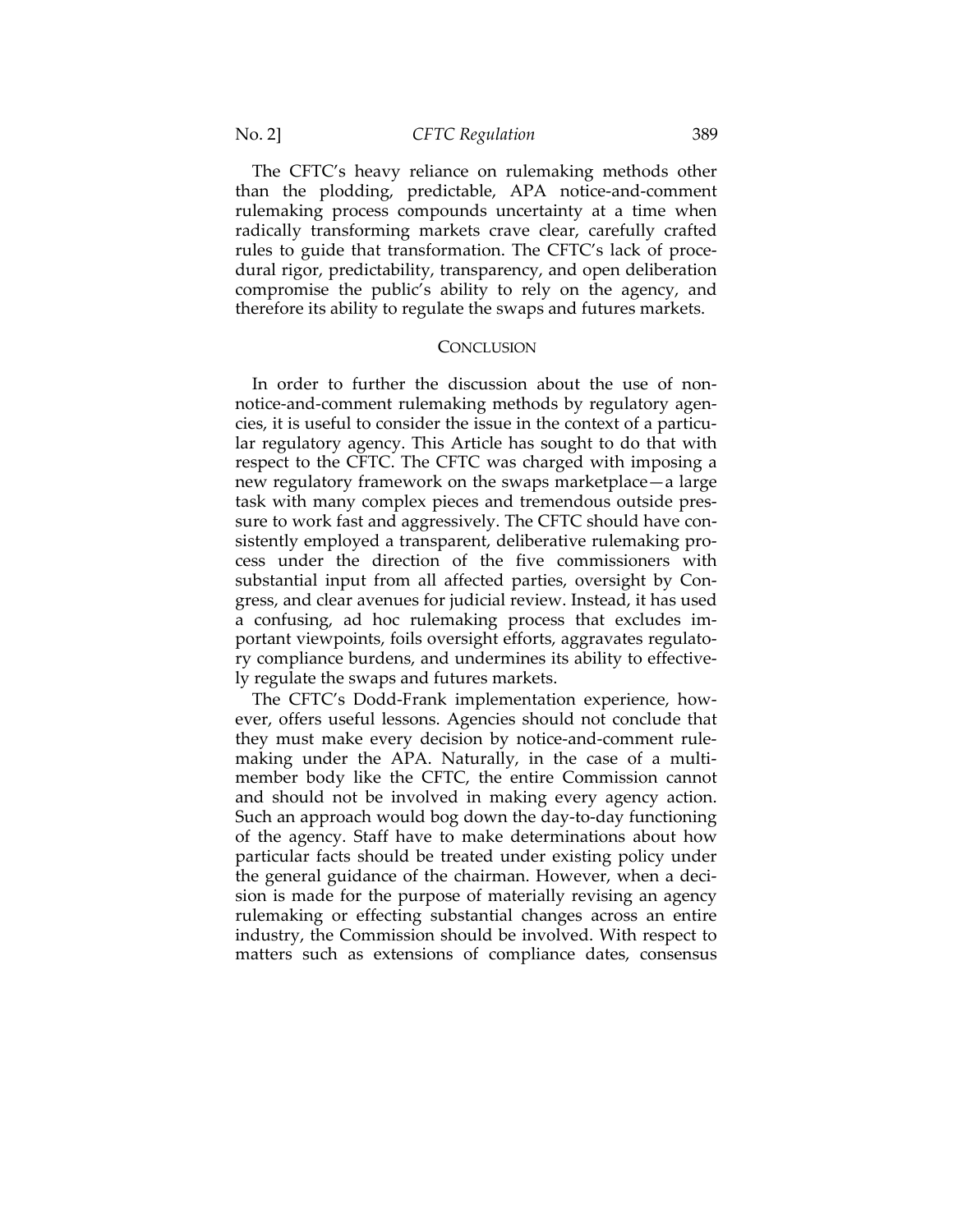would generally be easy to achieve. The need to obtain Commission approval should help to ensure that extensions are appropriately long and conditioned on reasonable requirements directly related to the matter at hand. Likewise, adjustments to make a given rule workable under circumstances not foreseen during the rulemaking process can be achieved through short rulemakings or exemptive orders.

Congressional oversight committees, with their deep knowledge of the agencies they oversee, may be best suited to monitor and develop guidelines for agencies' use of backdoor rulemaking methods. These guidelines should be tailored to the unique circumstances of the agency and the industries and markets that agency regulates. One simple and important way in which Congress can encourage agencies to use more inclusive and deliberate regulatory approaches is to provide agencies more generous and realistic rulemaking deadlines, as well as more carefully drawn rulemaking mandates.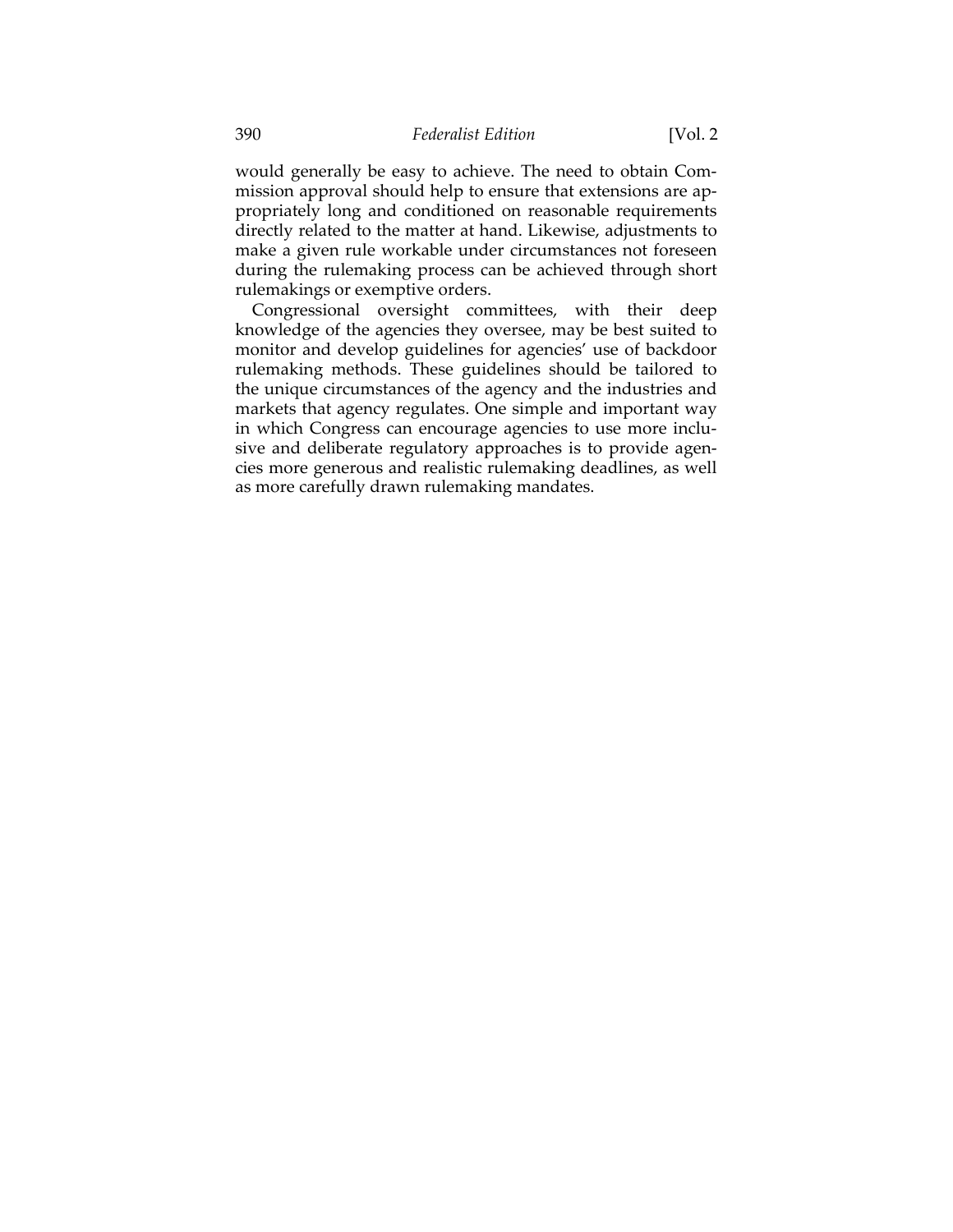# **Appendix**

Figure 1 Letter Type: All Staff Letters January 2013–August 2014

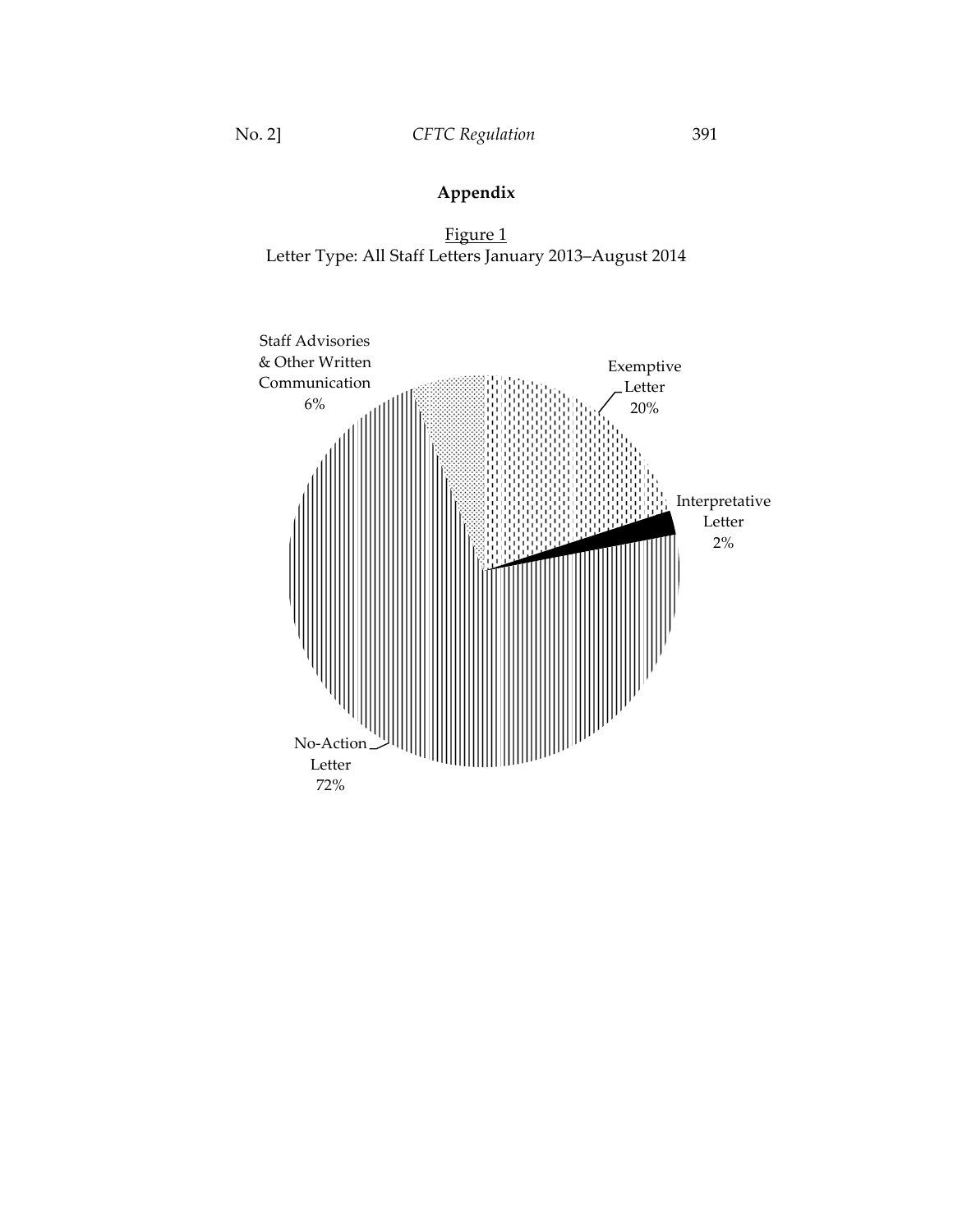



328. Letters may be counted in multiple categories.